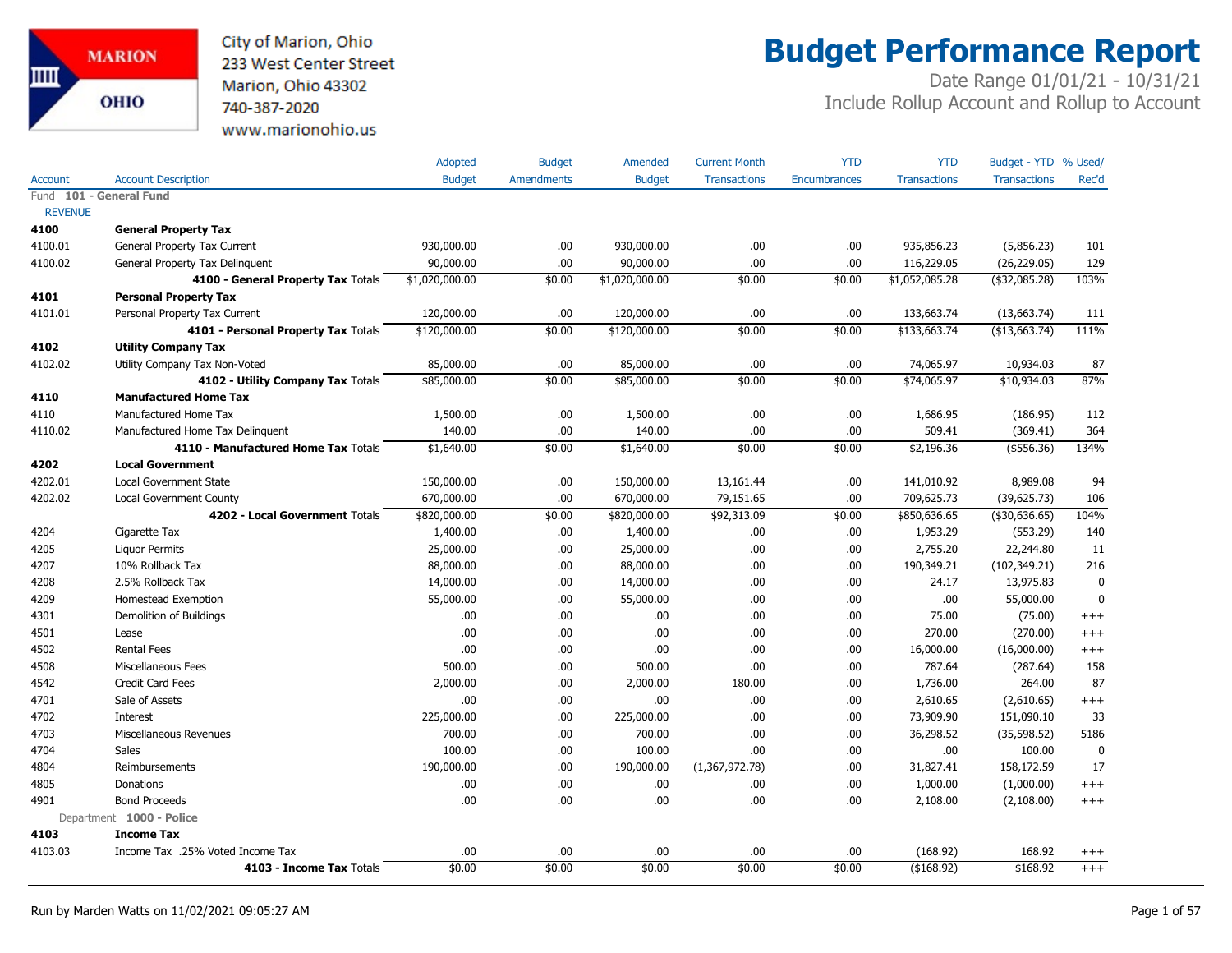

# **Budget Performance Report**

|                |                                        | <b>Adopted</b> | <b>Budget</b>     | Amended        | <b>Current Month</b> | <b>YTD</b>          | <b>YTD</b>          | Budget - YTD % Used/ |                  |
|----------------|----------------------------------------|----------------|-------------------|----------------|----------------------|---------------------|---------------------|----------------------|------------------|
| Account        | <b>Account Description</b>             | <b>Budget</b>  | <b>Amendments</b> | <b>Budget</b>  | <b>Transactions</b>  | <b>Encumbrances</b> | <b>Transactions</b> | <b>Transactions</b>  | Rec'd            |
|                | Fund 101 - General Fund                |                |                   |                |                      |                     |                     |                      |                  |
| <b>REVENUE</b> |                                        |                |                   |                |                      |                     |                     |                      |                  |
|                | Department 1000 - Police               |                |                   |                |                      |                     |                     |                      |                  |
| 4600           | PD Fees Warrants                       | 4,500.00       | .00.              | 4,500.00       | 279.00               | .00                 | 6,875.14            | (2,375.14)           | 153              |
| 4601           | <b>Police Reports</b>                  | 5,700.00       | .00.              | 5,700.00       | 15.00                | .00                 | 761.70              | 4,938.30             | 13               |
| 4618           | <b>Alarm Permits</b>                   | 5,700.00       | .00.              | 5,700.00       | 100.00               | .00                 | 5,080.00            | 620.00               | 89               |
| 4635           | <b>Finger Printing</b>                 | 11,000.00      | .00               | 11,000.00      | 423.00               | .00                 | 6,333.00            | 4,667.00             | 58               |
|                | Department 1000 - Police Totals        | \$26,900.00    | \$0.00            | \$26,900.00    | \$817.00             | \$0.00              | \$18,880.92         | \$8,019.08           | 70%              |
|                | Department 1001 - Dispatch             |                |                   |                |                      |                     |                     |                      |                  |
| 4103           | <b>Income Tax</b>                      |                |                   |                |                      |                     |                     |                      |                  |
| 4103.03        | Income Tax .25% Voted Income Tax       | .00.           | .00.              | .00.           | .00                  | .00                 | (41.82)             | 41.82                | $^{+++}$         |
|                | 4103 - Income Tax Totals               | \$0.00         | \$0.00            | \$0.00         | \$0.00               | \$0.00              | $($ \$41.82)        | \$41.82              | $^{+++}$         |
|                | Department 1001 - Dispatch Totals      | \$0.00         | \$0.00            | \$0.00         | \$0.00               | \$0.00              | ( \$41.82)          | \$41.82              | $+++$            |
|                | Department 1002 - Fire                 |                |                   |                |                      |                     |                     |                      |                  |
| 4103           | <b>Income Tax</b>                      |                |                   |                |                      |                     |                     |                      |                  |
| 4103.03        | Income Tax .25% Voted Income Tax       | .00            | .00.              | .00            | .00.                 | .00                 | (168.59)            | 168.59               | $^{+++}$         |
|                | 4103 - Income Tax Totals               | \$0.00         | \$0.00            | \$0.00         | \$0.00               | \$0.00              | (\$168.59)          | \$168.59             | $+++$            |
| 4541           | <b>EMS Billing</b>                     | 1,080,000.00   | .00.              | 1,080,000.00   | 128,356.79           | .00                 | 981,300.93          | 98,699.07            | 91               |
|                | Department 1002 - Fire Totals          | \$1,080,000.00 | \$0.00            | \$1,080,000.00 | \$128,356.79         | \$0.00              | \$981,132.34        | \$98,867.66          | 91%              |
|                | Department 1006 - Senior Center        |                |                   |                |                      |                     |                     |                      |                  |
| 4502           | <b>Rental Fees</b>                     | 1,200.00       | .00.              | 1,200.00       | .00                  | .00                 | .00                 | 1,200.00             | $\boldsymbol{0}$ |
|                | Department 1006 - Senior Center Totals | \$1,200.00     | \$0.00            | \$1,200.00     | \$0.00               | \$0.00              | \$0.00              | \$1,200.00           | 0%               |
|                | Department 1008 - Airport              |                |                   |                |                      |                     |                     |                      |                  |
| 4501           | Lease                                  |                |                   |                |                      |                     |                     |                      |                  |
| 4501           | Lease                                  | 10,000.00      | .00.              | 10,000.00      | 133.16               | .00                 | 11,683.04           | (1,683.04)           | 117              |
| 4501.03        | Lease Farm Income                      | 140,000.00     | .00               | 140,000.00     | .00.                 | .00                 | 73,692.00           | 66,308.00            | 53               |
|                | 4501 - Lease Totals                    | \$150,000.00   | \$0.00            | \$150,000.00   | \$133.16             | \$0.00              | \$85,375.04         | \$64,624.96          | 57%              |
| 4506           | <b>Tie Downs</b>                       | 50.00          | .00.              | 50.00          | .00.                 | .00                 | 120.00              | (70.00)              | 240              |
| 4507           | Gasoline Royalties                     | 1,000.00       | .00.              | 1,000.00       | .00                  | .00                 | 909.21              | 90.79                | 91               |
|                | Department 1008 - Airport Totals       | \$151,050.00   | \$0.00            | \$151,050.00   | \$133.16             | \$0.00              | \$86,404.25         | \$64,645.75          | 57%              |
|                | Department 1010 - Auditor              |                |                   |                |                      |                     |                     |                      |                  |
| 4624           | <b>Franchise Fees</b>                  | 281,000.00     | .00               | 281,000.00     | .00.                 | .00                 | 256,555.11          | 24,444.89            | 91               |
| 4803           | Cobra Premiums                         | .00            | .00               | .00.           | 1,441.12             | .00                 | 14,987.56           | (14, 987.56)         | $^{+++}$         |
|                | Department 1010 - Auditor Totals       | \$281,000.00   | \$0.00            | \$281,000.00   | \$1,441.12           | \$0.00              | \$271,542.67        | \$9,457.33           | 97%              |
|                | Department 1011 - Income Tax           |                |                   |                |                      |                     |                     |                      |                  |
| 4103           | <b>Income Tax</b>                      |                |                   |                |                      |                     |                     |                      |                  |
| 4103.01        | Income Tax Voted                       | .00            | .00.              | .00            | .00                  | .00                 | (1,264.42)          | 1,264.42             | $^{+++}$         |
| 4103.02        | Income Tax Non-Voted                   | 7,450,000.00   | .00.              | 7,450,000.00   | 699,581.22           | .00                 | 7,154,379.71        | 295,620.29           | 96               |
|                | 4103 - Income Tax Totals               | \$7,450,000.00 | \$0.00            | \$7,450,000.00 | \$699,581.22         | \$0.00              | \$7,153,115.29      | \$296,884.71         | 96%              |
| 4111           | <b>Municipal Net Profit</b>            |                |                   |                |                      |                     |                     |                      |                  |
| 4111.01        | Municipal Net Profit 1% Non Voted      | 20,000.00      | .00.              | 20,000.00      | .00.                 | .00                 | 107,271.70          | (87, 271.70)         | 536              |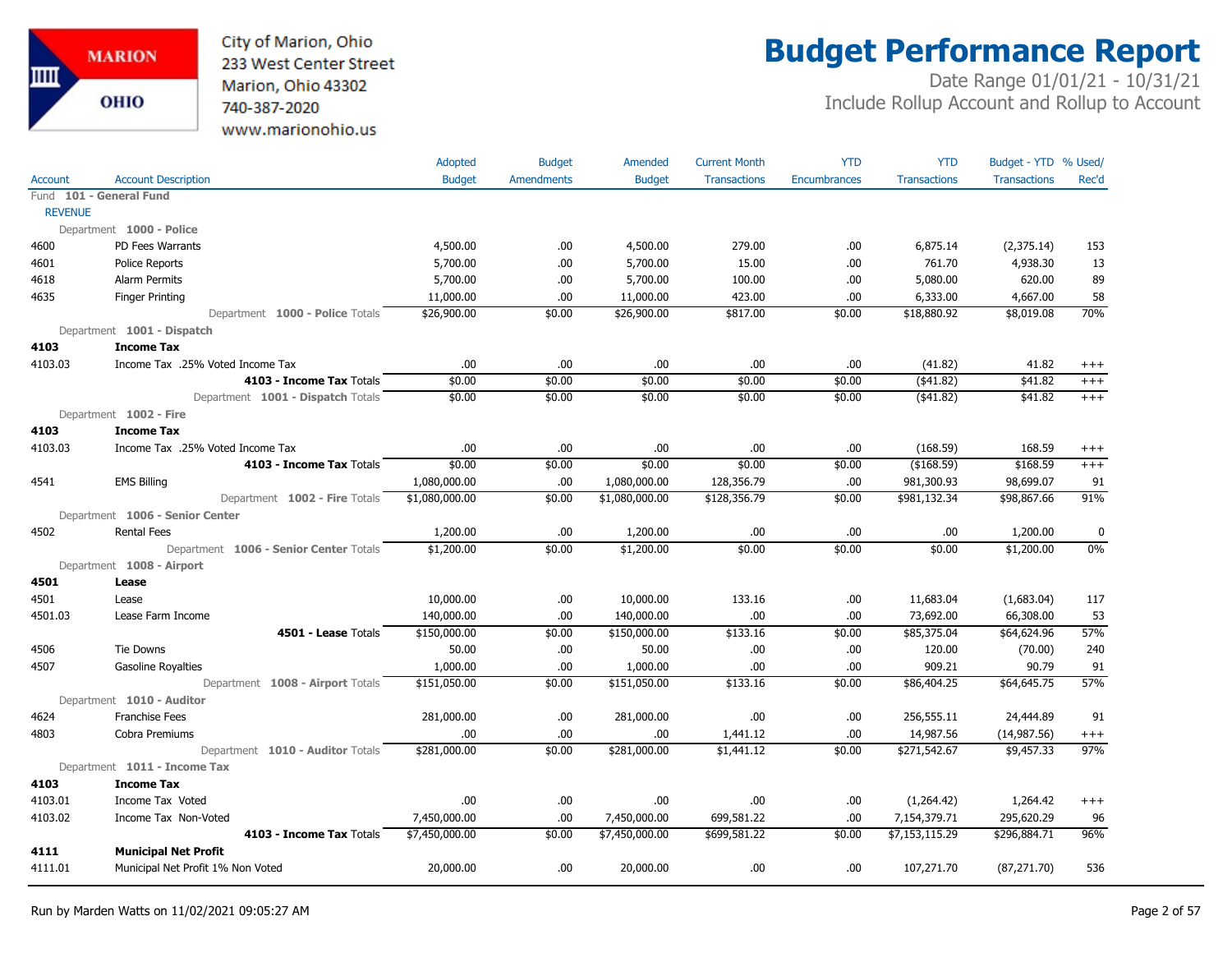City of Marion, Ohio 233 West Center Street Marion, Ohio 43302 740-387-2020 www.marionohio.us

# **Budget Performance Report**

|                |                                                                           | Adopted        | <b>Budget</b>     | Amended        | <b>Current Month</b> | <b>YTD</b>          | <b>YTD</b>          | Budget - YTD % Used/ |             |
|----------------|---------------------------------------------------------------------------|----------------|-------------------|----------------|----------------------|---------------------|---------------------|----------------------|-------------|
| Account        | <b>Account Description</b>                                                | <b>Budget</b>  | <b>Amendments</b> | <b>Budget</b>  | <b>Transactions</b>  | <b>Encumbrances</b> | <b>Transactions</b> | <b>Transactions</b>  | Rec'd       |
|                | Fund 101 - General Fund                                                   |                |                   |                |                      |                     |                     |                      |             |
| <b>REVENUE</b> |                                                                           |                |                   |                |                      |                     |                     |                      |             |
|                | Department 1011 - Income Tax                                              |                |                   |                |                      |                     |                     |                      |             |
|                | 4111 - Municipal Net Profit Totals                                        | \$20,000.00    | \$0.00            | \$20,000.00    | \$0.00               | \$0.00              | \$107,271.70        | $(*87,271.70)$       | 536%        |
|                | Department 1011 - Income Tax Totals                                       | \$7,470,000.00 | \$0.00            | \$7,470,000.00 | \$699,581.22         | \$0.00              | \$7,260,386.99      | \$209,613.01         | 97%         |
|                | Department 1014 - Human Resources                                         |                |                   |                |                      |                     |                     |                      |             |
| 4804           | Reimbursements                                                            | .00            | .00               | .00            | .00                  | .00                 | 682.64              | (682.64)             | $^{+++}$    |
|                | Department 1014 - Human Resources Totals                                  | \$0.00         | \$0.00            | \$0.00         | \$0.00               | \$0.00              | \$682.64            | ( \$682.64)          | $+++$       |
|                | Department 1015 - Safety Department                                       |                |                   |                |                      |                     |                     |                      |             |
| 4302           | Weed & Blight Control                                                     | 4,000.00       | .00.              | 4,000.00       | 1,076.00             | .00                 | 2,666.00            | 1,334.00             | 67          |
| 4615           | <b>Taxi Licenses</b>                                                      |                |                   |                |                      |                     |                     |                      |             |
| 4615.01        | Taxi Licenses Taxi Driver License                                         | 107.00         | .00.              | 107.00         | .00                  | .00                 | 33.00               | 74.00                | 31          |
| 4615.02        | Taxi Licenses Taxi Company License                                        | 300.00         | .00               | 300.00         | .00                  | .00                 | 230.00              | 70.00                | 77          |
|                | 4615 - Taxi Licenses Totals                                               | \$407.00       | \$0.00            | \$407.00       | \$0.00               | \$0.00              | \$263.00            | \$144.00             | 65%         |
| 4619           | <b>Towing License</b>                                                     |                |                   |                |                      |                     |                     |                      |             |
| 4619           | <b>Towing License</b>                                                     | 360.00         | .00               | 360.00         | .00                  | .00                 | 160.00              | 200.00               | 44          |
| 4619.01        | Towing License Towing Driver License                                      | 321.00         | .00               | 321.00         | .00                  | .00                 | 115.00              | 206.00               | 36          |
|                | 4619 - Towing License Totals                                              | \$681.00       | \$0.00            | \$681.00       | \$0.00               | \$0.00              | \$275.00            | \$406.00             | 40%         |
| 4630           | <b>Limousine Licenses</b>                                                 |                |                   |                |                      |                     |                     |                      |             |
| 4630.02        | Limousine Licenses Drivers Licenses                                       | 50.00          | .00               | 50.00          | .00                  | .00.                | .00                 | 50.00                | $\mathbf 0$ |
|                | 4630 - Limousine Licenses Totals                                          | \$50.00        | \$0.00            | \$50.00        | \$0.00               | \$0.00              | \$0.00              | \$50.00              | 0%          |
|                | Department 1015 - Safety Department Totals                                | \$5,138.00     | \$0.00            | \$5,138.00     | \$1,076.00           | \$0.00              | \$3,204.00          | \$1,934.00           | 62%         |
|                | Department 1018 - Council                                                 |                |                   |                |                      |                     |                     |                      |             |
| 4620           | Zoning Code Amendment Fees                                                | 1,000.00       | .00.              | 1,000.00       | .00                  | .00                 | 700.00              | 300.00               | 70          |
| 4622           | <b>Alley Vacation Fees</b>                                                | 600.00         | .00               | 600.00         | .00                  | .00                 | .00                 | 600.00               | $\mathbf 0$ |
|                | Department 1018 - Council Totals                                          | \$1,600.00     | \$0.00            | \$1,600.00     | \$0.00               | \$0.00              | \$700.00            | \$900.00             | 44%         |
|                | Department 1019 - Municipal Court                                         |                |                   |                |                      |                     |                     |                      |             |
| 4401           | <b>State Immobilzation Fees</b>                                           | 300.00         | .00               | 300.00         | .00                  | .00                 | 140.00              | 160.00               | 47          |
| 4604           | Civil Court Costs                                                         | 200,000.00     | .00               | 200,000.00     | 17,475.96            | .00                 | 163,494.31          | 36,505.69            | 82          |
| 4605           | <b>Criminal Court Costs</b>                                               | 415,000.00     | .00               | 415,000.00     | 29,745.42            | .00                 | 320,015.69          | 94,984.31            | 77          |
| 4606           | <b>Criminal Fines</b>                                                     | 99,000.00      | .00               | 99,000.00      | 3,313.06             | .00                 | 63,289.81           | 35,710.19            | 64          |
| 4607           | <b>State Patrol Fines</b>                                                 | 64,000.00      | .00               | 64,000.00      | 4,677.41             | .00                 | 49,862.95           | 14,137.05            | 78          |
|                | Department 1019 - Municipal Court Totals<br>Department 1022 - Engineering | \$778,300.00   | \$0.00            | \$778,300.00   | \$55,211.85          | \$0.00              | \$596,802.76        | \$181,497.24         | 77%         |
| 4504           | Sewer Connection Fee                                                      | 6,000.00       | .00.              | 6,000.00       | 5,208.00             | .00                 | 24,854.25           | (18, 854.25)         | 414         |
| 4508           | Miscellaneous Fees                                                        | 1,500.00       | .00               | 1,500.00       | 100.00               | .00                 | 7,628.54            | (6, 128.54)          | 509         |
| 4542           | <b>Credit Card Fees</b>                                                   | 300.00         | .00               | 300.00         | 57.00                | .00                 | 669.00              | (369.00)             | 223         |
| 4602           | <b>Inspection Fees</b>                                                    |                |                   |                |                      |                     |                     |                      |             |
| 4602.01        | <b>Inspection Fees Engineer</b>                                           | 35,000.00      | .00               | 35,000.00      | 4,150.00             | .00                 | 31,252.50           | 3,747.50             | 89          |
|                | 4602 - Inspection Fees Totals                                             | \$35,000.00    | \$0.00            | \$35,000.00    | \$4,150.00           | \$0.00              | \$31,252.50         | \$3,747.50           | 89%         |
|                |                                                                           |                |                   |                |                      |                     |                     |                      |             |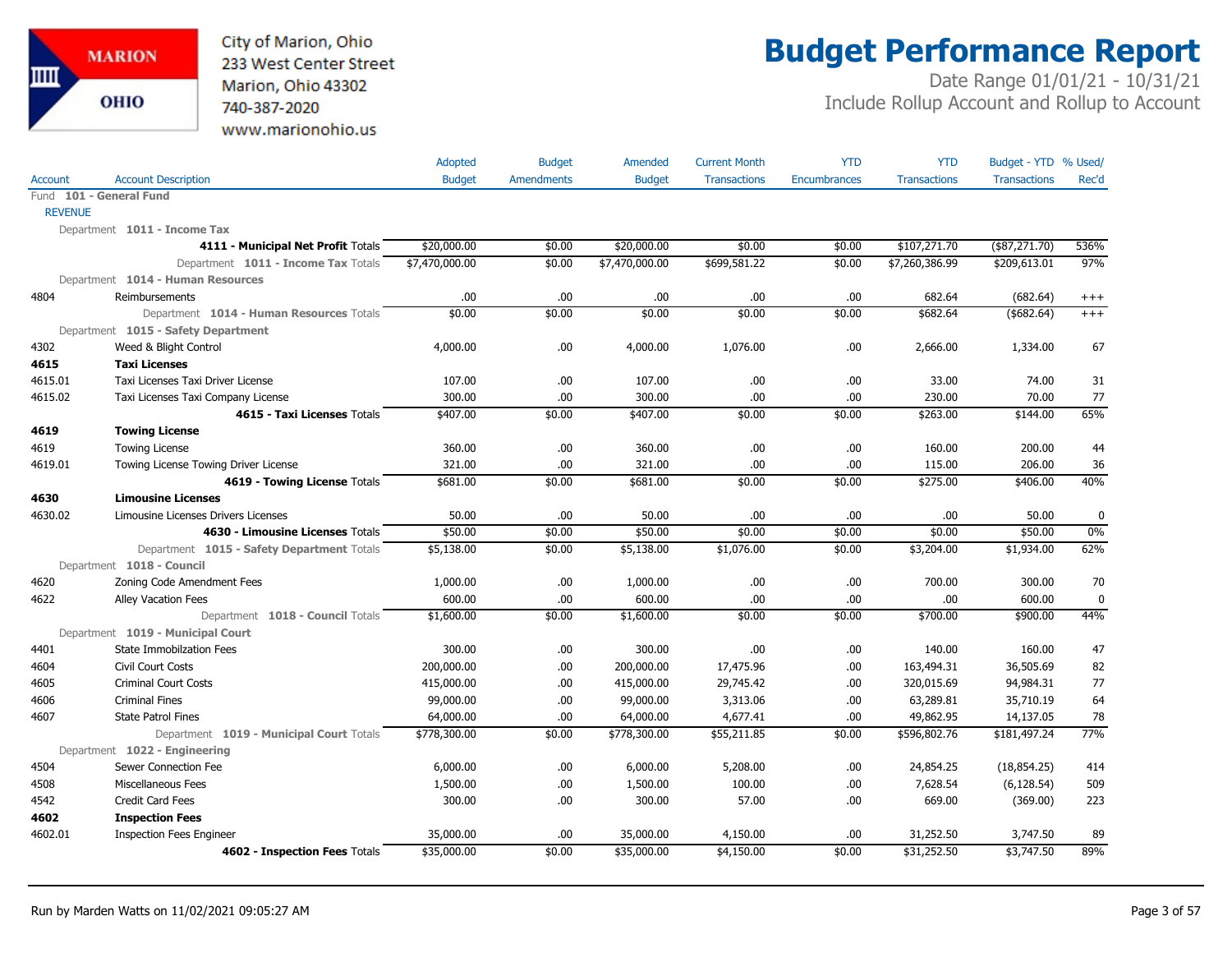

# **Budget Performance Report**

|                |                                       | Adopted         | <b>Budget</b>     | Amended         | <b>Current Month</b> | <b>YTD</b>          | <b>YTD</b>          | Budget - YTD % Used/ |          |
|----------------|---------------------------------------|-----------------|-------------------|-----------------|----------------------|---------------------|---------------------|----------------------|----------|
| <b>Account</b> | <b>Account Description</b>            | <b>Budget</b>   | <b>Amendments</b> | <b>Budget</b>   | <b>Transactions</b>  | <b>Encumbrances</b> | <b>Transactions</b> | <b>Transactions</b>  | Rec'd    |
|                | Fund 101 - General Fund               |                 |                   |                 |                      |                     |                     |                      |          |
| <b>REVENUE</b> |                                       |                 |                   |                 |                      |                     |                     |                      |          |
|                | Department 1022 - Engineering         |                 |                   |                 |                      |                     |                     |                      |          |
| 4610           | <b>Zoning Permits</b>                 |                 |                   |                 |                      |                     |                     |                      |          |
| 4610           | <b>Zoning Permits</b>                 | 8,500.00        | .00.              | 8,500.00        | 605.50               | .00                 | 6,887.50            | 1,612.50             | 81       |
| 4610.01        | Zoning Permits Sign Permits           | 1,419.00        | .00               | 1,419.00        | 241.00               | .00                 | 1,489.00            | (70.00)              | 105      |
|                | 4610 - Zoning Permits Totals          | \$9,919.00      | \$0.00            | \$9,919.00      | \$846.50             | \$0.00              | \$8,376.50          | \$1,542.50           | 84%      |
| 4611           | <b>Sewer Permits</b>                  | 10,000.00       | .00.              | 10,000.00       | 1,890.00             | .00                 | 15,030.00           | (5,030.00)           | 150      |
| 4612           | Gas & Water Permits                   | 4,765.00        | .00.              | 4,765.00        | 975.00               | .00                 | 4,810.00            | (45.00)              | 101      |
| 4613           | Curb/Driveway Permits                 | 3,540.00        | .00.              | 3,540.00        | 260.00               | .00                 | 3,475.00            | 65.00                | 98       |
| 4614           | Sidewalk Permits                      | 2,347.00        | .00.              | 2,347.00        | 325.00               | .00                 | 2,080.00            | 267.00               | 89       |
| 4638           | <b>Contractor Registration Fees</b>   | 1,600.00        | .00               | 1,600.00        | 250.00               | .00                 | 2,600.00            | (1,000.00)           | 162      |
|                | Department 1022 - Engineering Totals  | \$74,971.00     | \$0.00            | \$74,971.00     | \$14,061.50          | \$0.00              | \$100,775.79        | ( \$25,804.79)       | 134%     |
|                | <b>REVENUE TOTALS</b>                 | \$12,518,499.00 | \$0.00            | \$12,518,499.00 | (\$374,801.05)       | \$0.00              | \$11,794,823.53     | \$723,675.47         | 94%      |
| <b>EXPENSE</b> |                                       |                 |                   |                 |                      |                     |                     |                      |          |
|                | Department 1000 - Police              |                 |                   |                 |                      |                     |                     |                      |          |
| 5418           | Refunds & Reimbursements              | .00             | 120.00            | 120.00          | .00.                 | .00                 | 40.00               | 80.00                | 33       |
|                | Department 1000 - Police Totals       | \$0.00          | \$120.00          | \$120.00        | \$0.00               | \$0.00              | \$40.00             | \$80.00              | 33%      |
|                | Department 1005 - Utilities           |                 |                   |                 |                      |                     |                     |                      |          |
| 5403           | Service Contracts                     | 297,250.00      | .00               | 297,250.00      | 21,080.67            | 21,646.24           | 248,353.76          | 27,250.00            | 91       |
|                | Department 1005 - Utilities Totals    | \$297,250.00    | \$0.00            | \$297,250.00    | \$21,080.67          | \$21,646.24         | \$248,353.76        | \$27,250.00          | 91%      |
|                | Department 1006 - Senior Center       |                 |                   |                 |                      |                     |                     |                      |          |
| 5101           | <b>Salaries</b>                       |                 |                   |                 |                      |                     |                     |                      |          |
| 5101.01        | Salaries Regular Salaries             | 170,775.00      | .00               | 170,775.00      | 11,598.58            | .00                 | 123,840.04          | 46,934.96            | 73       |
|                | 5101 - Salaries Totals                | \$170,775.00    | \$0.00            | \$170,775.00    | \$11,598.58          | \$0.00              | \$123,840.04        | \$46,934.96          | 73%      |
| 5102           | <b>Benefits</b>                       |                 |                   |                 |                      |                     |                     |                      |          |
| 5102.01        | <b>Benefits Medicare</b>              | 2,480.00        | 1,200.00          | 3,680.00        | 260.07               | .00                 | 2,916.35            | 763.65               | 79       |
| 5102.03        | Benefits OPERS Matching               | 23,910.00       | .00.              | 23,910.00       | 2,102.34             | .00                 | 25,092.84           | (1, 182.84)          | 105      |
| 5102.04        | Benefits OPERS Pickup                 | .00             | .00.              | .00             | .00.                 | .00                 | 51.35               | (51.35)              | $^{+++}$ |
| 5102.07        | <b>Benefits Unemployment Benefits</b> | .00             | 10,500.00         | 10,500.00       | .00                  | .00                 | 51.85               | 10,448.15            | 0        |
| 5102.08        | <b>Benefits Medical Insurance</b>     | 30,065.00       | .00.              | 30,065.00       | 2,058.06             | .00                 | 20,229.04           | 9,835.96             | 67       |
| 5102.09        | Benefits Workers Compensation         | 6,520.00        | .00.              | 6,520.00        | 421.82               | .00                 | 6,085.60            | 434.40               | 93       |
| 5102.12        | Benefits Health Savings Account       | 3,030.00        | .00.              | 3,030.00        | .00.                 | .00                 | 1,755.00            | 1,275.00             | 58       |
| 5102.13        | Benefits Life Insurance               | 92.00           | .00.              | 92.00           | 6.64                 | .00                 | 77.75               | 14.25                | 85       |
| 5102.14        | Benefits Dental Insurance             | 2,625.00        | .00.              | 2,625.00        | 175.52               | .00                 | 1,904.65            | 720.35               | 73       |
| 5102.15        | Benefits Insurance Opt Out            | 1,200.00        | .00.              | 1,200.00        | .00.                 | .00                 | 900.00              | 300.00               | 75       |
|                | 5102 - Benefits Totals                | \$69,922.00     | \$11,700.00       | \$81,622.00     | \$5,024.45           | \$0.00              | \$59,064.43         | \$22,557.57          | 72%      |
| 5302           | <b>Utilities</b>                      | 27,000.00       | .00               | 27,000.00       | 2,510.83             | 4,898.65            | 21,662.46           | 438.89               | 98       |
| 5402           | <b>Professional Services</b>          | 6,000.00        | .00.              | 6,000.00        | 160.00               | 633.00              | 2,296.36            | 3,070.64             | 49       |
| 5403           | Service Contracts                     | 4,500.00        | .00               | 4,500.00        | .00.                 | 1,044.00            | 3,456.00            | .00                  | 100      |
| 5404           | Central Garage Maintenance            | 4,500.00        | .00               | 4,500.00        | 1,618.82             | 1,506.18            | 2,209.10            | 784.72               | 83       |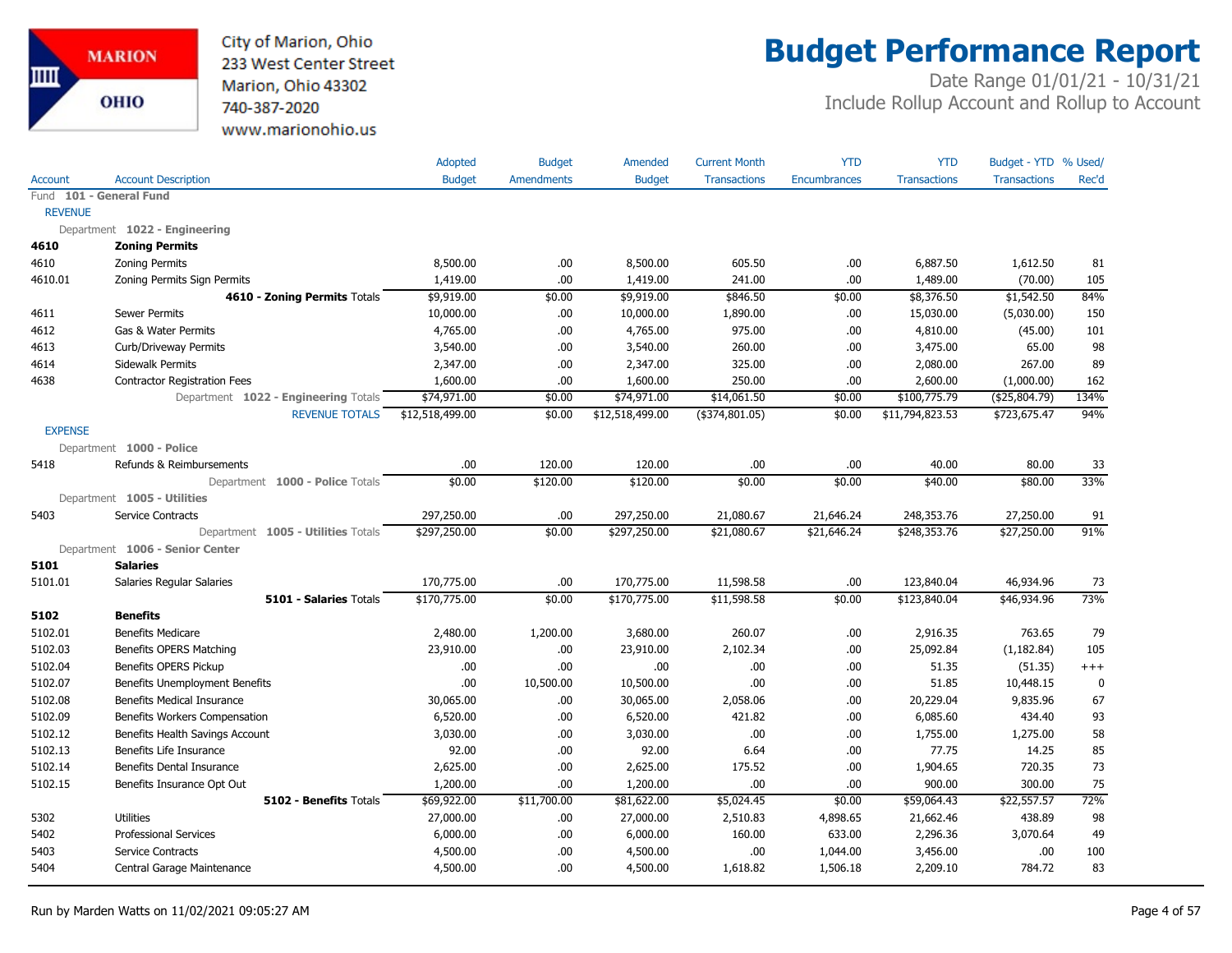

# **Budget Performance Report**

|                |                                                             | Adopted       | <b>Budget</b>     | Amended       | <b>Current Month</b> | <b>YTD</b>          | <b>YTD</b>          | Budget - YTD % Used/ |             |
|----------------|-------------------------------------------------------------|---------------|-------------------|---------------|----------------------|---------------------|---------------------|----------------------|-------------|
| <b>Account</b> | <b>Account Description</b>                                  | <b>Budget</b> | <b>Amendments</b> | <b>Budget</b> | <b>Transactions</b>  | <b>Encumbrances</b> | <b>Transactions</b> | <b>Transactions</b>  | Rec'd       |
|                | Fund 101 - General Fund                                     |               |                   |               |                      |                     |                     |                      |             |
| <b>EXPENSE</b> |                                                             |               |                   |               |                      |                     |                     |                      |             |
|                | Department 1006 - Senior Center                             |               |                   |               |                      |                     |                     |                      |             |
| 5405           | <b>Equipment Rental Lease</b>                               | 2,050.00      | .00               | 2,050.00      | .00                  | .00.                | .00                 | 2,050.00             | 0           |
| 5406           | Insurance Premium Deductible                                | 6,500.00      | .00               | 6,500.00      | .00                  | .00.                | 6,271.60            | 228.40               | 96          |
| 5408           | Land & Building Maintenance                                 | 2,500.00      | .00               | 2,500.00      | .00                  | 293.56              | 600.00              | 1,606.44             | 36          |
| 5502           | <b>Supplies</b>                                             | 650.00        | .00               | 650.00        | .00                  | 250.00              | 34.99               | 365.01               | 44          |
| 5503           | Motor Fuel and Lubricants                                   | 2,500.00      | .00               | 2,500.00      | .00                  | .00.                | 2,243.76            | 256.24               | 90          |
|                | Department 1006 - Senior Center Totals                      | \$296,897.00  | \$11,700.00       | \$308,597.00  | \$20,912.68          | \$8,625.39          | \$221,678.74        | \$78,292.87          | 75%         |
|                | Department 1007 - Planning & Economic Development           |               |                   |               |                      |                     |                     |                      |             |
| 5402           | <b>Professional Services</b>                                | 67,650.00     | .00               | 67,650.00     | .00.                 | .00.                | 60,450.00           | 7,200.00             | 89          |
| 5412           | Regional Planning                                           | 76,875.00     | .00               | 76,875.00     | .00                  | .00.                | 64,266.00           | 12,609.00            | 84          |
| 5413           | Revenue Sharing                                             | 131,200.00    | .00               | 131,200.00    | .00                  | .00                 | 31,000.00           | 100,200.00           | 24          |
|                | Department 1007 - Planning & Economic Development<br>Totals | \$275,725.00  | \$0.00            | \$275,725.00  | \$0.00               | \$0.00              | \$155,716.00        | \$120,009.00         | 56%         |
|                | Department 1008 - Airport                                   |               |                   |               |                      |                     |                     |                      |             |
| 5101           | <b>Salaries</b>                                             |               |                   |               |                      |                     |                     |                      |             |
| 5101.01        | Salaries Regular Salaries                                   | 89,700.00     | .00               | 89,700.00     | 7,299.28             | .00.                | 74,038.01           | 15,661.99            | 83          |
|                | 5101 - Salaries Totals                                      | \$89,700.00   | \$0.00            | \$89,700.00   | \$7,299.28           | \$0.00              | \$74,038.01         | \$15,661.99          | 83%         |
| 5102           | <b>Benefits</b>                                             |               |                   |               |                      |                     |                     |                      |             |
| 5102.01        | <b>Benefits Medicare</b>                                    | 1,305.00      | .00.              | 1,305.00      | 104.09               | .00                 | 1,055.66            | 249.34               | 81          |
| 5102.03        | Benefits OPERS Matching                                     | 12,560.00     | .00.              | 12,560.00     | 1,021.90             | .00                 | 10,365.32           | 2,194.68             | 83          |
| 5102.08        | Benefits Medical Insurance                                  | 4,260.00      | .00.              | 4,260.00      | 384.17               | .00.                | 3,664.16            | 595.84               | 86          |
| 5102.09        | Benefits Workers Compensation                               | 3,425.00      | .00               | 3,425.00      | 265.60               | .00.                | 2,694.03            | 730.97               | 79          |
| 5102.12        | Benefits Health Savings Account                             | 644.00        | 300.00            | 944.00        | .00                  | .00.                | 702.00              | 242.00               | 74          |
| 5102.13        | Benefits Life Insurance                                     | 50.00         | .00.              | 50.00         | 4.03                 | .00.                | 40.30               | 9.70                 | 81          |
| 5102.14        | Benefits Dental Insurance                                   | 230.00        | .00               | 230.00        | 16.04                | .00.                | 160.40              | 69.60                | 70          |
|                | 5102 - Benefits Totals                                      | \$22,474.00   | \$300.00          | \$22,774.00   | \$1,795.83           | \$0.00              | \$18,681.87         | \$4,092.13           | 82%         |
| 5301           | Membership Dues                                             | 300.00        | .00.              | 300.00        | .00                  | .00.                | 300.00              | .00                  | 100         |
| 5302           | <b>Utilities</b>                                            | 35,000.00     | .00.              | 35,000.00     | 1,912.69             | 4,624.32            | 26,891.68           | 3,484.00             | 90          |
| 5303           | <b>Equipment Maintenance</b>                                | 4,500.00      | .00.              | 4,500.00      | .00.                 | 297.10              | 4,202.90            | .00.                 | 100         |
| 5305           | Advertising                                                 | 650.00        | .00               | 650.00        | .00                  | .00.                | .00                 | 650.00               | $\mathbf 0$ |
| 5306           | Legal Advertising                                           | 300.00        | .00.              | 300.00        | .00                  | .00.                | .00                 | 300.00               | $\mathbf 0$ |
| 5307           | Property Tax                                                | 38,000.00     | .00.              | 38,000.00     | .00                  | .00.                | 36,504.98           | 1,495.02             | 96          |
| 5402           | <b>Professional Services</b>                                | 4,000.00      | .00               | 4,000.00      | 618.75               | 773.05              | 3,036.07            | 190.88               | 95          |
| 5403           | Service Contracts                                           | 6,500.00      | (2,300.00)        | 4,200.00      | 350.00               | 700.00              | 3,500.00            | .00.                 | 100         |
| 5404           | Central Garage Maintenance                                  | 7,500.00      | .00.              | 7,500.00      | .00                  | 30.96               | 6,969.04            | 500.00               | 93          |
| 5406           | Insurance Premium Deductible                                | 12,000.00     | .00.              | 12,000.00     | 6,691.00             | .00.                | 11,027.45           | 972.55               | 92          |
| 5408           | Land & Building Maintenance                                 | 6,000.00      | .00.              | 6,000.00      | .00                  | 1,160.00            | 1,640.00            | 3,200.00             | 47          |
| 5501           | Subscriptions and Publications                              | 200.00        | .00               | 200.00        | .00                  | .00                 | .00                 | 200.00               | $\mathbf 0$ |
| 5502           | Supplies                                                    | 7,500.00      | .00               | 7,500.00      | 28.05                | 3,748.93            | 1,856.54            | 1,894.53             | 75          |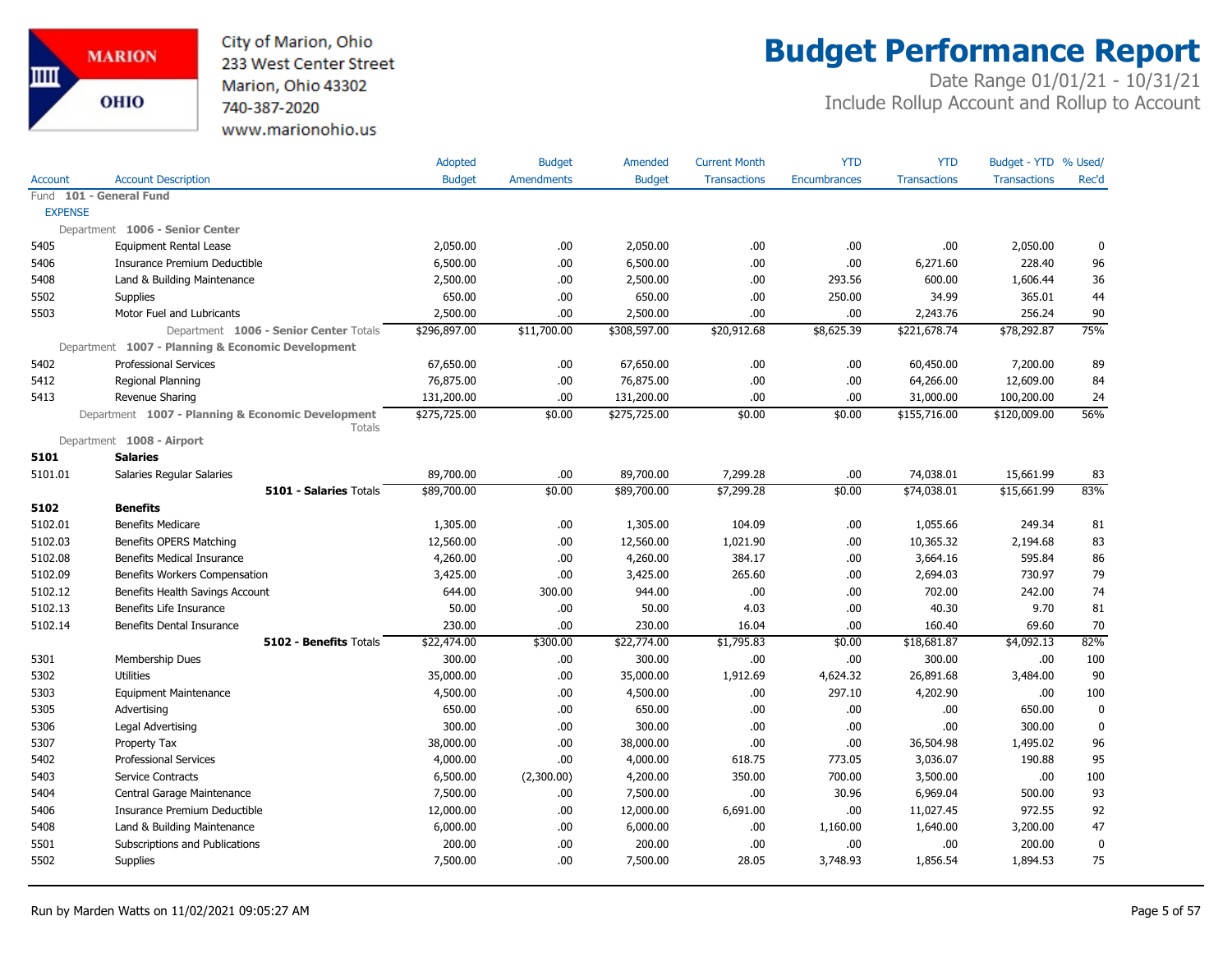City of Marion, Ohio 233 West Center Street Marion, Ohio 43302 740-387-2020 www.marionohio.us

# **Budget Performance Report**

|                |                                  | Adopted       | <b>Budget</b>     | Amended       | <b>Current Month</b> | <b>YTD</b>   | <b>YTD</b>          | Budget - YTD % Used/ |             |
|----------------|----------------------------------|---------------|-------------------|---------------|----------------------|--------------|---------------------|----------------------|-------------|
| <b>Account</b> | <b>Account Description</b>       | <b>Budget</b> | <b>Amendments</b> | <b>Budget</b> | <b>Transactions</b>  | Encumbrances | <b>Transactions</b> | <b>Transactions</b>  | Rec'd       |
|                | Fund 101 - General Fund          |               |                   |               |                      |              |                     |                      |             |
| <b>EXPENSE</b> |                                  |               |                   |               |                      |              |                     |                      |             |
|                | Department 1008 - Airport        |               |                   |               |                      |              |                     |                      |             |
| 5503           | Motor Fuel and Lubricants        | 4,800.00      | 2,300.00          | 7,100.00      | 1,119.69             | 1,627.46     | 5,472.54            | .00                  | 100         |
|                | Department 1008 - Airport Totals | \$239,424.00  | \$300.00          | \$239,724.00  | \$19,815.29          | \$12,961.82  | \$194,121.08        | \$32,641.10          | 86%         |
|                | Department 1009 - Mayor          |               |                   |               |                      |              |                     |                      |             |
| 5101           | <b>Salaries</b>                  |               |                   |               |                      |              |                     |                      |             |
| 5101.01        | Salaries Regular Salaries        | 121,640.00    | .00               | 121,640.00    | 9,812.86             | .00          | 100,043.60          | 21,596.40            | 82          |
|                | 5101 - Salaries Totals           | \$121,640.00  | \$0.00            | \$121,640.00  | \$9,812.86           | \$0.00       | \$100,043.60        | \$21,596.40          | 82%         |
| 5102           | <b>Benefits</b>                  |               |                   |               |                      |              |                     |                      |             |
| 5102.01        | <b>Benefits Medicare</b>         | 1,770.00      | .00               | 1,770.00      | 136.79               | .00          | 1,438.19            | 331.81               | 81          |
| 5102.03        | Benefits OPERS Matching          | 17,030.00     | .00               | 17,030.00     | 1,373.80             | .00          | 14,006.11           | 3,023.89             | 82          |
| 5102.04        | Benefits OPERS Pickup            | 4,252.00      | .00               | 4,252.00      | 354.34               | .00          | 3,543.40            | 708.60               | 83          |
| 5102.08        | Benefits Medical Insurance       | 15,474.00     | 1,000.00          | 16,474.00     | 3,030.15             | .00          | 14,312.40           | 2,161.60             | 87          |
| 5102.09        | Benefits Workers Compensation    | 4,642.00      | .00               | 4,642.00      | 357.08               | .00          | 3,640.48            | 1,001.52             | 78          |
| 5102.12        | Benefits Health Savings Account  | 2,340.00      | .00               | 2,340.00      | .00                  | .00          | 2,047.50            | 292.50               | 88          |
| 5102.13        | Benefits Life Insurance          | 65.00         | .00               | 65.00         | 5.20                 | .00          | 52.00               | 13.00                | 80          |
| 5102.14        | <b>Benefits Dental Insurance</b> | 825.00        | .00               | 825.00        | 162.79               | .00          | 673.45              | 151.55               | 82          |
|                | 5102 - Benefits Totals           | \$46,398.00   | \$1,000.00        | \$47,398.00   | \$5,420.15           | \$0.00       | \$39,713.53         | \$7,684.47           | 84%         |
| 5202           | Schooling                        | 200.00        | .00               | 200.00        | .00.                 | .00          | .00                 | 200.00               | $\mathbf 0$ |
| 5301           | Membership Dues                  | 80.00         | .00.              | 80.00         | .00.                 | .00          | 10.00               | 70.00                | 12          |
| 5402           | <b>Professional Services</b>     | 100.00        | .00               | 100.00        | .00.                 | 10.00        | .00                 | 90.00                | 10          |
| 5405           | <b>Equipment Rental Lease</b>    | 240.00        | .00               | 240.00        | .00                  | .00          | .00                 | 240.00               | $\mathbf 0$ |
| 5502           | Supplies                         | 1,000.00      | .00               | 1,000.00      | 30.46                | 259.74       | 703.26              | 37.00                | 96          |
|                | Department 1009 - Mayor Totals   | \$169,658.00  | \$1,000.00        | \$170,658.00  | \$15,263.47          | \$269.74     | \$140,470.39        | \$29,917.87          | 82%         |
|                | Department 1010 - Auditor        |               |                   |               |                      |              |                     |                      |             |
| 5101           | <b>Salaries</b>                  |               |                   |               |                      |              |                     |                      |             |
| 5101.01        | Salaries Regular Salaries        | 315,300.00    | .00               | 315,300.00    | 16,777.14            | .00          | 263,616.10          | 51,683.90            | 84          |
|                | <b>5101 - Salaries Totals</b>    | \$315,300.00  | \$0.00            | \$315,300.00  | \$16,777.14          | \$0.00       | \$263,616.10        | \$51,683.90          | 84%         |
| 5102           | <b>Benefits</b>                  |               |                   |               |                      |              |                     |                      |             |
| 5102.01        | <b>Benefits Medicare</b>         | 4,600.00      | .00               | 4,600.00      | 230.66               | .00          | 3,631.25            | 968.75               | 79          |
| 5102.03        | Benefits OPERS Matching          | 44,150.00     | .00               | 44,150.00     | 2,348.80             | .00          | 30,784.97           | 13,365.03            | 70          |
| 5102.04        | Benefits OPERS Pickup            | 3,894.00      | .00               | 3,894.00      | 162.25               | .00          | 3,082.75            | 811.25               | 79          |
| 5102.08        | Benefits Medical Insurance       | 84,750.00     | .00               | 84,750.00     | 4,232.12             | .00          | 56,476.48           | 28,273.52            | 67          |
| 5102.09        | Benefits Workers Compensation    | 12,050.00     | .00               | 12,050.00     | 610.48               | .00          | 8,109.64            | 3,940.36             | 67          |
| 5102.11        | Benefits Cobra Premiums          | .00           | 22,000.00         | 22,000.00     | 1,441.12             | 8,028.56     | 13,546.44           | 425.00               | 98          |
| 5102.12        | Benefits Health Savings Account  | 10,530.00     | .00               | 10,530.00     | .00.                 | .00          | 7,312.50            | 3,217.50             | 69          |
| 5102.13        | Benefits Life Insurance          | 175.00        | .00               | 175.00        | 11.70                | .00          | 135.20              | 39.80                | 77          |
| 5102.14        | Benefits Dental Insurance        | 4,850.00      | .00               | 4,850.00      | 221.16               | .00          | 2,879.94            | 1,970.06             | 59          |
|                | 5102 - Benefits Totals           | \$164,999.00  | \$22,000.00       | \$186,999.00  | \$9,258.29           | \$8,028.56   | \$125,959.17        | \$53,011.27          | 72%         |
| 5201           | Travel & Transportation          | 2,500.00      | (1,000.00)        | 1,500.00      | .00.                 | 498.74       | 971.26              | 30.00                | 98          |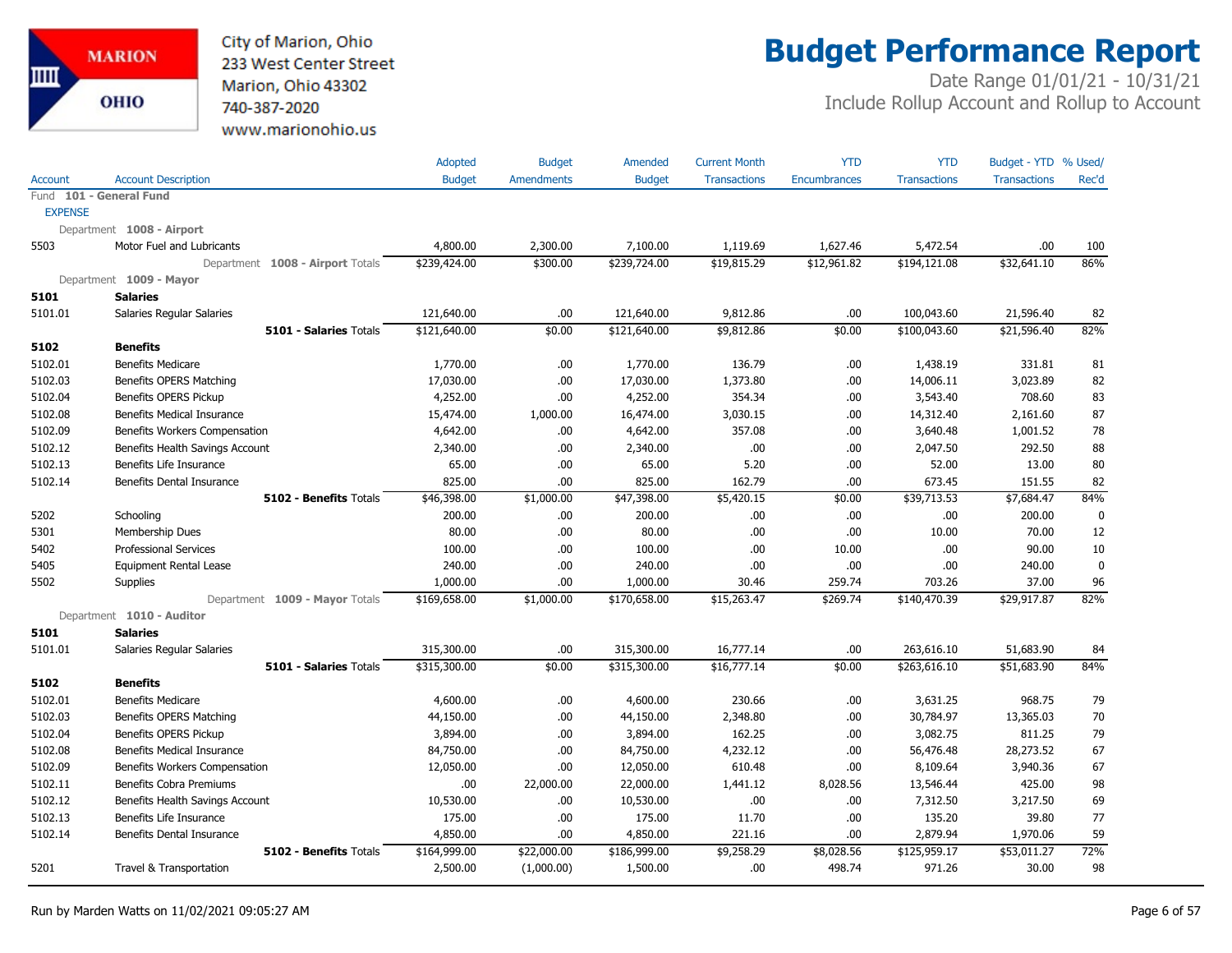City of Marion, Ohio 233 West Center Street Marion, Ohio 43302 740-387-2020 www.marionohio.us

# **Budget Performance Report**

|                |                                     | Adopted       | <b>Budget</b> | Amended       | <b>Current Month</b> | <b>YTD</b>          | <b>YTD</b>          | Budget - YTD % Used/ |             |
|----------------|-------------------------------------|---------------|---------------|---------------|----------------------|---------------------|---------------------|----------------------|-------------|
| <b>Account</b> | <b>Account Description</b>          | <b>Budget</b> | Amendments    | <b>Budget</b> | <b>Transactions</b>  | <b>Encumbrances</b> | <b>Transactions</b> | <b>Transactions</b>  | Rec'd       |
|                | Fund 101 - General Fund             |               |               |               |                      |                     |                     |                      |             |
| <b>EXPENSE</b> |                                     |               |               |               |                      |                     |                     |                      |             |
|                | Department 1010 - Auditor           |               |               |               |                      |                     |                     |                      |             |
| 5202           | Schooling                           | 10,000.00     | (5,400.00)    | 4,600.00      | 350.00               | 2,060.00            | 1,310.00            | 1,230.00             | 73          |
| 5301           | Membership Dues                     | 1,200.00      | .00.          | 1,200.00      | .00                  | 1,031.00            | 99.00               | 70.00                | 94          |
| 5402           | <b>Professional Services</b>        | 5,000.00      | 1,000.00      | 6,000.00      | 2,000.00             | 2,447.00            | 3,448.05            | 104.95               | 98          |
| 5403           | Service Contracts                   | 53,000.00     | 5,400.00      | 58,400.00     | 148.00               | 1,900.00            | 55,950.64           | 549.36               | 99          |
| 5502           | <b>Supplies</b>                     | 4,500.00      | 2,000.00      | 6,500.00      | .00.                 | 871.80              | 5,008.04            | 620.16               | $90\,$      |
|                | Department 1010 - Auditor Totals    | \$556,499.00  | \$24,000.00   | \$580,499.00  | \$28,533.43          | \$16,837.10         | \$456,362.26        | \$107,299.64         | 82%         |
|                | Department 1011 - Income Tax        |               |               |               |                      |                     |                     |                      |             |
| 5101           | <b>Salaries</b>                     |               |               |               |                      |                     |                     |                      |             |
| 5101.01        | Salaries Regular Salaries           | 172,570.00    | .00.          | 172,570.00    | 12,664.92            | .00                 | 120,866.40          | 51,703.60            | 70          |
|                | 5101 - Salaries Totals              | \$172,570.00  | \$0.00        | \$172,570.00  | \$12,664.92          | \$0.00              | \$120,866.40        | \$51,703.60          | 70%         |
| 5102           | <b>Benefits</b>                     |               |               |               |                      |                     |                     |                      |             |
| 5102.01        | <b>Benefits Medicare</b>            | 2,505.00      | .00.          | 2,505.00      | 173.24               | .00                 | 1,653.20            | 851.80               | 66          |
| 5102.03        | Benefits OPERS Matching             | 24,160.00     | .00           | 24,160.00     | 1,773.09             | .00                 | 16,921.27           | 7,238.73             | 70          |
| 5102.08        | Benefits Medical Insurance          | 48,360.00     | .00.          | 48,360.00     | 3,354.13             | .00                 | 30,743.04           | 17,616.96            | 64          |
| 5102.09        | Benefits Workers Compensation       | 6,590.00      | .00.          | 6,590.00      | 460.87               | .00                 | 4,398.21            | 2,191.79             | 67          |
| 5102.12        | Benefits Health Savings Account     | 7,020.00      | .00.          | 7,020.00      | .00.                 | .00                 | 4,777.50            | 2,242.50             | 68          |
| 5102.13        | Benefits Life Insurance             | 110.00        | .00           | 110.00        | 9.10                 | .00                 | 80.60               | 29.40                | 73          |
| 5102.14        | <b>Benefits Dental Insurance</b>    | 3,300.00      | .00.          | 3,300.00      | 180.46               | .00                 | 1,682.12            | 1,617.88             | 51          |
| 5102.15        | Benefits Insurance Opt Out          | 1,200.00      | .00.          | 1,200.00      | .00.                 | .00                 | .00                 | 1,200.00             | 0           |
|                | 5102 - Benefits Totals              | \$93,245.00   | \$0.00        | \$93,245.00   | \$5,950.89           | \$0.00              | \$60,255.94         | \$32,989.06          | 65%         |
| 5201           | Travel & Transportation             | 100.00        | .00.          | 100.00        | .00                  | .00                 | .00                 | 100.00               | $\mathbf 0$ |
| 5202           | Schooling                           | 2,200.00      | .00           | 2,200.00      | .00.                 | .00                 | .00                 | 2,200.00             | $\pmb{0}$   |
| 5301           | Membership Dues                     | 400.00        | .00.          | 400.00        | .00                  | .00                 | 150.00              | 250.00               | 38          |
| 5308           | <b>Credit Card Fees</b>             | 6,500.00      | 2,500.00      | 9,000.00      | 214.32               | 3,201.90            | 4,223.26            | 1,574.84             | 83          |
| 5402           | <b>Professional Services</b>        | 5,000.00      | 2,000.00      | 7,000.00      | .00.                 | 1,026.00            | 5,365.27            | 608.73               | 91          |
| 5403           | <b>Service Contracts</b>            | 16,000.00     | (2,000.00)    | 14,000.00     | 233.00               | 5,571.89            | 6,974.39            | 1,453.72             | $90\,$      |
| 5502           | Supplies                            | 4,000.00      | .00.          | 4,000.00      | .00.                 | 2,491.08            | 1,475.72            | 33.20                | 99          |
| 5504           | Postage                             | 6,500.00      | .00.          | 6,500.00      | .00                  | 5,300.00            | .00                 | 1,200.00             | 82          |
|                | Department 1011 - Income Tax Totals | \$306,515.00  | \$2,500.00    | \$309,015.00  | \$19,063.13          | \$17,590.87         | \$199,310.98        | \$92,113.15          | 70%         |
|                | Department 1012 - Treasurer         |               |               |               |                      |                     |                     |                      |             |
| 5101           | <b>Salaries</b>                     |               |               |               |                      |                     |                     |                      |             |
| 5101.01        | Salaries Regular Salaries           | 7,884.00      | .00.          | 7,884.00      | 657.00               | .00                 | 6,570.00            | 1,314.00             | 83          |
|                | 5101 - Salaries Totals              | \$7,884.00    | \$0.00        | \$7,884.00    | \$657.00             | \$0.00              | \$6,570.00          | \$1,314.00           | 83%         |
| 5102           | <b>Benefits</b>                     |               |               |               |                      |                     |                     |                      |             |
| 5102.01        | <b>Benefits Medicare</b>            | 115.00        | .00.          | 115.00        | 10.10                | .00                 | 100.98              | 14.02                | 88          |
| 5102.03        | Benefits OPERS Matching             | 1,104.00      | .00.          | 1,104.00      | 91.98                | .00                 | 919.80              | 184.20               | 83          |
| 5102.04        | Benefits OPERS Pickup               | 474.00        | .00.          | 474.00        | 39.42                | .00                 | 394.20              | 79.80                | 83          |
| 5102.09        | Benefits Workers Compensation       | 301.00        | .00           | 301.00        | 23.90                | .00                 | 239.00              | 62.00                | 79          |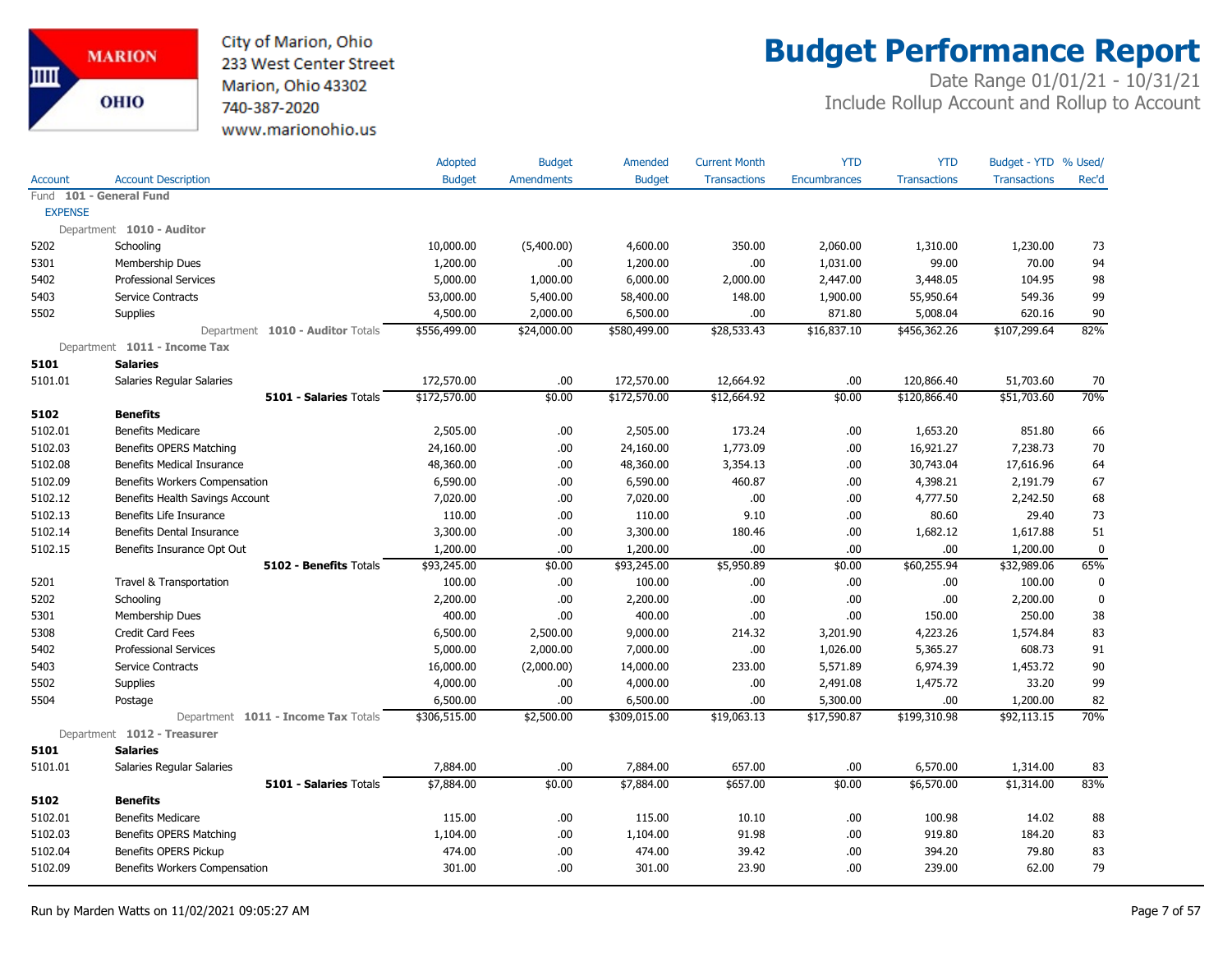

# **Budget Performance Report**

|                |                                       | Adopted       | <b>Budget</b>     | Amended       | <b>Current Month</b> | <b>YTD</b>          | <b>YTD</b>          | Budget - YTD % Used/ |             |
|----------------|---------------------------------------|---------------|-------------------|---------------|----------------------|---------------------|---------------------|----------------------|-------------|
| Account        | <b>Account Description</b>            | <b>Budget</b> | <b>Amendments</b> | <b>Budget</b> | <b>Transactions</b>  | <b>Encumbrances</b> | <b>Transactions</b> | <b>Transactions</b>  | Rec'd       |
|                | Fund 101 - General Fund               |               |                   |               |                      |                     |                     |                      |             |
| <b>EXPENSE</b> |                                       |               |                   |               |                      |                     |                     |                      |             |
|                | Department 1012 - Treasurer           |               |                   |               |                      |                     |                     |                      |             |
| 5102           | <b>Benefits</b>                       |               |                   |               |                      |                     |                     |                      |             |
| 5102.13        | Benefits Life Insurance               | 34.00         | .00               | 34.00         | .00                  | .00                 | .00                 | 34.00                | $\mathbf 0$ |
|                | <b>5102 - Benefits Totals</b>         | \$2,028.00    | \$0.00            | \$2,028.00    | \$165.40             | \$0.00              | \$1,653.98          | \$374.02             | 82%         |
| 5203           | Training                              | 400.00        | .00               | 400.00        | .00.                 | .00                 | 100.00              | 300.00               | 25          |
| 5301           | Membership Dues                       | 250.00        | .00               | 250.00        | .00                  | 50.00               | .00.                | 200.00               | 20          |
|                | Department 1012 - Treasurer Totals    | \$10,562.00   | \$0.00            | \$10,562.00   | \$822.40             | \$50.00             | \$8,323.98          | \$2,188.02           | 79%         |
|                | Department 1013 - Law Director        |               |                   |               |                      |                     |                     |                      |             |
| 5101           | <b>Salaries</b>                       |               |                   |               |                      |                     |                     |                      |             |
| 5101.01        | Salaries Regular Salaries             | 307,475.00    | 48,000.00         | 355,475.00    | 52,197.52            | .00                 | 281,483.30          | 73,991.70            | 79          |
|                | 5101 - Salaries Totals                | \$307,475.00  | \$48,000.00       | \$355,475.00  | \$52,197.52          | \$0.00              | \$281,483.30        | \$73,991.70          | 79%         |
| 5102           | <b>Benefits</b>                       |               |                   |               |                      |                     |                     |                      |             |
| 5102.01        | <b>Benefits Medicare</b>              | 4,460.00      | .00.              | 4,460.00      | 750.15               | .00                 | 3,990.19            | 469.81               | 89          |
| 5102.03        | Benefits OPERS Matching               | 43,046.00     | .00               | 43,046.00     | 4,015.95             | .00                 | 36,115.90           | 6,930.10             | 84          |
| 5102.04        | Benefits OPERS Pickup                 | 5,452.00      | .00.              | 5,452.00      | 454.34               | .00                 | 4,543.40            | 908.60               | 83          |
| 5102.08        | <b>Benefits Medical Insurance</b>     | 56,473.00     | .00               | 56,473.00     | 4,480.40             | .00                 | 47,126.69           | 9,346.31             | 83          |
| 5102.09        | Benefits Workers Compensation         | 11,735.00     | .00               | 11,735.00     | 1,043.79             | .00                 | 9,386.94            | 2,348.06             | 80          |
| 5102.12        | Benefits Health Savings Account       | 7,488.00      | .00               | 7,488.00      | .00                  | .00                 | 5,616.00            | 1,872.00             | 75          |
| 5102.13        | Benefits Life Insurance               | 140.00        | .00               | 140.00        | 11.44                | .00                 | 114.40              | 25.60                | 82          |
| 5102.14        | Benefits Dental Insurance             | 4,050.00      | .00               | 4,050.00      | 244.36               | .00                 | 2,809.90            | 1,240.10             | 69          |
| 5102.15        | Benefits Insurance Opt Out            | 1,230.00      | .00               | 1,230.00      | .00                  | .00                 | .00.                | 1,230.00             | $\mathbf 0$ |
|                | <b>5102 - Benefits Totals</b>         | \$134,074.00  | \$0.00            | \$134,074.00  | \$11,000.43          | \$0.00              | \$109,703.42        | \$24,370.58          | 82%         |
| 5201           | Travel & Transportation               | 1,000.00      | .00               | 1,000.00      | .00.                 | .00                 | .00.                | 1,000.00             | 0           |
| 5202           | Schooling                             | 3,000.00      | .00               | 3,000.00      | .00.                 | .00                 | 320.00              | 2,680.00             | 11          |
| 5402           | <b>Professional Services</b>          | 4,000.00      | .00               | 4,000.00      | .00                  | 400.00              | .00.                | 3,600.00             | 10          |
| 5501           | Subscriptions and Publications        | 1,000.00      | .00               | 1,000.00      | .00                  | .00                 | .00.                | 1,000.00             | $\mathbf 0$ |
| 5502           | Supplies                              | 3,200.00      | .00               | 3,200.00      | 42.93                | 2,183.72            | 1,016.28            | .00                  | 100         |
|                | Department 1013 - Law Director Totals | \$453,749.00  | \$48,000.00       | \$501,749.00  | \$63,240.88          | \$2,583.72          | \$392,523.00        | \$106,642.28         | 79%         |
|                | Department 1015 - Safety Department   |               |                   |               |                      |                     |                     |                      |             |
| 5101           | <b>Salaries</b>                       |               |                   |               |                      |                     |                     |                      |             |
| 5101.01        | Salaries Regular Salaries             | 206,330.00    | .00               | 206,330.00    | 17,158.15            | .00                 | 165,551.16          | 40,778.84            | 80          |
|                | <b>5101 - Salaries Totals</b>         | \$206,330.00  | \$0.00            | \$206,330.00  | \$17,158.15          | \$0.00              | \$165,551.16        | \$40,778.84          | 80%         |
| 5102           | <b>Benefits</b>                       |               |                   |               |                      |                     |                     |                      |             |
| 5102.01        | <b>Benefits Medicare</b>              | 2,992.00      | .00.              | 2,992.00      | 236.95               | .00                 | 2,279.98            | 712.02               | 76          |
| 5102.03        | Benefits OPERS Matching               | 28,886.00     | .00               | 28,886.00     | 2,402.14             | .00                 | 23,177.21           | 5,708.79             | 80          |
| 5102.04        | Benefits OPERS Pickup                 | 4,646.00      | .00.              | 4,646.00      | 389.28               | .00                 | 3,886.86            | 759.14               | 84          |
| 5102.08        | <b>Benefits Medical Insurance</b>     | 13,153.00     | 11,000.00         | 24,153.00     | 1,803.94             | 452.57              | 19,807.39           | 3,893.04             | 84          |
| 5102.09        | Benefits Workers Compensation         | 7,874.00      | .00               | 7,874.00      | 388.28               | .00                 | 3,666.91            | 4,207.09             | 47          |
| 5102.12        | Benefits Health Savings Account       | 4,329.00      | .00               | 4,329.00      | .00                  | .00                 | 1,696.50            | 2,632.50             | 39          |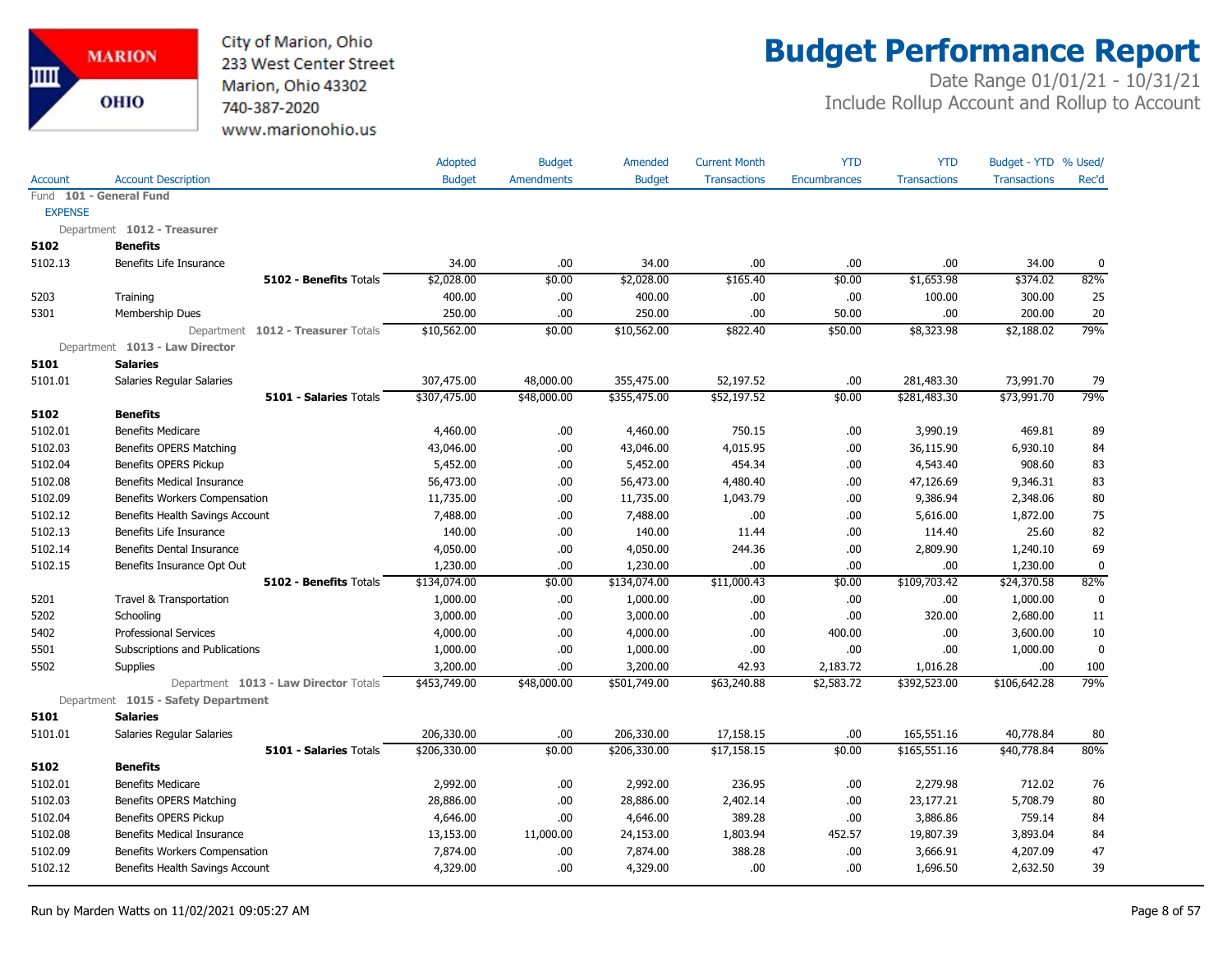

# **Budget Performance Report**

|                |                                             | <b>Adopted</b> | <b>Budget</b>     | Amended       | <b>Current Month</b> | <b>YTD</b>          | <b>YTD</b>          | Budget - YTD % Used/ |                |
|----------------|---------------------------------------------|----------------|-------------------|---------------|----------------------|---------------------|---------------------|----------------------|----------------|
| <b>Account</b> | <b>Account Description</b>                  | <b>Budget</b>  | <b>Amendments</b> | <b>Budget</b> | <b>Transactions</b>  | <b>Encumbrances</b> | <b>Transactions</b> | <b>Transactions</b>  | Rec'd          |
|                | Fund 101 - General Fund                     |                |                   |               |                      |                     |                     |                      |                |
| <b>EXPENSE</b> |                                             |                |                   |               |                      |                     |                     |                      |                |
|                | Department 1015 - Safety Department         |                |                   |               |                      |                     |                     |                      |                |
| 5102           | <b>Benefits</b>                             |                |                   |               |                      |                     |                     |                      |                |
| 5102.13        | Benefits Life Insurance                     | 85.00          | .00.              | 85.00         | 7.02                 | .00.                | 70.20               | 14.80                | 83             |
| 5102.14        | Benefits Dental Insurance                   | 2,587.00       | .00               | 2,587.00      | 131.00               | .00.                | 1,310.00            | 1,277.00             | 51             |
|                | <b>5102 - Benefits Totals</b>               | \$64,552.00    | \$11,000.00       | \$75,552.00   | \$5,358.61           | \$452.57            | \$55,895.05         | \$19,204.38          | 75%            |
| 5201           | Travel & Transportation                     | 513.00         | .00.              | 513.00        | .00                  | .00.                | .00                 | 513.00               | 0              |
| 5301           | Membership Dues                             | 150.00         | .00.              | 150.00        | .00                  | .00.                | 10.00               | 140.00               | $\overline{7}$ |
| 5302           | <b>Utilities</b>                            | 1,400.00       | .00               | 1,400.00      | 40.00                | 80.00               | 458.00              | 862.00               | 38             |
| 5303           | <b>Equipment Maintenance</b>                | 250.00         | .00.              | 250.00        | .00                  | .00.                | .00                 | 250.00               | $\pmb{0}$      |
| 5309           | <b>Burials</b>                              | 3,000.00       | .00.              | 3,000.00      | .00                  | .00.                | 2,000.00            | 1,000.00             | 67             |
| 5310           | Weed & Blight Control                       | 66,625.00      | .00.              | 66,625.00     | 80.00                | 11,895.73           | 10,643.03           | 44,086.24            | 34             |
| 5401           | <b>Tree Care</b>                            | 3,000.00       | .00.              | 3,000.00      | .00                  | .00.                | .00                 | 3,000.00             | $\mathbf 0$    |
| 5402           | <b>Professional Services</b>                | 50,000.00      | .00               | 50,000.00     | 2,668.75             | 16,937.00           | 22,766.65           | 10,296.35            | 79             |
| 5403           | Service Contracts                           | 37,000.00      | 20,000.00         | 57,000.00     | 13,263.33            | 2,336.67            | 33,978.88           | 20,684.45            | 64             |
| 5404           | Central Garage Maintenance                  | 5,000.00       | .00               | 5,000.00      | .00                  | 1,947.50            | 552.50              | 2,500.00             | 50             |
| 5405           | <b>Equipment Rental Lease</b>               | 3,000.00       | .00.              | 3,000.00      | .00                  | .00.                | .00                 | 3,000.00             | $\pmb{0}$      |
| 5418           | Refunds & Reimbursements                    | 1,000.00       | 00.               | 1,000.00      | .00                  | .00.                | 224.03              | 775.97               | 22             |
| 5459           | Demolition of Buildings                     | .00.           | 30,000.00         | 30,000.00     | .00                  | .00.                | .00                 | 30,000.00            | $\mathbf 0$    |
| 5502           | Supplies                                    | 11,000.00      | .00               | 11,000.00     | 115.38               | 2,993.93            | 2,281.03            | 5,725.04             | 48             |
| 5503           | Motor Fuel and Lubricants                   | 3,000.00       | .00               | 3,000.00      | 421.59               | .00.                | 1,870.37            | 1,129.63             | 62             |
|                | Department 1015 - Safety Department Totals  | \$455,820.00   | \$61,000.00       | \$516,820.00  | \$39,105.81          | \$36,643.40         | \$296,230.70        | \$183,945.90         | 64%            |
|                | Department 1016 - Service Department        |                |                   |               |                      |                     |                     |                      |                |
| 5101           | <b>Salaries</b>                             |                |                   |               |                      |                     |                     |                      |                |
| 5101.01        | Salaries Regular Salaries                   | 78,400.00      | .00               | 78,400.00     | 6,535.80             | .00                 | 65,358.00           | 13,042.00            | 83             |
|                | 5101 - Salaries Totals                      | \$78,400.00    | \$0.00            | \$78,400.00   | \$6,535.80           | \$0.00              | \$65,358.00         | \$13,042.00          | 83%            |
| 5102           | <b>Benefits</b>                             |                |                   |               |                      |                     |                     |                      |                |
| 5102.01        | <b>Benefits Medicare</b>                    | 1,137.00       | .00.              | 1,137.00      | 95.04                | .00.                | 950.34              | 186.66               | 84             |
| 5102.03        | <b>Benefits OPERS Matching</b>              | 10,975.00      | .00.              | 10,975.00     | 915.02               | .00.                | 9,150.20            | 1,824.80             | 83             |
| 5102.04        | Benefits OPERS Pickup                       | 4,704.00       | .00.              | 4,704.00      | 392.14               | .00.                | 3,921.40            | 782.60               | 83             |
| 5102.08        | <b>Benefits Medical Insurance</b>           | 16,250.00      | .00.              | 16,250.00     | 1,353.90             | .00.                | 13,539.00           | 2,711.00             | 83             |
| 5102.09        | Benefits Workers Compensation               | 2,995.00       | .00.              | 2,995.00      | 237.82               | .00.                | 2,378.20            | 616.80               | 79             |
| 5102.12        | Benefits Health Savings Account             | 2,340.00       | .00.              | 2,340.00      | .00                  | .00                 | 1,755.00            | 585.00               | 75             |
| 5102.13        | Benefits Life Insurance                     | 32.00          | .00.              | 32.00         | 2.60                 | .00.                | 26.00               | 6.00                 | 81             |
| 5102.14        | Benefits Dental Insurance                   | 1,150.00       | .00.              | 1,150.00      | 81.40                | .00.                | 814.00              | 336.00               | 71             |
|                | 5102 - Benefits Totals                      | \$39,583.00    | \$0.00            | \$39,583.00   | \$3,077.92           | \$0.00              | \$32,534.14         | \$7,048.86           | 82%            |
|                | Department 1016 - Service Department Totals | \$117,983.00   | \$0.00            | \$117,983.00  | \$9,613.72           | \$0.00              | \$97,892.14         | \$20,090.86          | 83%            |
|                | Department 1017 - Civil Service Commission  |                |                   |               |                      |                     |                     |                      |                |
| 5101           | <b>Salaries</b>                             |                |                   |               |                      |                     |                     |                      |                |
| 5101.01        | Salaries Regular Salaries                   | 4,200.00       | .00.              | 4,200.00      | 341.68               | .00.                | 3,416.80            | 783.20               | 81             |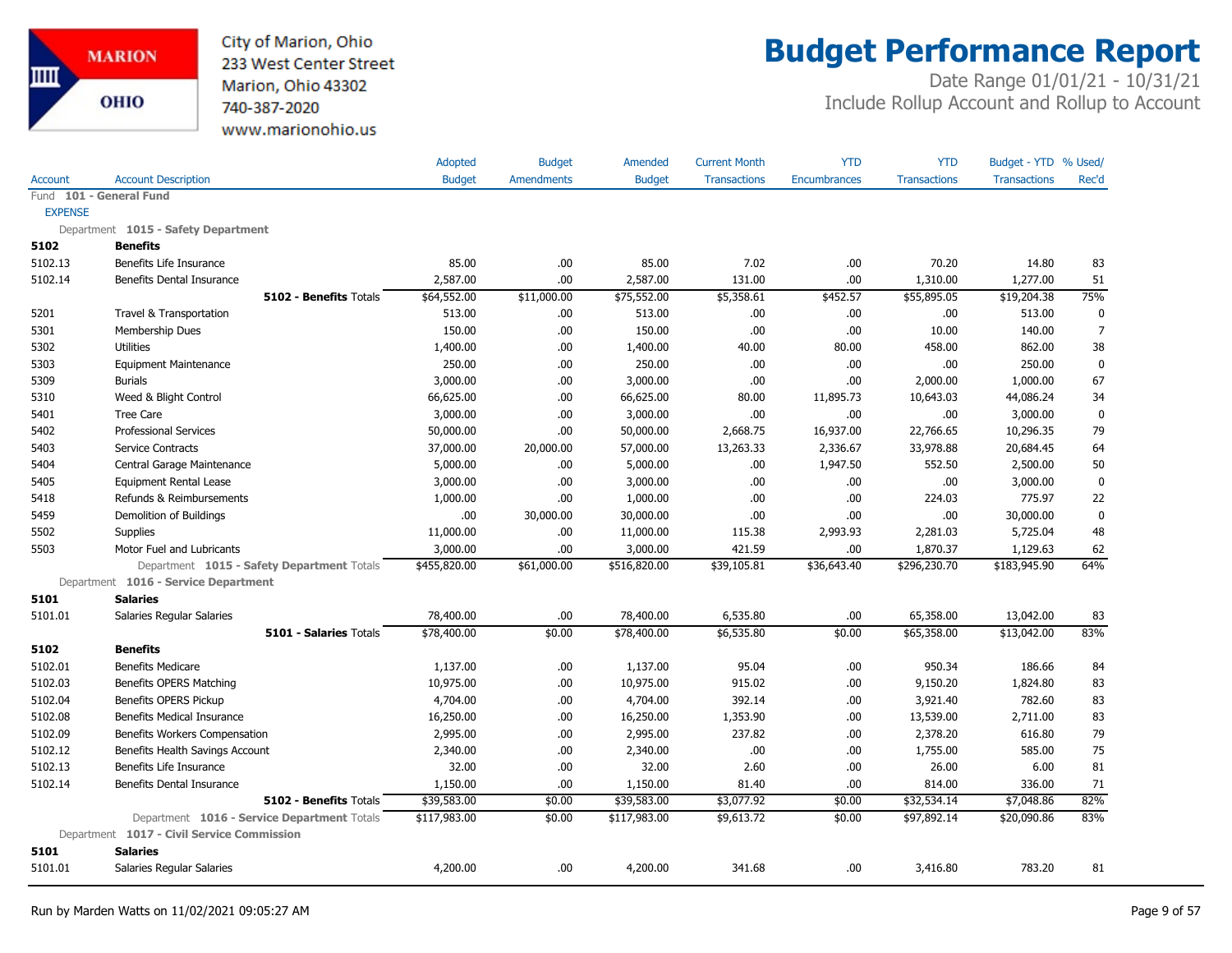

# **Budget Performance Report**

|                |                                                   | Adopted       | <b>Budget</b>     | Amended       | <b>Current Month</b> | <b>YTD</b>   | <b>YTD</b>          | Budget - YTD % Used/ |             |
|----------------|---------------------------------------------------|---------------|-------------------|---------------|----------------------|--------------|---------------------|----------------------|-------------|
| Account        | <b>Account Description</b>                        | <b>Budget</b> | <b>Amendments</b> | <b>Budget</b> | <b>Transactions</b>  | Encumbrances | <b>Transactions</b> | <b>Transactions</b>  | Rec'd       |
|                | Fund 101 - General Fund                           |               |                   |               |                      |              |                     |                      |             |
| <b>EXPENSE</b> |                                                   |               |                   |               |                      |              |                     |                      |             |
|                | Department 1017 - Civil Service Commission        |               |                   |               |                      |              |                     |                      |             |
|                | 5101 - Salaries Totals                            | \$4,200.00    | \$0.00            | \$4,200.00    | \$341.68             | \$0.00       | \$3,416.80          | \$783.20             | 81%         |
| 5102           | <b>Benefits</b>                                   |               |                   |               |                      |              |                     |                      |             |
| 5102.01        | <b>Benefits Medicare</b>                          | 65.00         | .00               | 65.00         | 5.26                 | .00          | 52.52               | 12.48                | 81          |
| 5102.03        | Benefits OPERS Matching                           | 590.00        | .00               | 590.00        | 47.82                | .00          | 478.20              | 111.80               | 81          |
| 5102.04        | Benefits OPERS Pickup                             | 260.00        | .00.              | 260.00        | 20.50                | .00          | 205.00              | 55.00                | 79          |
| 5102.09        | Benefits Workers Compensation                     | 161.00        | .00               | 161.00        | 12.43                | .00          | 124.30              | 36.70                | 77          |
|                | 5102 - Benefits Totals                            | \$1,076.00    | \$0.00            | \$1,076.00    | \$86.01              | \$0.00       | \$860.02            | \$215.98             | 80%         |
| 5402           | <b>Professional Services</b>                      | 12,000.00     | .00.              | 12,000.00     | .00.                 | 125.00       | 4,827.50            | 7,047.50             | 41          |
| 5502           | <b>Supplies</b>                                   | 500.00        | .00               | 500.00        | .00                  | .00          | .00.                | 500.00               | 0           |
|                | Department 1017 - Civil Service Commission Totals | \$17,776.00   | \$0.00            | \$17,776.00   | \$427.69             | \$125.00     | \$9,104.32          | \$8,546.68           | 52%         |
|                | Department 1018 - Council                         |               |                   |               |                      |              |                     |                      |             |
| 5101           | <b>Salaries</b>                                   |               |                   |               |                      |              |                     |                      |             |
| 5101.01        | Salaries Regular Salaries                         | 123,980.00    | .00               | 123,980.00    | 10,185.13            | .00          | 102,329.48          | 21,650.52            | 83          |
|                | 5101 - Salaries Totals                            | \$123,980.00  | \$0.00            | \$123,980.00  | \$10,185.13          | \$0.00       | \$102,329.48        | \$21,650.52          | 83%         |
| 5102           | <b>Benefits</b>                                   |               |                   |               |                      |              |                     |                      |             |
| 5102.01        | <b>Benefits Medicare</b>                          | 1,800.00      | .00               | 1,800.00      | 149.88               | .00          | 1,518.06            | 281.94               | 84          |
| 5102.03        | Benefits OPERS Matching                           | 17,360.00     | .00               | 17,360.00     | 1,425.89             | .00          | 14,325.81           | 3,034.19             | 83          |
| 5102.04        | Benefits OPERS Pickup                             | 4,440.00      | .00               | 4,440.00      | 370.86               | .00          | 3,708.60            | 731.40               | 84          |
| 5102.08        | <b>Benefits Medical Insurance</b>                 | 7,740.00      | .00               | 7,740.00      | 644.70               | .00          | 6,447.00            | 1,293.00             | 83          |
| 5102.09        | Benefits Workers Compensation                     | 4,750.00      | .00.              | 4,750.00      | 370.65               | .00          | 3,723.89            | 1,026.11             | 78          |
| 5102.12        | Benefits Health Savings Account                   | 1,170.00      | .00.              | 1,170.00      | .00                  | .00          | 877.50              | 292.50               | 75          |
| 5102.13        | Benefits Life Insurance                           | 32.00         | .00.              | 32.00         | 2.60                 | .00          | 26.00               | 6.00                 | 81          |
| 5102.14        | <b>Benefits Dental Insurance</b>                  | 415.00        | .00               | 415.00        | 29.18                | .00          | 291.80              | 123.20               | 70          |
|                | 5102 - Benefits Totals                            | \$37,707.00   | \$0.00            | \$37,707.00   | \$2,993.76           | \$0.00       | \$30,918.66         | \$6,788.34           | 82%         |
| 5301           | Membership Dues                                   | 4,200.00      | .00.              | 4,200.00      | .00.                 | .00          | 450.00              | 3,750.00             | 11          |
| 5303           | <b>Equipment Maintenance</b>                      | 638.00        | .00.              | 638.00        | .00.                 | .00          | .00.                | 638.00               | $\mathbf 0$ |
| 5306           | Legal Advertising                                 | 5,000.00      | .00.              | 5,000.00      | .00.                 | 224.75       | 1,156.25            | 3,619.00             | 28          |
| 5402           | <b>Professional Services</b>                      | 1,500.00      | .00               | 1,500.00      | .00                  | 736.09       | .00.                | 763.91               | 49          |
| 5502           | <b>Supplies</b>                                   | 2,000.00      | .00               | 2,000.00      | .00                  | 314.16       | 1,038.84            | 647.00               | 68          |
|                | Department 1018 - Council Totals                  | \$175,025.00  | \$0.00            | \$175,025.00  | \$13,178.89          | \$1,275.00   | \$135,893.23        | \$37,856.77          | 78%         |
|                | Department 1019 - Municipal Court                 |               |                   |               |                      |              |                     |                      |             |
| 5101           | <b>Salaries</b>                                   |               |                   |               |                      |              |                     |                      |             |
| 5101.01        | Salaries Regular Salaries                         | 831,560.00    | 5,639.32          | 837,199.32    | 71,094.32            | .00          | 700,228.55          | 136,970.77           | 84          |
|                | 5101 - Salaries Totals                            | \$831,560.00  | \$5,639.32        | \$837,199.32  | \$71,094.32          | \$0.00       | \$700,228.55        | \$136,970.77         | 84%         |
| 5102           | <b>Benefits</b>                                   |               |                   |               |                      |              |                     |                      |             |
| 5102.01        | <b>Benefits Medicare</b>                          | 12,060.00     | .00               | 12,060.00     | 954.48               | .00          | 9,433.46            | 2,626.54             | 78          |
| 5102.03        | Benefits OPERS Matching                           | 116,420.00    | .00               | 116,420.00    | 9,953.21             | .00          | 97,792.33           | 18,627.67            | 84          |
| 5102.04        | Benefits OPERS Pickup                             | 2,360.00      | .00               | 2,360.00      | 192.18               | .00          | 1,921.80            | 438.20               | 81          |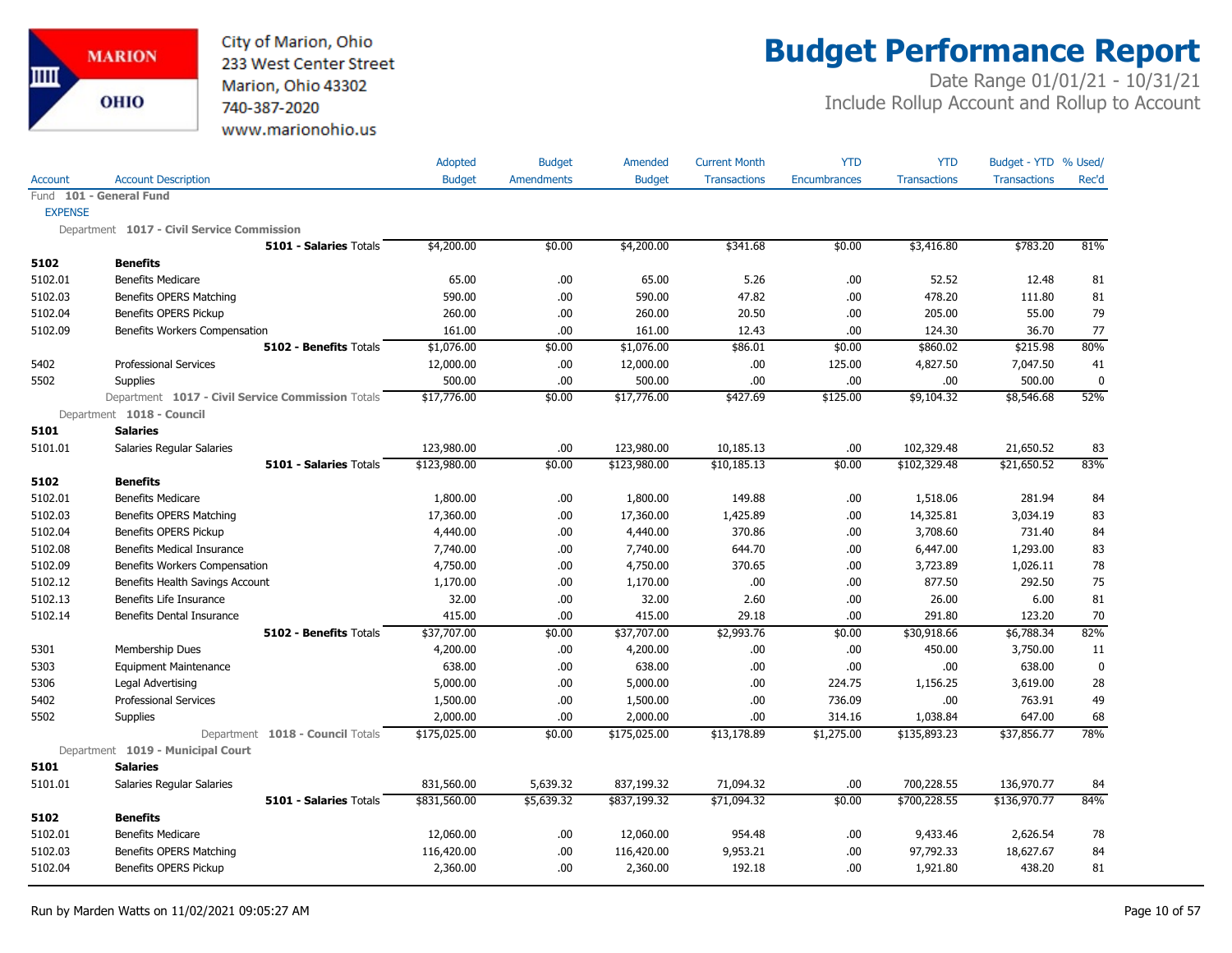

# **Budget Performance Report**

|                |                                          | Adopted        | <b>Budget</b>     | Amended        | <b>Current Month</b> | <b>YTD</b>          | <b>YTD</b>          | Budget - YTD % Used/ |             |
|----------------|------------------------------------------|----------------|-------------------|----------------|----------------------|---------------------|---------------------|----------------------|-------------|
| <b>Account</b> | <b>Account Description</b>               | <b>Budget</b>  | <b>Amendments</b> | <b>Budget</b>  | <b>Transactions</b>  | <b>Encumbrances</b> | <b>Transactions</b> | <b>Transactions</b>  | Rec'd       |
|                | Fund 101 - General Fund                  |                |                   |                |                      |                     |                     |                      |             |
| <b>EXPENSE</b> |                                          |                |                   |                |                      |                     |                     |                      |             |
|                | Department 1019 - Municipal Court        |                |                   |                |                      |                     |                     |                      |             |
| 5102           | <b>Benefits</b>                          |                |                   |                |                      |                     |                     |                      |             |
| 5102.08        | <b>Benefits Medical Insurance</b>        | 182,562.00     | .00.              | 182,562.00     | 17,986.09            | .00.                | 164,330.40          | 18,231.60            | 90          |
| 5102.09        | Benefits Workers Compensation            | 31,735.00      | .00               | 31,735.00      | 2,586.94             | .00.                | 25,450.02           | 6,284.98             | 80          |
| 5102.12        | Benefits Health Savings Account          | 31,395.00      | .00.              | 31,395.00      | .00                  | .00.                | 20,865.00           | 10,530.00            | 66          |
| 5102.13        | Benefits Life Insurance                  | 562.00         | .00               | 562.00         | 49.40                | .00.                | 465.40              | 96.60                | 83          |
| 5102.14        | Benefits Dental Insurance                | 11,365.00      | .00               | 11,365.00      | 1,047.44             | .00.                | 10,042.84           | 1,322.16             | 88          |
| 5102.15        | Benefits Insurance Opt Out               | 4,800.00       | .00               | 4,800.00       | .00.                 | .00.                | 900.00              | 3,900.00             | 19          |
|                | 5102 - Benefits Totals                   | \$393,259.00   | \$0.00            | \$393,259.00   | \$32,769.74          | \$0.00              | \$331,201.25        | \$62,057.75          | 84%         |
| 5103           | Sick Leave Sellback                      | 8,500.00       | .00               | 8,500.00       | .00.                 | .00.                | .00                 | 8,500.00             | $\mathbf 0$ |
| 5201           | Travel & Transportation                  | 2,500.00       | .00               | 2,500.00       | .00                  | 250.00              | 415.52              | 1,834.48             | 27          |
| 5301           | Membership Dues                          | 3,000.00       | .00.              | 3,000.00       | .00                  | 515.00              | 1,207.50            | 1,277.50             | 57          |
| 5302           | <b>Utilities</b>                         | 1,100.00       | .00               | 1,100.00       | 32.86                | 309.46              | 501.77              | 288.77               | 74          |
| 5303           | <b>Equipment Maintenance</b>             | 1,100.00       | .00               | 1,100.00       | .00                  | .00.                | .00                 | 1,100.00             | $\mathbf 0$ |
| 5402           | <b>Professional Services</b>             | 28,050.00      | .00               | 28,050.00      | 568.70               | 3,081.30            | 5,670.76            | 19,297.94            | 31          |
| 5403           | Service Contracts                        | 12,100.00      | .00               | 12,100.00      | .00.                 | .00                 | 9,177.96            | 2,922.04             | 76          |
| 5406           | Insurance Premium Deductible             | 1,500.00       | .00               | 1,500.00       | .00                  | .00.                | 1,449.33            | 50.67                | 97          |
| 5426           | <b>Transfers Out</b>                     | 141,000.00     | .00               | 141,000.00     | .00                  | .00.                | 70,500.00           | 70,500.00            | 50          |
| 5462           | <b>Court Security</b>                    | 385.00         | .00               | 385.00         | .00                  | .00.                | .00                 | 385.00               | $\mathbf 0$ |
| 5502           | <b>Supplies</b>                          | 30,000.00      | .00               | 30,000.00      | 815.02               | 5,693.39            | 19,327.98           | 4,978.63             | 83          |
| 5503           | Motor Fuel and Lubricants                | 6,000.00       | .00.              | 6,000.00       | 245.15               | 1,254.85            | 2,351.49            | 2,393.66             | 60          |
|                | Department 1019 - Municipal Court Totals | \$1,460,054.00 | \$5,639.32        | \$1,465,693.32 | \$105,525.79         | \$11,104.00         | \$1,142,032.11      | \$312,557.21         | 79%         |
|                | Department 1021 - City Hall              |                |                   |                |                      |                     |                     |                      |             |
| 5101           | <b>Salaries</b>                          |                |                   |                |                      |                     |                     |                      |             |
| 5101.01        | Salaries Regular Salaries                | 148,750.00     | .00.              | 148,750.00     | 12,219.54            | .00                 | 122,749.62          | 26,000.38            | 83          |
| 5101.03        | Salaries Overtime                        | .00.           | 1,000.00          | 1,000.00       | .00                  | .00.                | 251.16              | 748.84               | 25          |
|                | 5101 - Salaries Totals                   | \$148,750.00   | \$1,000.00        | \$149,750.00   | \$12,219.54          | \$0.00              | \$123,000.78        | \$26,749.22          | 82%         |
| 5102           | <b>Benefits</b>                          |                |                   |                |                      |                     |                     |                      |             |
| 5102.01        | <b>Benefits Medicare</b>                 | 2,160.00       | .00               | 2,160.00       | 173.15               | .00.                | 1,749.43            | 410.57               | 81          |
| 5102.03        | Benefits OPERS Matching                  | 20,850.00      | .00               | 20,850.00      | 1,710.72             | .00.                | 17,219.98           | 3,630.02             | 83          |
| 5102.08        | <b>Benefits Medical Insurance</b>        | 15,475.00      | .00.              | 15,475.00      | 1,315.03             | .00.                | 12,996.52           | 2,478.48             | 84          |
| 5102.09        | Benefits Workers Compensation            | 5,680.00       | .00               | 5,680.00       | 444.64               | .00.                | 4,492.09            | 1,187.91             | 79          |
| 5102.12        | Benefits Health Savings Account          | 2,340.00       | .00.              | 2,340.00       | .00                  | .00.                | 1,755.00            | 585.00               | 75          |
| 5102.13        | Benefits Life Insurance                  | 94.00          | .00.              | 94.00          | 7.80                 | .00.                | 78.00               | 16.00                | 83          |
| 5102.14        | Benefits Dental Insurance                | 825.00         | .00               | 825.00         | 58.36                | .00.                | 583.60              | 241.40               | 71          |
| 5102.15        | Benefits Insurance Opt Out               | 1,200.00       | .00               | 1,200.00       | .00                  | .00.                | .00                 | 1,200.00             | $\mathbf 0$ |
|                | 5102 - Benefits Totals                   | \$48,624.00    | \$0.00            | \$48,624.00    | \$3,709.70           | \$0.00              | \$38,874.62         | \$9,749.38           | 80%         |
| 5104           | Quartermaster/Clothing                   | 461.00         | .00               | 461.00         | .00.                 | .00.                | 450.00              | 11.00                | 98          |
| 5302           | <b>Utilities</b>                         | 145,000.00     | .00               | 145,000.00     | 14,447.12            | 44.33               | 125,179.66          | 19,776.01            | 86          |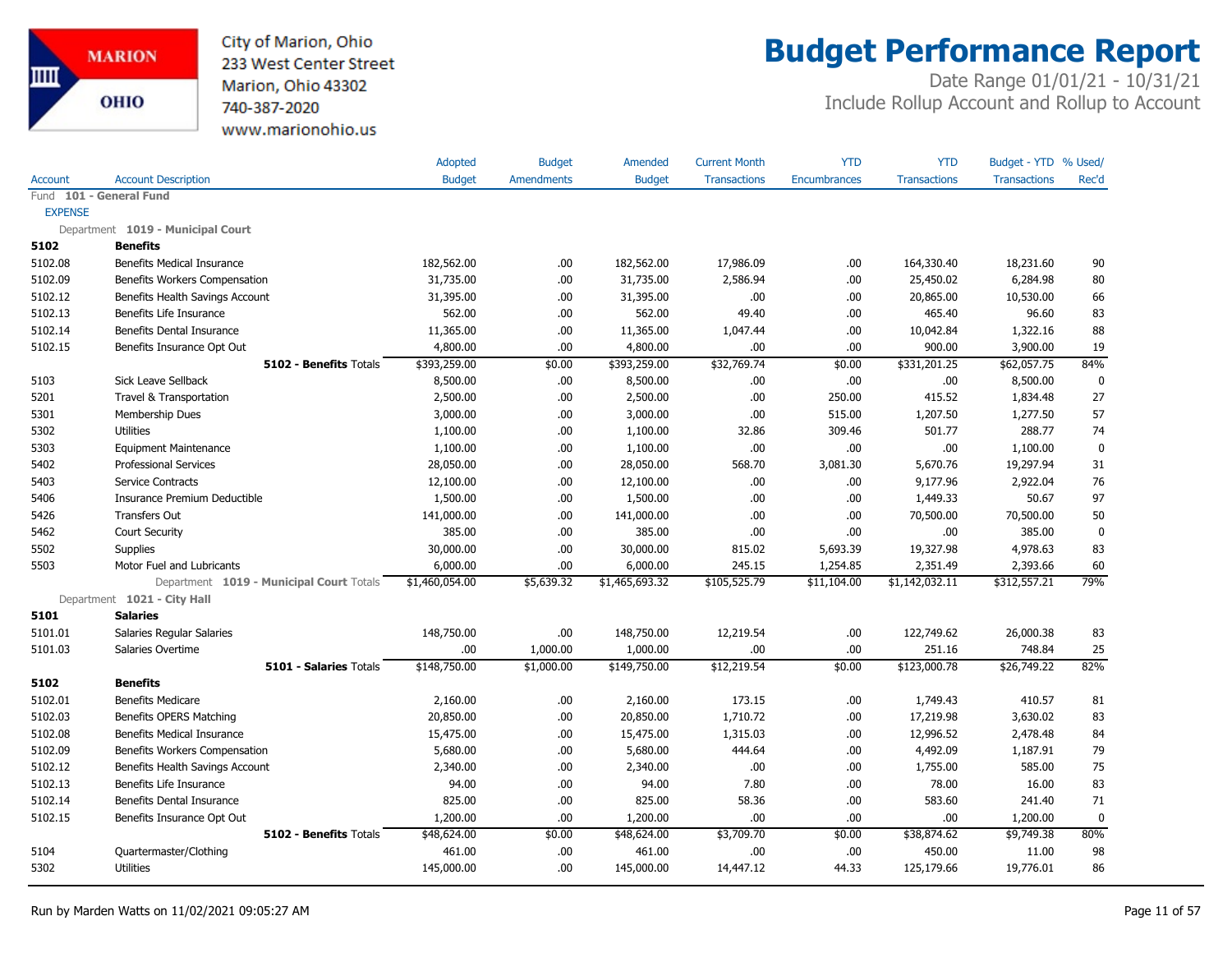

## **Budget Performance Report**

|                |                                    | <b>Adopted</b> | <b>Budget</b>     | Amended        | <b>Current Month</b> | <b>YTD</b>          | <b>YTD</b>          | Budget - YTD % Used/ |             |
|----------------|------------------------------------|----------------|-------------------|----------------|----------------------|---------------------|---------------------|----------------------|-------------|
| <b>Account</b> | <b>Account Description</b>         | <b>Budget</b>  | <b>Amendments</b> | <b>Budget</b>  | <b>Transactions</b>  | <b>Encumbrances</b> | <b>Transactions</b> | <b>Transactions</b>  | Rec'd       |
|                | Fund 101 - General Fund            |                |                   |                |                      |                     |                     |                      |             |
| <b>EXPENSE</b> |                                    |                |                   |                |                      |                     |                     |                      |             |
|                | Department 1021 - City Hall        |                |                   |                |                      |                     |                     |                      |             |
| 5303           | <b>Equipment Maintenance</b>       | 500.00         | .00.              | 500.00         | .00.                 | 372.43              | 127.57              | .00                  | 100         |
| 5402           | <b>Professional Services</b>       | 150,000.00     | 80,000.00         | 230,000.00     | 6,175.00             | 74,307.50           | 96,590.37           | 59,102.13            | 74          |
| 5403           | <b>Service Contracts</b>           | 138,375.00     | 75,000.00         | 213,375.00     | 7,464.05             | 4,495.51            | 141,882.47          | 66,997.02            | 69          |
| 5404           | Central Garage Maintenance         | 700.00         | 1,500.00          | 2,200.00       | 637.50               | 731.25              | 1,168.75            | 300.00               | 86          |
| 5405           | <b>Equipment Rental Lease</b>      | 28,500.00      | .00.              | 28,500.00      | .00.                 | 3,931.03            | 13,168.97           | 11,400.00            | 60          |
| 5406           | Insurance Premium Deductible       | 70,000.00      | .00               | 70,000.00      | .00                  | .00.                | 62,690.90           | 7,309.10             | 90          |
| 5408           | Land & Building Maintenance        | 16,000.00      | 100,000.00        | 116,000.00     | 2,050.05             | 25,167.75           | 32,451.05           | 58,381.20            | 50          |
| 5414           | Janitorial Services                | 20,000.00      | 10,000.00         | 30,000.00      | 6,000.00             | .00.                | 30,000.00           | .00.                 | 100         |
| 5443           | Capital Improvement                | .00.           | 160,000.00        | 160,000.00     | 7,466.15             | 28,702.85           | 28,297.15           | 103,000.00           | 36          |
| 5502           | <b>Supplies</b>                    | 80,000.00      | .00.              | 80,000.00      | 3,603.67             | 13,963.68           | 46,099.22           | 19,937.10            | 75          |
| 5503           | Motor Fuel and Lubricants          | .00            | 500.00            | 500.00         | .00                  | 200.00              | .00                 | 300.00               | 40          |
| 5504           | Postage                            | 58,425.00      | .00               | 58,425.00      | 1,511.59             | 1,871.09            | 45,292.42           | 11,261.49            | 81          |
|                | Department 1021 - City Hall Totals | \$905,335.00   | \$428,000.00      | \$1,333,335.00 | \$65,284.37          | \$153,787.42        | \$785,273.93        | \$394,273.65         | 70%         |
|                | Department 1022 - Engineering      |                |                   |                |                      |                     |                     |                      |             |
| 5101           | <b>Salaries</b>                    |                |                   |                |                      |                     |                     |                      |             |
| 5101.01        | Salaries Regular Salaries          | 297,010.00     | .00               | 297,010.00     | 20,176.83            | .00.                | 211,657.13          | 85,352.87            | 71          |
| 5101.03        | Salaries Overtime                  | 4,500.00       | .00               | 4,500.00       | .00                  | .00.                | .00                 | 4,500.00             | 0           |
|                | 5101 - Salaries Totals             | \$301,510.00   | \$0.00            | \$301,510.00   | \$20,176.83          | \$0.00              | \$211,657.13        | \$89,852.87          | 70%         |
| 5102           | <b>Benefits</b>                    |                |                   |                |                      |                     |                     |                      |             |
| 5102.01        | <b>Benefits Medicare</b>           | 4,375.00       | .00.              | 4,375.00       | 275.23               | .00                 | 2,850.81            | 1,524.19             | 65          |
| 5102.03        | Benefits OPERS Matching            | 42,213.00      | .00.              | 42,213.00      | 2,824.74             | .00.                | 29,631.81           | 12,581.19            | 70          |
| 5102.08        | Benefits Medical Insurance         | 51,415.00      | .00               | 51,415.00      | 4,379.76             | 1,874.00            | 45,637.76           | 3,903.24             | 92          |
| 5102.09        | Benefits Workers Compensation      | 11,510.00      | .00               | 11,510.00      | 734.18               | .00.                | 7,720.92            | 3,789.08             | 67          |
| 5102.12        | Benefits Health Savings Account    | 7,816.00       | .00               | 7,816.00       | .00.                 | .00.                | 4,582.42            | 3,233.58             | 59          |
| 5102.13        | Benefits Life Insurance            | 140.00         | .00               | 140.00         | 11.27                | .00.                | 112.70              | 27.30                | 80          |
| 5102.14        | Benefits Dental Insurance          | 3,860.00       | .00               | 3,860.00       | 273.38               | .00                 | 2,733.80            | 1,126.20             | 71          |
|                | 5102 - Benefits Totals             | \$121,329.00   | \$0.00            | \$121,329.00   | \$8,498.56           | \$1,874.00          | \$93,270.22         | \$26,184.78          | 78%         |
| 5104           | Quartermaster/Clothing             | 850.00         | .00.              | 850.00         | .00.                 | .00                 | 530.03              | 319.97               | 62          |
| 5202           | Schooling                          | 820.00         | .00               | 820.00         | .00.                 | .00.                | .00                 | 820.00               | 0           |
| 5203           | Training                           | 200.00         | .00               | 200.00         | .00                  | .00                 | .00                 | 200.00               | $\pmb{0}$   |
| 5301           | Membership Dues                    | 250.00         | .00.              | 250.00         | .00.                 | .00                 | .00                 | 250.00               | $\mathbf 0$ |
| 5302           | <b>Utilities</b>                   | 3,075.00       | .00.              | 3,075.00       | 251.33               | 599.61              | 2,400.39            | 75.00                | 98          |
| 5303           | <b>Equipment Maintenance</b>       | 1,025.00       | .00               | 1,025.00       | .00.                 | .00.                | .00                 | 1,025.00             | $\pmb{0}$   |
| 5308           | Credit Card Fees                   | 2,500.00       | 1,000.00          | 3,500.00       | 131.41               | 1,151.98            | 1,340.43            | 1,007.59             | 71          |
| 5402           | <b>Professional Services</b>       | 3,500.00       | (2,000.00)        | 1,500.00       | .00.                 | 152.00              | 248.00              | 1,100.00             | 27          |
| 5403           | Service Contracts                  | 700.00         | .00               | 700.00         | .00.                 | .00.                | .00                 | 700.00               | $\mathbf 0$ |
| 5404           | Central Garage Maintenance         | 2,750.00       | 2,000.00          | 4,750.00       | 1,149.92             | 1,424.02            | 3,325.98            | .00                  | 100         |
| 5406           | Insurance Premium Deductible       | 1,500.00       | .00.              | 1,500.00       | .00.                 | .00.                | 1,449.33            | 50.67                | 97          |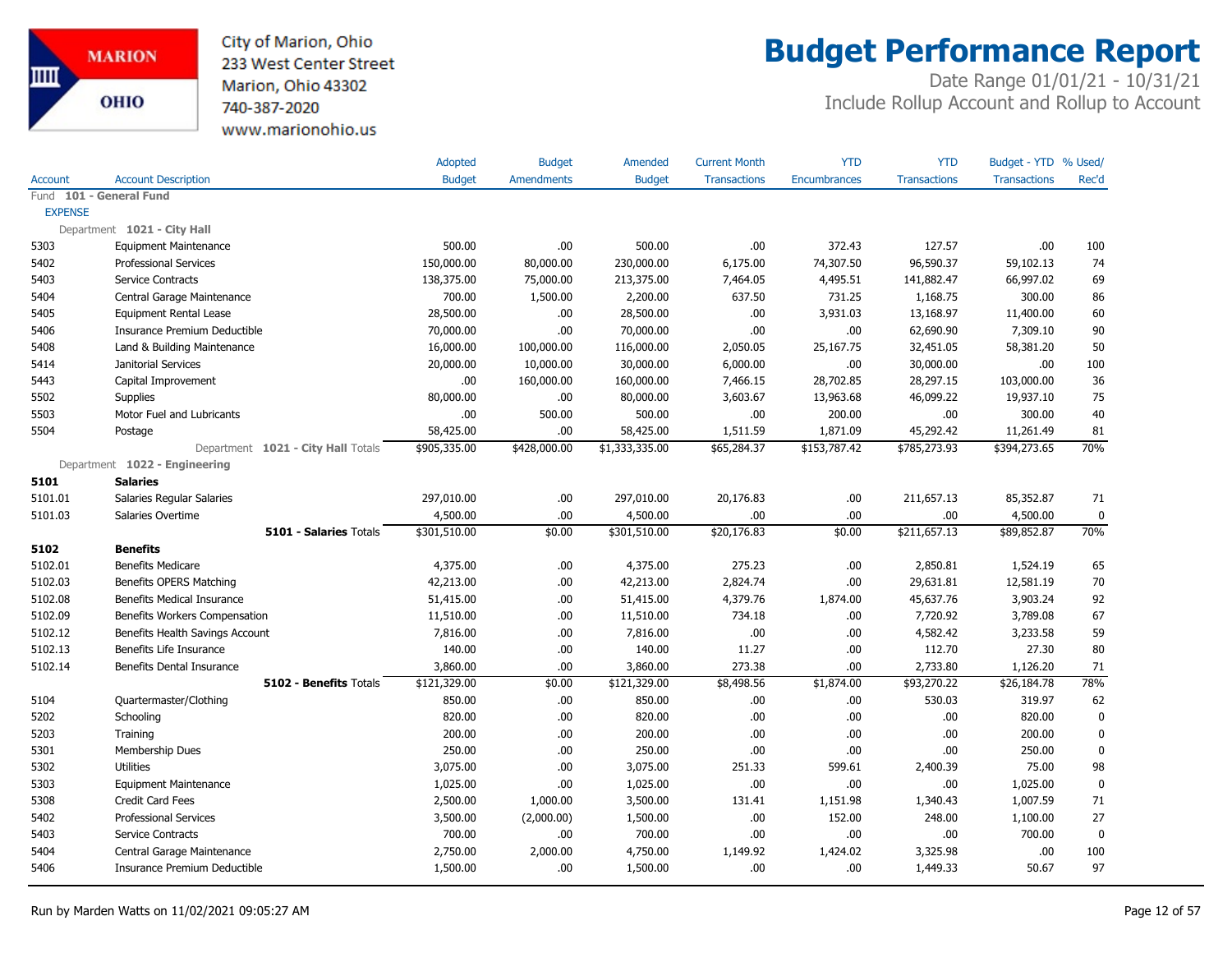City of Marion, Ohio 233 West Center Street Marion, Ohio 43302 740-387-2020 www.marionohio.us

# **Budget Performance Report**

|                                                                | Adopted         | <b>Budget</b>     | Amended           | <b>Current Month</b> | <b>YTD</b>          | <b>YTD</b>          | Budget - YTD % Used/ |             |
|----------------------------------------------------------------|-----------------|-------------------|-------------------|----------------------|---------------------|---------------------|----------------------|-------------|
| <b>Account Description</b><br>Account                          | <b>Budget</b>   | <b>Amendments</b> | <b>Budget</b>     | <b>Transactions</b>  | <b>Encumbrances</b> | <b>Transactions</b> | <b>Transactions</b>  | Rec'd       |
| Fund 101 - General Fund                                        |                 |                   |                   |                      |                     |                     |                      |             |
| <b>EXPENSE</b>                                                 |                 |                   |                   |                      |                     |                     |                      |             |
| Department 1022 - Engineering                                  |                 |                   |                   |                      |                     |                     |                      |             |
| 5418<br>Refunds & Reimbursements                               | 500.00          | .00.              | 500.00            | .00.                 | .00                 | .00                 | 500.00               | 0           |
| 5501<br>Subscriptions and Publications                         | 100.00          | .00.              | 100.00            | .00.                 | .00                 | .00                 | 100.00               | $\mathbf 0$ |
| 5502<br>Supplies                                               | 4,000.00        | .00.              | 4,000.00          | .00.                 | 851.92              | 855.99              | 2,292.09             | 43          |
| 5503<br>Motor Fuel and Lubricants                              | 2,500.00        | .00.              | 2,500.00          | 230.19               | 446.46              | 2,053.54            | .00                  | 100         |
| Department 1022 - Engineering Totals                           | \$447,109.00    | \$1,000.00        | \$448,109.00      | \$30,438.24          | \$6,499.99          | \$317,131.04        | \$124,477.97         | 72%         |
| Department 1023 - Statutory Accounts                           |                 |                   |                   |                      |                     |                     |                      |             |
| 5416<br><b>Annual Examination Fee</b>                          | 44,535.00       | .00.              | 44,535.00         | 5,697.58             | 14,629.87           | 29,905.13           | .00.                 | 100         |
| 5417<br><b>Auditor/Treasurer Fees</b>                          |                 |                   |                   |                      |                     |                     |                      |             |
| 5417<br><b>Auditor/Treasurer Fees</b>                          | 1,000.00        | .00.              | 1,000.00          | .00.                 | .00.                | .00.                | 1,000.00             | 0           |
| 5417.01<br>Auditor/Treasurer Fees Election Expense             | 20,000.00       | .00.              | 20,000.00         | .00.                 | .00                 | .00                 | 20,000.00            | $\mathbf 0$ |
| Auditor/Treasurer Fees State Auditor/Treasurer Fees<br>5417.02 | 20,000.00       | .00               | 20,000.00         | .00.                 | .00                 | .00                 | 20,000.00            | 0           |
| 5417 - Auditor/Treasurer Fees Totals                           | \$41,000.00     | \$0.00            | \$41,000.00       | \$0.00               | \$0.00              | \$0.00              | \$41,000.00          | 0%          |
| 5419<br>Income Tax Refunds                                     | 210,000.00      | .00.              | 210,000.00        | (193.60)             | .00                 | 88,293.37           | 121,706.63           | 42          |
| 5454<br>Advances Out                                           | .00             | 8,000.00          | 8,000.00          | .00                  | .00                 | 8,000.00            | .00.                 | 100         |
| 5481<br>Penalties and Interest                                 | .00.            | 160,000.00        | 160,000.00        | 154,399.95           | 5,600.05            | 154,399.95          | .00.                 | 100         |
| Department 1023 - Statutory Accounts Totals                    | \$295,535.00    | \$168,000.00      | \$463,535.00      | \$159,903.93         | \$20,229.92         | \$280,598.45        | \$162,706.63         | 65%         |
| Department 1024 - Transfer Accounts                            |                 |                   |                   |                      |                     |                     |                      |             |
| 5426<br><b>Transfers Out</b>                                   |                 |                   |                   |                      |                     |                     |                      |             |
| 5426.03<br><b>Transfers Out Transit</b>                        | 145,000.00      | .00.              | 145,000.00        | .00.                 | .00                 | 145,000.00          | .00                  | 100         |
| 5426.04<br><b>Transfers Out Parks</b>                          | 654,503.00      | .00.              | 654,503.00        | .00.                 | .00                 | 654,000.00          | 503.00               | 100         |
| 5426.05<br><b>Transfers Out Health</b>                         | 362,000.00      | .00.              | 362,000.00        | .00.                 | .00                 | 338,919.10          | 23,080.90            | 94          |
| 5426.15<br>Transfers Out Transfer Out Police                   | 3,200,000.00    | .00.              | 3,200,000.00      | .00                  | .00                 | 3,000,000.00        | 200,000.00           | 94          |
| 5426.16<br>Transfers Out Transfer Out Dispatch                 | 400,000.00      | .00.              | 400,000.00        | .00                  | .00.                | 370,000.00          | 30,000.00            | 92          |
| 5426.17<br>Transfers Out Transfer Out Fire                     | 1,500,000.00    | .00               | 1,500,000.00      | .00                  | .00                 | 1,500,000.00        | .00                  | 100         |
| 5426 - Transfers Out Totals                                    | \$6,261,503.00  | \$0.00            | \$6,261,503.00    | \$0.00               | \$0.00              | \$6,007,919.10      | \$253,583.90         | 96%         |
| Department 1024 - Transfer Accounts Totals                     | \$6,261,503.00  | \$0.00            | \$6,261,503.00    | \$0.00               | \$0.00              | \$6,007,919.10      | \$253,583.90         | 96%         |
| <b>EXPENSE TOTALS</b>                                          | \$12,742,419.00 | \$751,259.32      | \$13,493,678.32   | \$612,210.39         | \$310,229.61        | \$11,088,975.21     | \$2,094,473.50       | 84%         |
| Fund 101 - General Fund Totals                                 |                 |                   |                   |                      |                     |                     |                      |             |
| <b>REVENUE TOTALS</b>                                          | 12,518,499.00   | .00.              | 12,518,499.00     | (374, 801.05)        | .00                 | 11,794,823.53       | 723,675.47           | 94%         |
| <b>EXPENSE TOTALS</b>                                          | 12,742,419.00   | 751,259.32        | 13,493,678.32     | 612,210.39           | 310,229.61          | 11,088,975.21       | 2,094,473.50         | 84%         |
| Fund 101 - General Fund Totals                                 | (\$223,920.00)  | ( \$751, 259.32)  | $($ \$975,179.32) | (\$987,011.44)       | $(*310,229.61)$     | \$705,848.32        | ( \$1,370,798.03)    |             |
| Fund 201 - Senior Center                                       |                 |                   |                   |                      |                     |                     |                      |             |
| <b>REVENUE</b>                                                 |                 |                   |                   |                      |                     |                     |                      |             |
| Department 2000 - Senior Center Transportation                 |                 |                   |                   |                      |                     |                     |                      |             |
| Marion County Council on Aging<br>4419                         | 95,000.00       | .00.              | 95,000.00         | 4,468.80             | .00                 | 32,329.63           | 62,670.37            | 34          |
| 4703<br>Miscellaneous Revenues                                 | .00             | .00.              | .00               | .00.                 | .00                 | 1,723.90            | (1,723.90)           | $^{+++}$    |
| 4805<br><b>Donations</b>                                       | 1,500.00        | .00.              | 1,500.00          | 201.00               | .00.                | 1,239.05            | 260.95               | 83          |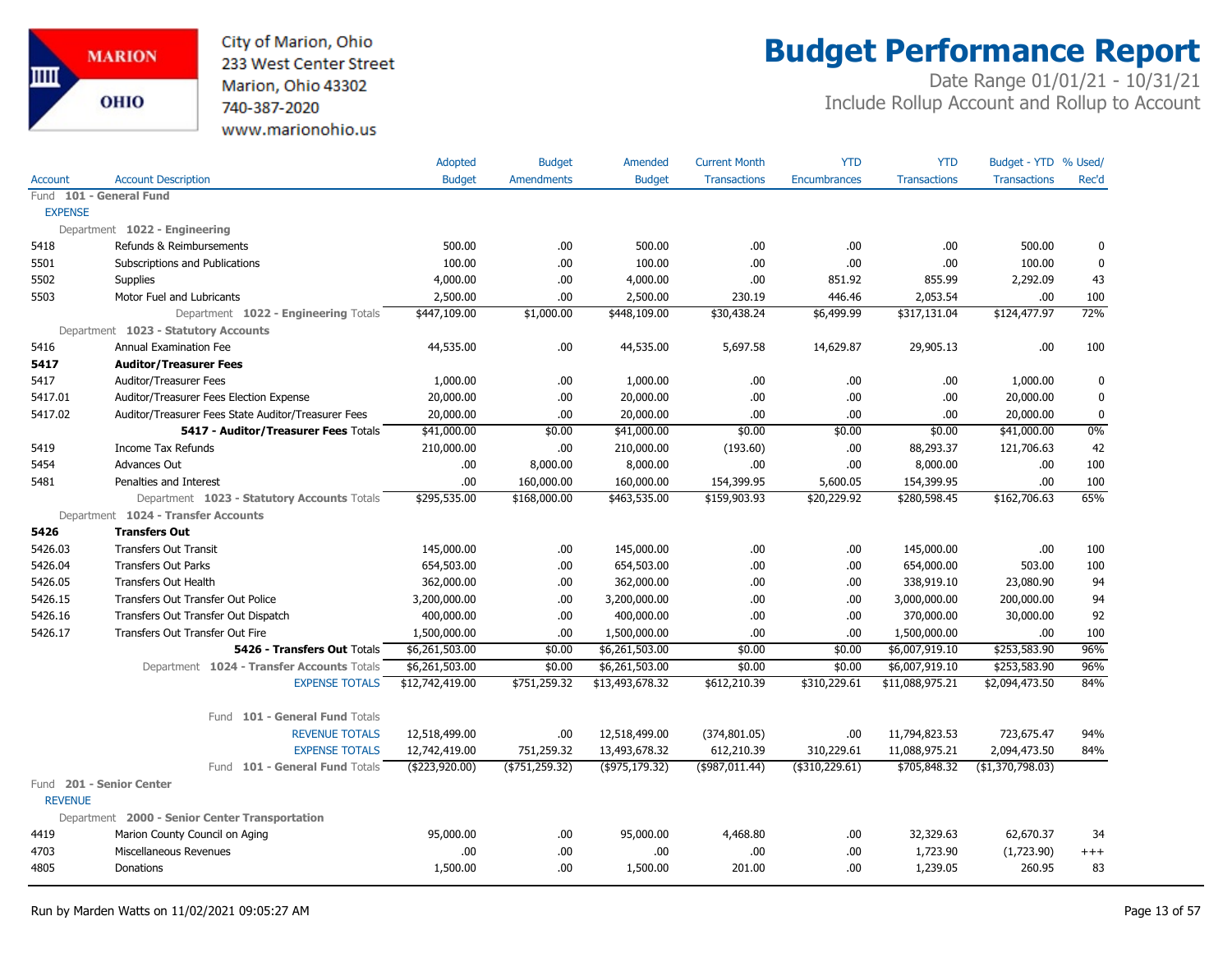

# **Budget Performance Report**

|                |                                                       | Adopted       | <b>Budget</b>     | Amended       | <b>Current Month</b> | <b>YTD</b>          | <b>YTD</b>          | Budget - YTD % Used/ |             |
|----------------|-------------------------------------------------------|---------------|-------------------|---------------|----------------------|---------------------|---------------------|----------------------|-------------|
| <b>Account</b> | <b>Account Description</b>                            | <b>Budget</b> | <b>Amendments</b> | <b>Budget</b> | <b>Transactions</b>  | <b>Encumbrances</b> | <b>Transactions</b> | <b>Transactions</b>  | Rec'd       |
|                | Fund 201 - Senior Center                              |               |                   |               |                      |                     |                     |                      |             |
| <b>REVENUE</b> |                                                       |               |                   |               |                      |                     |                     |                      |             |
|                | Department 2000 - Senior Center Transportation Totals | \$96,500.00   | \$0.00            | \$96,500.00   | \$4,669.80           | \$0.00              | \$35,292.58         | \$61,207.42          | 37%         |
|                | Department 2001 - Senior Center III-B                 |               |                   |               |                      |                     |                     |                      |             |
| 4403           | Local Government Contribution                         | 9,286.00      | .00               | 9,286.00      | .00                  | .00                 | .00                 | 9,286.00             | 0           |
| 4420           | <b>Federal Grants</b>                                 | 51,962.00     | 3,000.00          | 54,962.00     | 4,822.56             | .00                 | 45,003.79           | 9,958.21             | 82          |
| 4805           | Donations                                             | 5,600.00      | .00               | 5,600.00      | 328.90               | .00                 | 3,152.95            | 2,447.05             | 56          |
|                | Department 2001 - Senior Center III-B Totals          | \$66,848.00   | \$3,000.00        | \$69,848.00   | \$5,151.46           | \$0.00              | \$48,156.74         | \$21,691.26          | 69%         |
|                | Department 2002 - Senior Center III-E                 |               |                   |               |                      |                     |                     |                      |             |
| 4403           | <b>Local Government Contribution</b>                  | 1,025.00      | .00               | 1,025.00      | .00                  | .00.                | .00                 | 1,025.00             | $\mathbf 0$ |
| 4420           | <b>Federal Grants</b>                                 | 4,078.00      | 3,000.00          | 7,078.00      | 617.00               | .00                 | 5,318.65            | 1,759.35             | 75          |
|                | Department 2002 - Senior Center III-E Totals          | \$5,103.00    | \$3,000.00        | \$8,103.00    | \$617.00             | \$0.00              | \$5,318.65          | \$2,784.35           | 66%         |
|                | Department 2004 - Senior Center Homemaker             |               |                   |               |                      |                     |                     |                      |             |
| 4419           | Marion County Council on Aging                        | 12,000.00     | .00               | 12,000.00     | 735.78               | .00                 | 6,042.67            | 5,957.33             | 50          |
| 4805           | Donations                                             | 1,400.00      | .00               | 1,400.00      | 176.00               | .00.                | 1,624.65            | (224.65)             | 116         |
|                | Department 2004 - Senior Center Homemaker Totals      | \$13,400.00   | \$0.00            | \$13,400.00   | \$911.78             | \$0.00              | \$7,667.32          | \$5,732.68           | 57%         |
|                | Department 2005 - Senior Center Association           |               |                   |               |                      |                     |                     |                      |             |
| 4702           | Interest                                              | 300.00        | .00               | 300.00        | .00                  | .00                 | 216.31              | 83.69                | 72          |
| 4805           | Donations                                             | 21,000.00     | .00               | 21,000.00     | 210.00               | .00                 | 5,647.50            | 15,352.50            | 27          |
|                | Department 2005 - Senior Center Association Totals    | \$21,300.00   | \$0.00            | \$21,300.00   | \$210.00             | \$0.00              | \$5,863.81          | \$15,436.19          | 28%         |
|                | <b>REVENUE TOTALS</b>                                 | \$203,151.00  | \$6,000.00        | \$209,151.00  | \$11,560.04          | \$0.00              | \$102,299.10        | \$106,851.90         | 49%         |
| <b>EXPENSE</b> |                                                       |               |                   |               |                      |                     |                     |                      |             |
|                | Department 2000 - Senior Center Transportation        |               |                   |               |                      |                     |                     |                      |             |
| 5101           | <b>Salaries</b>                                       |               |                   |               |                      |                     |                     |                      |             |
| 5101.01        | Salaries Regular Salaries                             | 89,200.00     | .00               | 89,200.00     | 3,692.82             | .00.                | 45,125.02           | 44,074.98            | 51          |
|                | <b>5101 - Salaries Totals</b>                         | \$89,200.00   | \$0.00            | \$89,200.00   | \$3,692.82           | \$0.00              | \$45,125.02         | \$44,074.98          | 51%         |
| 5102           | <b>Benefits</b>                                       |               |                   |               |                      |                     |                     |                      |             |
| 5102.01        | <b>Benefits Medicare</b>                              | 1,295.00      | .00               | 1,295.00      | 25.98                | .00.                | 322.92              | 972.08               | 25          |
| 5102.03        | Benefits OPERS Matching                               | 12,500.00     | .00               | 12,500.00     | 414.06               | .00                 | 4,833.67            | 7,666.33             | 39          |
| 5102.09        | Benefits Workers Compensation                         | 3,405.00      | .00               | 3,405.00      | 134.39               | .00                 | 1,518.02            | 1,886.98             | 45          |
|                | 5102 - Benefits Totals                                | \$17,200.00   | \$0.00            | \$17,200.00   | \$574.43             | \$0.00              | \$6,674.61          | \$10,525.39          | 39%         |
| 5304           | Capital Equipment                                     | .00.          | 20,324.00         | 20,324.00     | .00                  | .00.                | 19,616.00           | 708.00               | 97          |
| 5402           | <b>Professional Services</b>                          | 2,500.00      | 8,786.09          | 11,286.09     | .00                  | .00                 | 1,155.00            | 10,131.09            | 10          |
| 5404           | Central Garage Maintenance                            | 4,000.00      | .00               | 4,000.00      | 807.18               | .00                 | 3,602.52            | 397.48               | 90          |
| 5502           | <b>Supplies</b>                                       | 300.00        | .00               | 300.00        | .00                  | .00.                | .00                 | 300.00               | $\mathbf 0$ |
| 5503           | Motor Fuel and Lubricants                             | 7,000.00      | .00.              | 7,000.00      | 3,828.27             | .00.                | 3,828.27            | 3,171.73             | 55          |
| 5504           | Postage                                               | 150.00        | .00               | 150.00        | .00                  | .00                 | .00                 | 150.00               | $\mathbf 0$ |
|                | Department 2000 - Senior Center Transportation Totals | \$120,350.00  | \$29,110.09       | \$149,460.09  | \$8,902.70           | \$0.00              | \$80,001.42         | \$69,458.67          | 54%         |
|                | Department 2001 - Senior Center III-B                 |               |                   |               |                      |                     |                     |                      |             |
| 5101           | <b>Salaries</b>                                       |               |                   |               |                      |                     |                     |                      |             |
| 5101.01        | Salaries Regular Salaries                             | 50,300.00     | 3,000.00          | 53,300.00     | 4,614.92             | .00.                | 41,266.58           | 12,033.42            | 77          |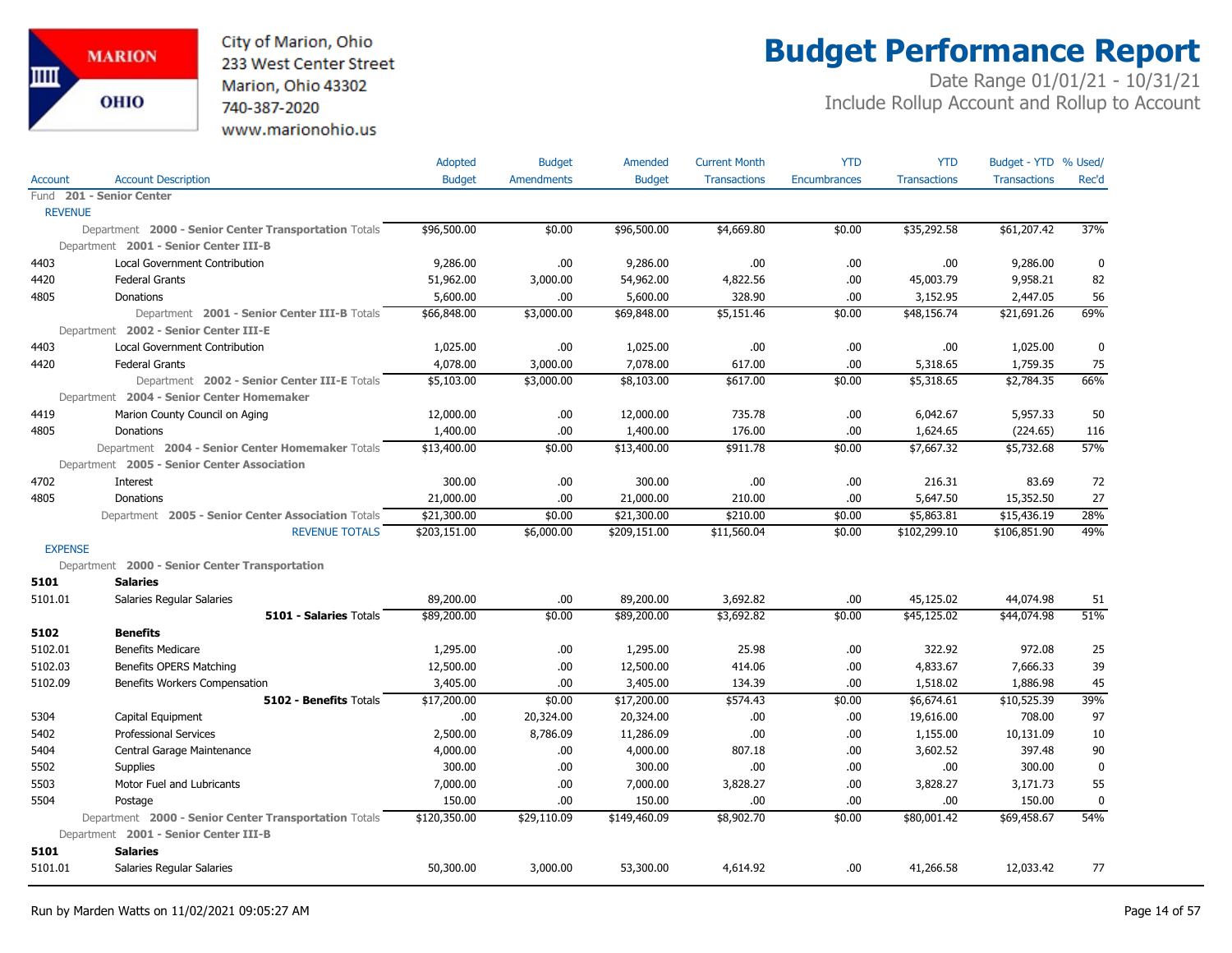

# **Budget Performance Report**

|                |                                              | Adopted       | <b>Budget</b>     | Amended       | <b>Current Month</b> | <b>YTD</b>   | <b>YTD</b>          | Budget - YTD % Used/ |                |
|----------------|----------------------------------------------|---------------|-------------------|---------------|----------------------|--------------|---------------------|----------------------|----------------|
| <b>Account</b> | <b>Account Description</b>                   | <b>Budget</b> | <b>Amendments</b> | <b>Budget</b> | <b>Transactions</b>  | Encumbrances | <b>Transactions</b> | <b>Transactions</b>  | Rec'd          |
|                | Fund 201 - Senior Center                     |               |                   |               |                      |              |                     |                      |                |
| <b>EXPENSE</b> |                                              |               |                   |               |                      |              |                     |                      |                |
|                | Department 2001 - Senior Center III-B        |               |                   |               |                      |              |                     |                      |                |
|                | 5101 - Salaries Totals                       | \$50,300.00   | \$3,000.00        | \$53,300.00   | \$4,614.92           | \$0.00       | \$41,266.58         | \$12,033.42          | 77%            |
| 5102           | <b>Benefits</b>                              |               |                   |               |                      |              |                     |                      |                |
| 5102.01        | <b>Benefits Medicare</b>                     | 730.00        | .00               | 730.00        | 13.88                | .00          | 13.88               | 716.12               | $\overline{2}$ |
| 5102.03        | Benefits OPERS Matching                      | 7,037.00      | .00               | 7,037.00      | 378.96               | .00          | 378.96              | 6,658.04             | 5              |
| 5102.08        | <b>Benefits Medical Insurance</b>            | 930.00        | .00               | 930.00        | .00.                 | .00          | .00.                | 930.00               | 0              |
| 5102.09        | Benefits Workers Compensation                | 1,920.00      | .00.              | 1,920.00      | 167.90               | .00          | 167.90              | 1,752.10             | 9              |
| 5102.12        | Benefits Health Savings Account              | 88.00         | .00               | 88.00         | .00.                 | .00          | .00                 | 88.00                | $\pmb{0}$      |
| 5102.13        | Benefits Life Insurance                      | 4.00          | .00               | 4.00          | .74                  | .00          | .74                 | 3.26                 | 18             |
| 5102.14        | <b>Benefits Dental Insurance</b>             | 50.00         | .00               | 50.00         | 8.36                 | .00          | 8.36                | 41.64                | 17             |
| 5102.15        | Benefits Insurance Opt Out                   | .00.          | 540.00            | 540.00        | .00                  | .00          | .00                 | 540.00               | $\mathbf 0$    |
|                | 5102 - Benefits Totals                       | \$10,759.00   | \$540.00          | \$11,299.00   | \$569.84             | \$0.00       | \$569.84            | \$10,729.16          | 5%             |
| 5402           | <b>Professional Services</b>                 | 2,500.00      | .00               | 2,500.00      | .00                  | 1,065.00     | 399.00              | 1,036.00             | 59             |
| 5404           | Central Garage Maintenance                   | 4,000.00      | .00               | 4,000.00      | .00.                 | 924.06       | 1,575.94            | 1,500.00             | 62             |
| 5502           | Supplies                                     | 500.00        | .00               | 500.00        | .00.                 | .00          | .00                 | 500.00               | $\mathbf 0$    |
| 5503           | Motor Fuel and Lubricants                    | 3,500.00      | .00               | 3,500.00      | .00.                 | 1,550.00     | 1,935.53            | 14.47                | 100            |
|                | Department 2001 - Senior Center III-B Totals | \$71,559.00   | \$3,540.00        | \$75,099.00   | \$5,184.76           | \$3,539.06   | \$45,746.89         | \$25,813.05          | 66%            |
|                | Department 2002 - Senior Center III-E        |               |                   |               |                      |              |                     |                      |                |
| 5101           | <b>Salaries</b>                              |               |                   |               |                      |              |                     |                      |                |
| 5101.01        | Salaries Regular Salaries                    | 3,390.00      | 3,000.00          | 6,390.00      | 774.66               | .00          | 4,687.65            | 1,702.35             | 73             |
|                | 5101 - Salaries Totals                       | \$3,390.00    | \$3,000.00        | \$6,390.00    | \$774.66             | \$0.00       | \$4,687.65          | \$1,702.35           | 73%            |
| 5102           | <b>Benefits</b>                              |               |                   |               |                      |              |                     |                      |                |
| 5102.03        | Benefits OPERS Matching                      | 475.00        | .00.              | 475.00        | .00                  | .00          | .00.                | 475.00               | 0              |
| 5102.08        | <b>Benefits Medical Insurance</b>            | 730.00        | .00.              | 730.00        | .00                  | .00          | .00.                | 730.00               | 0              |
| 5102.09        | Benefits Workers Compensation                | 130.00        | .00               | 130.00        | 28.44                | .00          | 28.44               | 101.56               | 22             |
| 5102.12        | Benefits Health Savings Account              | 83.00         | .00.              | 83.00         | .00.                 | .00          | .00                 | 83.00                | $\mathbf 0$    |
| 5102.13        | Benefits Life Insurance                      | 3.00          | .00.              | 3.00          | .72                  | .00          | .72                 | 2.28                 | 24             |
| 5102.14        | Benefits Dental Insurance                    | 39.00         | .00               | 39.00         | 8.10                 | .00          | 8.10                | 30.90                | 21             |
| 5102.15        | Benefits Insurance Opt Out                   | .00           | 145.00            | 145.00        | .00.                 | .00          | .00.                | 145.00               | $\mathbf 0$    |
|                | 5102 - Benefits Totals                       | \$1,460.00    | \$145.00          | \$1,605.00    | \$37.26              | \$0.00       | \$37.26             | \$1,567.74           | 2%             |
|                | Department 2002 - Senior Center III-E Totals | \$4,850.00    | \$3,145.00        | \$7,995.00    | \$811.92             | \$0.00       | \$4,724.91          | \$3,270.09           | 59%            |
|                | Department 2004 - Senior Center Homemaker    |               |                   |               |                      |              |                     |                      |                |
| 5101           | <b>Salaries</b>                              |               |                   |               |                      |              |                     |                      |                |
| 5101.01        | Salaries Regular Salaries                    | 12,017.00     | .00               | 12,017.00     | 690.71               | .00          | 5,724.25            | 6,292.75             | 48             |
|                | 5101 - Salaries Totals                       | \$12,017.00   | \$0.00            | \$12,017.00   | \$690.71             | \$0.00       | \$5,724.25          | \$6,292.75           | 48%            |
| 5102           | <b>Benefits</b>                              |               |                   |               |                      |              |                     |                      |                |
| 5102.01        | <b>Benefits Medicare</b>                     | 175.00        | .00               | 175.00        | .00                  | .00          | .00.                | 175.00               | $\mathbf 0$    |
| 5102.03        | Benefits OPERS Matching                      | 1,683.00      | .00               | 1,683.00      | 96.70                | .00          | 524.82              | 1,158.18             | 31             |
| 5102.09        | Benefits Workers Compensation                | 459.00        | .00               | 459.00        | 25.14                | .00.         | 136.40              | 322.60               | 30             |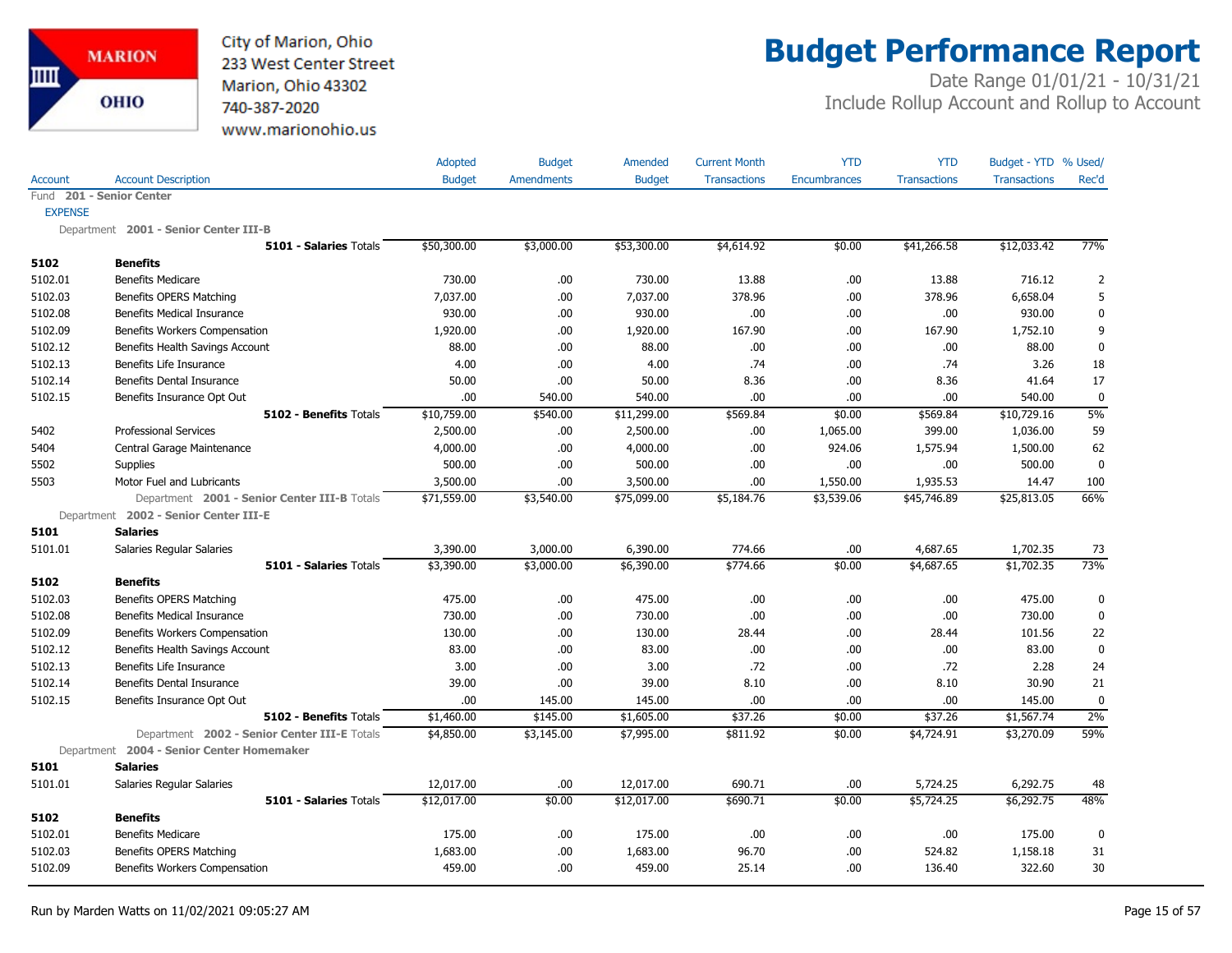

# **Budget Performance Report**

|                |                                                    | Adopted        | <b>Budget</b>     | Amended        | <b>Current Month</b> | <b>YTD</b>          | <b>YTD</b>          | Budget - YTD % Used/ |             |
|----------------|----------------------------------------------------|----------------|-------------------|----------------|----------------------|---------------------|---------------------|----------------------|-------------|
| <b>Account</b> | <b>Account Description</b>                         | <b>Budget</b>  | <b>Amendments</b> | <b>Budget</b>  | <b>Transactions</b>  | <b>Encumbrances</b> | <b>Transactions</b> | <b>Transactions</b>  | Rec'd       |
|                | Fund 201 - Senior Center                           |                |                   |                |                      |                     |                     |                      |             |
| <b>EXPENSE</b> |                                                    |                |                   |                |                      |                     |                     |                      |             |
|                | Department 2004 - Senior Center Homemaker          |                |                   |                |                      |                     |                     |                      |             |
| 5102           | <b>Benefits</b>                                    |                |                   |                |                      |                     |                     |                      |             |
| 5102.13        | Benefits Life Insurance                            | .00            | 50.00             | 50.00          | .00                  | .00                 | 1.79                | 48.21                | 4           |
|                | 5102 - Benefits Totals                             | \$2,317.00     | \$50.00           | \$2,367.00     | \$121.84             | \$0.00              | \$663.01            | \$1,703.99           | 28%         |
| 5201           | Travel & Transportation                            | 3,000.00       | .00               | 3,000.00       | .00                  | 889.76              | 1,291.83            | 818.41               | 73          |
|                | Department 2004 - Senior Center Homemaker Totals   | \$17,334.00    | \$50.00           | \$17,384.00    | \$812.55             | \$889.76            | \$7,679.09          | \$8,815.15           | 49%         |
|                | Department 2005 - Senior Center Association        |                |                   |                |                      |                     |                     |                      |             |
| 5402           | <b>Professional Services</b>                       | 20,000.00      | .00               | 20,000.00      | 1,842.24             | 1,972.01            | 10,402.42           | 7,625.57             | 62          |
| 5502           | <b>Supplies</b>                                    | 500.00         | .00.              | 500.00         | .00                  | .00                 | .00                 | 500.00               | $\mathbf 0$ |
| 5504           | Postage                                            | 500.00         | .00               | 500.00         | .00                  | .00                 | 500.00              | .00.                 | 100         |
|                | Department 2005 - Senior Center Association Totals | \$21,000.00    | \$0.00            | \$21,000.00    | \$1,842.24           | \$1,972.01          | \$10,902.42         | \$8,125.57           | 61%         |
|                | <b>EXPENSE TOTALS</b>                              | \$235,093.00   | \$35,845.09       | \$270,938.09   | \$17,554.17          | \$6,400.83          | \$149,054.73        | \$115,482.53         | 57%         |
|                | Fund 201 - Senior Center Totals                    |                |                   |                |                      |                     |                     |                      |             |
|                | <b>REVENUE TOTALS</b>                              | 203,151.00     | 6,000.00          | 209,151.00     | 11,560.04            | .00.                | 102,299.10          | 106,851.90           | 49%         |
|                | <b>EXPENSE TOTALS</b>                              | 235,093.00     | 35,845.09         | 270,938.09     | 17,554.17            | 6,400.83            | 149,054.73          | 115,482.53           | 57%         |
|                | Fund 201 - Senior Center Totals                    | $(*31,942.00)$ | ( \$29, 845.09)   | (\$61,787.09)  | $($ \$5,994.13)      | (\$6,400.83)        | $(*46,755.63)$      | (\$8,630.63)         |             |
|                | Fund 202 - SCMR (Street Const Maint Repair)        |                |                   |                |                      |                     |                     |                      |             |
| <b>REVENUE</b> |                                                    |                |                   |                |                      |                     |                     |                      |             |
|                | Department 2006 - SCMR (Street Const Maint Repair) |                |                   |                |                      |                     |                     |                      |             |
| 4102           | <b>Utility Company Tax</b>                         |                |                   |                |                      |                     |                     |                      |             |
| 4102.01        | Utility Company Tax Voted .75%                     | 4,000.00       | .00               | 4,000.00       | .00                  | .00.                | 4,116.83            | (116.83)             | 103         |
| 4102.02        | Utility Company Tax Non-Voted                      | 8,500.00       | .00               | 8,500.00       | .00.                 | .00                 | 8,229.55            | 270.45               | 97          |
|                | 4102 - Utility Company Tax Totals                  | \$12,500.00    | \$0.00            | \$12,500.00    | \$0.00               | \$0.00              | \$12,346.38         | \$153.62             | 99%         |
| 4103           | <b>Income Tax</b>                                  |                |                   |                |                      |                     |                     |                      |             |
| 4103.01        | Income Tax Voted                                   | 415,000.00     | .00               | 415,000.00     | 38,880.48            | .00.                | 397,703.55          | 17,296.45            | 96          |
| 4103.02        | Income Tax Non-Voted                               | 829,000.00     | .00               | 829,000.00     | 77,731.28            | .00                 | 795,118.84          | 33,881.16            | 96          |
| 4103.03        | Income Tax .25% Voted Income Tax                   | 202,000.00     | .00               | 202,000.00     | 19,429.78            | .00                 | 198,621.75          | 3,378.25             | 98          |
|                | 4103 - Income Tax Totals                           | \$1,446,000.00 | \$0.00            | \$1,446,000.00 | \$136,041.54         | \$0.00              | \$1,391,444.14      | \$54,555.86          | 96%         |
| 4104           | Permissive Auto Tax                                | 143,500.00     | .00.              | 143,500.00     | .00                  | .00                 | 142,248.00          | 1,252.00             | 99          |
| 4111           | <b>Municipal Net Profit</b>                        |                |                   |                |                      |                     |                     |                      |             |
| 4111.01        | Municipal Net Profit 1% Non Voted                  | 1,000.00       | .00.              | 1,000.00       | .00.                 | .00.                | 11,919.08           | (10,919.08)          | 1192        |
| 4111.02        | Municipal Net Profit .75% Voted                    | 500.00         | .00.              | 500.00         | .00                  | .00                 | 5,962.51            | (5,462.51)           | 1193        |
| 4111.03        | Municipal Net Profit .25% Voted                    | 200.00         | .00.              | 200.00         | .00                  | .00                 | 2,979.77            | (2,779.77)           | 1490        |
|                | 4111 - Municipal Net Profit Totals                 | \$1,700.00     | \$0.00            | \$1,700.00     | \$0.00               | \$0.00              | \$20,861.36         | ( \$19, 161.36)      | 1227%       |
| 4213           | License Tax                                        | 200,000.00     | .00               | 200,000.00     | .00                  | .00.                | 136,784.97          | 63,215.03            | 68          |
| 4214           | Gasoline Excise Tax                                | 1,200,000.00   | .00.              | 1,200,000.00   | 122,080.61           | .00.                | 1,216,284.31        | (16, 284.31)         | 101         |
| 4509           | Banner Fee                                         | 2,800.00       | .00               | 2,800.00       | .00                  | .00                 | 3,850.00            | (1,050.00)           | 138         |
| 4625           | <b>Excavation Bonds</b>                            | 15,000.00      | 00.               | 15,000.00      | 1,800.00             | .00.                | 13,000.00           | 2,000.00             | 87          |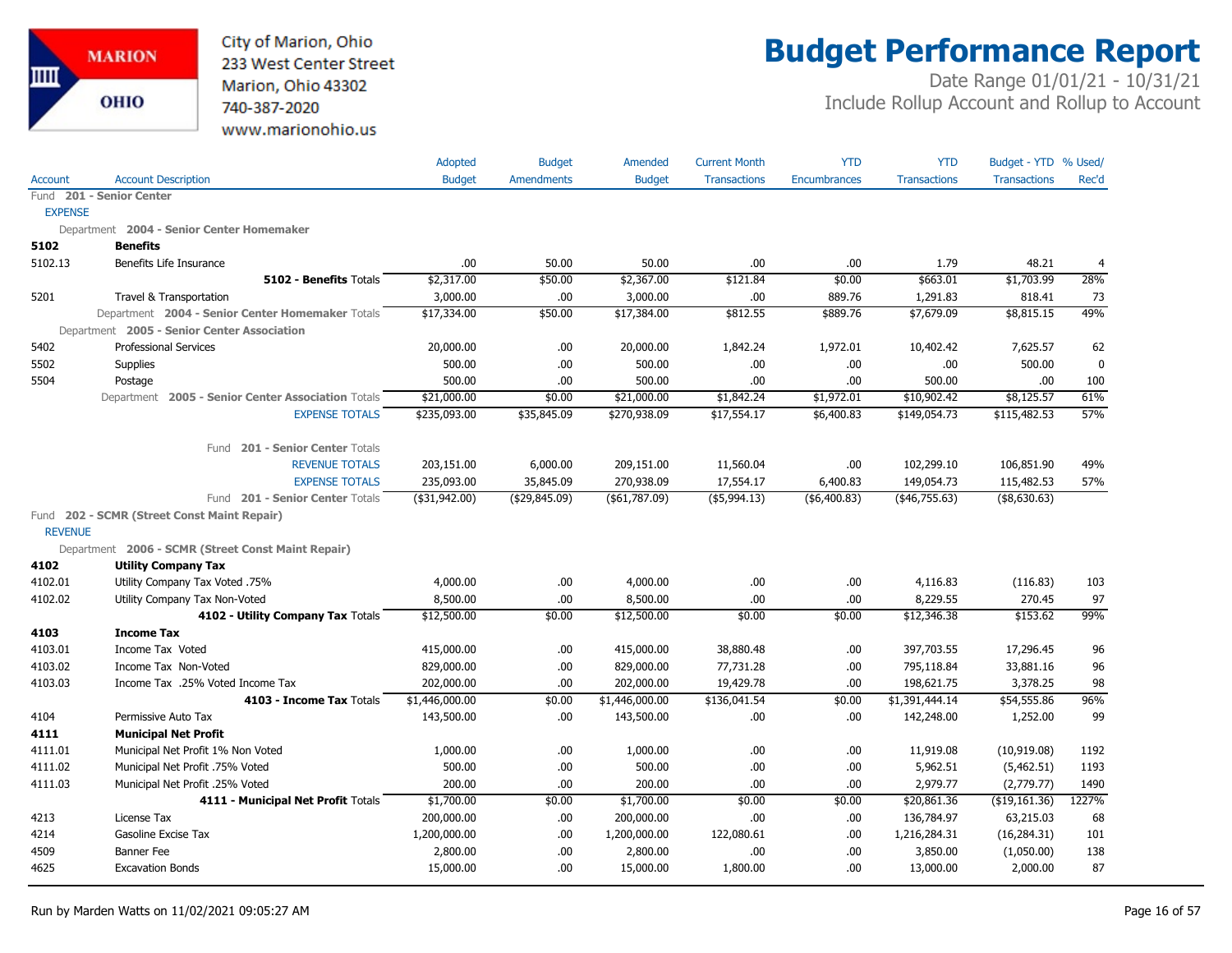

# **Budget Performance Report**

|                |                                                              | Adopted        | <b>Budget</b>     | Amended        | <b>Current Month</b> | <b>YTD</b>   | <b>YTD</b>          | Budget - YTD % Used/ |             |
|----------------|--------------------------------------------------------------|----------------|-------------------|----------------|----------------------|--------------|---------------------|----------------------|-------------|
| Account        | <b>Account Description</b>                                   | <b>Budget</b>  | <b>Amendments</b> | <b>Budget</b>  | <b>Transactions</b>  | Encumbrances | <b>Transactions</b> | <b>Transactions</b>  | Rec'd       |
|                | Fund 202 - SCMR (Street Const Maint Repair)                  |                |                   |                |                      |              |                     |                      |             |
| <b>REVENUE</b> |                                                              |                |                   |                |                      |              |                     |                      |             |
|                | Department 2006 - SCMR (Street Const Maint Repair)           |                |                   |                |                      |              |                     |                      |             |
| 4626           | Pavement bonds                                               | 7,000.00       | .00.              | 7,000.00       | 3,000.00             | .00.         | 16,000.00           | (9,000.00)           | 229         |
| 4701           | Sale of Assets                                               | .00            | .00               | .00.           | .00                  | .00          | 13,575.71           | (13, 575.71)         | $^{+++}$    |
| 4702           | Interest                                                     | 200.00         | .00.              | 200.00         | .00                  | .00          | 196.90              | 3.10                 | 98          |
| 4703           | Miscellaneous Revenues                                       | 1,000.00       | .00               | 1,000.00       | .00                  | .00          | 10,154.09           | (9, 154.09)          | 1015        |
| 4704           | Sales                                                        | 949.00         | .00               | 949.00         | 80.00                | .00          | 896.10              | 52.90                | 94          |
| 4803           | Cobra Premiums                                               | .00            | .00               | .00            | .00                  | .00          | 1,516.96            | (1,516.96)           | $^{+++}$    |
| 4804           | Reimbursements                                               | 40,000.00      | .00               | 40,000.00      | 1,759.30             | .00          | 126,809.30          | (86, 809.30)         | 317         |
|                | Department 2006 - SCMR (Street Const Maint Repair)<br>Totals | \$3,070,649.00 | \$0.00            | \$3,070,649.00 | \$264,761.45         | \$0.00       | \$3,105,968.22      | (\$35,319.22)        | 101%        |
|                | <b>REVENUE TOTALS</b>                                        | \$3,070,649.00 | \$0.00            | \$3,070,649.00 | \$264,761.45         | \$0.00       | \$3,105,968.22      | $($ \$35,319.22)     | 101%        |
| <b>EXPENSE</b> |                                                              |                |                   |                |                      |              |                     |                      |             |
| Department     | 2006 - SCMR (Street Const Maint Repair)                      |                |                   |                |                      |              |                     |                      |             |
| 5101           | <b>Salaries</b>                                              |                |                   |                |                      |              |                     |                      |             |
| 5101.01        | Salaries Regular Salaries                                    | 1,022,680.00   | .00               | 1,022,680.00   | 67,990.16            | .00          | 787,529.56          | 235,150.44           | 77          |
| 5101.03        | Salaries Overtime                                            | 100,000.00     | (500.00)          | 99,500.00      | 2,299.82             | .00          | 50,933.16           | 48,566.84            | 51          |
|                | <b>5101 - Salaries Totals</b>                                | \$1,122,680.00 | (\$500.00)        | \$1,122,180.00 | \$70,289.98          | \$0.00       | \$838,462.72        | \$283,717.28         | 75%         |
| 5102           | <b>Benefits</b>                                              |                |                   |                |                      |              |                     |                      |             |
| 5102.01        | <b>Benefits Medicare</b>                                     | 16,279.00      | .00               | 16,279.00      | 953.63               | .00          | 11,565.04           | 4,713.96             | 71          |
| 5102.03        | Benefits OPERS Matching                                      | 157,175.00     | .00               | 157,175.00     | 9,840.59             | .00          | 116,237.24          | 40,937.76            | 74          |
| 5102.07        | Benefits Unemployment Benefits                               | .00            | 500.00            | 500.00         | .00                  | .00          | 434.68              | 65.32                | 87          |
| 5102.08        | <b>Benefits Medical Insurance</b>                            | 214,290.00     | .00.              | 214,290.00     | 17,652.85            | 55.75        | 182,221.12          | 32,013.13            | 85          |
| 5102.09        | Benefits Workers Compensation                                | 42,842.00      | .00               | 42,842.00      | 2,207.79             | .00          | 26,698.07           | 16,143.93            | 62          |
| 5102.12        | Benefits Health Savings Account                              | 29,250.00      | .00.              | 29,250.00      | .00                  | .00          | 21,060.00           | 8,190.00             | 72          |
| 5102.13        | Benefits Life Insurance                                      | 326.00         | .00               | 326.00         | 24.06                | .00          | 267.58              | 58.42                | 82          |
| 5102.14        | <b>Benefits Dental Insurance</b>                             | 11,790.00      | .00               | 11,790.00      | 838.86               | .00          | 9,447.85            | 2,342.15             | 80          |
| 5102.15        | Benefits Insurance Opt Out                                   | .00            | 1,500.00          | 1,500.00       | .00                  | .00          | 900.00              | 600.00               | 60          |
|                | 5102 - Benefits Totals                                       | \$471,952.00   | \$2,000.00        | \$473,952.00   | \$31,517.78          | \$55.75      | \$368,831.58        | \$105,064.67         | 78%         |
| 5104           | Quartermaster/Clothing                                       | 7,800.00       | .00.              | 7,800.00       | .00                  | .00.         | 7,607.59            | 192.41               | 98          |
| 5202           | Schooling                                                    | 5,000.00       | .00.              | 5,000.00       | .00                  | .00          | .00                 | 5,000.00             | $\mathbf 0$ |
| 5203           | Training                                                     | 6,000.00       | .00.              | 6,000.00       | .00                  | .00          | 1,200.00            | 4,800.00             | 20          |
| 5301           | Membership Dues                                              | 1,000.00       | .00.              | 1,000.00       | .00                  | .00          | .00.                | 1,000.00             | $\mathbf 0$ |
| 5302           | <b>Utilities</b>                                             | 65,000.00      | 15,000.00         | 80,000.00      | 4,377.65             | 28,689.81    | 45,808.19           | 5,502.00             | 93          |
| 5303           | <b>Equipment Maintenance</b>                                 | 2,800.00       | 11,154.09         | 13,954.09      | 46.86                | 11,317.03    | 527.06              | 2,110.00             | 85          |
| 5402           | <b>Professional Services</b>                                 | 20,000.00      | .00.              | 20,000.00      | .00                  | 2,500.00     | 2,435.50            | 15,064.50            | 25          |
| 5403           | Service Contracts                                            | 21,000.00      | .00.              | 21,000.00      | .00                  | 5,000.00     | .00.                | 16,000.00            | 24          |
| 5404           | Central Garage Maintenance                                   | 225,000.00     | .00               | 225,000.00     | 13,097.79            | 64,952.67    | 160,047.33          | .00.                 | 100         |
| 5405           | <b>Equipment Rental Lease</b>                                | 2,000.00       | .00               | 2,000.00       | .00                  | 74.71        | 1,155.29            | 770.00               | 62          |
| 5406           | Insurance Premium Deductible                                 | 23,000.00      | 10,000.00         | 33,000.00      | .00                  | .00          | 24,431.50           | 8,568.50             | 74          |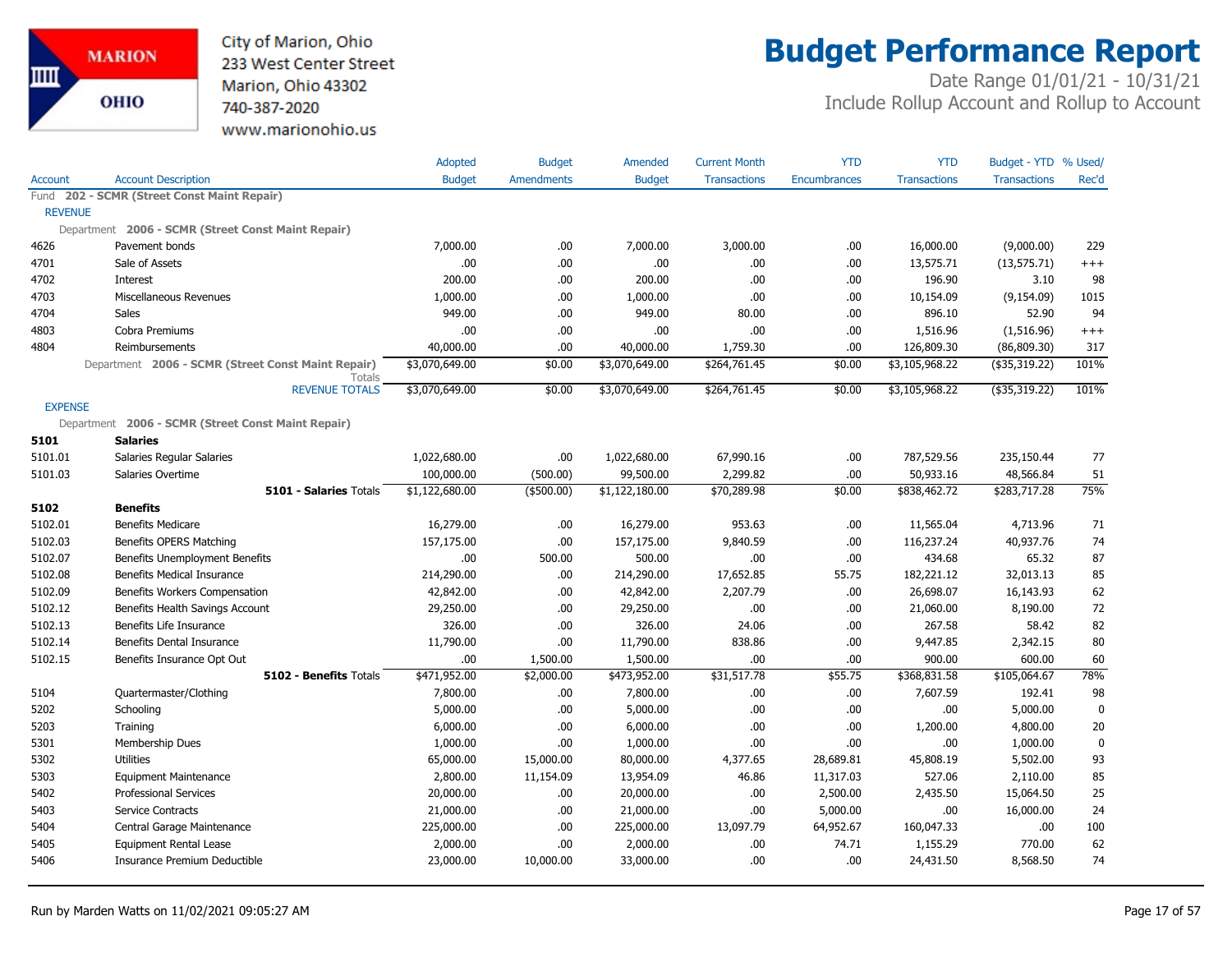

# **Budget Performance Report**

|                |                                                              | Adopted         | <b>Budget</b>     | Amended          | <b>Current Month</b> | <b>YTD</b>          | <b>YTD</b>          | Budget - YTD % Used/ |             |
|----------------|--------------------------------------------------------------|-----------------|-------------------|------------------|----------------------|---------------------|---------------------|----------------------|-------------|
| <b>Account</b> | <b>Account Description</b>                                   | <b>Budget</b>   | <b>Amendments</b> | <b>Budget</b>    | <b>Transactions</b>  | <b>Encumbrances</b> | <b>Transactions</b> | <b>Transactions</b>  | Rec'd       |
|                | Fund 202 - SCMR (Street Const Maint Repair)                  |                 |                   |                  |                      |                     |                     |                      |             |
| <b>EXPENSE</b> |                                                              |                 |                   |                  |                      |                     |                     |                      |             |
|                | Department 2006 - SCMR (Street Const Maint Repair)           |                 |                   |                  |                      |                     |                     |                      |             |
| 5408           | Land & Building Maintenance                                  | 4,500.00        | .00               | 4,500.00         | .00                  | 1,400.00            | 1,000.00            | 2,100.00             | 53          |
| 5411           | Land & Building Rent/Lease                                   | 9,000.00        | .00               | 9,000.00         | 2,250.00             | .00                 | 9,000.00            | .00                  | 100         |
| 5416           | Annual Examination Fee                                       | 8,030.00        | .00.              | 8,030.00         | 544.29               | 5,173.15            | 2,856.85            | .00                  | 100         |
| 5418           | Refunds & Reimbursements                                     | 500.00          | .00.              | 500.00           | .00.                 | .00.                | 324.96              | 175.04               | 65          |
| 5419           | <b>Income Tax Refunds</b>                                    | 9,998.00        | 12,000.00         | 21,998.00        | 30.80                | .00                 | 13,272.04           | 8,725.96             | 60          |
| 5420           | <b>Bond Refunds</b>                                          |                 |                   |                  |                      |                     |                     |                      |             |
| 5420.01        | <b>Bond Refunds Exavation Bonds</b>                          | 16,000.00       | .00.              | 16,000.00        | 1,200.00             | 5,600.00            | 10,200.00           | 200.00               | 99          |
| 5420.02        | Bond Refunds Pavement Bonds                                  | 5,000.00        | 19,000.00         | 24,000.00        | .00.                 | 12,000.00           | 9,000.00            | 3,000.00             | 88          |
|                | 5420 - Bond Refunds Totals                                   | \$21,000.00     | \$19,000.00       | \$40,000.00      | \$1,200.00           | \$17,600.00         | \$19,200.00         | \$3,200.00           | 92%         |
| 5423           | Permissive Auto                                              | 143,500.00      | .00.              | 143,500.00       | .00                  | .00                 | .00                 | 143,500.00           | $\mathbf 0$ |
| 5424           | Resurfacing                                                  | 250,000.00      | 977,558.60        | 1,227,558.60     | .00.                 | 20,605.69           | 237,513.41          | 969,439.50           | 21          |
| 5425           | Streetscape                                                  | 10,000.00       | .00.              | 10,000.00        | .00.                 | .00                 | .00                 | 10,000.00            | $\mathbf 0$ |
| 5442           | Capital Equipment                                            | 300,000.00      | .00.              | 300,000.00       | 13,730.98            | 149,710.00          | 134,307.88          | 15,982.12            | 95          |
| 5502           | Supplies                                                     | 490,000.00      | .00.              | 490,000.00       | 15,094.86            | 126,278.65          | 241,065.51          | 122,655.84           | 75          |
| 5503           | Motor Fuel and Lubricants                                    | 105,000.00      | .00.              | 105,000.00       | 4,892.66             | 44,946.54           | 55,053.46           | 5,000.00             | 95          |
|                | Department 2006 - SCMR (Street Const Maint Repair)<br>Totals | \$3,324,760.00  | \$1,046,212.69    | \$4,370,972.69   | \$157,073.65         | \$478,304.00        | \$2,164,100.87      | \$1,728,567.82       | 60%         |
|                | <b>EXPENSE TOTALS</b>                                        | \$3,324,760.00  | \$1,046,212.69    | \$4,370,972.69   | \$157,073.65         | \$478,304.00        | \$2,164,100.87      | \$1,728,567.82       | 60%         |
|                | 202 - SCMR (Street Const Maint Repair) Totals<br>Fund        |                 |                   |                  |                      |                     |                     |                      |             |
|                | <b>REVENUE TOTALS</b>                                        | 3,070,649.00    | .00.              | 3,070,649.00     | 264,761.45           | .00                 | 3,105,968.22        | (35, 319.22)         | 101%        |
|                | <b>EXPENSE TOTALS</b>                                        | 3,324,760.00    | 1,046,212.69      | 4,370,972.69     | 157,073.65           | 478,304.00          | 2,164,100.87        | 1,728,567.82         | 60%         |
|                | Fund 202 - SCMR (Street Const Maint Repair) Totals           | (\$254, 111.00) | (\$1,046,212.69)  | (\$1,300,323.69) | \$107,687.80         | $(*478,304.00)$     | \$941,867.35        | ( \$1,763,887.04)    |             |
| <b>REVENUE</b> | Fund 203 - Marion Municipal Court Asst                       |                 |                   |                  |                      |                     |                     |                      |             |
|                | Department 2010 - Municipal Court Assistance                 |                 |                   |                  |                      |                     |                     |                      |             |
| 4604           | <b>Civil Court Costs</b>                                     | 19,000.00       | .00.              | 19,000.00        | 1,420.00             | .00                 | 15,040.00           | 3,960.00             | 79          |
| 4605           | <b>Criminal Court Costs</b>                                  | 118,000.00      | .00.              | 118,000.00       | 8,629.06             | .00                 | 95,595.95           | 22,404.05            | 81          |
| 4804           | Reimbursements                                               | 2,500.00        | .00               | 2,500.00         | .00.                 | .00                 | .00.                | 2,500.00             | 0           |
|                | Department 2010 - Municipal Court Assistance Totals          | \$139,500.00    | \$0.00            | \$139,500.00     | \$10,049.06          | \$0.00              | \$110,635.95        | \$28,864.05          | 79%         |
|                | <b>REVENUE TOTALS</b>                                        | \$139,500.00    | \$0.00            | \$139,500.00     | \$10,049.06          | \$0.00              | \$110,635.95        | \$28,864.05          | 79%         |
| <b>EXPENSE</b> |                                                              |                 |                   |                  |                      |                     |                     |                      |             |
|                | Department 2010 - Municipal Court Assistance                 |                 |                   |                  |                      |                     |                     |                      |             |
| 5101           | <b>Salaries</b>                                              |                 |                   |                  |                      |                     |                     |                      |             |
| 5101.01        | Salaries Regular Salaries                                    | 48,920.00       | .00.              | 48,920.00        | 3,764.81             | .00                 | 46,720.52           | 2,199.48             | 96          |
|                | 5101 - Salaries Totals                                       | \$48,920.00     | \$0.00            | \$48,920.00      | \$3,764.81           | \$0.00              | \$46,720.52         | \$2,199.48           | 96%         |
| 5102           | <b>Benefits</b>                                              |                 |                   |                  |                      |                     |                     |                      |             |
| 5102.01        | <b>Benefits Medicare</b>                                     | 710.00          | .00.              | 710.00           | 49.49                | .00                 | 617.59              | 92.41                | 87          |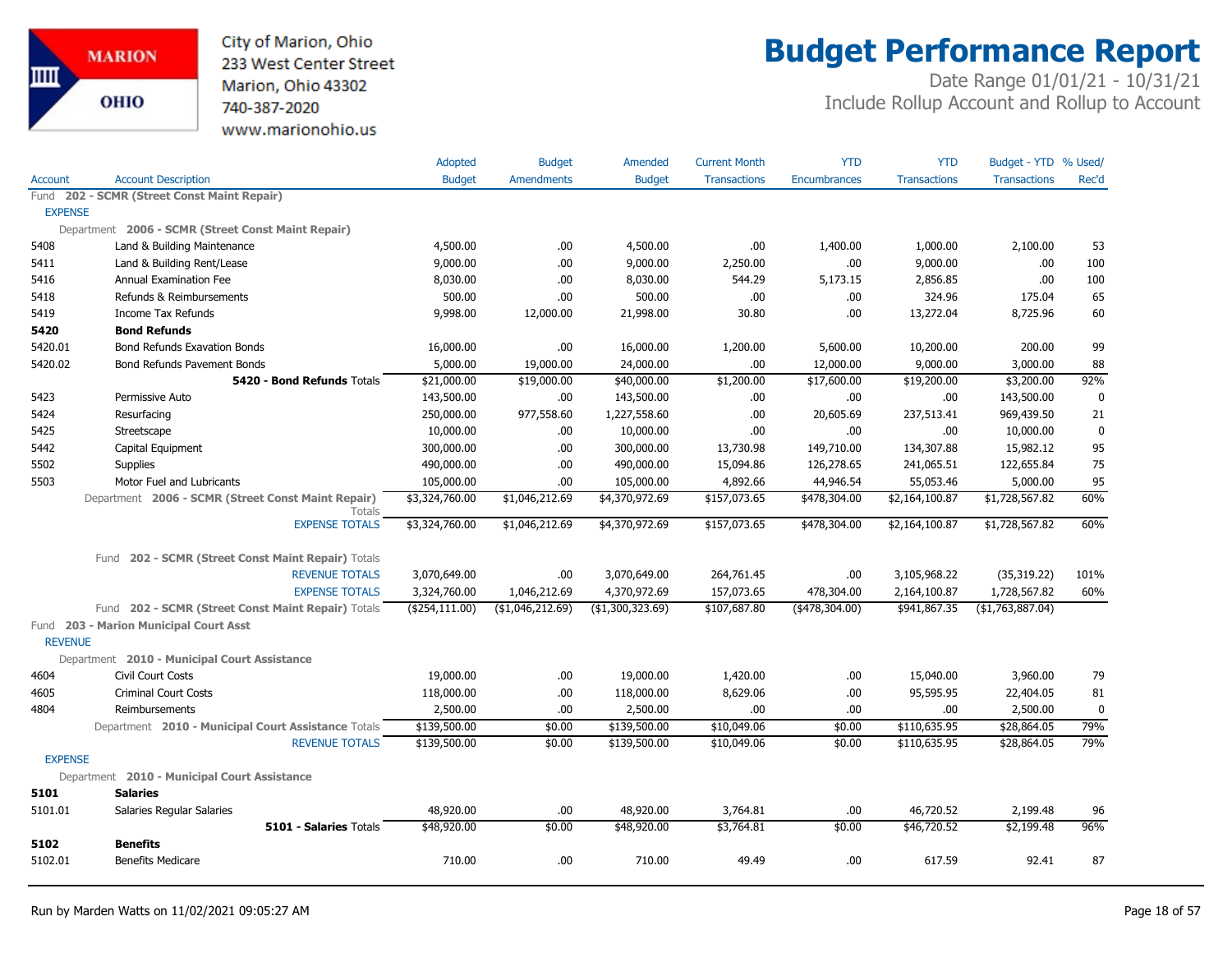

# **Budget Performance Report**

|                |                                                      | Adopted        | <b>Budget</b>     | Amended          | <b>Current Month</b> | <b>YTD</b>          | <b>YTD</b>          | Budget - YTD % Used/ |             |
|----------------|------------------------------------------------------|----------------|-------------------|------------------|----------------------|---------------------|---------------------|----------------------|-------------|
| <b>Account</b> | <b>Account Description</b>                           | <b>Budget</b>  | <b>Amendments</b> | <b>Budget</b>    | <b>Transactions</b>  | <b>Encumbrances</b> | <b>Transactions</b> | <b>Transactions</b>  | Rec'd       |
|                | Fund 203 - Marion Municipal Court Asst               |                |                   |                  |                      |                     |                     |                      |             |
| <b>EXPENSE</b> |                                                      |                |                   |                  |                      |                     |                     |                      |             |
|                | Department 2010 - Municipal Court Assistance         |                |                   |                  |                      |                     |                     |                      |             |
| 5102           | <b>Benefits</b>                                      |                |                   |                  |                      |                     |                     |                      |             |
| 5102.03        | Benefits OPERS Matching                              | 6,849.00       | .00.              | 6,849.00         | 527.08               | .00                 | 6,540.94            | 308.06               | 96          |
| 5102.08        | <b>Benefits Medical Insurance</b>                    | 14,700.00      | .00.              | 14,700.00        | 1,224.94             | .00                 | 14,119.04           | 580.96               | 96          |
| 5102.09        | Benefits Workers Compensation                        | 1,870.00       | .00.              | 1,870.00         | 137.00               | .00                 | 1,700.13            | 169.87               | 91          |
| 5102.12        | Benefits Health Savings Account                      | 2,340.00       | .00.              | 2,340.00         | .00                  | .00                 | 1,755.00            | 585.00               | 75          |
| 5102.13        | Benefits Life Insurance                              | 32.00          | .00.              | 32.00            | 2.60                 | .00                 | 31.20               | .80                  | 98          |
| 5102.14        | <b>Benefits Dental Insurance</b>                     | 415.00         | .00               | 415.00           | 29.18                | .00.                | 402.38              | 12.62                | 97          |
|                | <b>5102 - Benefits Totals</b>                        | \$26,916.00    | \$0.00            | \$26,916.00      | \$1,970.29           | \$0.00              | \$25,166.28         | \$1,749.72           | 93%         |
| 5201           | Travel & Transportation                              | 12,000.00      | .00.              | 12,000.00        | .00                  | 500.00              | 11,223.05           | 276.95               | 98          |
| 5202           | Schooling                                            | 11,000.00      | .00.              | 11,000.00        | 950.00               | 945.00              | 5,276.79            | 4,778.21             | 57          |
| 5301           | Membership Dues                                      | 600.00         | .00.              | 600.00           | .00                  | .00                 | .00.                | 600.00               | $\pmb{0}$   |
| 5302           | Utilities                                            | 200.00         | .00               | 200.00           | .00                  | .00                 | .00                 | 200.00               | $\bf{0}$    |
| 5303           | <b>Equipment Maintenance</b>                         | 300.00         | .00.              | 300.00           | .00                  | .00                 | .00                 | 300.00               | $\bf{0}$    |
| 5402           | <b>Professional Services</b>                         | 26,800.00      | .00.              | 26,800.00        | .00                  | 2,500.00            | 4,663.95            | 19,636.05            | 27          |
| 5403           | Service Contracts                                    | 16,000.00      | .00.              | 16,000.00        | .00                  | 11,600.00           | 975.00              | 3,425.00             | 79          |
| 5442           | Capital Equipment                                    | 15,000.00      | .00.              | 15,000.00        | .00                  | .00                 | .00                 | 15,000.00            | $\mathbf 0$ |
| 5443           | Capital Improvement                                  | 15,000.00      | .00.              | 15,000.00        | .00                  | .00                 | 4,799.61            | 10,200.39            | 32          |
| 5502           | <b>Supplies</b>                                      | 15,000.00      | .00.              | 15,000.00        | .00                  | 2,200.00            | 1,392.63            | 11,407.37            | 24          |
| 5503           | Motor Fuel and Lubricants                            | 1,000.00       | .00               | 1,000.00         | .00                  | .00                 | .00                 | 1,000.00             | $\mathbf 0$ |
|                | Department 2010 - Municipal Court Assistance Totals  | \$188,736.00   | \$0.00            | \$188,736.00     | \$6,685.10           | \$17,745.00         | \$100,217.83        | \$70,773.17          | 63%         |
|                | <b>EXPENSE TOTALS</b>                                | \$188,736.00   | \$0.00            | \$188,736.00     | \$6,685.10           | \$17,745.00         | \$100,217.83        | \$70,773.17          | 63%         |
|                | 203 - Marion Municipal Court Asst Totals<br>Fund     |                |                   |                  |                      |                     |                     |                      |             |
|                | <b>REVENUE TOTALS</b>                                | 139,500.00     | .00.              | 139,500.00       | 10,049.06            | .00                 | 110,635.95          | 28,864.05            | 79%         |
|                | <b>EXPENSE TOTALS</b>                                | 188,736.00     | .00.              | 188,736.00       | 6,685.10             | 17,745.00           | 100,217.83          | 70,773.17            | 63%         |
|                | Fund 203 - Marion Municipal Court Asst Totals        | $(*49,236.00)$ | \$0.00            | $($ \$49,236.00) | \$3,363.96           | (\$17,745.00)       | \$10,418.12         | $(*41,909.12)$       |             |
| <b>REVENUE</b> | Fund 206 - Community Corrections                     |                |                   |                  |                      |                     |                     |                      |             |
|                | Department 2034 - Community Corrections Grant        |                |                   |                  |                      |                     |                     |                      |             |
| 4421           | <b>State Grants</b>                                  | 235,000.00     | .00.              | 235,000.00       | 58,798.00            | .00                 | 235,192.00          | (192.00)             | 100         |
| 4802           | Transfer In                                          | 141,000.00     | .00.              | 141,000.00       | .00                  | .00                 | 70,496.81           | 70,503.19            | 50          |
|                | Department 2034 - Community Corrections Grant Totals | \$376,000.00   | \$0.00            | \$376,000.00     | \$58,798.00          | \$0.00              | \$305,688.81        | \$70,311.19          | 81%         |
|                | <b>REVENUE TOTALS</b>                                | \$376,000.00   | \$0.00            | \$376,000.00     | \$58,798.00          | \$0.00              | \$305,688.81        | \$70,311.19          | 81%         |
| <b>EXPENSE</b> |                                                      |                |                   |                  |                      |                     |                     |                      |             |
|                | Department 2034 - Community Corrections Grant        |                |                   |                  |                      |                     |                     |                      |             |
| 5101           | <b>Salaries</b>                                      |                |                   |                  |                      |                     |                     |                      |             |
| 5101.01        | Salaries Regular Salaries                            | 246,710.00     | .00.              | 246,710.00       | 18,987.23            | .00                 | 199,173.66          | 47,536.34            | 81          |
|                | <b>5101 - Salaries Totals</b>                        | \$246,710.00   | \$0.00            | \$246,710.00     | \$18,987.23          | \$0.00              | \$199,173.66        | \$47,536.34          | 81%         |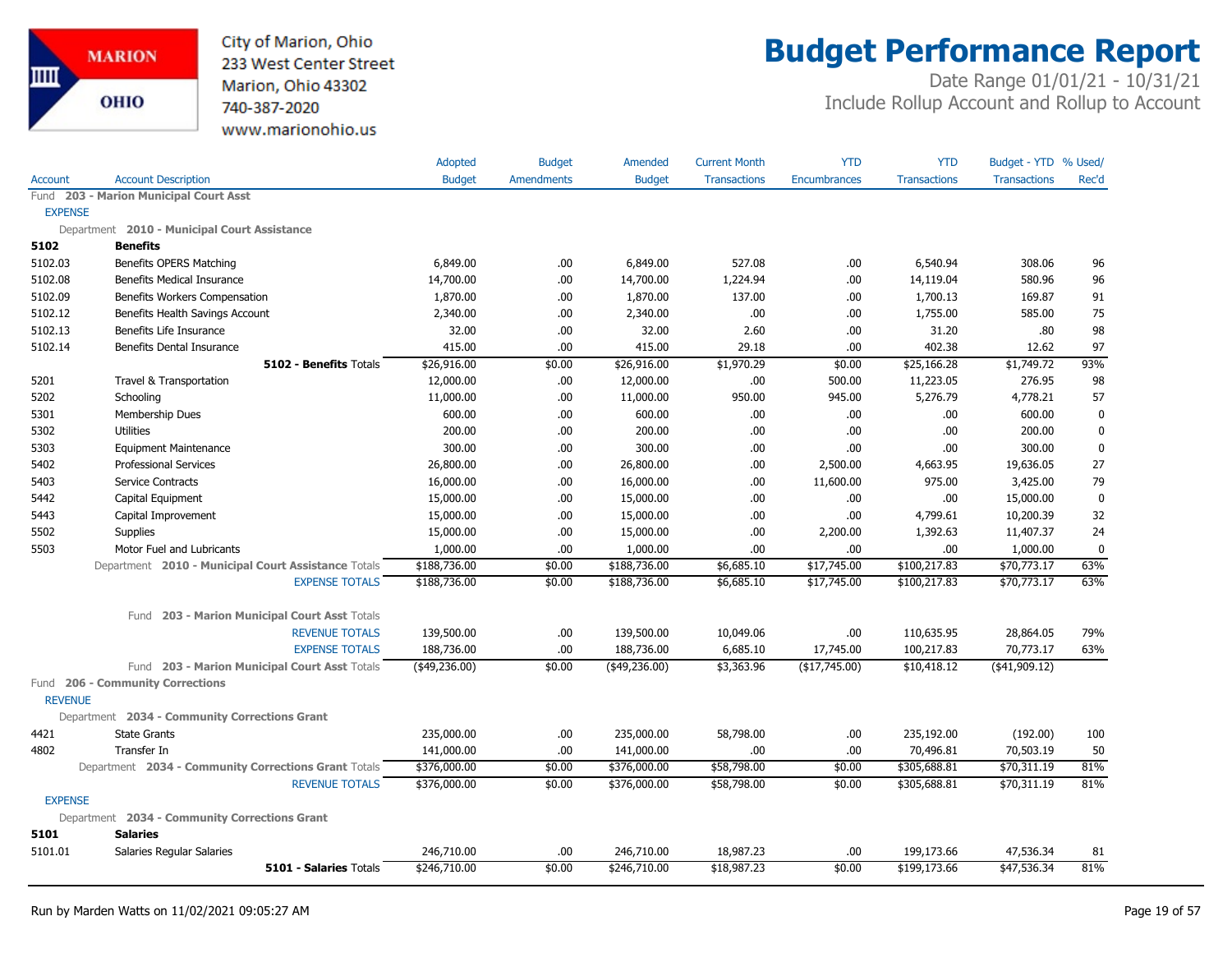

# **Budget Performance Report**

|                |                                                      | Adopted       | <b>Budget</b>     | Amended       | <b>Current Month</b> | <b>YTD</b>          | <b>YTD</b>          | Budget - YTD % Used/ |       |
|----------------|------------------------------------------------------|---------------|-------------------|---------------|----------------------|---------------------|---------------------|----------------------|-------|
| Account        | <b>Account Description</b>                           | <b>Budget</b> | <b>Amendments</b> | <b>Budget</b> | <b>Transactions</b>  | <b>Encumbrances</b> | <b>Transactions</b> | <b>Transactions</b>  | Rec'd |
| Fund           | <b>206 - Community Corrections</b>                   |               |                   |               |                      |                     |                     |                      |       |
| <b>EXPENSE</b> |                                                      |               |                   |               |                      |                     |                     |                      |       |
|                | Department 2034 - Community Corrections Grant        |               |                   |               |                      |                     |                     |                      |       |
| 5102           | <b>Benefits</b>                                      |               |                   |               |                      |                     |                     |                      |       |
| 5102.01        | <b>Benefits Medicare</b>                             | 3,580.00      | .00               | 3,580.00      | 261.76               | .00                 | 2,726.86            | 853.14               | 76    |
| 5102.03        | Benefits OPERS Matching                              | 34,540.00     | .00.              | 34,540.00     | 2,658.24             | .00.                | 27,884.58           | 6,655.42             | 81    |
| 5102.08        | Benefits Medical Insurance                           | 52,601.00     | .00               | 52,601.00     | 3,159.04             | .00                 | 40,777.45           | 11,823.55            | 78    |
| 5102.09        | Benefits Workers Compensation                        | 9,415.00      | .00               | 9,415.00      | 690.94               | .00                 | 7,247.87            | 2,167.13             | 77    |
| 5102.12        | Benefits Health Savings Account                      | 8,190.00      | .00.              | 8,190.00      | .00                  | .00.                | 5,947.50            | 2,242.50             | 73    |
| 5102.13        | Benefits Life Insurance                              | 156.00        | .00.              | 156.00        | 13.00                | .00                 | 130.00              | 26.00                | 83    |
| 5102.14        | Benefits Dental Insurance                            | 4,272.00      | .00               | 4,272.00      | 302.56               | .00                 | 3,025.60            | 1,246.40             | 71    |
|                | 5102 - Benefits Totals                               | \$112,754.00  | \$0.00            | \$112,754.00  | \$7,085.54           | \$0.00              | \$87,739.86         | \$25,014.14          | 78%   |
|                | Department 2034 - Community Corrections Grant Totals | \$359,464.00  | \$0.00            | \$359,464.00  | \$26,072.77          | \$0.00              | \$286,913.52        | \$72,550.48          | 80%   |
|                | <b>EXPENSE TOTALS</b>                                | \$359,464.00  | \$0.00            | \$359,464.00  | \$26,072.77          | \$0.00              | \$286,913.52        | \$72,550.48          | 80%   |
|                | 206 - Community Corrections Totals<br>Fund           |               |                   |               |                      |                     |                     |                      |       |
|                | <b>REVENUE TOTALS</b>                                | 376,000.00    | .00.              | 376,000.00    | 58,798.00            | .00                 | 305,688.81          | 70,311.19            | 81%   |
|                | <b>EXPENSE TOTALS</b>                                | 359,464.00    | .00               | 359,464.00    | 26,072.77            | .00                 | 286,913.52          | 72,550.48            | 80%   |
|                | Fund 206 - Community Corrections Totals              | \$16,536.00   | \$0.00            | \$16,536.00   | \$32,725.23          | \$0.00              | \$18,775.29         | (\$2,239.29)         |       |
|                | Fund 208 - Police & Fire Pension                     |               |                   |               |                      |                     |                     |                      |       |
| <b>REVENUE</b> |                                                      |               |                   |               |                      |                     |                     |                      |       |
|                | Department 2037 - Police & Fire Pension              |               |                   |               |                      |                     |                     |                      |       |
| 4100           | <b>General Property Tax</b>                          |               |                   |               |                      |                     |                     |                      |       |
| 4100.01        | General Property Tax Current                         | 170,000.00    | .00               | 170,000.00    | .00                  | .00.                | 175,288.96          | (5,288.96)           | 103   |
| 4100.02        | General Property Tax Delinquent                      | 2,091.00      | .00.              | 2,091.00      | .00                  | .00                 | 19,647.80           | (17, 556.80)         | 940   |
|                | 4100 - General Property Tax Totals                   | \$172,091.00  | \$0.00            | \$172,091.00  | \$0.00               | \$0.00              | \$194,936.76        | (\$22,845.76)        | 113%  |
| 4101           | <b>Personal Property Tax</b>                         |               |                   |               |                      |                     |                     |                      |       |
| 4101.01        | Personal Property Tax Current                        | 15,000.00     | .00               | 15,000.00     | .00                  | .00                 | 22,758.56           | (7,758.56)           | 152   |
|                | 4101 - Personal Property Tax Totals                  | \$15,000.00   | \$0.00            | \$15,000.00   | \$0.00               | \$0.00              | \$22,758.56         | (\$7,758.56)         | 152%  |
| 4110           | <b>Manufactured Home Tax</b>                         |               |                   |               |                      |                     |                     |                      |       |
| 4110           | Manufactured Home Tax                                | 148.00        | .00.              | 148.00        | .00                  | .00                 | 347.98              | (199.98)             | 235   |
| 4110.02        | Manufactured Home Tax Delinguent                     | 45.00         | .00.              | 45.00         | .00                  | .00                 | 108.86              | (63.86)              | 242   |
|                | 4110 - Manufactured Home Tax Totals                  | \$193.00      | \$0.00            | \$193.00      | \$0.00               | \$0.00              | \$456.84            | ( \$263.84)          | 237%  |
| 4207           | 10% Rollback Tax                                     | 17,000.00     | .00               | 17,000.00     | 20.27                | .00                 | 79.51               | 16,920.49            | 0     |
| 4208           | 2.5% Rollback Tax                                    | 2,925.00      | .00.              | 2,925.00      | .00                  | .00                 | 4.60                | 2,920.40             | 0     |
| 4209           | <b>Homestead Exemption</b>                           | 11,266.00     | .00.              | 11,266.00     | .00                  | .00                 | .00                 | 11,266.00            | 0     |
|                | Department 2037 - Police & Fire Pension Totals       | \$218,475.00  | \$0.00            | \$218,475.00  | \$20.27              | \$0.00              | \$218,236.27        | \$238.73             | 100%  |
|                | <b>REVENUE TOTALS</b>                                | \$218,475.00  | \$0.00            | \$218,475.00  | \$20.27              | \$0.00              | \$218,236.27        | \$238.73             | 100%  |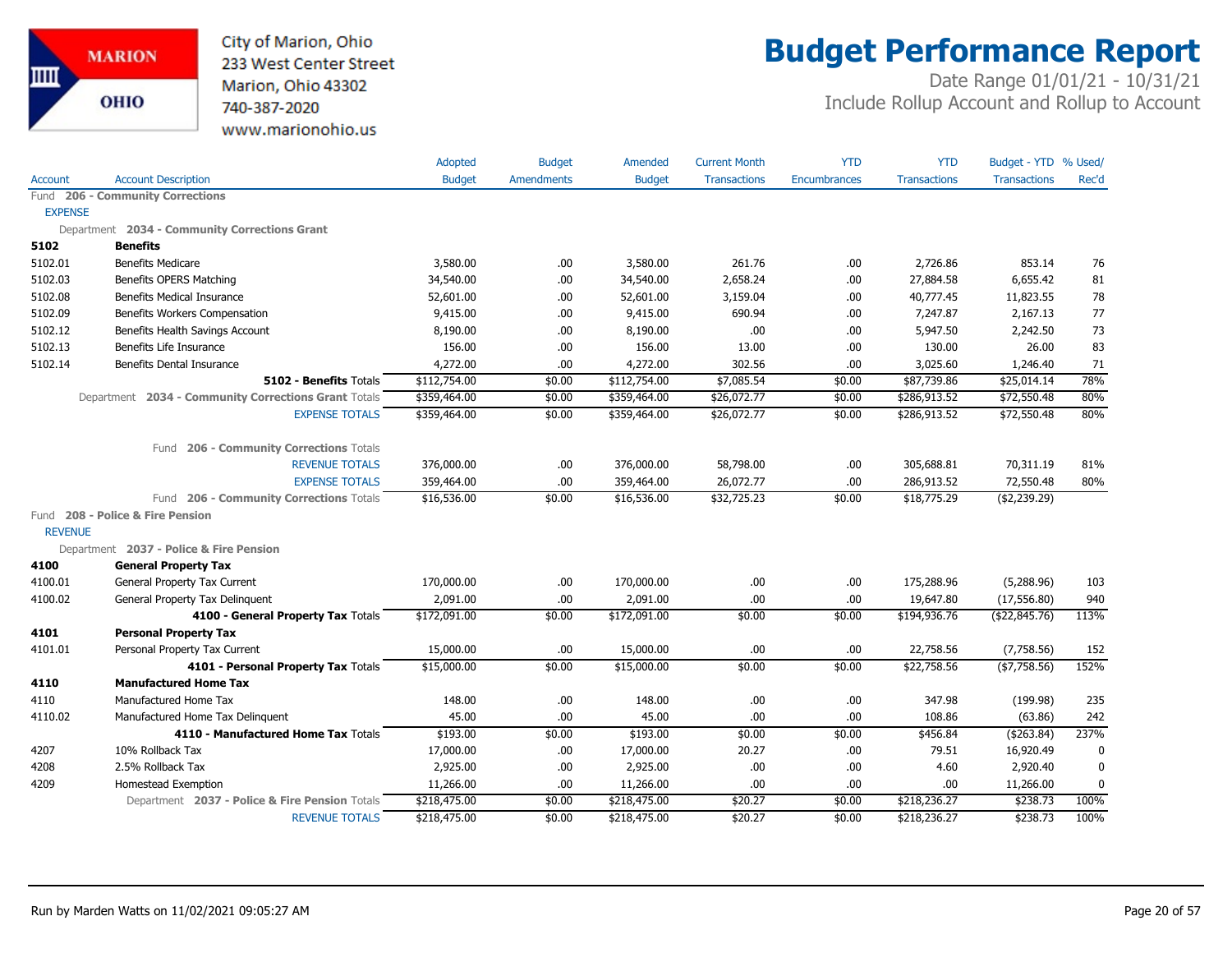

# **Budget Performance Report**

|                                    |                                                | Adopted         | <b>Budget</b>     | Amended       | <b>Current Month</b> | <b>YTD</b>          | <b>YTD</b>          | Budget - YTD % Used/ |             |
|------------------------------------|------------------------------------------------|-----------------|-------------------|---------------|----------------------|---------------------|---------------------|----------------------|-------------|
| Account                            | <b>Account Description</b>                     | <b>Budget</b>   | <b>Amendments</b> | <b>Budget</b> | <b>Transactions</b>  | <b>Encumbrances</b> | <b>Transactions</b> | <b>Transactions</b>  | Rec'd       |
|                                    | Fund 208 - Police & Fire Pension               |                 |                   |               |                      |                     |                     |                      |             |
| <b>EXPENSE</b>                     |                                                |                 |                   |               |                      |                     |                     |                      |             |
|                                    | Department 2037 - Police & Fire Pension        |                 |                   |               |                      |                     |                     |                      |             |
| 5102                               | <b>Benefits</b>                                |                 |                   |               |                      |                     |                     |                      |             |
| 5102.05                            | <b>Benefits Police Pension</b>                 | 105,000.00      | .00.              | 105,000.00    | .00                  | .00                 | .00                 | 105,000.00           | 0           |
| 5102.06                            | <b>Benefits Fire Pension</b>                   | 105,000.00      | .00.              | 105,000.00    | .00.                 | .00                 | .00                 | 105,000.00           | 0           |
|                                    | 5102 - Benefits Totals                         | \$210,000.00    | \$0.00            | \$210,000.00  | \$0.00               | \$0.00              | \$0.00              | \$210,000.00         | 0%          |
| 5417                               | Auditor/Treasurer Fees                         | 5,300.00        | .00.              | 5,300.00      | .00                  | .00.                | .00                 | 5,300.00             | $\mathbf 0$ |
|                                    | Department 2037 - Police & Fire Pension Totals | \$215,300.00    | \$0.00            | \$215,300.00  | \$0.00               | \$0.00              | \$0.00              | \$215,300.00         | 0%          |
|                                    | <b>EXPENSE TOTALS</b>                          | \$215,300.00    | \$0.00            | \$215,300.00  | \$0.00               | \$0.00              | \$0.00              | \$215,300.00         | 0%          |
|                                    | Fund 208 - Police & Fire Pension Totals        |                 |                   |               |                      |                     |                     |                      |             |
|                                    | <b>REVENUE TOTALS</b>                          | 218,475.00      | .00.              | 218,475.00    | 20.27                | .00                 | 218,236.27          | 238.73               | 100%        |
|                                    | <b>EXPENSE TOTALS</b>                          | 215,300.00      | .00.              | 215,300.00    | .00.                 | .00.                | .00                 | 215,300.00           | $0\%$       |
|                                    | Fund 208 - Police & Fire Pension Totals        | \$3,175.00      | \$0.00            | \$3,175.00    | \$20.27              | \$0.00              | \$218,236.27        | ( \$215,061.27)      |             |
|                                    | Fund 209 - Insurance Proceeds                  |                 |                   |               |                      |                     |                     |                      |             |
| <b>REVENUE</b>                     |                                                |                 |                   |               |                      |                     |                     |                      |             |
|                                    | Department 2038 - Insurance Proceeds           |                 |                   |               |                      |                     |                     |                      |             |
| 4806                               | <b>Insurance Deposits</b>                      | 60,000.00       | .00.              | 60,000.00     | .00                  | .00                 | 139,176.68          | (79, 176.68)         | 232         |
|                                    | Department 2038 - Insurance Proceeds Totals    | \$60,000.00     | \$0.00            | \$60,000.00   | \$0.00               | \$0.00              | \$139,176.68        | $($ \$79,176.68)     | 232%        |
|                                    | <b>REVENUE TOTALS</b>                          | \$60,000.00     | \$0.00            | \$60,000.00   | \$0.00               | \$0.00              | \$139,176.68        | ( \$79, 176.68)      | 232%        |
| <b>EXPENSE</b>                     |                                                |                 |                   |               |                      |                     |                     |                      |             |
|                                    | Department 2038 - Insurance Proceeds           |                 |                   |               |                      |                     |                     |                      |             |
| 5418                               | Refunds & Reimbursements                       | 61,500.00       | .00.              | 61,500.00     | .00                  | 8,000.00            | 53,417.38           | 82.62                | 100         |
|                                    | Department 2038 - Insurance Proceeds Totals    | \$61,500.00     | \$0.00            | \$61,500.00   | \$0.00               | \$8,000.00          | \$53,417.38         | \$82.62              | 100%        |
|                                    | <b>EXPENSE TOTALS</b>                          | \$61,500.00     | \$0.00            | \$61,500.00   | \$0.00               | \$8,000.00          | \$53,417.38         | \$82.62              | 100%        |
|                                    | Fund 209 - Insurance Proceeds Totals           |                 |                   |               |                      |                     |                     |                      |             |
|                                    | <b>REVENUE TOTALS</b>                          | 60,000.00       | .00.              | 60,000.00     | .00.                 | .00                 | 139,176.68          | (79, 176.68)         | 232%        |
|                                    | <b>EXPENSE TOTALS</b>                          | 61,500.00       | .00.              | 61,500.00     | .00.                 | 8,000.00            | 53,417.38           | 82.62                | 100%        |
|                                    | 209 - Insurance Proceeds Totals<br>Fund        | $($ \$1,500.00) | \$0.00            | (\$1,500.00)  | \$0.00               | (\$8,000.00)        | \$85,759.30         | $(*79,259.30)$       |             |
| Fund 211 - Parks<br><b>REVENUE</b> |                                                |                 |                   |               |                      |                     |                     |                      |             |
|                                    | Department 2040 - Parks                        |                 |                   |               |                      |                     |                     |                      |             |
| 4421                               | <b>State Grants</b>                            | 392,000.00      | .00.              | 392,000.00    | .00.                 | .00                 | .00                 | 392,000.00           | 0           |
| 4502                               | <b>Rental Fees</b>                             | 10,000.00       | .00               | 10,000.00     | 100.00               | .00                 | 4,682.00            | 5,318.00             | 47          |
| 4514                               | Park Service Fee                               | 4,000.00        | .00.              | 4,000.00      | 1,600.00             | .00.                | 1,600.00            | 2,400.00             | 40          |
| 4701                               | Sale of Assets                                 | .00             | .00.              | .00           | .00                  | .00                 | 3,054.28            | (3,054.28)           | $^{+++}$    |
| 4802                               | Transfer In                                    | 654,503.00      | .00               | 654,503.00    | .00.                 | .00                 | 654,000.00          | 503.00               | 100         |
| 4803                               | Cobra Premiums                                 | .00             | .00.              | .00           | .00                  | .00                 | 208.00              | (208.00)             | $+++$       |
| 4804                               | Reimbursements                                 | .00             | .00               | .00           | 884.56               | .00                 | 358,787.73          | (358, 787.73)        | $^{+++}$    |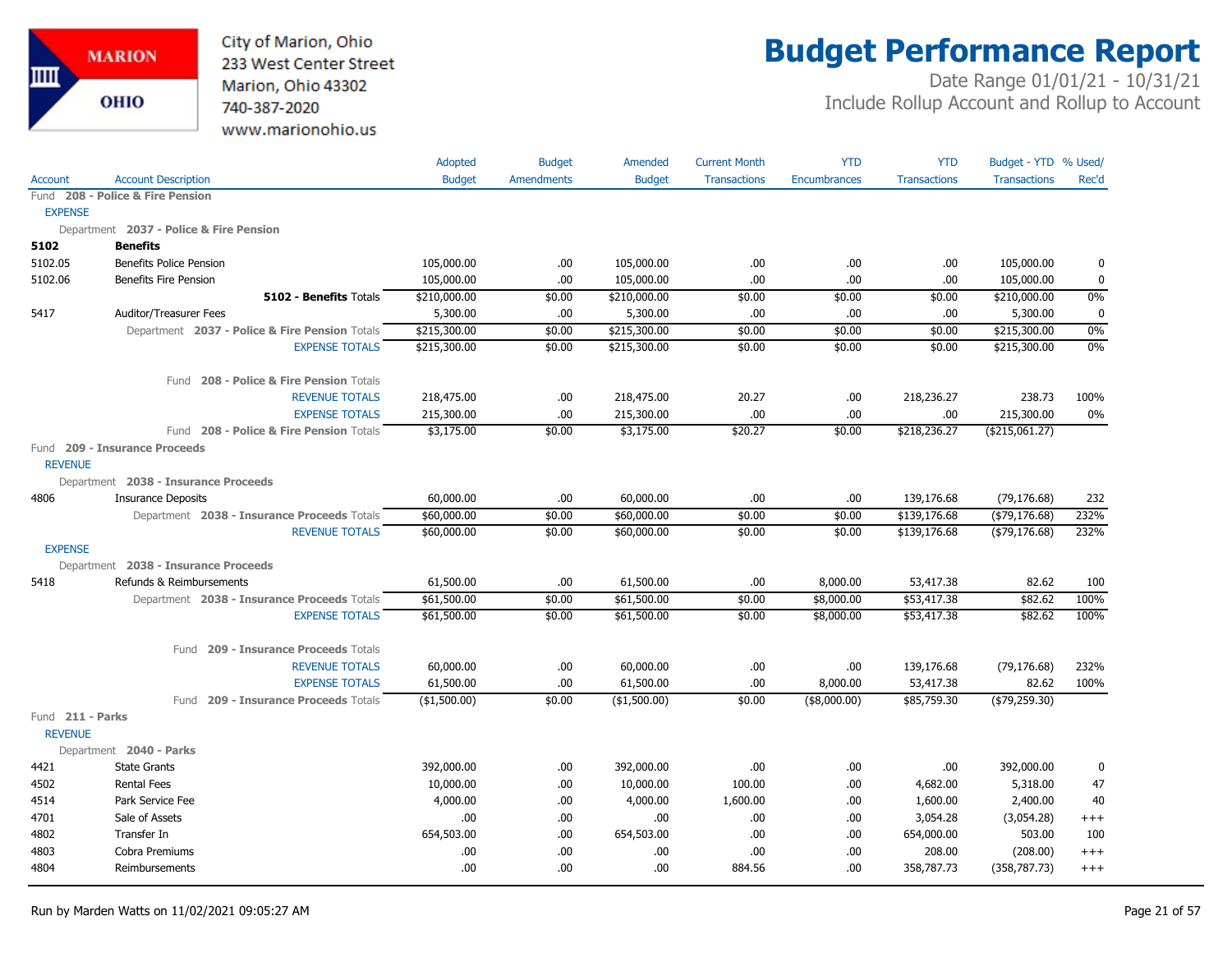

# **Budget Performance Report**

|                  |                                   | Adopted        | <b>Budget</b>     | Amended        | <b>Current Month</b> | <b>YTD</b>          | <b>YTD</b>          | Budget - YTD % Used/ |                |
|------------------|-----------------------------------|----------------|-------------------|----------------|----------------------|---------------------|---------------------|----------------------|----------------|
| <b>Account</b>   | <b>Account Description</b>        | <b>Budget</b>  | <b>Amendments</b> | <b>Budget</b>  | <b>Transactions</b>  | <b>Encumbrances</b> | <b>Transactions</b> | <b>Transactions</b>  | Rec'd          |
| Fund 211 - Parks |                                   |                |                   |                |                      |                     |                     |                      |                |
| <b>REVENUE</b>   |                                   |                |                   |                |                      |                     |                     |                      |                |
|                  | Department 2040 - Parks           |                |                   |                |                      |                     |                     |                      |                |
| 4805             | Donations                         | .00.           | .00.              | .00            | .00                  | .00                 | 17,440.00           | (17, 440.00)         | $^{+++}$       |
|                  | Department 2040 - Parks Totals    | \$1,060,503.00 | \$0.00            | \$1,060,503.00 | \$2,584.56           | \$0.00              | \$1,039,772.01      | \$20,730.99          | 98%            |
|                  | <b>REVENUE TOTALS</b>             | \$1,060,503.00 | \$0.00            | \$1,060,503.00 | \$2,584.56           | \$0.00              | \$1,039,772.01      | \$20,730.99          | 98%            |
| <b>EXPENSE</b>   |                                   |                |                   |                |                      |                     |                     |                      |                |
|                  | Department 2040 - Parks           |                |                   |                |                      |                     |                     |                      |                |
| 5101             | <b>Salaries</b>                   |                |                   |                |                      |                     |                     |                      |                |
| 5101.01          | Salaries Regular Salaries         | 424,010.00     | .00.              | 424,010.00     | 38,383.32            | .00                 | 361,806.11          | 62,203.89            | 85             |
| 5101.03          | Salaries Overtime                 | 1,200.00       | 1,500.00          | 2,700.00       | 421.29               | .00                 | 3,084.70            | (384.70)             | 114            |
|                  | 5101 - Salaries Totals            | \$425,210.00   | \$1,500.00        | \$426,710.00   | \$38,804.61          | \$0.00              | \$364,890.81        | \$61,819.19          | 86%            |
| 5102             | <b>Benefits</b>                   |                |                   |                |                      |                     |                     |                      |                |
| 5102.01          | <b>Benefits Medicare</b>          | 6,170.00       | .00.              | 6,170.00       | 534.63               | .00                 | 5,033.68            | 1,136.32             | 82             |
| 5102.03          | Benefits OPERS Matching           | 59,550.00      | .00.              | 59,550.00      | 5,432.67             | .00                 | 50,907.39           | 8,642.61             | 85             |
| 5102.08          | <b>Benefits Medical Insurance</b> | 70,395.00      | .00.              | 70,395.00      | 6,111.49             | .00                 | 65,320.26           | 5,074.74             | 93             |
| 5102.09          | Benefits Workers Compensation     | 16,230.00      | .00.              | 16,230.00      | 1,412.02             | .00                 | 13,359.43           | 2,870.57             | 82             |
| 5102.11          | <b>Benefits Cobra Premiums</b>    | .00            | .00               | .00            | 17.20                | 482.80              | 17.20               | (500.00)             | $^{+++}$       |
| 5102.12          | Benefits Health Savings Account   | 10,765.00      | .00.              | 10,765.00      | .00.                 | .00                 | 8,950.50            | 1,814.50             | 83             |
| 5102.13          | Benefits Life Insurance           | 260.00         | .00.              | 260.00         | 18.72                | .00                 | 192.40              | 67.60                | 74             |
| 5102.14          | Benefits Dental Insurance         | 4,770.00       | 00.               | 4,770.00       | 366.76               | .00                 | 3,696.78            | 1,073.22             | 78             |
|                  | 5102 - Benefits Totals            | \$168,140.00   | \$0.00            | \$168,140.00   | \$13,893.49          | \$482.80            | \$147,477.64        | \$20,179.56          | 88%            |
| 5103             | Sick Leave Sellback               | 1,435.00       | .00.              | 1,435.00       | .00.                 | .00                 | .00.                | 1,435.00             | 0              |
| 5104             | Quartermaster/Clothing            | 2,250.00       | .00.              | 2,250.00       | .00.                 | .00                 | 2,250.00            | .00                  | 100            |
| 5202             | Schooling                         | 500.00         | .00.              | 500.00         | .00.                 | .00                 | .00.                | 500.00               | $\mathbf 0$    |
| 5301             | Membership Dues                   | 400.00         | .00.              | 400.00         | .00.                 | .00                 | 260.00              | 140.00               | 65             |
| 5302             | <b>Utilities</b>                  | 32,000.00      | .00.              | 32,000.00      | 4,096.40             | (3, 188.99)         | 30,478.99           | 4,710.00             | 85             |
| 5303             | <b>Equipment Maintenance</b>      | 4,500.00       | .00.              | 4,500.00       | .00.                 | 97.50               | 282.50              | 4,120.00             | 8              |
| 5307             | Property Tax                      | 1,500.00       | .00.              | 1,500.00       | .00.                 | .00                 | 1,375.96            | 124.04               | 92             |
| 5313             | Small Equipment                   | 2,000.00       | 7,000.00          | 9,000.00       | .00.                 | 21.95               | 303.05              | 8,675.00             | $\overline{4}$ |
| 5402             | <b>Professional Services</b>      | 20,000.00      | 8,000.00          | 28,000.00      | 1,775.00             | 755.00              | 24,349.48           | 2,895.52             | 90             |
| 5403             | Service Contracts                 | 2,400.00       | .00.              | 2,400.00       | .00.                 | 60.00               | 2,340.00            | .00                  | 100            |
| 5404             | Central Garage Maintenance        | 14,500.00      | (600.00)          | 13,900.00      | .00.                 | 150.45              | 3,349.55            | 10,400.00            | 25             |
| 5405             | <b>Equipment Rental Lease</b>     | 400.00         | .00.              | 400.00         | .00.                 | 33.00               | 117.00              | 250.00               | 38             |
| 5406             | Insurance Premium Deductible      | 8,600.00       | .00.              | 8,600.00       | .00.                 | .00                 | 8,351.39            | 248.61               | 97             |
| 5408             | Land & Building Maintenance       | 15,000.00      | 3,500.00          | 18,500.00      | 132.82               | 662.03              | 13,047.97           | 4,790.00             | 74             |
| 5414             | Janitorial Services               | 8,500.00       | .00.              | 8,500.00       | .00.                 | .00                 | 8,500.00            | .00.                 | 100            |
| 5418             | Refunds & Reimbursements          | 300.00         | 600.00            | 900.00         | .00.                 | .00                 | 465.00              | 435.00               | 52             |
| 5443             | Capital Improvement               | 342,000.00     | 27,420.86         | 369,420.86     | 717.93               | 25,932.54           | 337,189.46          | 6,298.86             | 98             |
| 5446             | Yard Waste                        | 500.00         | .00.              | 500.00         | .00.                 | 30.60               | 119.40              | 350.00               | 30             |
| 5502             | <b>Supplies</b>                   | 28,000.00      | .00.              | 28,000.00      | 1,547.32             | 2,563.42            | 23,909.15           | 1,527.43             | 95             |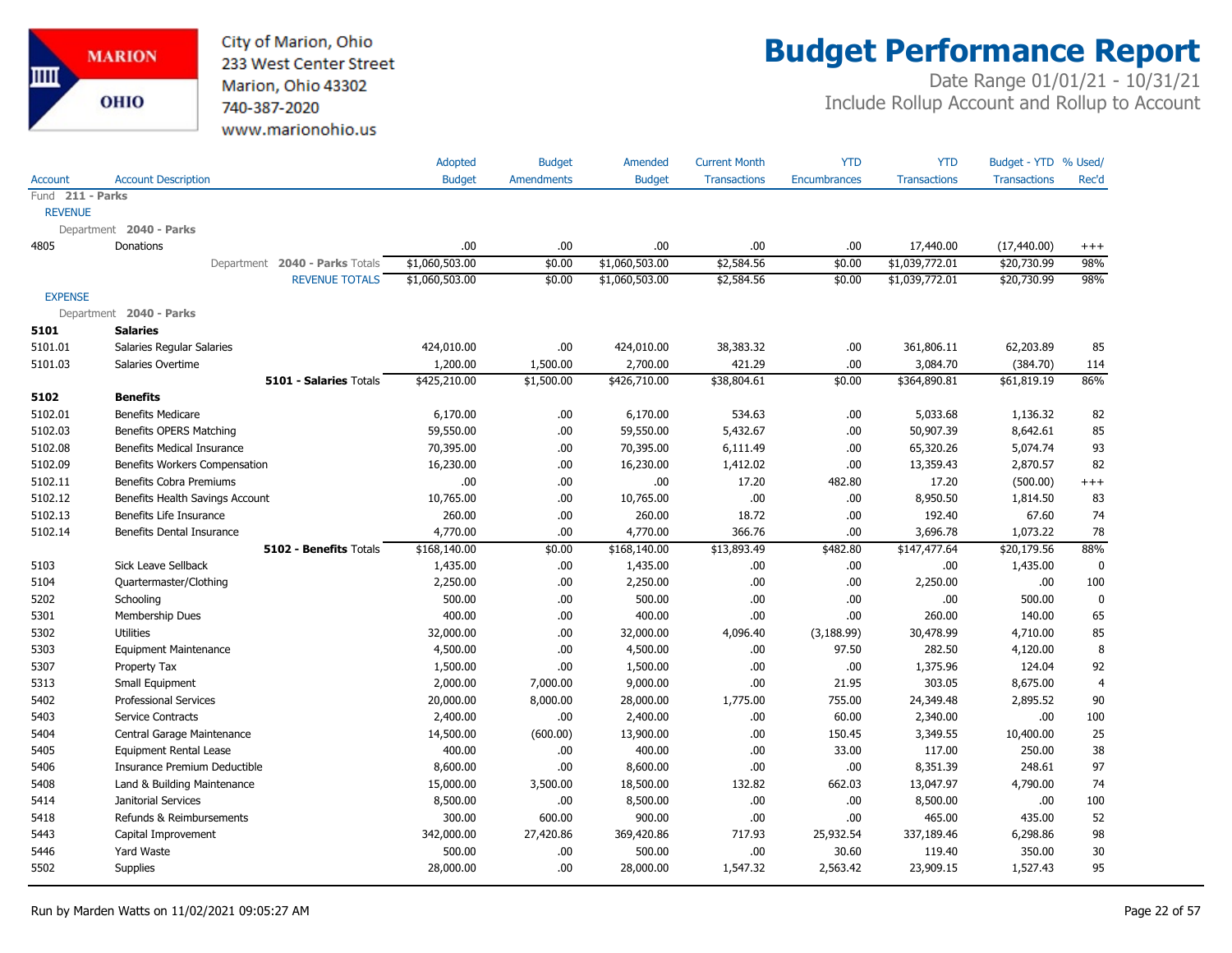

# **Budget Performance Report**

|                  |                                                                 | Adopted        | <b>Budget</b>     | Amended              | <b>Current Month</b>     | <b>YTD</b>     | <b>YTD</b>                   | Budget - YTD % Used/       |                 |
|------------------|-----------------------------------------------------------------|----------------|-------------------|----------------------|--------------------------|----------------|------------------------------|----------------------------|-----------------|
| Account          | <b>Account Description</b>                                      | <b>Budget</b>  | <b>Amendments</b> | <b>Budget</b>        | <b>Transactions</b>      | Encumbrances   | <b>Transactions</b>          | <b>Transactions</b>        | Rec'd           |
| Fund 211 - Parks |                                                                 |                |                   |                      |                          |                |                              |                            |                 |
| <b>EXPENSE</b>   |                                                                 |                |                   |                      |                          |                |                              |                            |                 |
|                  | Department 2040 - Parks                                         |                |                   |                      |                          |                |                              |                            |                 |
| 5503             | Motor Fuel and Lubricants                                       | 15,000.00      | .00               | 15,000.00            | 1,527.66                 | 1,034.64       | 11,965.36                    | 2,000.00                   | 87              |
|                  | Department 2040 - Parks Totals                                  | \$1,093,135.00 | \$47,420.86       | \$1,140,555.86       | \$62,495.23              | \$28,634.94    | \$981,022.71                 | \$130,898.21               | 89%             |
|                  | <b>EXPENSE TOTALS</b>                                           | \$1,093,135.00 | \$47,420.86       | \$1,140,555.86       | \$62,495.23              | \$28,634.94    | \$981,022.71                 | \$130,898.21               | 89%             |
|                  | Fund 211 - Parks Totals                                         |                |                   |                      |                          |                |                              |                            |                 |
|                  | <b>REVENUE TOTALS</b>                                           | 1,060,503.00   | .00               | 1,060,503.00         | 2,584.56                 | .00            | 1,039,772.01                 | 20,730.99                  | 98%             |
|                  | <b>EXPENSE TOTALS</b>                                           | 1,093,135.00   | 47,420.86         | 1,140,555.86         | 62,495.23                | 28,634.94      | 981,022.71                   | 130,898.21                 | 89%             |
|                  | Fund 211 - Parks Totals                                         | (\$32,632.00)  | (47,420.86)       | (\$80,052.86)        | ( \$59, 910.67)          | ( \$28,634.94) | \$58,749.30                  | (\$110, 167.22)            |                 |
| <b>REVENUE</b>   | Fund 214 - Community Distress Program                           |                |                   |                      |                          |                |                              |                            |                 |
|                  | Department 2054 - Neighborhood Stablization Prog                |                |                   |                      |                          |                |                              |                            |                 |
| 4420             | <b>Federal Grants</b>                                           | .00            | .00               | .00                  | (385, 140.00)            | .00            | .00                          | .00                        | $^{+++}$        |
|                  | Department 2054 - Neighborhood Stablization Prog Totals         | \$0.00         | \$0.00            | \$0.00               | $($ \$385,140.00)        | \$0.00         | \$0.00                       | \$0.00                     | $^{+++}$        |
|                  | <b>REVENUE TOTALS</b>                                           | \$0.00         | \$0.00            | \$0.00               | (\$385,140.00)           | \$0.00         | \$0.00                       | \$0.00                     | $+++$           |
|                  |                                                                 |                |                   |                      |                          |                |                              |                            |                 |
|                  | Fund 214 - Community Distress Program Totals                    |                |                   |                      |                          |                |                              |                            |                 |
|                  | <b>REVENUE TOTALS</b>                                           | .00            | .00.              | .00.                 | (385, 140.00)            | .00            | .00.                         | .00                        | $^{+++}$        |
|                  | <b>EXPENSE TOTALS</b>                                           | .00            | .00.              | .00                  | .00                      | .00            | .00                          | .00                        | $^{+++}$        |
|                  | Fund 214 - Community Distress Program Totals                    | \$0.00         | \$0.00            | \$0.00               | (\$385,140.00)           | \$0.00         | \$0.00                       | \$0.00                     |                 |
|                  | Fund 215 - State Highway                                        |                |                   |                      |                          |                |                              |                            |                 |
| <b>REVENUE</b>   |                                                                 |                |                   |                      |                          |                |                              |                            |                 |
|                  | Department 2007 - State Highway                                 |                |                   |                      |                          |                |                              |                            |                 |
| 4213             | License Tax                                                     | 12,000.00      | .00.              | 12,000.00            | .00                      | .00            | 11,090.67                    | 909.33                     | 92              |
| 4214             | Gasoline Excise Tax                                             | 125,000.00     | .00.              | 125,000.00           | 9,898.43                 | .00            | 98,617.65                    | 26,382.35                  | 79              |
| 4215             | Cents Per Gallon                                                | 25,000.00      | .00.              | 25,000.00            | .00                      | .00            | .00                          | 25,000.00                  | $\mathbf 0$     |
| 4702             | Interest                                                        | 2,000.00       | .00.              | 2,000.00             | .00                      | .00            | 216.31                       | 1,783.69                   | 11              |
| 4804             | Reimbursements                                                  | .00            | .00.              | .00.<br>\$164,000.00 | .00                      | .00            | 59.93                        | (59.93)                    | $^{+++}$<br>67% |
|                  | Department 2007 - State Highway Totals<br><b>REVENUE TOTALS</b> | \$164,000.00   | \$0.00            | \$164,000.00         | \$9,898.43<br>\$9,898.43 | \$0.00         | \$109,984.56<br>\$109,984.56 | \$54,015.44<br>\$54,015.44 | 67%             |
| <b>EXPENSE</b>   |                                                                 | \$164,000.00   | \$0.00            |                      |                          | \$0.00         |                              |                            |                 |
|                  | Department 2007 - State Highway                                 |                |                   |                      |                          |                |                              |                            |                 |
| 5402             | <b>Professional Services</b>                                    | 30,750.00      | .00.              | 30,750.00            | .00                      | 303.00         | 6,514.00                     | 23,933.00                  | 22              |
| 5424             | Resurfacing                                                     | 350,000.00     | .00.              | 350,000.00           | .00                      | .00            | 238,930.00                   | 111,070.00                 | 68              |
|                  | Department 2007 - State Highway Totals                          | \$380,750.00   | \$0.00            | \$380,750.00         | \$0.00                   | \$303.00       | \$245,444.00                 | \$135,003.00               | 65%             |
|                  | <b>EXPENSE TOTALS</b>                                           | \$380,750.00   | \$0.00            | \$380,750.00         | \$0.00                   | \$303.00       | \$245,444.00                 | \$135,003.00               | 65%             |
|                  | Fund 215 - State Highway Totals                                 |                |                   |                      |                          |                |                              |                            |                 |
|                  | <b>REVENUE TOTALS</b>                                           | 164,000.00     | .00               | 164,000.00           | 9,898.43                 | .00            | 109,984.56                   | 54,015.44                  | 67%             |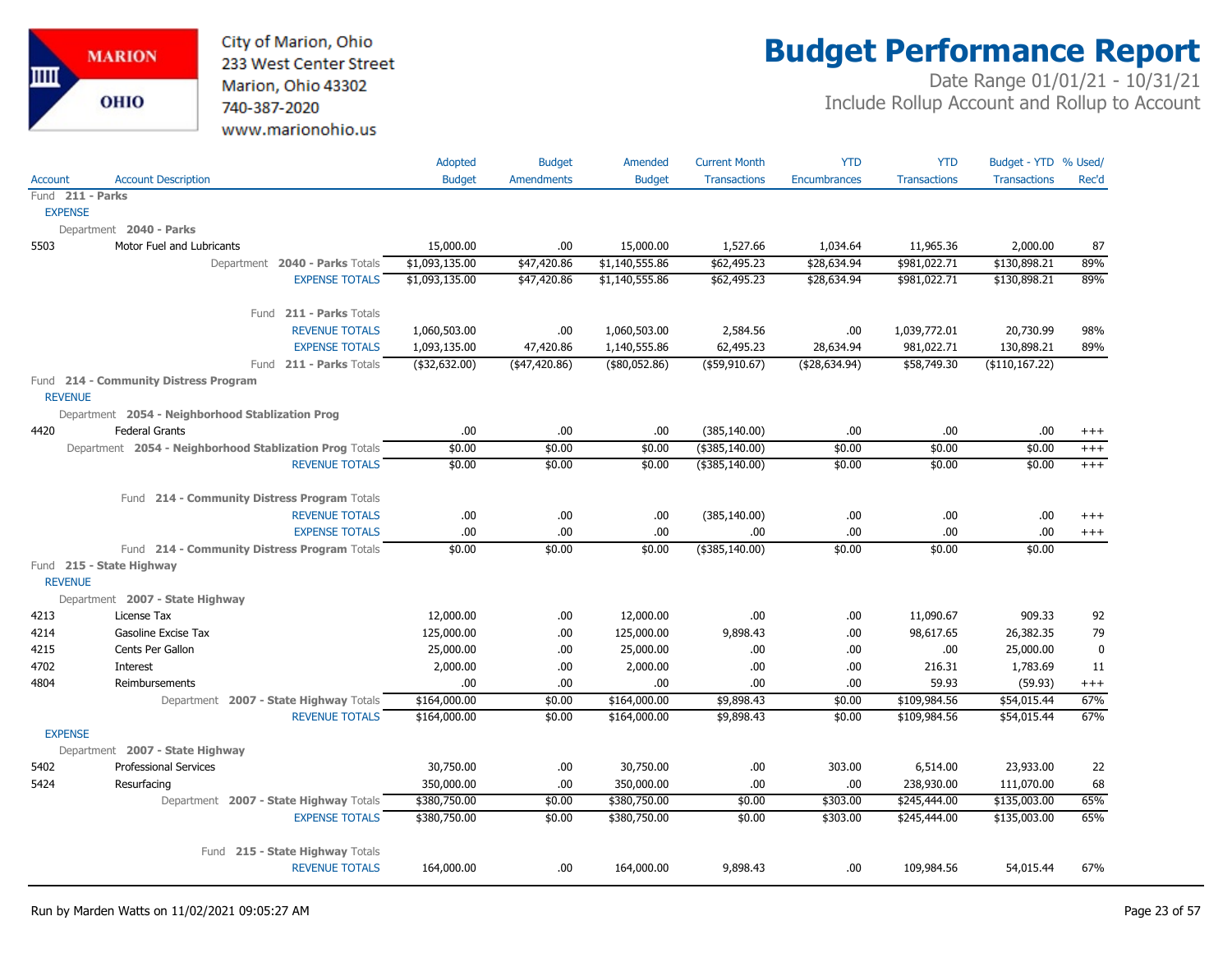City of Marion, Ohio 233 West Center Street Marion, Ohio 43302 740-387-2020 www.marionohio.us

# **Budget Performance Report**

|                |                                                                     | Adopted         | <b>Budget</b>     | Amended          | <b>Current Month</b> | <b>YTD</b>          | <b>YTD</b>          | Budget - YTD % Used/ |             |
|----------------|---------------------------------------------------------------------|-----------------|-------------------|------------------|----------------------|---------------------|---------------------|----------------------|-------------|
| <b>Account</b> | <b>Account Description</b>                                          | <b>Budget</b>   | <b>Amendments</b> | <b>Budget</b>    | <b>Transactions</b>  | <b>Encumbrances</b> | <b>Transactions</b> | <b>Transactions</b>  | Rec'd       |
|                | <b>EXPENSE TOTALS</b>                                               | 380,750.00      | .00.              | 380,750.00       | .00                  | 303.00              | 245,444.00          | 135,003.00           | 65%         |
|                | Fund 215 - State Highway Totals                                     | ( \$216,750.00) | \$0.00            | ( \$216,750.00)  | \$9,898.43           | ( \$303.00)         | $($ \$135,459.44)   | (\$80,987.56)        |             |
|                | Fund 216 - Railroad Grade Crossing                                  |                 |                   |                  |                      |                     |                     |                      |             |
|                | <b>EXPENSE</b>                                                      |                 |                   |                  |                      |                     |                     |                      |             |
|                | Department 2008 - Railroad Grade Crossing Imp.                      |                 |                   |                  |                      |                     |                     |                      |             |
| 5443           | Capital Improvement                                                 | 60,000.00       | .00               | 60,000.00        | .00                  | .00                 | .00                 | 60,000.00            | 0           |
|                | Department 2008 - Railroad Grade Crossing Imp. Totals               | \$60,000.00     | \$0.00            | \$60,000.00      | \$0.00               | \$0.00              | \$0.00              | \$60,000.00          | 0%          |
|                | <b>EXPENSE TOTALS</b>                                               | \$60,000.00     | \$0.00            | \$60,000.00      | \$0.00               | \$0.00              | \$0.00              | \$60,000.00          | $0\%$       |
|                | Fund 216 - Railroad Grade Crossing Totals                           |                 |                   |                  |                      |                     |                     |                      |             |
|                | <b>REVENUE TOTALS</b>                                               | .00.            | .00               | .00.             | .00                  | .00                 | .00                 | .00.                 | $+++$       |
|                | <b>EXPENSE TOTALS</b>                                               | 60,000.00       | .00.              | 60,000.00        | .00                  | .00                 | .00                 | 60,000.00            | 0%          |
|                | Fund 216 - Railroad Grade Crossing Totals                           | ( \$60,000.00)  | \$0.00            | $($ \$60,000.00) | \$0.00               | \$0.00              | \$0.00              | $($ \$60,000.00)     |             |
|                | Fund 218 - Muni Motor Vehicle License Tax                           |                 |                   |                  |                      |                     |                     |                      |             |
|                | <b>REVENUE</b>                                                      |                 |                   |                  |                      |                     |                     |                      |             |
|                | Department 2006 - SCMR (Street Const Maint Repair)                  |                 |                   |                  |                      |                     |                     |                      |             |
| 4218           | Municpal Auto Tax State                                             | 250,000.00      | .00.              | 250,000.00       | 21,480.00            | .00                 | 257,294.47          | (7, 294.47)          | 103         |
|                | Department 2006 - SCMR (Street Const Maint Repair)<br><b>Totals</b> | \$250,000.00    | \$0.00            | \$250,000.00     | \$21,480.00          | \$0.00              | \$257,294.47        | ( \$7,294.47)        | 103%        |
|                | <b>REVENUE TOTALS</b>                                               | \$250,000.00    | \$0.00            | \$250,000.00     | \$21,480.00          | \$0.00              | \$257,294.47        | ( \$7,294.47)        | 103%        |
|                | <b>EXPENSE</b>                                                      |                 |                   |                  |                      |                     |                     |                      |             |
|                | Department 2006 - SCMR (Street Const Maint Repair)                  |                 |                   |                  |                      |                     |                     |                      |             |
| 5402           | <b>Professional Services</b>                                        | 20,500.00       | .00               | 20,500.00        | .00                  | .00                 | .00                 | 20,500.00            | 0           |
| 5424           | Resurfacing                                                         | 475,000.00      | .00               | 475,000.00       | .00                  | .00                 | .00                 | 475,000.00           | $\mathbf 0$ |
|                | Department 2006 - SCMR (Street Const Maint Repair)<br><b>Totals</b> | \$495,500.00    | \$0.00            | \$495,500.00     | \$0.00               | \$0.00              | \$0.00              | \$495,500.00         | $0\%$       |
|                | <b>EXPENSE TOTALS</b>                                               | \$495,500.00    | \$0.00            | \$495,500.00     | \$0.00               | \$0.00              | \$0.00              | \$495,500.00         | 0%          |
|                | Fund 218 - Muni Motor Vehicle License Tax Totals                    |                 |                   |                  |                      |                     |                     |                      |             |
|                | <b>REVENUE TOTALS</b>                                               | 250,000.00      | .00               | 250,000.00       | 21,480.00            | .00                 | 257,294.47          | (7,294.47)           | 103%        |
|                | <b>EXPENSE TOTALS</b>                                               | 495,500.00      | .00               | 495,500.00       | .00                  | .00                 | .00                 | 495,500.00           | 0%          |
|                | Fund 218 - Muni Motor Vehicle License Tax Totals                    | (\$245,500.00)  | \$0.00            | (\$245,500.00)   | \$21,480.00          | \$0.00              | \$257,294.47        | (\$502,794.47)       |             |
|                | Fund 220 - Municipal Court Computerization<br><b>REVENUE</b>        |                 |                   |                  |                      |                     |                     |                      |             |
|                | Department 2011 - Municipal Court Computerization                   |                 |                   |                  |                      |                     |                     |                      |             |
| 4604           | Civil Court Costs                                                   | 16,000.00       | .00.              | 16,000.00        | 1,128.00             | .00                 | 12,021.00           | 3,979.00             | 75          |
| 4605           | <b>Criminal Court Costs</b>                                         | 70,000.00       | .00.              | 70,000.00        | 4,911.04             | .00.                | 51,913.27           | 18,086.73            | 74          |
|                | Department 2011 - Municipal Court Computerization Totals            | \$86,000.00     | \$0.00            | \$86,000.00      | \$6,039.04           | \$0.00              | \$63,934.27         | \$22,065.73          | 74%         |
|                | <b>REVENUE TOTALS</b>                                               | \$86,000.00     | \$0.00            | \$86,000.00      | \$6,039.04           | \$0.00              | \$63,934.27         | \$22,065.73          | 74%         |
|                | <b>EXPENSE</b>                                                      |                 |                   |                  |                      |                     |                     |                      |             |
|                | Department 2011 - Municipal Court Computerization                   |                 |                   |                  |                      |                     |                     |                      |             |
| 5201           | Travel & Transportation                                             | 5,000.00        | .00.              | 5,000.00         | .00                  | .00                 | .00                 | 5,000.00             | 0           |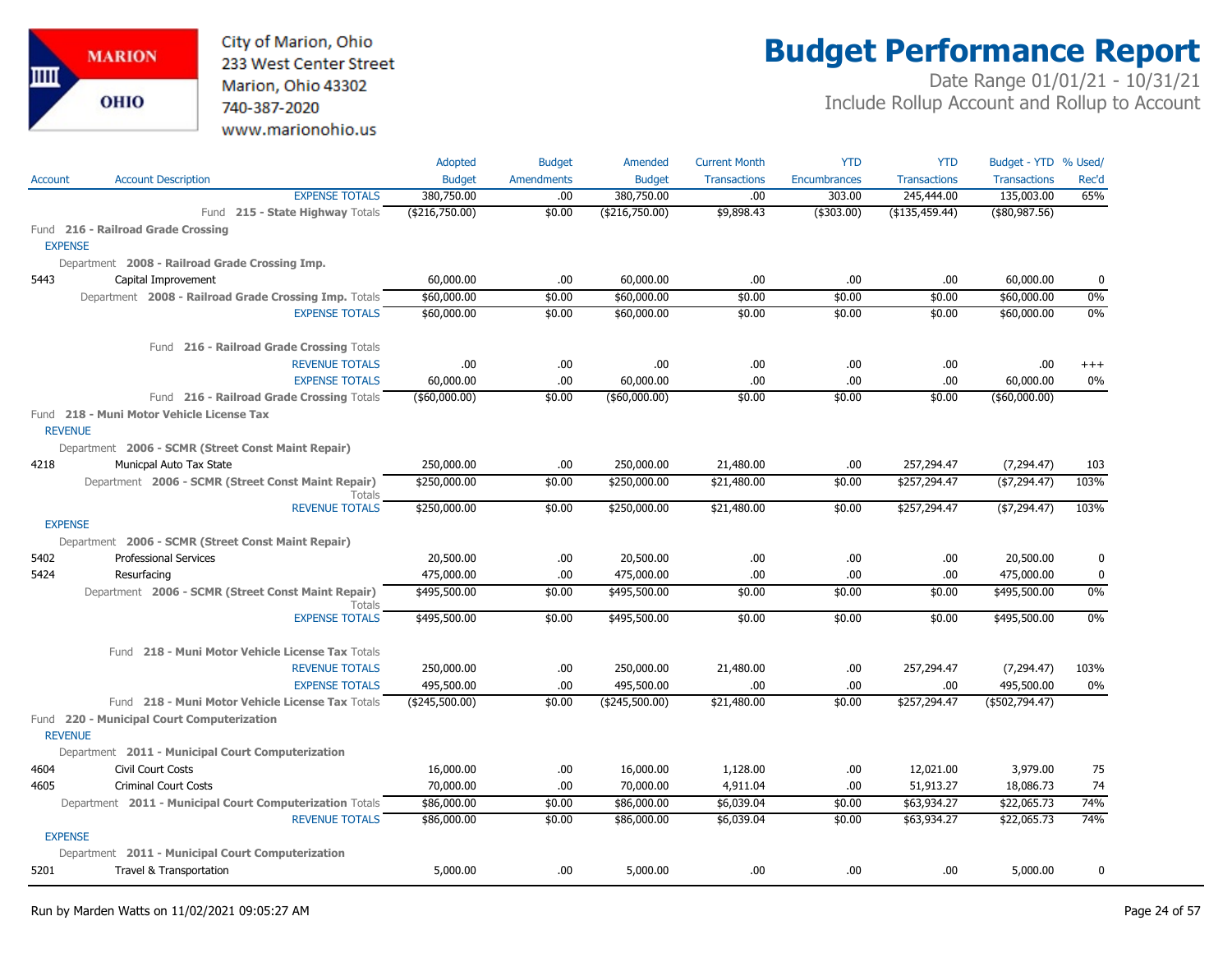

# **Budget Performance Report**

|                |                                                          | Adopted        | <b>Budget</b>     | Amended        | <b>Current Month</b> | <b>YTD</b>          | <b>YTD</b>          | Budget - YTD % Used/ |                |
|----------------|----------------------------------------------------------|----------------|-------------------|----------------|----------------------|---------------------|---------------------|----------------------|----------------|
| <b>Account</b> | <b>Account Description</b>                               | <b>Budget</b>  | <b>Amendments</b> | <b>Budget</b>  | <b>Transactions</b>  | <b>Encumbrances</b> | <b>Transactions</b> | <b>Transactions</b>  | Rec'd          |
|                | Fund 220 - Municipal Court Computerization               |                |                   |                |                      |                     |                     |                      |                |
| <b>EXPENSE</b> |                                                          |                |                   |                |                      |                     |                     |                      |                |
|                | Department 2011 - Municipal Court Computerization        |                |                   |                |                      |                     |                     |                      |                |
| 5202           | Schooling                                                | 5,000.00       | .00               | 5,000.00       | .00                  | .00                 | .00.                | 5,000.00             | 0              |
| 5402           | <b>Professional Services</b>                             | 50,000.00      | .00               | 50,000.00      | 16,695.10            | 3,304.90            | 16,695.10           | 30,000.00            | 40             |
| 5403           | <b>Service Contracts</b>                                 | 40,000.00      | .00               | 40,000.00      | 21,332.25            | 2,093.42            | 32,601.35           | 5,305.23             | 87             |
| 5442           | Capital Equipment                                        | 40,000.00      | .00.              | 40,000.00      | 23,916.00            | .00                 | 30,129.00           | 9,871.00             | 75             |
| 5443           | Capital Improvement                                      | 40,000.00      | .00               | 40,000.00      | .00                  | .00                 | .00                 | 40,000.00            | $\mathbf 0$    |
| 5502           | Supplies                                                 | 40,000.00      | .00               | 40,000.00      | .00                  | .00                 | 7,836.00            | 32,164.00            | 20             |
|                | Department 2011 - Municipal Court Computerization Totals | \$220,000.00   | \$0.00            | \$220,000.00   | \$61,943.35          | \$5,398.32          | \$87,261.45         | \$127,340.23         | 42%            |
|                | <b>EXPENSE TOTALS</b>                                    | \$220,000.00   | \$0.00            | \$220,000.00   | \$61,943.35          | \$5,398.32          | \$87,261.45         | \$127,340.23         | 42%            |
|                | 220 - Municipal Court Computerization Totals<br>Fund     |                |                   |                |                      |                     |                     |                      |                |
|                | <b>REVENUE TOTALS</b>                                    | 86,000.00      | .00               | 86,000.00      | 6,039.04             | .00                 | 63,934.27           | 22,065.73            | 74%            |
|                | <b>EXPENSE TOTALS</b>                                    | 220,000.00     | .00               | 220,000.00     | 61,943.35            | 5,398.32            | 87,261.45           | 127,340.23           | 42%            |
|                | Fund 220 - Municipal Court Computerization Totals        | (\$134,000.00) | \$0.00            | (\$134,000.00) | $($ \$55,904.31)     | (\$5,398.32)        | ( \$23, 327.18)     | (\$105, 274.50)      |                |
| <b>REVENUE</b> | Fund 221 - Indigent Alcohol - IDAT                       |                |                   |                |                      |                     |                     |                      |                |
|                | Department 2012 - Indigent Alcohol                       |                |                   |                |                      |                     |                     |                      |                |
| 4216           | <b>State Fine Distribution</b>                           | 9,000.00       | .00               | 9,000.00       | .00                  | .00                 | 10,046.92           | (1,046.92)           | 112            |
| 4606           | <b>Criminal Fines</b>                                    | 13,000.00      | .00.              | 13,000.00      | 954.76               | .00                 | 11,678.89           | 1,321.11             | 90             |
|                | Department 2012 - Indigent Alcohol Totals                | \$22,000.00    | \$0.00            | \$22,000.00    | \$954.76             | \$0.00              | \$21,725.81         | \$274.19             | 99%            |
|                | <b>REVENUE TOTALS</b>                                    | \$22,000.00    | \$0.00            | \$22,000.00    | \$954.76             | \$0.00              | \$21,725.81         | \$274.19             | 99%            |
| <b>EXPENSE</b> |                                                          |                |                   |                |                      |                     |                     |                      |                |
|                | Department 2012 - Indigent Alcohol                       |                |                   |                |                      |                     |                     |                      |                |
| 5402           | <b>Professional Services</b>                             | 125,000.00     | .00               | 125,000.00     | .00                  | 3,000.00            | .00                 | 122,000.00           | $\overline{2}$ |
|                | Department 2012 - Indigent Alcohol Totals                | \$125,000.00   | \$0.00            | \$125,000.00   | \$0.00               | \$3,000.00          | \$0.00              | \$122,000.00         | 2%             |
|                | <b>EXPENSE TOTALS</b>                                    | \$125,000.00   | \$0.00            | \$125,000.00   | \$0.00               | \$3,000.00          | \$0.00              | \$122,000.00         | 2%             |
|                | 221 - Indigent Alcohol - IDAT Totals<br>Fund             |                |                   |                |                      |                     |                     |                      |                |
|                | <b>REVENUE TOTALS</b>                                    | 22,000.00      | .00.              | 22,000.00      | 954.76               | .00                 | 21,725.81           | 274.19               | 99%            |
|                | <b>EXPENSE TOTALS</b>                                    | 125,000.00     | .00               | 125,000.00     | .00                  | 3,000.00            | .00                 | 122,000.00           | 2%             |
|                | Fund 221 - Indigent Alcohol - IDAT Totals                | (\$103,000.00) | \$0.00            | (\$103,000.00) | \$954.76             | $($ \$3,000.00)     | \$21,725.81         | (\$121,725.81)       |                |
|                | Fund 222 - Probation Services Fund                       |                |                   |                |                      |                     |                     |                      |                |
| <b>REVENUE</b> |                                                          |                |                   |                |                      |                     |                     |                      |                |
|                | Department 2055 - Probation Services Fund                |                |                   |                |                      |                     |                     |                      |                |
| 4606           | <b>Criminal Fines</b>                                    | 150,000.00     | .00.              | 150,000.00     | 9,251.38             | .00                 | 132,024.23          | 17,975.77            | 88             |
| 4802           | Transfer In                                              | 10,000.00      | .00               | 10,000.00      | .00                  | .00                 | .00                 | 10,000.00            | $\mathbf 0$    |
|                | Department 2055 - Probation Services Fund Totals         | \$160,000.00   | \$0.00            | \$160,000.00   | \$9,251.38           | \$0.00              | \$132,024.23        | \$27,975.77          | 83%            |
|                | <b>REVENUE TOTALS</b>                                    | \$160,000.00   | \$0.00            | \$160,000.00   | \$9,251.38           | \$0.00              | \$132,024.23        | \$27,975.77          | 83%            |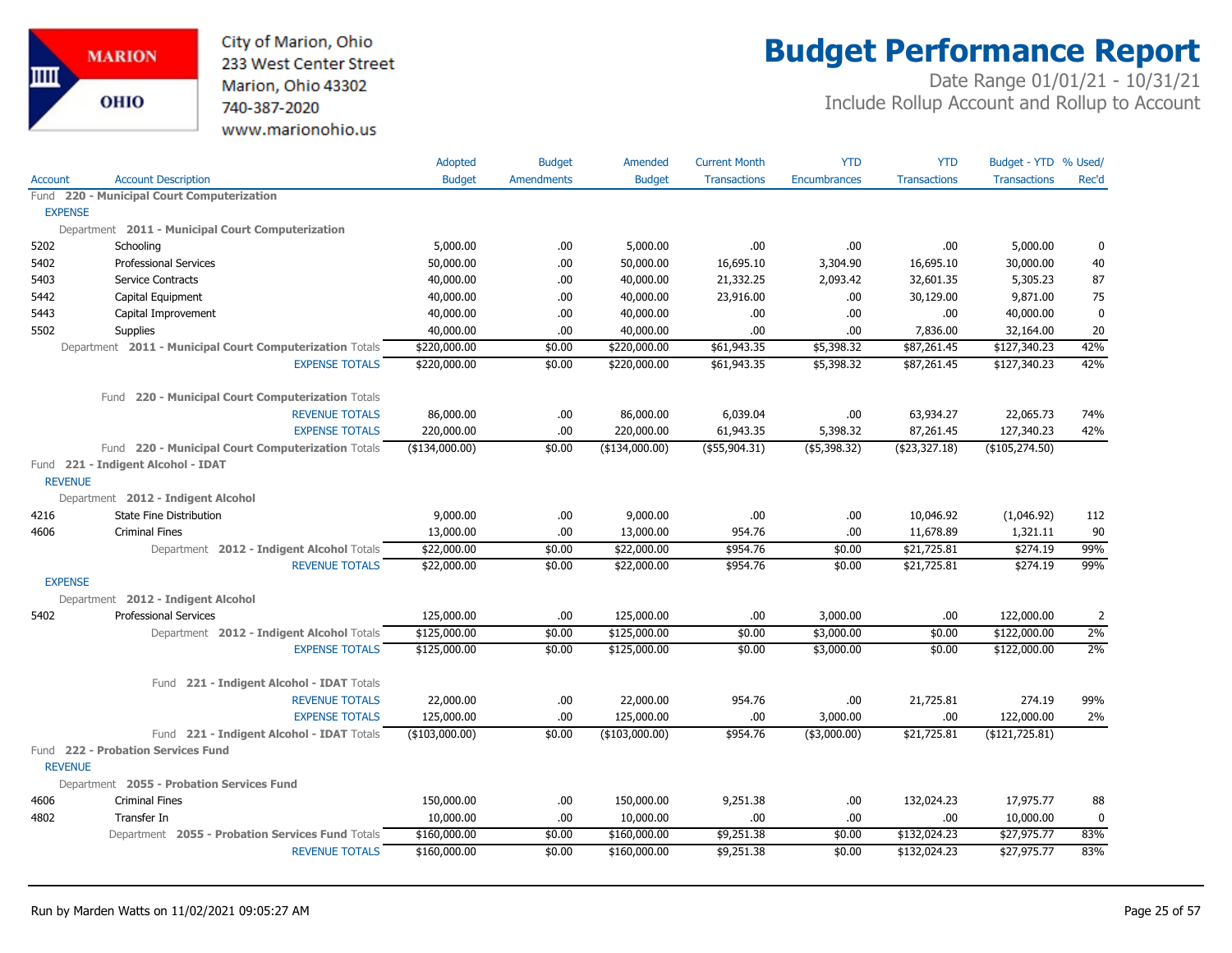

# **Budget Performance Report**

|                |                                                          | <b>Adopted</b> | <b>Budget</b>     | Amended       | <b>Current Month</b> | <b>YTD</b>          | <b>YTD</b>          | Budget - YTD % Used/ |           |
|----------------|----------------------------------------------------------|----------------|-------------------|---------------|----------------------|---------------------|---------------------|----------------------|-----------|
| <b>Account</b> | <b>Account Description</b>                               | <b>Budget</b>  | <b>Amendments</b> | <b>Budget</b> | <b>Transactions</b>  | <b>Encumbrances</b> | <b>Transactions</b> | <b>Transactions</b>  | Rec'd     |
|                | Fund 222 - Probation Services Fund                       |                |                   |               |                      |                     |                     |                      |           |
| <b>EXPENSE</b> |                                                          |                |                   |               |                      |                     |                     |                      |           |
|                | Department 2055 - Probation Services Fund                |                |                   |               |                      |                     |                     |                      |           |
| 5101           | <b>Salaries</b>                                          |                |                   |               |                      |                     |                     |                      |           |
| 5101.01        | Salaries Regular Salaries                                | 61,510.00      | .00               | 61,510.00     | 5,120.58             | .00.                | 53,746.68           | 7,763.32             | 87        |
|                | <b>5101 - Salaries Totals</b>                            | \$61,510.00    | \$0.00            | \$61,510.00   | \$5,120.58           | \$0.00              | \$53,746.68         | \$7,763.32           | 87%       |
| 5102           | <b>Benefits</b>                                          |                |                   |               |                      |                     |                     |                      |           |
| 5102.01        | <b>Benefits Medicare</b>                                 | 892.00         | .00               | 892.00        | 70.73                | .00.                | 747.44              | 144.56               | 84        |
| 5102.03        | Benefits OPERS Matching                                  | 8,612.00       | .00               | 8,612.00      | 716.90               | .00.                | 7,524.71            | 1,087.29             | 87        |
| 5102.07        | Benefits Unemployment Benefits                           | .00            | .00               | .00.          | .00                  | .00.                | 847.00              | (847.00)             | $^{+++}$  |
| 5102.08        | <b>Benefits Medical Insurance</b>                        | 15,475.00      | .00               | 15,475.00     | 1,108.88             | .00                 | 10,160.44           | 5,314.56             | 66        |
| 5102.09        | Benefits Workers Compensation                            | 2,348.00       | .00               | 2,348.00      | 186.34               | .00                 | 1,955.84            | 392.16               | 83        |
| 5102.12        | Benefits Health Savings Account                          | 2,340.00       | .00               | 2,340.00      | .00                  | .00                 | 1,298.70            | 1,041.30             | 56        |
| 5102.13        | Benefits Life Insurance                                  | 63.00          | .00               | 63.00         | 4.47                 | .00                 | 40.96               | 22.04                | 65        |
| 5102.14        | Benefits Dental Insurance                                | 1,562.00       | .00               | 1,562.00      | 102.40               | .00                 | 982.00              | 580.00               | 63        |
|                | 5102 - Benefits Totals                                   | \$31,292.00    | \$0.00            | \$31,292.00   | \$2,189.72           | \$0.00              | \$23,557.09         | \$7,734.91           | 75%       |
| 5201           | Travel & Transportation                                  | 6,000.00       | .00.              | 6,000.00      | .00                  | .00                 | .00                 | 6,000.00             | 0         |
| 5202           | Schooling                                                | 10,000.00      | .00               | 10,000.00     | .00                  | 1,500.00            | 5,130.00            | 3,370.00             | 66        |
| 5301           | Membership Dues                                          | 1,000.00       | .00               | 1,000.00      | .00                  | .00                 | 450.00              | 550.00               | 45        |
| 5402           | <b>Professional Services</b>                             | 7,500.00       | .00               | 7,500.00      | 175.34               | 2,752.89            | 2,987.11            | 1,760.00             | 77        |
| 5404           | Central Garage Maintenance                               | 2,000.00       | .00               | 2,000.00      | .00                  | 934.74              | 65.26               | 1,000.00             | 50        |
| 5405           | <b>Equipment Rental Lease</b>                            | 5,000.00       | .00               | 5,000.00      | .00                  | 90.55               | 2,799.41            | 2,110.04             | 58        |
| 5442           | Capital Equipment                                        | 5,000.00       | .00               | 5,000.00      | .00                  | .00                 | .00                 | 5,000.00             | $\pmb{0}$ |
| 5502           | <b>Supplies</b>                                          | 15,000.00      | .00               | 15,000.00     | .00                  | 4,289.45            | 8,799.90            | 1,910.65             | 87        |
|                | Department 2055 - Probation Services Fund Totals         | \$144,302.00   | \$0.00            | \$144,302.00  | \$7,485.64           | \$9,567.63          | \$97,535.45         | \$37,198.92          | 74%       |
|                | <b>EXPENSE TOTALS</b>                                    | \$144,302.00   | \$0.00            | \$144,302.00  | \$7,485.64           | \$9,567.63          | \$97,535.45         | \$37,198.92          | 74%       |
|                | Fund 222 - Probation Services Fund Totals                |                |                   |               |                      |                     |                     |                      |           |
|                | <b>REVENUE TOTALS</b>                                    | 160,000.00     | .00               | 160,000.00    | 9,251.38             | .00                 | 132,024.23          | 27,975.77            | 83%       |
|                | <b>EXPENSE TOTALS</b>                                    | 144,302.00     | .00               | 144,302.00    | 7,485.64             | 9,567.63            | 97,535.45           | 37,198.92            | 74%       |
|                | Fund 222 - Probation Services Fund Totals                | \$15,698.00    | \$0.00            | \$15,698.00   | \$1,765.74           | (\$9,567.63)        | \$34,488.78         | (\$9,223.15)         |           |
| <b>REVENUE</b> | Fund 223 - Special Project Treatment                     |                |                   |               |                      |                     |                     |                      |           |
|                | Department 2056 - Special Prj. Treatment Crt Fund        |                |                   |               |                      |                     |                     |                      |           |
| 4606           | <b>Criminal Fines</b>                                    | 100.00         | .00               | 100.00        | 20.00                | .00                 | 27.50               | 72.50                | 28        |
|                | Department 2056 - Special Prj. Treatment Crt Fund Totals | \$100.00       | \$0.00            | \$100.00      | \$20.00              | \$0.00              | \$27.50             | \$72.50              | 28%       |
|                | <b>REVENUE TOTALS</b>                                    | \$100.00       | \$0.00            | \$100.00      | \$20.00              | \$0.00              | \$27.50             | \$72.50              | 28%       |
|                |                                                          |                |                   |               |                      |                     |                     |                      |           |
|                | Fund 223 - Special Project Treatment Totals              |                |                   |               |                      |                     |                     |                      |           |
|                | <b>REVENUE TOTALS</b>                                    | 100.00         | .00               | 100.00        | 20.00                | .00.                | 27.50               | 72.50                | 28%       |
|                | <b>EXPENSE TOTALS</b>                                    | .00            | .00.              | .00.          | .00                  | .00                 | .00                 | .00                  | $+++$     |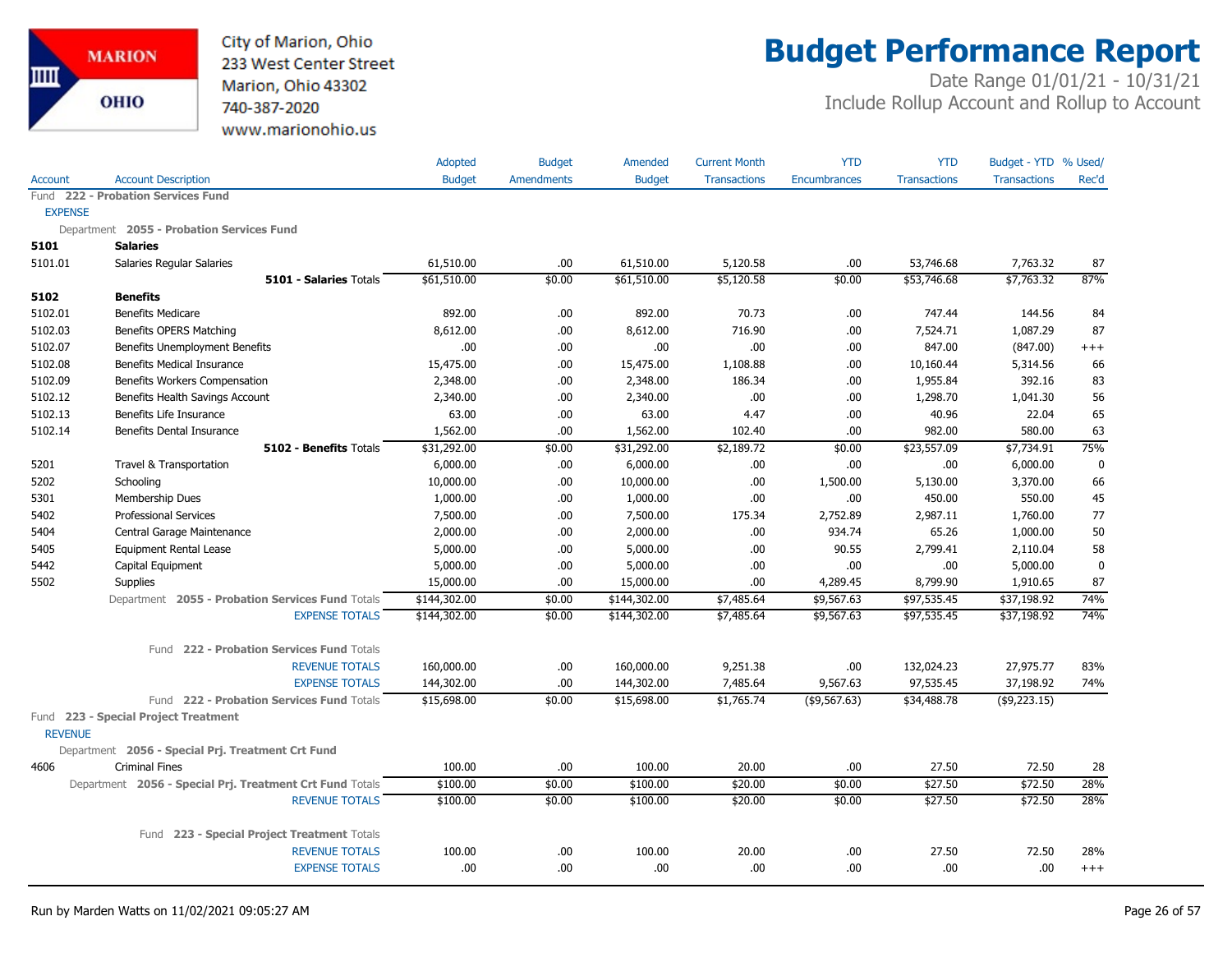City of Marion, Ohio 233 West Center Street Marion, Ohio 43302 740-387-2020 www.marionohio.us

# **Budget Performance Report**

|                |                                                       | Adopted       | <b>Budget</b>     | Amended       | <b>Current Month</b> | <b>YTD</b>          | <b>YTD</b>          | Budget - YTD % Used/ |             |
|----------------|-------------------------------------------------------|---------------|-------------------|---------------|----------------------|---------------------|---------------------|----------------------|-------------|
| Account        | <b>Account Description</b>                            | <b>Budget</b> | <b>Amendments</b> | <b>Budget</b> | <b>Transactions</b>  | <b>Encumbrances</b> | <b>Transactions</b> | <b>Transactions</b>  | Rec'd       |
|                | Fund 223 - Special Project Treatment Totals           | \$100.00      | \$0.00            | \$100.00      | \$20.00              | \$0.00              | \$27.50             | \$72.50              |             |
|                | Fund 224 - Indigent Alcohol Monitoring-IDAM           |               |                   |               |                      |                     |                     |                      |             |
| <b>REVENUE</b> |                                                       |               |                   |               |                      |                     |                     |                      |             |
|                | Department 2057 - Indigent Alcohol Monitoring         |               |                   |               |                      |                     |                     |                      |             |
| 4216           | <b>State Fine Distribution</b>                        | 10,000.00     | .00.              | 10,000.00     | 1,070.25             | .00                 | 12,489.38           | (2,489.38)           | 125         |
| 4606           | <b>Criminal Fines</b>                                 | 9,000.00      | .00.              | 9,000.00      | 422.25               | .00                 | 8,064.05            | 935.95               | 90          |
|                | Department 2057 - Indigent Alcohol Monitoring Totals  | \$19,000.00   | \$0.00            | \$19,000.00   | \$1,492.50           | \$0.00              | \$20,553.43         | (\$1,553.43)         | 108%        |
|                | <b>REVENUE TOTALS</b>                                 | \$19,000.00   | \$0.00            | \$19,000.00   | \$1,492.50           | \$0.00              | \$20,553.43         | (\$1,553.43)         | 108%        |
| <b>EXPENSE</b> |                                                       |               |                   |               |                      |                     |                     |                      |             |
|                | Department 2057 - Indigent Alcohol Monitoring         |               |                   |               |                      |                     |                     |                      |             |
| 5402           | <b>Professional Services</b>                          | 55,000.00     | .00.              | 55,000.00     | 380.00               | 5,458.25            | 2,041.75            | 47,500.00            | 14          |
|                | Department 2057 - Indigent Alcohol Monitoring Totals  | \$55,000.00   | \$0.00            | \$55,000.00   | \$380.00             | \$5,458.25          | \$2,041.75          | \$47,500.00          | 14%         |
|                | <b>EXPENSE TOTALS</b>                                 | \$55,000.00   | \$0.00            | \$55,000.00   | \$380.00             | \$5,458.25          | \$2,041.75          | \$47,500.00          | 14%         |
|                | Fund 224 - Indigent Alcohol Monitoring-IDAM Totals    |               |                   |               |                      |                     |                     |                      |             |
|                | <b>REVENUE TOTALS</b>                                 | 19,000.00     | .00.              | 19,000.00     | 1,492.50             | .00                 | 20,553.43           | (1, 553.43)          | 108%        |
|                | <b>EXPENSE TOTALS</b>                                 | 55,000.00     | .00               | 55,000.00     | 380.00               | 5,458.25            | 2,041.75            | 47,500.00            | 14%         |
|                | Fund 224 - Indigent Alcohol Monitoring-IDAM Totals    | (\$36,000.00) | \$0.00            | (\$36,000.00) | \$1,112.50           | ( \$5,458.25)       | \$18,511.68         | $(*49,053.43)$       |             |
|                | Fund 225 - Muni Court Docket Specialist               |               |                   |               |                      |                     |                     |                      |             |
| <b>REVENUE</b> |                                                       |               |                   |               |                      |                     |                     |                      |             |
|                | Department 2059 - Muni Court Docket Specialist        |               |                   |               |                      |                     |                     |                      |             |
| 4421           | <b>State Grants</b>                                   | 70,000.00     | .00.              | 70,000.00     | 105,000.00           | .00                 | 125,000.00          | (55,000.00)          | 179         |
| 4802           | Transfer In                                           | 6,164.00      | .00.              | 6,164.00      | .00.                 | .00                 | .00                 | 6,164.00             | $\mathbf 0$ |
|                | Department 2059 - Muni Court Docket Specialist Totals | \$76,164.00   | \$0.00            | \$76,164.00   | \$105,000.00         | \$0.00              | \$125,000.00        | (48,836.00)          | 164%        |
|                | <b>REVENUE TOTALS</b>                                 | \$76,164.00   | \$0.00            | \$76,164.00   | \$105,000.00         | \$0.00              | \$125,000.00        | (48,836.00)          | 164%        |
| <b>EXPENSE</b> |                                                       |               |                   |               |                      |                     |                     |                      |             |
|                | Department 2059 - Muni Court Docket Specialist        |               |                   |               |                      |                     |                     |                      |             |
| 5101           | <b>Salaries</b>                                       |               |                   |               |                      |                     |                     |                      |             |
| 5101.01        | Salaries Regular Salaries                             | 55,300.00     | 14,360.68         | 69,660.68     | 4,256.00             | .00                 | 44,644.80           | 25,015.88            | 64          |
|                | 5101 - Salaries Totals                                | \$55,300.00   | \$14,360.68       | \$69,660.68   | \$4,256.00           | \$0.00              | \$44,644.80         | \$25,015.88          | 64%         |
| 5102           | <b>Benefits</b>                                       |               |                   |               |                      |                     |                     |                      |             |
| 5102.01        | <b>Benefits Medicare</b>                              | 802.00        | .00               | 802.00        | 58.40                | .00                 | 613.54              | 188.46               | 77          |
| 5102.03        | Benefits OPERS Matching                               | 7,750.00      | .00               | 7,750.00      | 595.84               | .00                 | 6,250.27            | 1,499.73             | 81          |
| 5102.08        | <b>Benefits Medical Insurance</b>                     | 7,740.00      | .00.              | 7,740.00      | 644.70               | .00                 | 6,447.00            | 1,293.00             | 83          |
| 5102.09        | Benefits Workers Compensation                         | 2,115.00      | .00               | 2,115.00      | 154.86               | .00                 | 1,624.46            | 490.54               | 77          |
| 5102.12        | Benefits Health Savings Account                       | 1,170.00      | .00               | 1,170.00      | .00.                 | .00                 | 877.50              | 292.50               | 75          |
| 5102.13        | Benefits Life Insurance                               | 32.00         | .00.              | 32.00         | 2.60                 | .00                 | 26.00               | 6.00                 | 81          |
| 5102.14        | Benefits Dental Insurance                             | 1,150.00      | .00               | 1,150.00      | 81.40                | .00                 | 814.00              | 336.00               | 71          |
|                | 5102 - Benefits Totals                                | \$20,759.00   | \$0.00            | \$20,759.00   | \$1,537.80           | \$0.00              | \$16,652.77         | \$4,106.23           | 80%         |
|                | Department 2059 - Muni Court Docket Specialist Totals | \$76,059.00   | \$14,360.68       | \$90,419.68   | \$5,793.80           | \$0.00              | \$61,297.57         | \$29,122.11          | 68%         |
|                | <b>EXPENSE TOTALS</b>                                 | \$76,059.00   | \$14,360.68       | \$90,419.68   | \$5,793.80           | \$0.00              | \$61,297.57         | \$29,122.11          | 68%         |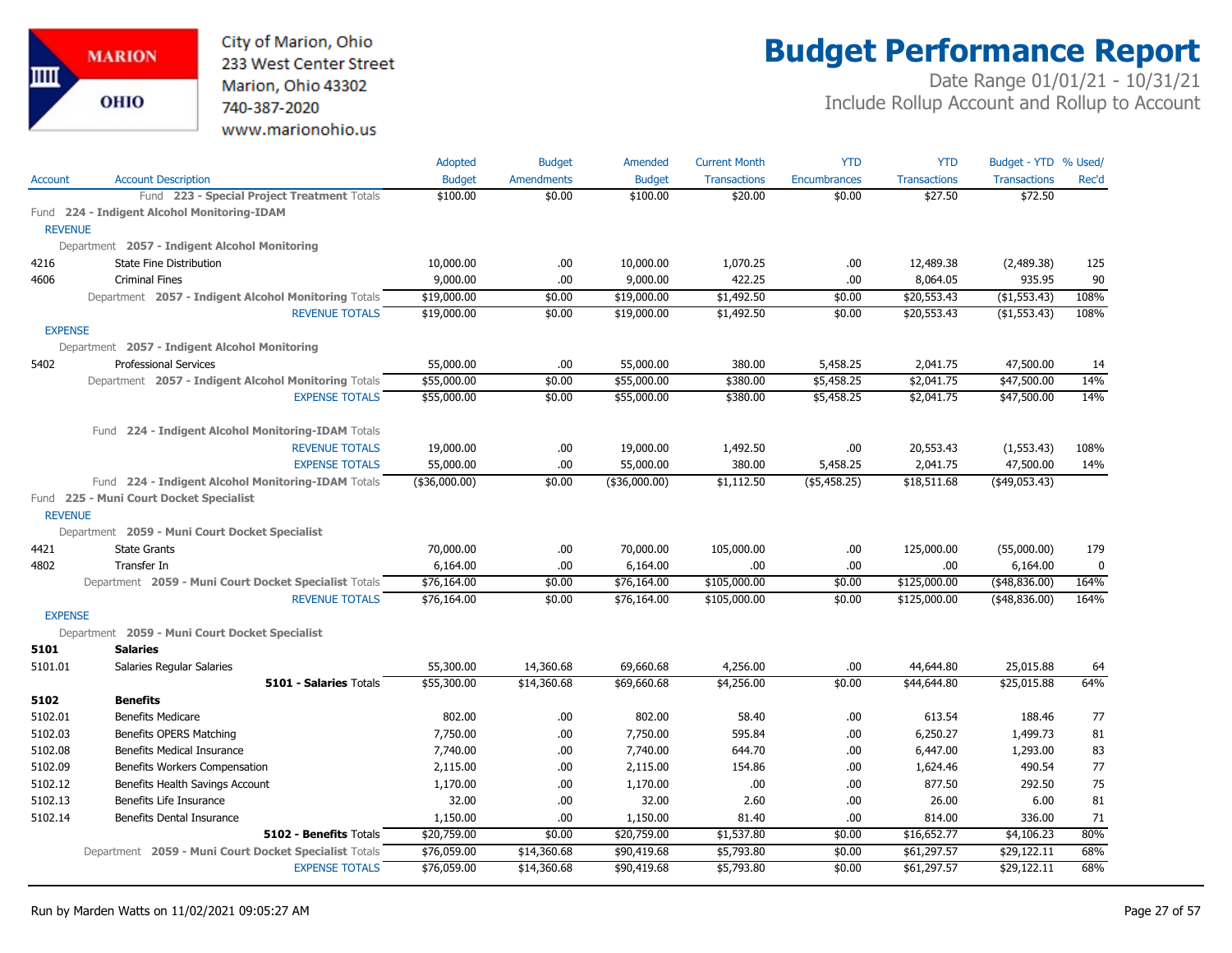City of Marion, Ohio 233 West Center Street Marion, Ohio 43302 740-387-2020 www.marionohio.us

# **Budget Performance Report**

|                |                                                  | Adopted       | <b>Budget</b>     | Amended       | <b>Current Month</b> | <b>YTD</b>          | <b>YTD</b>          | Budget - YTD % Used/ |              |
|----------------|--------------------------------------------------|---------------|-------------------|---------------|----------------------|---------------------|---------------------|----------------------|--------------|
| Account        | <b>Account Description</b>                       | <b>Budget</b> | <b>Amendments</b> | <b>Budget</b> | <b>Transactions</b>  | <b>Encumbrances</b> | <b>Transactions</b> | <b>Transactions</b>  | Rec'd        |
|                |                                                  |               |                   |               |                      |                     |                     |                      |              |
|                | Fund 225 - Muni Court Docket Specialist Totals   |               |                   |               |                      |                     |                     |                      |              |
|                | <b>REVENUE TOTALS</b>                            | 76,164.00     | .00               | 76,164.00     | 105,000.00           | .00                 | 125,000.00          | (48,836.00)          | 164%         |
|                | <b>EXPENSE TOTALS</b>                            | 76,059.00     | 14,360.68         | 90,419.68     | 5,793.80             | .00                 | 61,297.57           | 29,122.11            | 68%          |
|                | Fund 225 - Muni Court Docket Specialist Totals   | \$105.00      | ( \$14,360.68)    | (\$14,255.68) | \$99,206.20          | \$0.00              | \$63,702.43         | $($ \$77,958.11)     |              |
| <b>REVENUE</b> | Fund 226 - Court Security Fund                   |               |                   |               |                      |                     |                     |                      |              |
|                | Department 2063 - Court Security                 |               |                   |               |                      |                     |                     |                      |              |
| 4634           | <b>Traffic Costs</b>                             | 6,000.00      | .00               | 6,000.00      | 390.50               | .00                 | 3,393.65            | 2,606.35             | 57           |
|                | Department 2063 - Court Security Totals          | \$6,000.00    | \$0.00            | \$6,000.00    | \$390.50             | \$0.00              | \$3,393.65          | \$2,606.35           | 57%          |
|                | <b>REVENUE TOTALS</b>                            | \$6,000.00    | \$0.00            | \$6,000.00    | \$390.50             | \$0.00              | \$3,393.65          | \$2,606.35           | 57%          |
| <b>EXPENSE</b> |                                                  |               |                   |               |                      |                     |                     |                      |              |
|                | Department 2063 - Court Security                 |               |                   |               |                      |                     |                     |                      |              |
| 5402           | <b>Professional Services</b>                     | 1,000.00      | .00.              | 1,000.00      | .00                  | 487.00              | 512.67              | .33                  | 100          |
| 5403           | <b>Service Contracts</b>                         | 2,200.00      | .00.              | 2,200.00      | .00                  | .00                 | 985.92              | 1,214.08             | 45           |
| 5502           | <b>Supplies</b>                                  | 4,000.00      | .00               | 4,000.00      | 201.45               | 298.55              | 201.45              | 3,500.00             | 12           |
|                | Department 2063 - Court Security Totals          | \$7,200.00    | \$0.00            | \$7,200.00    | \$201.45             | \$785.55            | \$1,700.04          | \$4,714.41           | 35%          |
|                | <b>EXPENSE TOTALS</b>                            | \$7,200.00    | \$0.00            | \$7,200.00    | \$201.45             | \$785.55            | \$1,700.04          | \$4,714.41           | 35%          |
|                | Fund 226 - Court Security Fund Totals            |               |                   |               |                      |                     |                     |                      |              |
|                | <b>REVENUE TOTALS</b>                            | 6,000.00      | .00               | 6,000.00      | 390.50               | .00                 | 3,393.65            | 2,606.35             | 57%          |
|                | <b>EXPENSE TOTALS</b>                            | 7,200.00      | .00               | 7,200.00      | 201.45               | 785.55              | 1,700.04            | 4,714.41             | 35%          |
|                | Fund 226 - Court Security Fund Totals            | (\$1,200.00)  | \$0.00            | (\$1,200.00)  | \$189.05             | ( \$785.55)         | \$1,693.61          | $($ \$2,108.06)      |              |
|                | Fund 230 - Enforcement and Education             |               |                   |               |                      |                     |                     |                      |              |
| <b>REVENUE</b> |                                                  |               |                   |               |                      |                     |                     |                      |              |
|                | Department 2021 - Enforcement & Education        |               |                   |               |                      |                     |                     |                      |              |
| 4606           | <b>Criminal Fines</b>                            | 5,000.00      | .00.              | 5,000.00      | 75.00                | .00                 | 1,405.60            | 3,594.40             | 28           |
|                | Department 2021 - Enforcement & Education Totals | \$5,000.00    | \$0.00            | \$5,000.00    | \$75.00              | \$0.00              | \$1,405.60          | \$3,594.40           | 28%          |
|                | <b>REVENUE TOTALS</b>                            | \$5,000.00    | \$0.00            | \$5,000.00    | \$75.00              | \$0.00              | \$1,405.60          | \$3,594.40           | 28%          |
| <b>EXPENSE</b> |                                                  |               |                   |               |                      |                     |                     |                      |              |
|                | Department 2021 - Enforcement & Education        |               |                   |               |                      |                     |                     |                      |              |
| 5304           | Capital Equipment                                | 10,000.00     | .00.              | 10,000.00     | .00.                 | .00                 | .00.                | 10,000.00            | $\mathbf{0}$ |
| 5418           | Refunds & Reimbursements                         | 5,000.00      | .00               | 5,000.00      | .00                  | .00                 | .00.                | 5,000.00             | 0            |
|                | Department 2021 - Enforcement & Education Totals | \$15,000.00   | \$0.00            | \$15,000.00   | \$0.00               | \$0.00              | \$0.00              | \$15,000.00          | 0%           |
|                | <b>EXPENSE TOTALS</b>                            | \$15,000.00   | \$0.00            | \$15,000.00   | \$0.00               | \$0.00              | \$0.00              | \$15,000.00          | 0%           |
|                | Fund 230 - Enforcement and Education Totals      |               |                   |               |                      |                     |                     |                      |              |
|                | <b>REVENUE TOTALS</b>                            | 5,000.00      | .00.              | 5,000.00      | 75.00                | .00                 | 1,405.60            | 3,594.40             | 28%          |
|                | <b>EXPENSE TOTALS</b>                            | 15,000.00     | .00               | 15,000.00     | .00                  | .00                 | .00.                | 15,000.00            | $0\%$        |
|                | Fund 230 - Enforcement and Education Totals      | (\$10,000.00) | \$0.00            | (\$10,000.00) | \$75.00              | \$0.00              | \$1,405.60          | ( \$11,405.60)       |              |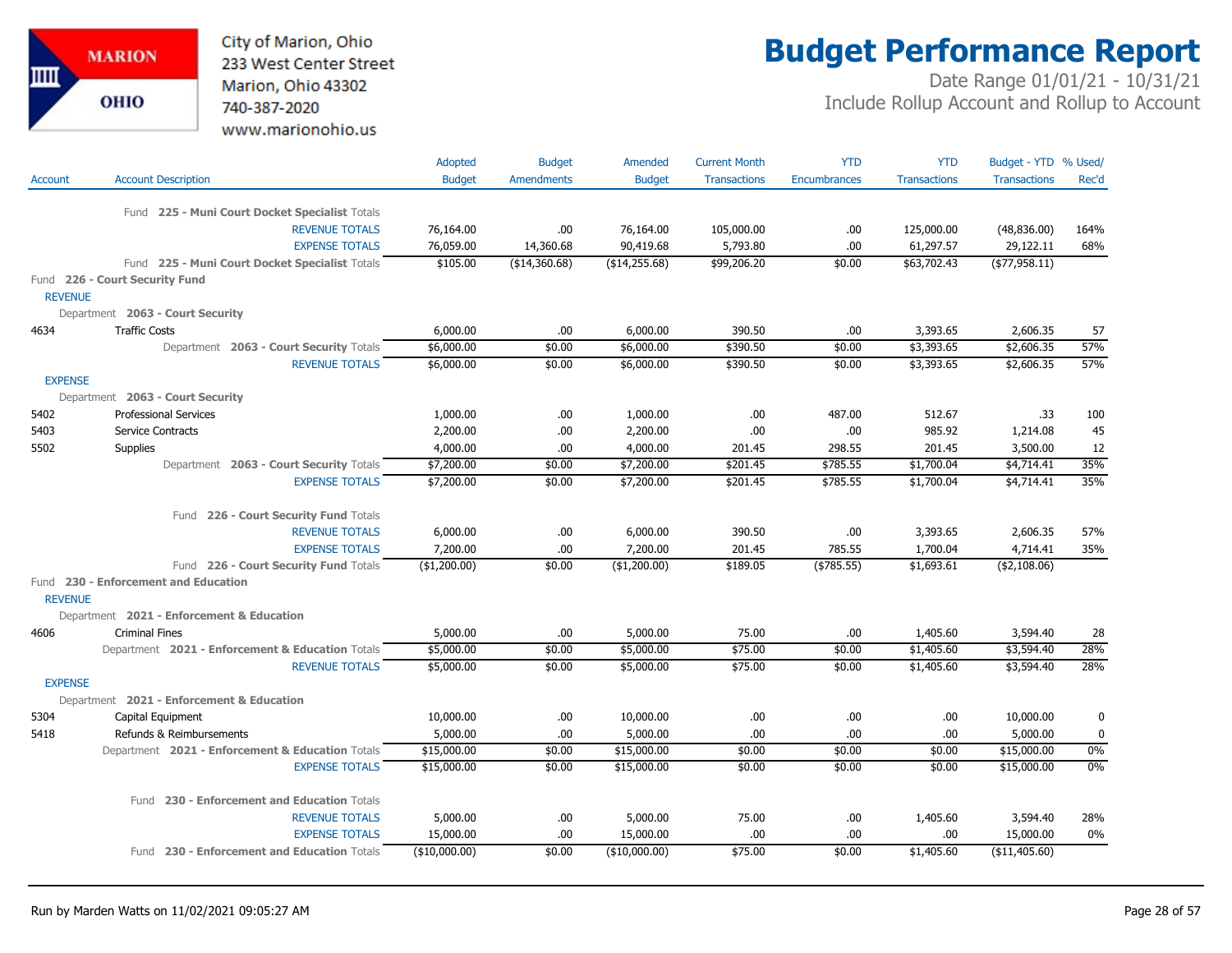

# **Budget Performance Report**

|                |                                                                                | Adopted          | <b>Budget</b>     | Amended          | <b>Current Month</b> | <b>YTD</b>          | <b>YTD</b>               | Budget - YTD % Used/           |                   |
|----------------|--------------------------------------------------------------------------------|------------------|-------------------|------------------|----------------------|---------------------|--------------------------|--------------------------------|-------------------|
| <b>Account</b> | <b>Account Description</b>                                                     | <b>Budget</b>    | <b>Amendments</b> | <b>Budget</b>    | <b>Transactions</b>  | <b>Encumbrances</b> | <b>Transactions</b>      | <b>Transactions</b>            | Rec'd             |
|                | Fund 235 - Kauffman Dog Park                                                   |                  |                   |                  |                      |                     |                          |                                |                   |
|                | <b>REVENUE</b>                                                                 |                  |                   |                  |                      |                     |                          |                                |                   |
|                | Department 2052 - Kaufmann Dog Park                                            |                  |                   |                  |                      |                     |                          |                                |                   |
| 4805           | Donations                                                                      | .00              | .00.              | .00.             | 768.00               | .00                 | 9,619.11                 | (9,619.11)                     | $^{+++}$          |
|                | Department 2052 - Kaufmann Dog Park Totals                                     | \$0.00           | \$0.00            | \$0.00           | \$768.00             | \$0.00              | \$9,619.11               | $($ \$9,619.11)                | $^{+++}$          |
|                | <b>REVENUE TOTALS</b>                                                          | \$0.00           | \$0.00            | \$0.00           | \$768.00             | \$0.00              | \$9,619.11               | $($ \$9,619.11)                | $^{+++}$          |
| <b>EXPENSE</b> |                                                                                |                  |                   |                  |                      |                     |                          |                                |                   |
|                | Department 2052 - Kaufmann Dog Park                                            |                  |                   |                  |                      |                     |                          |                                |                   |
| 5402           | <b>Professional Services</b>                                                   | .00.             | 1,000.00          | 1,000.00         | .00                  | .00                 | .00.                     | 1,000.00                       | 0                 |
| 5502           | Supplies                                                                       | .00.             | 1,000.00          | 1,000.00         | .00                  | .00                 | .00                      | 1,000.00                       | 0                 |
|                | Department 2052 - Kaufmann Dog Park Totals                                     | \$0.00           | \$2,000.00        | \$2,000.00       | \$0.00               | \$0.00              | \$0.00                   | \$2,000.00                     | 0%                |
|                | <b>EXPENSE TOTALS</b>                                                          | \$0.00           | \$2,000.00        | \$2,000.00       | \$0.00               | \$0.00              | \$0.00                   | \$2,000.00                     | 0%                |
|                | Fund 235 - Kauffman Dog Park Totals                                            |                  |                   |                  |                      |                     |                          |                                |                   |
|                | <b>REVENUE TOTALS</b>                                                          | .00              | .00.              | .00.             | 768.00               | .00                 | 9,619.11                 | (9,619.11)                     | $^{+++}$          |
|                | <b>EXPENSE TOTALS</b>                                                          | .00              | 2,000.00          | 2,000.00         | .00                  | .00.                | .00                      | 2,000.00                       | 0%                |
|                | Fund 235 - Kauffman Dog Park Totals                                            | \$0.00           | ( \$2,000.00)     | ( \$2,000.00)    | \$768.00             | \$0.00              | \$9,619.11               | ( \$11,619.11)                 |                   |
|                | Fund 240 - Community Housing Program (CHIP)<br><b>REVENUE</b>                  |                  |                   |                  |                      |                     |                          |                                |                   |
|                |                                                                                |                  |                   |                  |                      |                     |                          |                                |                   |
|                | Department 2045 - CHIP (Comm. Housing Program)                                 |                  |                   |                  |                      |                     |                          |                                |                   |
| 4808           | Rental Rehab Program Income                                                    | .00.             | .00.              | .00.             | .00                  | .00.                | 6,894.00                 | (6,894.00)                     | $^{+++}$          |
|                | Department 2045 - CHIP (Comm. Housing Program) Totals<br><b>REVENUE TOTALS</b> | \$0.00<br>\$0.00 | \$0.00<br>\$0.00  | \$0.00<br>\$0.00 | \$0.00               | \$0.00              | \$6,894.00<br>\$6,894.00 | ( \$6,894.00)<br>( \$6,894.00) | $^{+++}$<br>$+++$ |
|                |                                                                                |                  |                   |                  | \$0.00               | \$0.00              |                          |                                |                   |
|                | Fund 240 - Community Housing Program (CHIP) Totals                             |                  |                   |                  |                      |                     |                          |                                |                   |
|                | <b>REVENUE TOTALS</b>                                                          | .00              | .00               | .00.             | .00                  | .00                 | 6,894.00                 | (6,894.00)                     | $^{+++}$          |
|                | <b>EXPENSE TOTALS</b>                                                          | .00              | .00               | .00.             | .00                  | .00                 | .00                      | .00                            | $+++$             |
|                | Fund 240 - Community Housing Program (CHIP) Totals                             | \$0.00           | \$0.00            | \$0.00           | \$0.00               | \$0.00              | \$6,894.00               | ( \$6,894.00)                  |                   |
|                | Fund 241 - Revolving Loan                                                      |                  |                   |                  |                      |                     |                          |                                |                   |
|                | <b>REVENUE</b>                                                                 |                  |                   |                  |                      |                     |                          |                                |                   |
|                | Department 2046 - Housing Revolving Loan                                       |                  |                   |                  |                      |                     |                          |                                |                   |
| 4809           | Capitalized Interest                                                           | 35.00            | .00               | 35.00            | .00                  | .00                 | 1.39                     | 33.61                          | 4                 |
|                | Department 2046 - Housing Revolving Loan Totals                                | \$35.00          | \$0.00            | \$35.00          | \$0.00               | \$0.00              | \$1.39                   | \$33.61                        | 4%                |
|                | Department 2047 - Revolving Loan                                               |                  |                   |                  |                      |                     |                          |                                |                   |
| 4809           | Capitalized Interest                                                           | 80.00            | .00.              | 80.00            | .00                  | .00                 | 49.92                    | 30.08                          | 62                |
|                | Department 2047 - Revolving Loan Totals                                        | \$80.00          | \$0.00            | \$80.00          | \$0.00               | \$0.00              | \$49.92                  | \$30.08                        | 62%               |
|                | Department 2049 - U.D.A.G. Loan Repayment                                      |                  |                   |                  |                      |                     |                          |                                |                   |
| 4809           | Capitalized Interest                                                           | .00.             | .00.              | .00.             | 164.78               | .00.                | 1,418.08                 | (1,418.08)                     | $^{+++}$          |
|                | Department 2049 - U.D.A.G. Loan Repayment Totals                               | \$0.00           | \$0.00            | \$0.00           | \$164.78             | \$0.00              | \$1,418.08               | (\$1,418.08)                   | $+++$             |
|                | <b>REVENUE TOTALS</b>                                                          | \$115.00         | \$0.00            | \$115.00         | \$164.78             | \$0.00              | \$1,469.39               | (\$1,354.39)                   | 1278%             |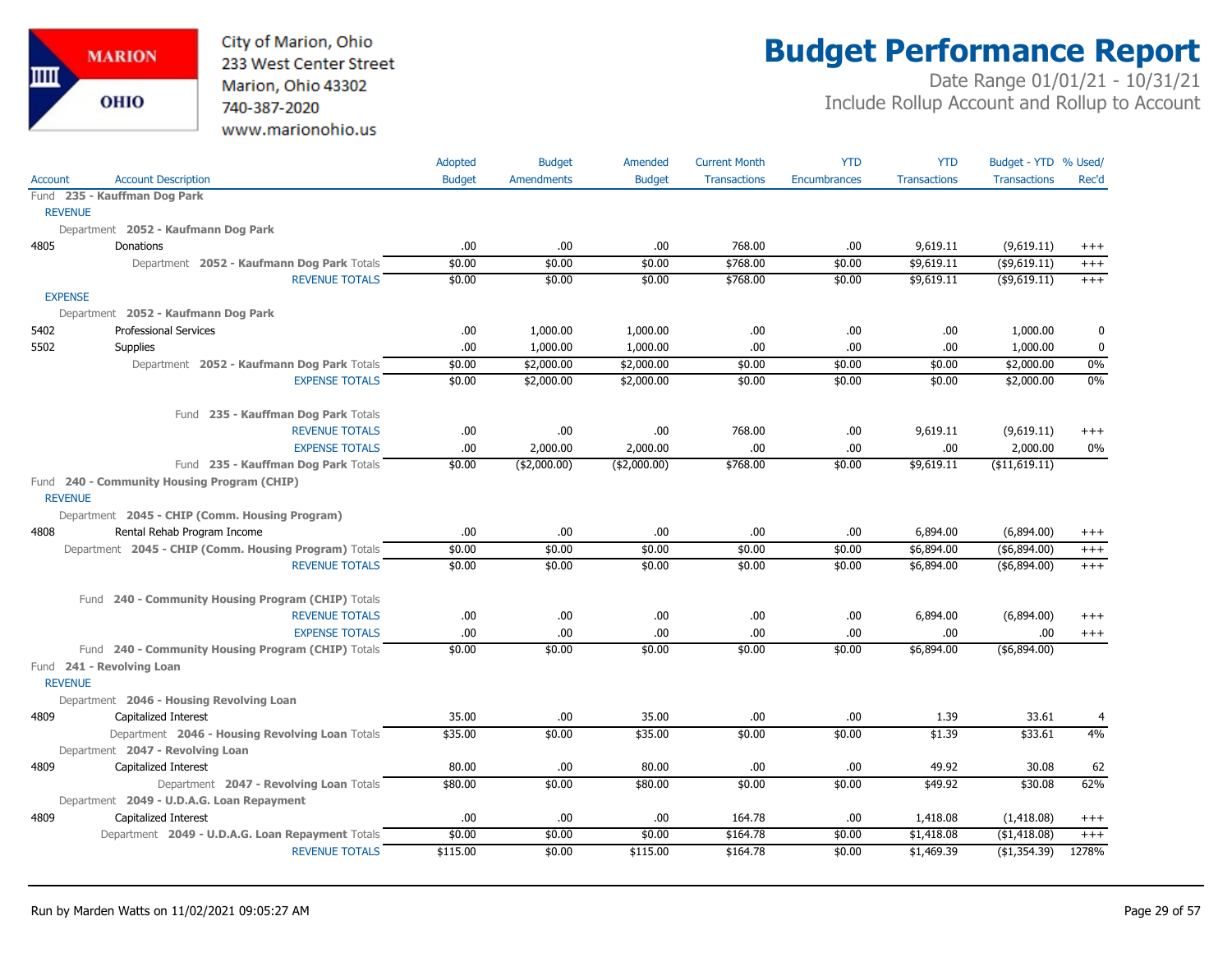

# **Budget Performance Report**

|                |                                                | Adopted       | <b>Budget</b>     | Amended         | <b>Current Month</b> | <b>YTD</b>   | <b>YTD</b>          | Budget - YTD % Used/ |          |
|----------------|------------------------------------------------|---------------|-------------------|-----------------|----------------------|--------------|---------------------|----------------------|----------|
| <b>Account</b> | <b>Account Description</b>                     | <b>Budget</b> | <b>Amendments</b> | <b>Budget</b>   | <b>Transactions</b>  | Encumbrances | <b>Transactions</b> | <b>Transactions</b>  | Rec'd    |
|                | Fund 241 - Revolving Loan                      |               |                   |                 |                      |              |                     |                      |          |
| <b>EXPENSE</b> |                                                |               |                   |                 |                      |              |                     |                      |          |
|                | Department 2047 - Revolving Loan               |               |                   |                 |                      |              |                     |                      |          |
| 5201           | Travel & Transportation                        | 1,025.00      | .00.              | 1,025.00        | .00                  | .00          | .00.                | 1,025.00             | 0        |
| 5422           | <b>Administration Fee</b>                      | 5,287.00      | .00.              | 5,287.00        | .00                  | .00          | 5,286.56            | .44                  | 100      |
|                | Department 2047 - Revolving Loan Totals        | \$6,312.00    | \$0.00            | \$6,312.00      | \$0.00               | \$0.00       | \$5,286.56          | \$1,025.44           | 84%      |
|                | <b>EXPENSE TOTALS</b>                          | \$6,312.00    | \$0.00            | \$6,312.00      | \$0.00               | \$0.00       | \$5,286.56          | \$1,025.44           | 84%      |
|                | Fund 241 - Revolving Loan Totals               |               |                   |                 |                      |              |                     |                      |          |
|                | <b>REVENUE TOTALS</b>                          | 115.00        | .00.              | 115.00          | 164.78               | .00          | 1,469.39            | (1,354.39)           | 1278%    |
|                | <b>EXPENSE TOTALS</b>                          | 6,312.00      | .00.              | 6,312.00        | .00                  | .00.         | 5,286.56            | 1,025.44             | 84%      |
|                | Fund 241 - Revolving Loan Totals               | $(*6,197.00)$ | \$0.00            | $($ \$6,197.00) | \$164.78             | \$0.00       | $($ \$3,817.17 $)$  | (\$2,379.83)         |          |
| <b>REVENUE</b> | Fund 244 - Fire Dept Donations                 |               |                   |                 |                      |              |                     |                      |          |
|                | Department 1002 - Fire                         |               |                   |                 |                      |              |                     |                      |          |
| 4805           | Donations                                      | .00           | .00.              | .00             | .00                  | .00.         | 4,002.40            | (4,002.40)           | $^{+++}$ |
|                | Department 1002 - Fire Totals                  | \$0.00        | \$0.00            | \$0.00          | \$0.00               | \$0.00       | \$4,002.40          | $($ \$4,002.40)      | $^{+++}$ |
|                | <b>REVENUE TOTALS</b>                          | \$0.00        | \$0.00            | \$0.00          | \$0.00               | \$0.00       | \$4,002.40          | ( \$4,002.40)        | $+++$    |
| <b>EXPENSE</b> |                                                |               |                   |                 |                      |              |                     |                      |          |
|                | Department 1002 - Fire                         |               |                   |                 |                      |              |                     |                      |          |
| 5502           | <b>Supplies</b>                                | .00           | 10,000.00         | 10,000.00       | .00.                 | .00.         | .00.                | 10,000.00            | 0        |
|                | Department 1002 - Fire Totals                  | \$0.00        | \$10,000.00       | \$10,000.00     | \$0.00               | \$0.00       | \$0.00              | \$10,000.00          | 0%       |
|                | <b>EXPENSE TOTALS</b>                          | \$0.00        | \$10,000.00       | \$10,000.00     | \$0.00               | \$0.00       | \$0.00              | \$10,000.00          | $0\%$    |
|                | Fund 244 - Fire Dept Donations Totals          |               |                   |                 |                      |              |                     |                      |          |
|                | <b>REVENUE TOTALS</b>                          | .00           | .00.              | .00             | .00                  | .00.         | 4,002.40            | (4,002.40)           | $^{+++}$ |
|                | <b>EXPENSE TOTALS</b>                          | .00           | 10,000.00         | 10,000.00       | .00                  | .00          | .00                 | 10,000.00            | 0%       |
|                | Fund 244 - Fire Dept Donations Totals          | \$0.00        | (\$10,000.00)     | (\$10,000.00)   | \$0.00               | \$0.00       | \$4,002.40          | (\$14,002.40)        |          |
| <b>REVENUE</b> | Fund 246 - Law Enforcement Trust               |               |                   |                 |                      |              |                     |                      |          |
|                | Department 2066 - MPACT                        |               |                   |                 |                      |              |                     |                      |          |
| 4805           | Donations                                      | 15,000.00     | .00.              | 15,000.00       | 110.00               | .00          | 5,831.42            | 9,168.58             | 39       |
|                | Department 2066 - MPACT Totals                 | \$15,000.00   | \$0.00            | \$15,000.00     | \$110.00             | \$0.00       | \$5,831.42          | \$9,168.58           | 39%      |
|                | Department 2067 - K-9                          |               |                   |                 |                      |              |                     |                      |          |
| 4805           | Donations                                      | 20,000.00     | .00.              | 20,000.00       | .00                  | .00          | 3,650.00            | 16,350.00            | 18       |
|                | Department 2067 - K-9 Totals                   | \$20,000.00   | \$0.00            | \$20,000.00     | \$0.00               | \$0.00       | \$3,650.00          | \$16,350.00          | 18%      |
|                | Department 7003 - Law Enforcement Trust        |               |                   |                 |                      |              |                     |                      |          |
| 4812           | <b>Trust Receipts</b>                          | 35,000.00     | .00.              | 35,000.00       | .00                  | .00.         | .00.                | 35,000.00            | 0        |
|                | Department 7003 - Law Enforcement Trust Totals | \$35,000.00   | \$0.00            | \$35,000.00     | \$0.00               | \$0.00       | \$0.00              | \$35,000.00          | 0%       |
|                | <b>REVENUE TOTALS</b>                          | \$70,000.00   | \$0.00            | \$70,000.00     | \$110.00             | \$0.00       | \$9,481.42          | \$60,518.58          | 14%      |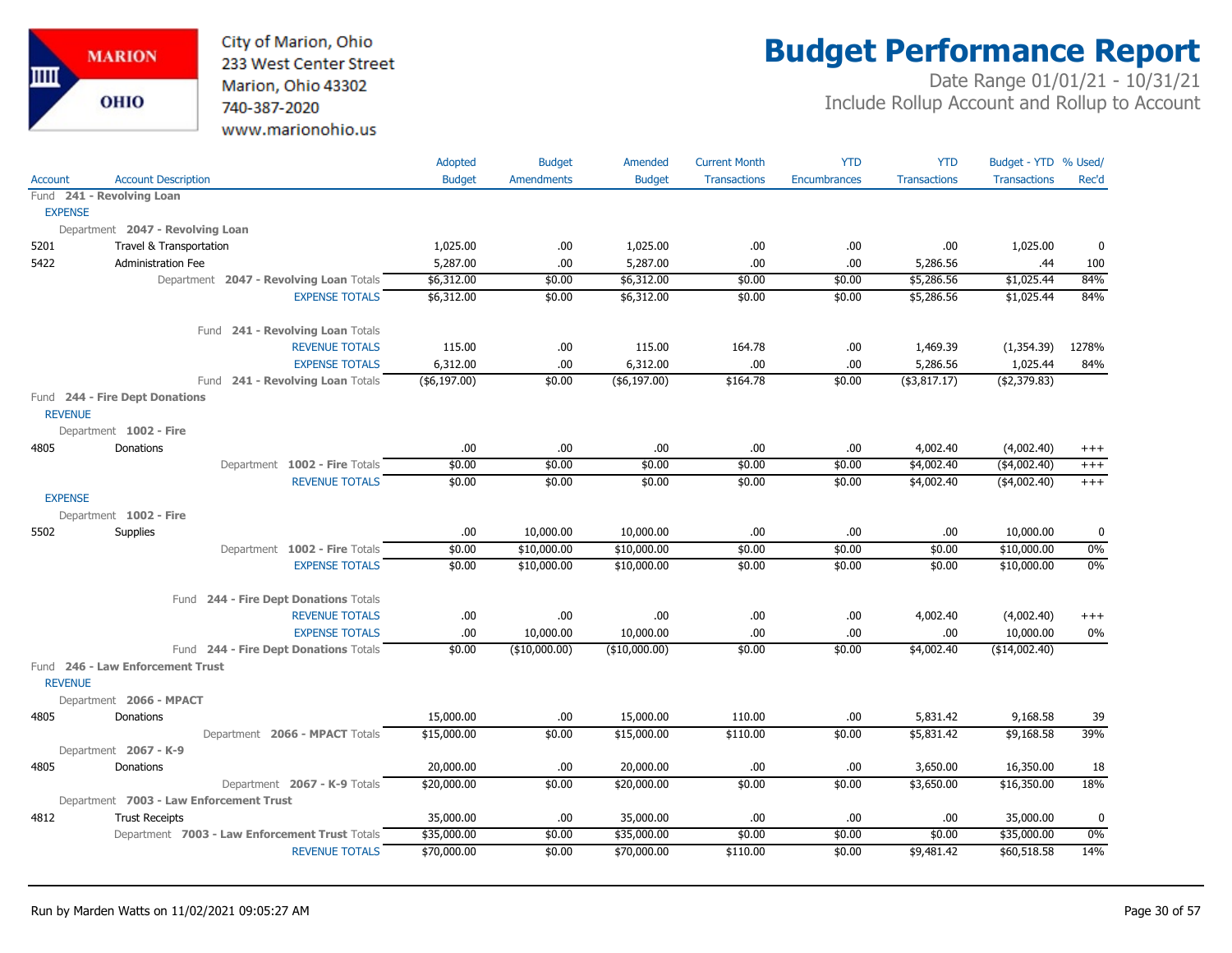

# **Budget Performance Report**

|                |                                                | Adopted       | <b>Budget</b>     | Amended       | <b>Current Month</b> | <b>YTD</b>          | <b>YTD</b>          | Budget - YTD % Used/ |             |
|----------------|------------------------------------------------|---------------|-------------------|---------------|----------------------|---------------------|---------------------|----------------------|-------------|
| <b>Account</b> | <b>Account Description</b>                     | <b>Budget</b> | <b>Amendments</b> | <b>Budget</b> | <b>Transactions</b>  | <b>Encumbrances</b> | <b>Transactions</b> | <b>Transactions</b>  | Rec'd       |
|                | Fund 246 - Law Enforcement Trust               |               |                   |               |                      |                     |                     |                      |             |
| <b>EXPENSE</b> |                                                |               |                   |               |                      |                     |                     |                      |             |
|                | Department 2066 - MPACT                        |               |                   |               |                      |                     |                     |                      |             |
| 5502           | Supplies                                       | 13,525.00     | .00.              | 13,525.00     | .00.                 | 756.20              | 4,079.70            | 8,689.10             | 36          |
|                | Department 2066 - MPACT Totals                 | \$13,525.00   | \$0.00            | \$13,525.00   | \$0.00               | \$756.20            | \$4,079.70          | \$8,689.10           | 36%         |
|                | Department 2067 - K-9                          |               |                   |               |                      |                     |                     |                      |             |
| 5502           | <b>Supplies</b>                                | 16,500.00     | .00.              | 16,500.00     | .00.                 | .00                 | .00                 | 16,500.00            | 0           |
|                | Department 2067 - K-9 Totals                   | \$16,500.00   | \$0.00            | \$16,500.00   | \$0.00               | \$0.00              | \$0.00              | \$16,500.00          | 0%          |
|                | Department 7003 - Law Enforcement Trust        |               |                   |               |                      |                     |                     |                      |             |
| 5450           | <b>Trust Expense</b>                           | 38,981.00     | .00.              | 38,981.00     | .00.                 | 1,193.89            | 306.11              | 37,481.00            | 4           |
|                | Department 7003 - Law Enforcement Trust Totals | \$38,981.00   | \$0.00            | \$38,981.00   | \$0.00               | \$1,193.89          | \$306.11            | \$37,481.00          | 4%          |
|                | <b>EXPENSE TOTALS</b>                          | \$69,006.00   | \$0.00            | \$69,006.00   | \$0.00               | \$1,950.09          | \$4,385.81          | \$62,670.10          | 9%          |
|                | 246 - Law Enforcement Trust Totals<br>Fund     |               |                   |               |                      |                     |                     |                      |             |
|                | <b>REVENUE TOTALS</b>                          | 70,000.00     | .00.              | 70,000.00     | 110.00               | .00.                | 9,481.42            | 60,518.58            | 14%         |
|                | <b>EXPENSE TOTALS</b>                          | 69,006.00     | .00.              | 69,006.00     | .00.                 | 1,950.09            | 4,385.81            | 62,670.10            | 9%          |
|                | Fund 246 - Law Enforcement Trust Totals        | \$994.00      | \$0.00            | \$994.00      | \$110.00             | ( \$1,950.09)       | \$5,095.61          | ( \$2,151.52)        |             |
|                | Fund 248 - Cops Grant                          |               |                   |               |                      |                     |                     |                      |             |
| <b>REVENUE</b> |                                                |               |                   |               |                      |                     |                     |                      |             |
|                | Department 2061 - Cops Grant                   |               |                   |               |                      |                     |                     |                      |             |
| 4420           | <b>Federal Grants</b>                          | .00           | .00.              | .00           | .00.                 | .00.                | 54,741.27           | (54, 741.27)         | $^{+++}$    |
|                | Department 2061 - Cops Grant Totals            | \$0.00        | \$0.00            | \$0.00        | \$0.00               | \$0.00              | \$54,741.27         | $($ \$54,741.27)     | $^{+++}$    |
|                | <b>REVENUE TOTALS</b>                          | \$0.00        | \$0.00            | \$0.00        | \$0.00               | \$0.00              | \$54,741.27         | $($ \$54,741.27)     | $+++$       |
| <b>EXPENSE</b> |                                                |               |                   |               |                      |                     |                     |                      |             |
|                | Department 2061 - Cops Grant                   |               |                   |               |                      |                     |                     |                      |             |
| 5101           | <b>Salaries</b>                                |               |                   |               |                      |                     |                     |                      |             |
| 5101.02        | Salaries Uniform Salaries                      | .00           | 72,712.00         | 72,712.00     | .00.                 | .00                 | .00                 | 72,712.00            | $\mathbf 0$ |
|                | 5101 - Salaries Totals                         | \$0.00        | \$72,712.00       | \$72,712.00   | \$0.00               | \$0.00              | \$0.00              | \$72,712.00          | 0%          |
| 5102           | <b>Benefits</b>                                |               |                   |               |                      |                     |                     |                      |             |
| 5102           | <b>Benefits</b>                                | .00           | 748.00            | 748.00        | .00.                 | .00.                | .00                 | 748.00               | $\bf{0}$    |
| 5102.01        | <b>Benefits Medicare</b>                       | .00           | 1,022.00          | 1,022.00      | .00.                 | .00                 | .00                 | 1,022.00             | $\bf{0}$    |
| 5102.05        | <b>Benefits Police Pension</b>                 | .00           | 14,248.00         | 14,248.00     | .00.                 | .00                 | .00                 | 14,248.00            | $\pmb{0}$   |
| 5102.08        | <b>Benefits Medical Insurance</b>              | .00           | 6,878.00          | 6,878.00      | .00.                 | .00                 | .00                 | 6,878.00             | $\bf{0}$    |
| 5102.09        | Benefits Workers Compensation                  | .00           | 2,653.00          | 2,653.00      | .00.                 | .00                 | .00                 | 2,653.00             | $\bf{0}$    |
|                | 5102 - Benefits Totals                         | \$0.00        | \$25,549.00       | \$25,549.00   | \$0.00               | \$0.00              | \$0.00              | \$25,549.00          | 0%          |
|                | Department 2061 - Cops Grant Totals            | \$0.00        | \$98,261.00       | \$98,261.00   | \$0.00               | \$0.00              | \$0.00              | \$98,261.00          | 0%          |
|                | <b>EXPENSE TOTALS</b>                          | \$0.00        | \$98,261.00       | \$98,261.00   | \$0.00               | \$0.00              | \$0.00              | \$98,261.00          | 0%          |
|                | Fund 248 - Cops Grant Totals                   |               |                   |               |                      |                     |                     |                      |             |
|                | <b>REVENUE TOTALS</b>                          | .00           | .00               | .00           | .00.                 | .00                 | 54,741.27           | (54, 741.27)         | $^{+++}$    |
|                | <b>EXPENSE TOTALS</b>                          | .00           | 98,261.00         | 98,261.00     | .00.                 | .00                 | .00                 | 98,261.00            | 0%          |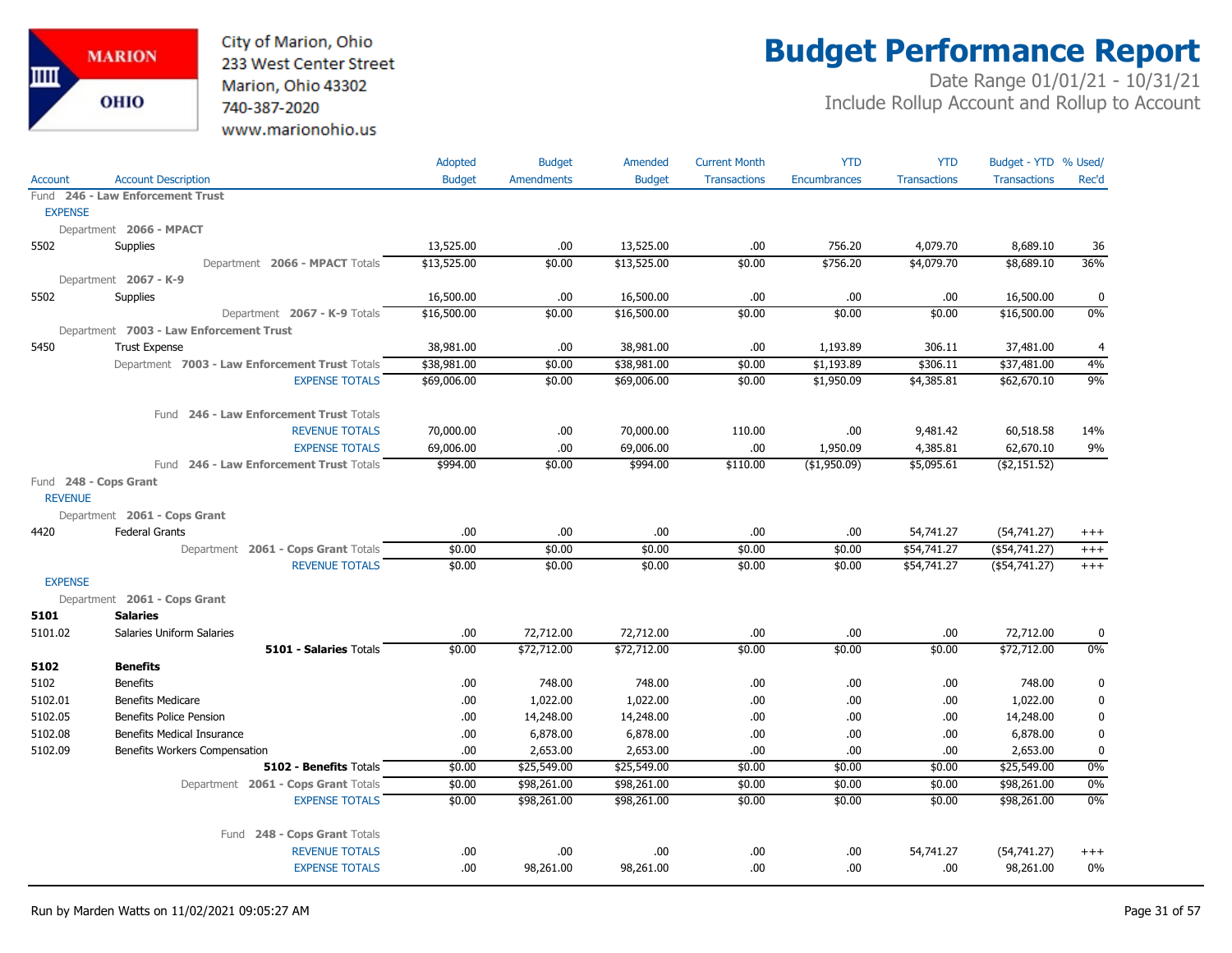City of Marion, Ohio 233 West Center Street Marion, Ohio 43302 740-387-2020 www.marionohio.us

# **Budget Performance Report**

|                |                                                                     | Adopted                   | <b>Budget</b>     | Amended                   | <b>Current Month</b>      | <b>YTD</b>                | <b>YTD</b>             | Budget - YTD % Used/     |             |
|----------------|---------------------------------------------------------------------|---------------------------|-------------------|---------------------------|---------------------------|---------------------------|------------------------|--------------------------|-------------|
| <b>Account</b> | <b>Account Description</b>                                          | <b>Budget</b>             | <b>Amendments</b> | <b>Budget</b>             | <b>Transactions</b>       | <b>Encumbrances</b>       | <b>Transactions</b>    | <b>Transactions</b>      | Rec'd       |
|                | 248 - Cops Grant Totals<br>Fund                                     | \$0.00                    | (\$98,261.00)     | (\$98,261.00)             | \$0.00                    | \$0.00                    | \$54,741.27            | $($ \$153,002.27)        |             |
|                | Fund 250 - Marion Land Bank Program                                 |                           |                   |                           |                           |                           |                        |                          |             |
| <b>REVENUE</b> |                                                                     |                           |                   |                           |                           |                           |                        |                          |             |
|                | Department 2064 - Land Bank                                         |                           |                   |                           |                           |                           |                        |                          |             |
| 4701           | Sale of Assets                                                      | 1,500.00                  | .00.              | 1,500.00                  | .00.                      | .00                       | 1,414.41               | 85.59                    | 94          |
|                | Department 2064 - Land Bank Totals                                  | \$1,500.00                | \$0.00            | \$1,500.00                | \$0.00                    | \$0.00                    | \$1,414.41             | \$85.59                  | 94%         |
|                | <b>REVENUE TOTALS</b>                                               | \$1,500.00                | \$0.00            | \$1,500.00                | \$0.00                    | \$0.00                    | \$1,414.41             | \$85.59                  | 94%         |
| <b>EXPENSE</b> |                                                                     |                           |                   |                           |                           |                           |                        |                          |             |
|                | Department 2064 - Land Bank                                         |                           |                   |                           |                           |                           |                        |                          |             |
| 5306           | Legal Advertising                                                   | 512.00                    | .00               | 512.00                    | .00                       | .00                       | .00.                   | 512.00                   | 0           |
| 5402           | <b>Professional Services</b>                                        | 9,225.00                  | .00.              | 9,225.00                  | 1,600.00                  | 1,400.00                  | 1,669.00               | 6,156.00                 | 33          |
| 5406           | Insurance Premium Deductible                                        | 513.00                    | .00               | 513.00                    | .00.                      | .00                       | .00.                   | 513.00                   | 0           |
| 5471           | Remediation/Clean Up                                                | 1,025.00                  | .00               | 1,025.00                  | .00                       | .00                       | .00.                   | 1,025.00                 | $\mathbf 0$ |
|                | Department 2064 - Land Bank Totals                                  | \$11,275.00               | \$0.00            | \$11,275.00               | \$1,600.00                | \$1,400.00                | \$1,669.00             | \$8,206.00               | 27%         |
|                | <b>EXPENSE TOTALS</b>                                               | \$11,275.00               | \$0.00            | \$11,275.00               | \$1,600.00                | \$1,400.00                | \$1,669.00             | \$8,206.00               | 27%         |
|                |                                                                     |                           |                   |                           |                           |                           |                        |                          |             |
|                | Fund 250 - Marion Land Bank Program Totals                          |                           |                   |                           |                           |                           |                        |                          | 94%         |
|                | <b>REVENUE TOTALS</b>                                               | 1,500.00                  | .00.<br>.00       | 1,500.00                  | .00                       | .00                       | 1,414.41               | 85.59                    | 27%         |
|                | <b>EXPENSE TOTALS</b><br>Fund 250 - Marion Land Bank Program Totals | 11,275.00<br>(\$9,775.00) | \$0.00            | 11,275.00<br>(\$9,775.00) | 1,600.00<br>( \$1,600.00) | 1,400.00<br>( \$1,400.00) | 1,669.00<br>(\$254.59) | 8,206.00<br>(\$8,120.41) |             |
|                | Fund 252 - Fire Safer Grant                                         |                           |                   |                           |                           |                           |                        |                          |             |
| <b>REVENUE</b> |                                                                     |                           |                   |                           |                           |                           |                        |                          |             |
|                | Department 1002 - Fire                                              |                           |                   |                           |                           |                           |                        |                          |             |
| 4420           | <b>Federal Grants</b>                                               | 296,929.00                | .00.              | 296,929.00                | .00                       | .00                       | 212,155.27             | 84,773.73                | 71          |
|                | Department 1002 - Fire Totals                                       | \$296,929.00              | \$0.00            | \$296,929.00              | \$0.00                    | \$0.00                    | \$212,155.27           | \$84,773.73              | 71%         |
|                | <b>REVENUE TOTALS</b>                                               | \$296,929.00              | \$0.00            | \$296,929.00              | \$0.00                    | \$0.00                    | \$212,155.27           | \$84,773.73              | 71%         |
| <b>EXPENSE</b> |                                                                     |                           |                   |                           |                           |                           |                        |                          |             |
|                | Department 1002 - Fire                                              |                           |                   |                           |                           |                           |                        |                          |             |
| 5101           | <b>Salaries</b>                                                     |                           |                   |                           |                           |                           |                        |                          |             |
| 5101.02        | Salaries Uniform Salaries                                           | 192,940.00                | .00.              | 192,940.00                | .00.                      | .00                       | 67,326.11              | 125,613.89               | 35          |
|                | 5101 - Salaries Totals                                              | \$192,940.00              | \$0.00            | \$192,940.00              | \$0.00                    | \$0.00                    | \$67,326.11            | \$125,613.89             | 35%         |
| 5102           | <b>Benefits</b>                                                     |                           |                   |                           |                           |                           |                        |                          |             |
| 5102.01        | <b>Benefits Medicare</b>                                            | 2,800.00                  | .00.              | 2,800.00                  | .00.                      | .00                       | 921.07                 | 1,878.93                 | 33          |
| 5102.06        | <b>Benefits Fire Pension</b>                                        | 46,305.00                 | .00               | 46,305.00                 | .00.                      | .00                       | 16,158.34              | 30,146.66                | 35          |
| 5102.08        | Benefits Medical Insurance                                          | 40,035.00                 | .00.              | 40,035.00                 | .00.                      | .00                       | 14,532.88              | 25,502.12                | 36          |
| 5102.09        | Benefits Workers Compensation                                       | 7,365.00                  | .00.              | 7,365.00                  | .00                       | .00                       | 2,449.83               | 4,915.17                 | 33          |
| 5102.12        | Benefits Health Savings Account                                     | 4,935.00                  | .00               | 4,935.00                  | .00.                      | .00                       | .00                    | 4,935.00                 | $\pmb{0}$   |
| 5102.13        | Benefits Life Insurance                                             | 141.00                    | .00               | 141.00                    | .00.                      | .00                       | 48.75                  | 92.25                    | 35          |
| 5102.14        | <b>Benefits Dental Insurance</b>                                    | 2,408.00                  | .00               | 2,408.00                  | .00.                      | .00                       | 723.57                 | 1,684.43                 | 30          |
|                | 5102 - Benefits Totals                                              | \$103,989.00              | \$0.00            | \$103,989.00              | \$0.00                    | \$0.00                    | \$34,834.44            | \$69,154.56              | 33%         |
|                | Department 1002 - Fire Totals                                       | \$296,929.00              | \$0.00            | \$296,929.00              | \$0.00                    | \$0.00                    | \$102,160.55           | \$194,768.45             | 34%         |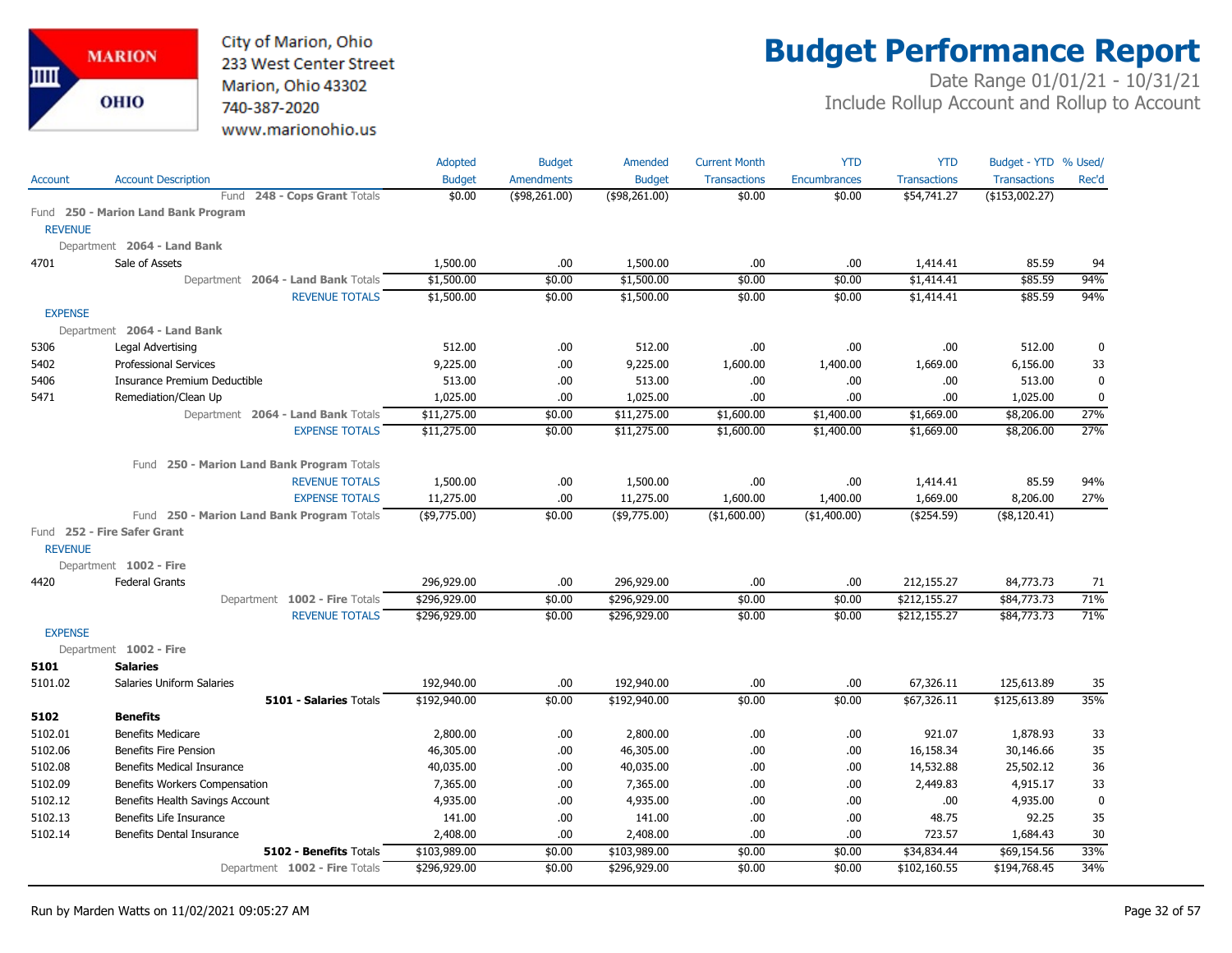

# **Budget Performance Report**

|                                     |                                    | Adopted        | <b>Budget</b>     | Amended        | <b>Current Month</b> | <b>YTD</b>          | <b>YTD</b>          | Budget - YTD % Used/ |          |
|-------------------------------------|------------------------------------|----------------|-------------------|----------------|----------------------|---------------------|---------------------|----------------------|----------|
| Account                             | <b>Account Description</b>         | <b>Budget</b>  | <b>Amendments</b> | <b>Budget</b>  | <b>Transactions</b>  | <b>Encumbrances</b> | <b>Transactions</b> | <b>Transactions</b>  | Rec'd    |
| Fund                                | 252 - Fire Safer Grant             |                |                   |                |                      |                     |                     |                      |          |
|                                     | <b>EXPENSE TOTALS</b>              | \$296,929.00   | \$0.00            | \$296,929.00   | \$0.00               | \$0.00              | \$102,160.55        | \$194,768.45         | 34%      |
|                                     | Fund 252 - Fire Safer Grant Totals |                |                   |                |                      |                     |                     |                      |          |
|                                     | <b>REVENUE TOTALS</b>              | 296,929.00     | .00.              | 296,929.00     | .00                  | .00                 | 212,155.27          | 84,773.73            | 71%      |
|                                     | <b>EXPENSE TOTALS</b>              | 296,929.00     | .00               | 296,929.00     | .00.                 | .00                 | 102,160.55          | 194,768.45           | 34%      |
|                                     | Fund 252 - Fire Safer Grant Totals | \$0.00         | \$0.00            | \$0.00         | \$0.00               | \$0.00              | \$109,994.72        | ( \$109, 994.72)     |          |
| Fund 260 - Police<br><b>REVENUE</b> |                                    |                |                   |                |                      |                     |                     |                      |          |
|                                     | Department 1000 - Police           |                |                   |                |                      |                     |                     |                      |          |
| 4102                                | <b>Utility Company Tax</b>         |                |                   |                |                      |                     |                     |                      |          |
| 4102.01                             | Utility Company Tax Voted .75%     | 25,000.00      | .00.              | 25,000.00      | .00.                 | .00                 | 22,633.32           | 2,366.68             | 91       |
|                                     | 4102 - Utility Company Tax Totals  | \$25,000.00    | \$0.00            | \$25,000.00    | \$0.00               | \$0.00              | \$22,633.32         | \$2,366.68           | 91%      |
| 4103                                | <b>Income Tax</b>                  |                |                   |                |                      |                     |                     |                      |          |
| 4103.01                             | Income Tax Voted                   | 2,345,000.00   | .00.              | 2,345,000.00   | 213,755.40           | .00                 | 2,186,475.29        | 158,524.71           | 93       |
| 4103.03                             | Income Tax .25% Voted Income Tax   | 819,000.00     | .00               | 819,000.00     | 77,719.38            | .00                 | 794,659.15          | 24,340.85            | 97       |
|                                     | 4103 - Income Tax Totals           | \$3,164,000.00 | \$0.00            | \$3,164,000.00 | \$291,474.78         | \$0.00              | \$2,981,134.44      | \$182,865.56         | 94%      |
| 4111                                | <b>Municipal Net Profit</b>        |                |                   |                |                      |                     |                     |                      |          |
| 4111.02                             | Municipal Net Profit .75% Voted    | .00            | .00.              | .00            | .00.                 | .00                 | 32,780.44           | (32,780.44)          | $^{+++}$ |
| 4111.03                             | Municipal Net Profit .25% Voted    | .00            | .00.              | .00            | .00.                 | .00                 | 11,919.07           | (11, 919.07)         | $^{+++}$ |
|                                     | 4111 - Municipal Net Profit Totals | \$0.00         | \$0.00            | \$0.00         | \$0.00               | \$0.00              | \$44,699.51         | (\$44,699.51)        | $+++$    |
| 4701                                | Sale of Assets                     | .00            | .00               | .00            | .00.                 | .00                 | 1,121.53            | (1, 121.53)          | $^{+++}$ |
| 4802                                | Transfer In                        | 3,200,000.00   | .00.              | 3,200,000.00   | .00.                 | .00                 | 3,000,000.00        | 200,000.00           | 94       |
| 4803                                | Cobra Premiums                     | .00            | .00.              | .00            | 792.82               | .00                 | 10,962.12           | (10, 962.12)         | $+++$    |
| 4804                                | Reimbursements                     | 400,000.00     | .00               | 400,000.00     | 10,391.18            | .00                 | 297,326.07          | 102,673.93           | 74       |
|                                     | Department 1000 - Police Totals    | \$6,789,000.00 | \$0.00            | \$6,789,000.00 | \$302,658.78         | \$0.00              | \$6,357,876.99      | \$431,123.01         | 94%      |
|                                     | <b>REVENUE TOTALS</b>              | \$6,789,000.00 | \$0.00            | \$6,789,000.00 | \$302,658.78         | \$0.00              | \$6,357,876.99      | \$431,123.01         | 94%      |
| <b>EXPENSE</b>                      |                                    |                |                   |                |                      |                     |                     |                      |          |
|                                     | Department 1000 - Police           |                |                   |                |                      |                     |                     |                      |          |
| 5101                                | <b>Salaries</b>                    |                |                   |                |                      |                     |                     |                      |          |
| 5101.01                             | Salaries Regular Salaries          | 199,225.00     | .00.              | 199,225.00     | 15,352.81            | .00                 | 160,828.89          | 38,396.11            | 81       |
| 5101.02                             | <b>Salaries Uniform Salaries</b>   | 4,292,984.00   | .00.              | 4,292,984.00   | 342,581.85           | .00                 | 3,676,211.77        | 616,772.23           | 86       |
| 5101.03                             | Salaries Overtime                  | 200,000.00     | 50,000.00         | 250,000.00     | 19,408.45            | .00                 | 234,322.40          | 15,677.60            | 94       |
|                                     | <b>5101 - Salaries Totals</b>      | \$4,692,209.00 | \$50,000.00       | \$4,742,209.00 | \$377,343.11         | \$0.00              | \$4,071,363.06      | \$670,845.94         | 86%      |
| 5102                                | <b>Benefits</b>                    |                |                   |                |                      |                     |                     |                      |          |
| 5102.01                             | <b>Benefits Medicare</b>           | 68,040.00      | .00.              | 68,040.00      | 5,242.48             | .00                 | 56,867.38           | 11,172.62            | 84       |
| 5102.03                             | Benefits OPERS Matching            | 27,895.00      | .00.              | 27,895.00      | 2,149.39             | .00                 | 22,361.63           | 5,533.37             | 80       |
| 5102.05                             | <b>Benefits Police Pension</b>     | 853,670.00     | .00.              | 853,670.00     | 70,500.45            | .00                 | 715,099.13          | 138,570.87           | 84       |
| 5102.08                             | <b>Benefits Medical Insurance</b>  | 611,170.00     | .00.              | 611,170.00     | 59,987.81            | .00                 | 534,259.26          | 76,910.74            | 87       |
| 5102.09                             | Benefits Workers Compensation      | 179,055.00     | .00.              | 179,055.00     | 12,431.81            | .00                 | 126,046.96          | 53,008.04            | 70       |
| 5102.11                             | <b>Benefits Cobra Premiums</b>     | .00.           | 20,050.88         | 20,050.88      | 1,551.30             | 1,723.00            | 13,340.58           | 4,987.30             | 75       |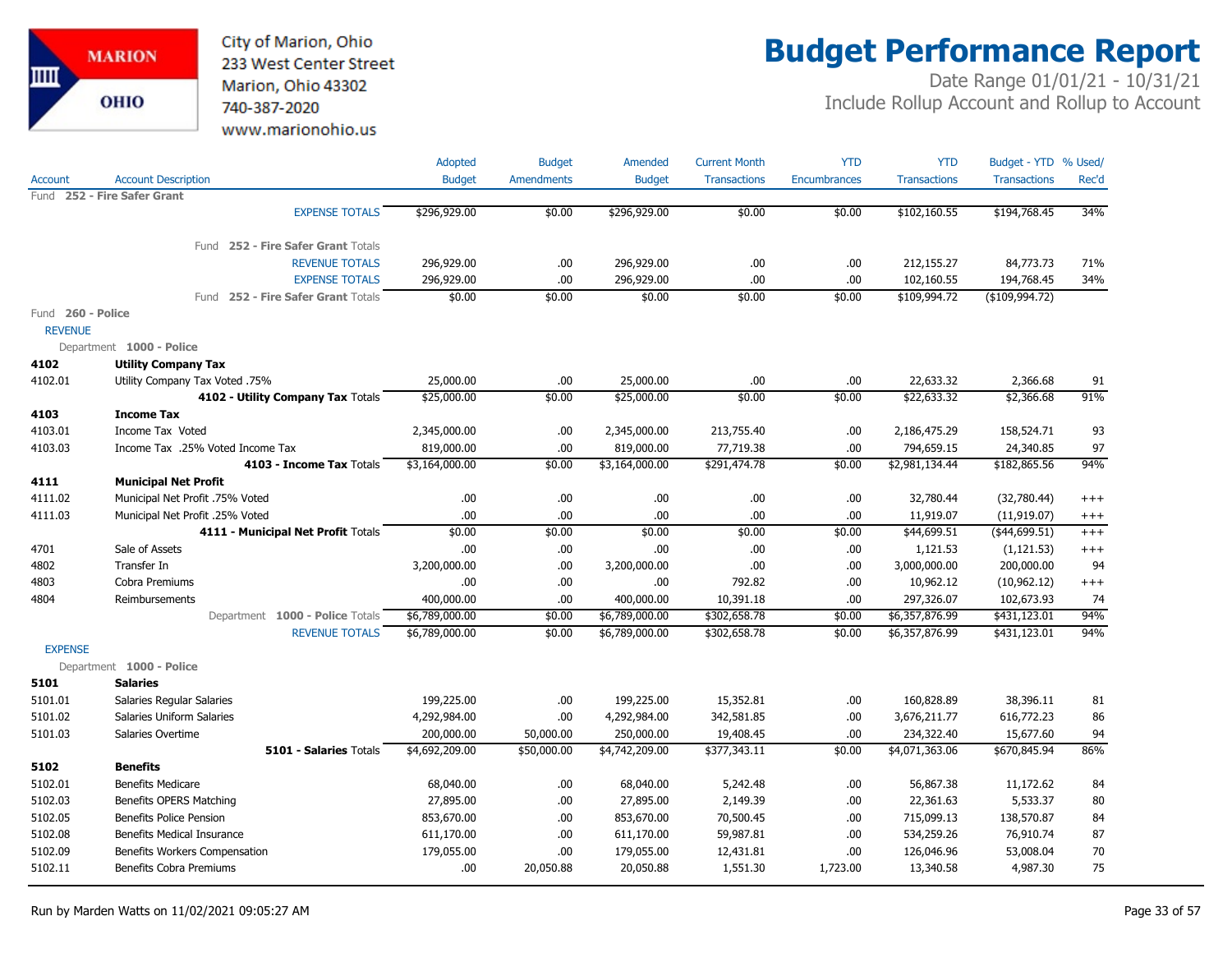

### **Budget Performance Report**

|                                       |                                    | Adopted          | <b>Budget</b>     | Amended           | <b>Current Month</b> | <b>YTD</b>          | <b>YTD</b>          | Budget - YTD % Used/ |             |
|---------------------------------------|------------------------------------|------------------|-------------------|-------------------|----------------------|---------------------|---------------------|----------------------|-------------|
| <b>Account</b>                        | <b>Account Description</b>         | <b>Budget</b>    | <b>Amendments</b> | <b>Budget</b>     | <b>Transactions</b>  | <b>Encumbrances</b> | <b>Transactions</b> | <b>Transactions</b>  | Rec'd       |
| Fund 260 - Police                     |                                    |                  |                   |                   |                      |                     |                     |                      |             |
| <b>EXPENSE</b>                        |                                    |                  |                   |                   |                      |                     |                     |                      |             |
|                                       | Department 1000 - Police           |                  |                   |                   |                      |                     |                     |                      |             |
| 5102                                  | <b>Benefits</b>                    |                  |                   |                   |                      |                     |                     |                      |             |
| 5102.12                               | Benefits Health Savings Account    | 83,205.00        | .00.              | 83,205.00         | .00                  | .00                 | 55,054.45           | 28,150.55            | 66          |
| 5102.13                               | Benefits Life Insurance            | 1,810.00         | .00.              | 1,810.00          | 166.40               | .00                 | 1,560.91            | 249.09               | 86          |
| 5102.14                               | Benefits Dental Insurance          | 46,890.00        | .00.              | 46,890.00         | 3,188.40             | .00                 | 31,499.31           | 15,390.69            | 67          |
| 5102.15                               | Benefits Insurance Opt Out         | 16,000.00        | .00               | 16,000.00         | .00                  | .00                 | 7,500.00            | 8,500.00             | 47          |
|                                       | 5102 - Benefits Totals             | \$1,887,735.00   | \$20,050.88       | \$1,907,785.88    | \$155,218.04         | \$1,723.00          | \$1,563,589.61      | \$342,473.27         | 82%         |
| 5103                                  | Sick Leave Sellback                | 120,000.00       | 40,000.00         | 160,000.00        | .00.                 | .00                 | (20.00)             | 160,020.00           | $\mathbf 0$ |
| 5104                                  | Quartermaster/Clothing             | 60,000.00        | 15,000.00         | 75,000.00         | 4,081.94             | 5,230.35            | 54,700.47           | 15,069.18            | 80          |
| 5201                                  | Travel & Transportation            | 7,000.00         | .00               | 7,000.00          | .00.                 | 544.79              | 2,798.05            | 3,657.16             | 48          |
| 5202                                  | Schooling                          | 30,000.00        | 30,000.00         | 60,000.00         | .00.                 | 22,487.00           | 28,925.00           | 8,588.00             | 86          |
| 5301                                  | Membership Dues                    | 1,000.00         | .00.              | 1,000.00          | .00                  | 156.50              | 838.50              | 5.00                 | 100         |
| 5302                                  | <b>Utilities</b>                   | 12,500.00        | 5,000.00          | 17,500.00         | 540.00               | 3,891.00            | 6,365.00            | 7,244.00             | 59          |
| 5303                                  | <b>Equipment Maintenance</b>       | 12,000.00        | .00.              | 12,000.00         | 635.91               | 1,145.83            | (1,977.13)          | 12,831.30            | $-7$        |
| 5402                                  | <b>Professional Services</b>       | 35,000.00        | .00               | 35,000.00         | 558.25               | 4,985.99            | 30,013.01           | 1.00                 | 100         |
| 5403                                  | Service Contracts                  | 153,000.00       | .00.              | 153,000.00        | 1,518.19             | 5,603.43            | 147,355.73          | 40.84                | 100         |
| 5404                                  | Central Garage Maintenance         | 100,000.00       | .00               | 100,000.00        | 4,608.69             | 17,002.84           | 62,718.01           | 20,279.15            | 80          |
| 5406                                  | Insurance Premium Deductible       | 85,000.00        | .00               | 85,000.00         | .00.                 | 4,611.06            | 64,950.91           | 15,438.03            | 82          |
| 5419                                  | Income Tax Refunds                 | 49,973.00        | .00               | 49,973.00         | 66.00                | .00.                | 28,437.94           | 21,535.06            | 57          |
| 5442                                  | Capital Equipment                  | 60,000.00        | 172,444.08        | 232,444.08        | 39,792.00            | 7,480.75            | 180,498.28          | 44,465.05            | 81          |
| 5502                                  | <b>Supplies</b>                    | 90,000.00        | 15,000.00         | 105,000.00        | 291.27               | 18,591.65           | 71,237.06           | 15,171.29            | 86          |
| 5503                                  | Motor Fuel and Lubricants          | 87,500.00        | .00.              | 87,500.00         | 7,989.87             | 4,909.35            | 75,290.65           | 7,300.00             | 92          |
|                                       | Department 1000 - Police Totals    | \$7,482,917.00   | \$347,494.96      | \$7,830,411.96    | \$592,643.27         | \$98,363.54         | \$6,387,084.15      | \$1,344,964.27       | 83%         |
|                                       | <b>EXPENSE TOTALS</b>              | \$7,482,917.00   | \$347,494.96      | \$7,830,411.96    | \$592,643.27         | \$98,363.54         | \$6,387,084.15      | \$1,344,964.27       | 83%         |
|                                       | Fund 260 - Police Totals           |                  |                   |                   |                      |                     |                     |                      |             |
|                                       | <b>REVENUE TOTALS</b>              | 6,789,000.00     | .00               | 6,789,000.00      | 302,658.78           | .00                 | 6,357,876.99        | 431,123.01           | 94%         |
|                                       | <b>EXPENSE TOTALS</b>              | 7,482,917.00     | 347,494.96        | 7,830,411.96      | 592,643.27           | 98,363.54           | 6,387,084.15        | 1,344,964.27         | 83%         |
|                                       | 260 - Police Totals<br>Fund        | ( \$693, 917.00) | (\$347,494.96)    | ( \$1,041,411.96) | ( \$289, 984.49)     | (\$98,363.54)       | ( \$29, 207.16)     | $($ \$913,841.26)    |             |
| Fund 265 - Dispatch<br><b>REVENUE</b> |                                    |                  |                   |                   |                      |                     |                     |                      |             |
|                                       |                                    |                  |                   |                   |                      |                     |                     |                      |             |
|                                       | Department 1001 - Dispatch         |                  |                   |                   |                      |                     |                     |                      |             |
| 4103                                  | <b>Income Tax</b>                  |                  |                   |                   |                      |                     |                     |                      |             |
| 4103.03                               | Income Tax .25% Voted Income Tax   | 210,000.00       | .00.              | 210,000.00        | 19,429.94            | .00.                | 198,665.42          | 11,334.58            | 95          |
|                                       | 4103 - Income Tax Totals           | \$210,000.00     | \$0.00            | \$210,000.00      | \$19,429.94          | \$0.00              | \$198,665.42        | \$11,334.58          | 95%         |
| 4111                                  | <b>Municipal Net Profit</b>        |                  |                   |                   |                      |                     |                     |                      |             |
| 4111.03                               | Municipal Net Profit .25% Voted    | .00.             | .00.              | .00               | .00                  | .00.                | 2,979.78            | (2,979.78)           | $^{+++}$    |
|                                       | 4111 - Municipal Net Profit Totals | \$0.00           | \$0.00            | \$0.00            | \$0.00               | \$0.00              | \$2,979.78          | ( \$2,979.78)        | $+++$       |
| 4802                                  | Transfer In                        | 370,000.00       | .00.              | 370,000.00        | .00.                 | .00                 | 370,000.00          | .00                  | 100         |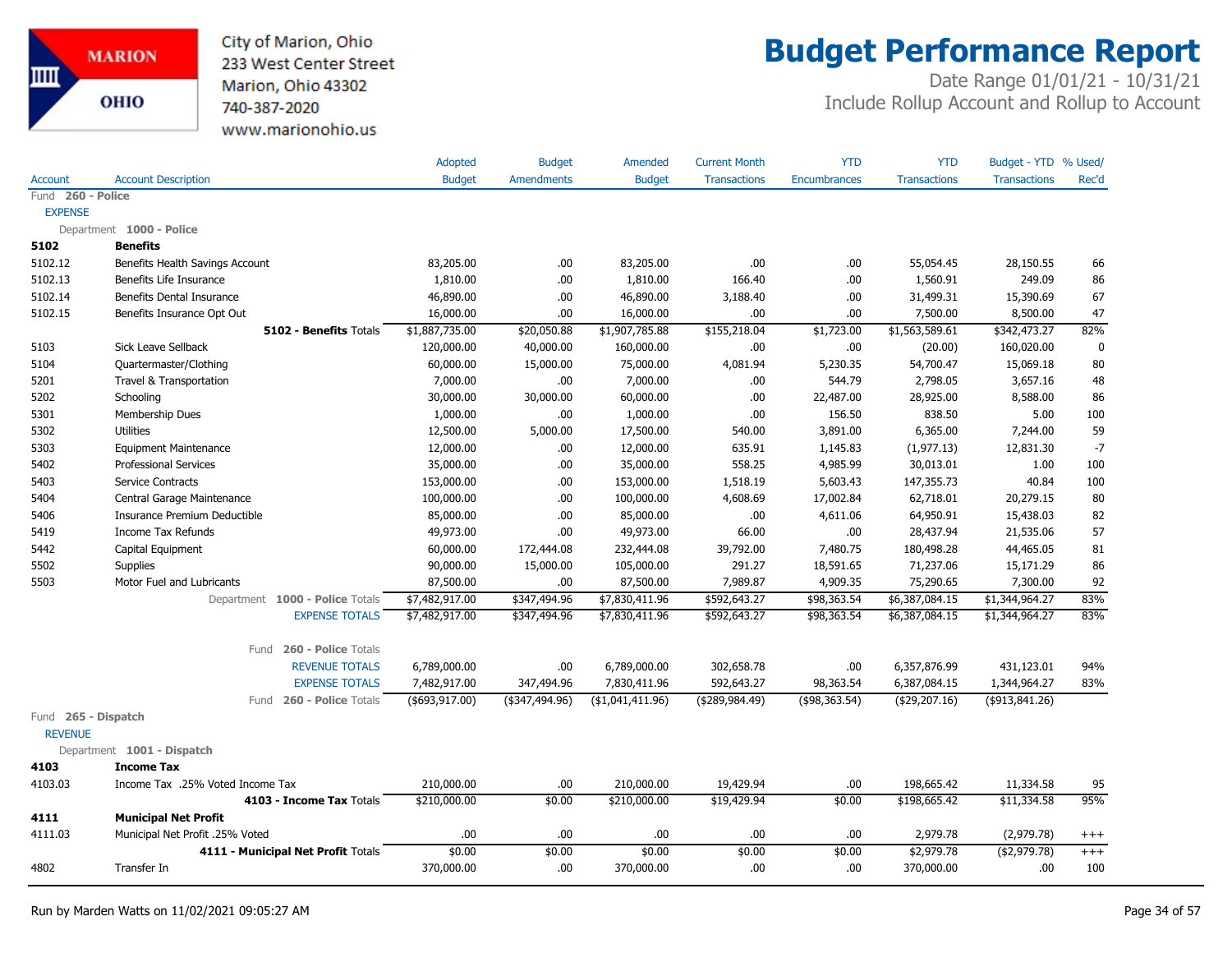City of Marion, Ohio 233 West Center Street Marion, Ohio 43302 740-387-2020 www.marionohio.us

# **Budget Performance Report**

|                     |                                    | Adopted        | <b>Budget</b> | Amended        | <b>Current Month</b> | <b>YTD</b>          | <b>YTD</b>          | Budget - YTD % Used/ |             |
|---------------------|------------------------------------|----------------|---------------|----------------|----------------------|---------------------|---------------------|----------------------|-------------|
| Account             | <b>Account Description</b>         | <b>Budget</b>  | Amendments    | <b>Budget</b>  | <b>Transactions</b>  | <b>Encumbrances</b> | <b>Transactions</b> | <b>Transactions</b>  | Rec'd       |
| Fund 265 - Dispatch |                                    |                |               |                |                      |                     |                     |                      |             |
| <b>REVENUE</b>      |                                    |                |               |                |                      |                     |                     |                      |             |
|                     | Department 1001 - Dispatch Totals  | \$580,000.00   | \$0.00        | \$580,000.00   | \$19,429.94          | \$0.00              | \$571,645.20        | \$8,354.80           | 99%         |
|                     | <b>REVENUE TOTALS</b>              | \$580,000.00   | \$0.00        | \$580,000.00   | \$19,429.94          | \$0.00              | \$571,645.20        | \$8,354.80           | 99%         |
| <b>EXPENSE</b>      |                                    |                |               |                |                      |                     |                     |                      |             |
|                     | Department 1001 - Dispatch         |                |               |                |                      |                     |                     |                      |             |
| 5403                | <b>Service Contracts</b>           | 600,000.00     | .00.          | 600,000.00     | .00.                 | 150,000.00          | 450,000.00          | .00.                 | 100         |
| 5409                | <b>Disaster Services</b>           | 18,879.00      | .00.          | 18,879.00      | .00                  | .00                 | 18,418.50           | 460.50               | 98          |
| 5419                | <b>Income Tax Refunds</b>          | 3,331.00       | .00           | 3,331.00       | 4.40                 | .00.                | 1,895.73            | 1,435.27             | 57          |
|                     | Department 1001 - Dispatch Totals  | \$622,210.00   | \$0.00        | \$622,210.00   | \$4.40               | \$150,000.00        | \$470,314.23        | \$1,895.77           | 100%        |
|                     | <b>EXPENSE TOTALS</b>              | \$622,210.00   | \$0.00        | \$622,210.00   | \$4.40               | \$150,000.00        | \$470,314.23        | \$1,895.77           | 100%        |
|                     |                                    |                |               |                |                      |                     |                     |                      |             |
|                     | Fund 265 - Dispatch Totals         |                |               |                |                      |                     |                     |                      |             |
|                     | <b>REVENUE TOTALS</b>              | 580,000.00     | .00.          | 580,000.00     | 19,429.94            | .00                 | 571,645.20          | 8,354.80             | 99%         |
|                     | <b>EXPENSE TOTALS</b>              | 622,210.00     | .00           | 622,210.00     | 4.40                 | 150,000.00          | 470,314.23          | 1,895.77             | 100%        |
|                     | Fund 265 - Dispatch Totals         | (42,210.00)    | \$0.00        | $(*42,210.00)$ | \$19,425.54          | ( \$150,000.00)     | \$101,330.97        | \$6,459.03           |             |
| Fund 270 - Fire     |                                    |                |               |                |                      |                     |                     |                      |             |
| <b>REVENUE</b>      |                                    |                |               |                |                      |                     |                     |                      |             |
|                     | Department 1002 - Fire             |                |               |                |                      |                     |                     |                      |             |
| 4102                | <b>Utility Company Tax</b>         |                |               |                |                      |                     |                     |                      |             |
| 4102.01             | Utility Company Tax Voted .75%     | 35,000.00      | .00.          | 35,000.00      | .00                  | .00                 | 30,860.83           | 4,139.17             | 88          |
|                     | 4102 - Utility Company Tax Totals  | \$35,000.00    | \$0.00        | \$35,000.00    | \$0.00               | \$0.00              | \$30,860.83         | \$4,139.17           | 88%         |
| 4103                | <b>Income Tax</b>                  |                |               |                |                      |                     |                     |                      |             |
| 4103.01             | Income Tax Voted                   | 3,113,368.00   | .00.          | 3,113,368.00   | 291,458.34           | .00                 | 2,981,288.54        | 132,079.46           | 96          |
| 4103.03             | Income Tax .25% Voted Income Tax   | 819,000.00     | .00           | 819,000.00     | 77,719.38            | .00                 | 794,659.15          | 24,340.85            | 97          |
|                     | 4103 - Income Tax Totals           | \$3,932,368.00 | \$0.00        | \$3,932,368.00 | \$369,177.72         | \$0.00              | \$3,775,947.69      | \$156,420.31         | 96%         |
| 4111                | <b>Municipal Net Profit</b>        |                |               |                |                      |                     |                     |                      |             |
| 4111.02             | Municipal Net Profit .75% Voted    | 500.00         | .00.          | 500.00         | .00.                 | .00                 | 44,696.55           | (44, 196.55)         | 8939        |
| 4111.03             | Municipal Net Profit .25% Voted    | 130.00         | .00.          | 130.00         | .00                  | .00                 | 11,919.07           | (11,789.07)          | 9169        |
|                     | 4111 - Municipal Net Profit Totals | \$630.00       | \$0.00        | \$630.00       | \$0.00               | \$0.00              | \$56,615.62         | $($ \$55,985.62)     | 8987%       |
| 4701                | Sale of Assets                     | .00            | .00.          | .00            | .00                  | .00                 | 9,481.45            | (9,481.45)           | $^{+++}$    |
| 4802                | Transfer In                        | 1,500,000.00   | .00.          | 1,500,000.00   | .00                  | .00                 | 1,500,000.00        | .00.                 | 100         |
| 4803                | Cobra Premiums                     | .00            | .00.          | .00.           | 802.05               | .00                 | 19,163.49           | (19, 163.49)         | $^{+++}$    |
| 4804                | Reimbursements                     | 35,000.00      | .00.          | 35,000.00      | 8,196.15             | .00                 | 19,629.47           | 15,370.53            | 56          |
| 4805                | Donations                          | 1,500.00       | 00.           | 1,500.00       | .00.                 | .00                 | .00                 | 1,500.00             | $\mathbf 0$ |
|                     | Department 1002 - Fire Totals      | \$5,504,498.00 | \$0.00        | \$5,504,498.00 | \$378,175.92         | \$0.00              | \$5,411,698.55      | \$92,799.45          | 98%         |
|                     | <b>REVENUE TOTALS</b>              | \$5,504,498.00 | \$0.00        | \$5,504,498.00 | \$378,175.92         | \$0.00              | \$5,411,698.55      | \$92,799.45          | 98%         |
| <b>EXPENSE</b>      |                                    |                |               |                |                      |                     |                     |                      |             |
|                     | Department 1002 - Fire             |                |               |                |                      |                     |                     |                      |             |
| 5101                | <b>Salaries</b>                    |                |               |                |                      |                     |                     |                      |             |
| 5101.01             | Salaries Regular Salaries          | 45,034.00      | .00.          | 45,034.00      | 3,464.00             | .00                 | 36,338.18           | 8,695.82             | 81          |
|                     |                                    |                |               |                |                      |                     |                     |                      |             |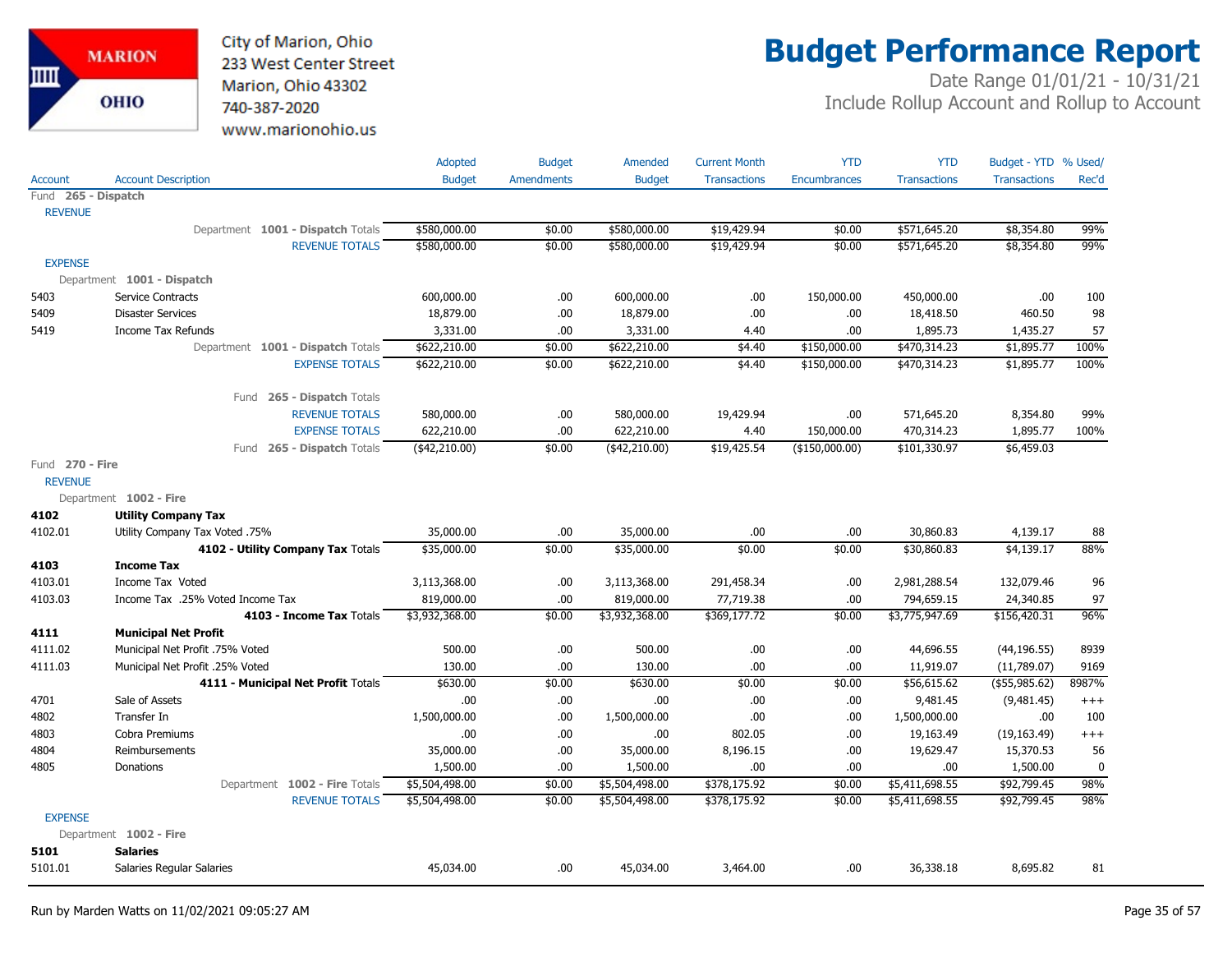

# **Budget Performance Report**

|                 |                                 | Adopted        | <b>Budget</b>     | Amended        | <b>Current Month</b> | <b>YTD</b>          | <b>YTD</b>          | Budget - YTD % Used/ |             |
|-----------------|---------------------------------|----------------|-------------------|----------------|----------------------|---------------------|---------------------|----------------------|-------------|
| Account         | <b>Account Description</b>      | <b>Budget</b>  | <b>Amendments</b> | <b>Budget</b>  | <b>Transactions</b>  | <b>Encumbrances</b> | <b>Transactions</b> | <b>Transactions</b>  | Rec'd       |
| Fund 270 - Fire |                                 |                |                   |                |                      |                     |                     |                      |             |
| <b>EXPENSE</b>  |                                 |                |                   |                |                      |                     |                     |                      |             |
|                 | Department 1002 - Fire          |                |                   |                |                      |                     |                     |                      |             |
| 5101            | <b>Salaries</b>                 |                |                   |                |                      |                     |                     |                      |             |
| 5101.02         | Salaries Uniform Salaries       | 3,901,100.00   | .00.              | 3,901,100.00   | 321,809.61           | .00                 | 3,398,547.50        | 502,552.50           | 87          |
| 5101.03         | Salaries Overtime               | 225,000.00     | 135,000.00        | 360,000.00     | 15,042.88            | .00                 | 330,400.89          | 29,599.11            | 92          |
|                 | 5101 - Salaries Totals          | \$4,171,134.00 | \$135,000.00      | \$4,306,134.00 | \$340,316.49         | \$0.00              | \$3,765,286.57      | \$540,847.43         | 87%         |
| 5102            | <b>Benefits</b>                 |                |                   |                |                      |                     |                     |                      |             |
| 5102.01         | <b>Benefits Medicare</b>        | 59,830.00      | .00.              | 59,830.00      | 4,712.81             | .00.                | 52,506.56           | 7,323.44             | 88          |
| 5102.03         | Benefits OPERS Matching         | 6,305.00       | .00.              | 6,305.00       | 484.96               | .00.                | 5,087.34            | 1,217.66             | 81          |
| 5102.06         | <b>Benefits Fire Pension</b>    | 990,250.00     | .00.              | 990,250.00     | 80,844.53            | .00.                | 846,596.03          | 143,653.97           | 85          |
| 5102.08         | Benefits Medical Insurance      | 577,300.00     | .00               | 577,300.00     | 53,998.30            | .00.                | 520,975.93          | 56,324.07            | 90          |
| 5102.09         | Benefits Workers Compensation   | 159,200.00     | .00               | 159,200.00     | 11,202.59            | .00                 | 115,963.87          | 43,236.13            | 73          |
| 5102.11         | <b>Benefits Cobra Premiums</b>  | 15,000.00      | 6,000.00          | 21,000.00      | 1,594.87             | 2,973.03            | 17,552.71           | 474.26               | 98          |
| 5102.12         | Benefits Health Savings Account | 62,975.00      | .00               | 62,975.00      | .00                  | .00                 | 52,337.16           | 10,637.84            | 83          |
| 5102.13         | Benefits Life Insurance         | 1,860.00       | .00.              | 1,860.00       | 163.80               | .00.                | 1,568.45            | 291.55               | 84          |
| 5102.14         | Benefits Dental Insurance       | 43,850.00      | .00.              | 43,850.00      | 3,504.79             | .00.                | 32,700.13           | 11,149.87            | 75          |
| 5102.15         | Benefits Insurance Opt Out      | 29,520.00      | .00               | 29,520.00      | 300.00               | .00.                | 10,575.00           | 18,945.00            | 36          |
|                 | 5102 - Benefits Totals          | \$1,946,090.00 | \$6,000.00        | \$1,952,090.00 | \$156,806.65         | \$2,973.03          | \$1,655,863.18      | \$293,253.79         | 85%         |
| 5103            | Sick Leave Sellback             | 112,750.00     | .00.              | 112,750.00     | .00                  | .00                 | .00                 | 112,750.00           | $\mathbf 0$ |
| 5104            | Quartermaster/Clothing          | 106,000.00     | 730.00            | 106,730.00     | 127.00               | 57,976.39           | 44,853.61           | 3,900.00             | 96          |
| 5201            | Travel & Transportation         | 5,000.00       | (2,400.00)        | 2,600.00       | 30.00                | 101.28              | 2,454.78            | 43.94                | 98          |
| 5202            | Schooling                       | 25,625.00      | (6,722.60)        | 18,902.40      | 103.16               | 489.82              | 16,535.42           | 1,877.16             | 90          |
| 5301            | Membership Dues                 | 1,200.00       | .00.              | 1,200.00       | .00.                 | 20.00               | 785.00              | 395.00               | 67          |
| 5302            | <b>Utilities</b>                | 65,300.00      | (3,000.00)        | 62,300.00      | 3,850.67             | 13,714.69           | 46,628.31           | 1,957.00             | 97          |
| 5303            | <b>Equipment Maintenance</b>    | 22,000.00      | .00.              | 22,000.00      | 198.00               | 3,983.81            | 17,701.69           | 314.50               | 99          |
| 5307            | Property Tax                    | 20.00          | .00.              | 20.00          | .00.                 | .00.                | 8.00                | 12.00                | 40          |
| 5402            | <b>Professional Services</b>    | 23,500.00      | (1, 116.00)       | 22,384.00      | 811.00               | 6,824.00            | 11,623.00           | 3,937.00             | 82          |
| 5403            | Service Contracts               | 13,000.00      | .00.              | 13,000.00      | 63.00                | 475.32              | 12,503.98           | 20.70                | 100         |
| 5404            | Central Garage Maintenance      | 92,250.00      | 30,000.00         | 122,250.00     | 11,834.22            | 720.95              | 120,426.28          | 1,102.77             | 99          |
| 5405            | <b>Equipment Rental Lease</b>   | 2,484.00       | (2,484.00)        | .00            | .00.                 | .00.                | .00                 | .00.                 | $^{+++}$    |
| 5406            | Insurance Premium Deductible    | 43,000.00      | .00.              | 43,000.00      | .00                  | .00.                | 41,933.81           | 1,066.19             | 98          |
| 5407            | <b>EMS Billing Services</b>     | 87,125.00      | (10,000.00)       | 77,125.00      | 4,618.36             | 11,056.55           | 66,018.00           | 50.45                | 100         |
| 5408            | Land & Building Maintenance     | 50,000.00      | (1,000.00)        | 49,000.00      | 3,945.23             | 12,241.23           | 19,583.52           | 17,175.25            | 65          |
| 5419            | Income Tax Refunds              | 63,294.00      | .00.              | 63,294.00      | 83.61                | .00.                | 36,019.00           | 27,275.00            | 57          |
| 5501            | Subscriptions and Publications  | 2,050.00       | .00.              | 2,050.00       | .00                  | .00                 | 1,575.00            | 475.00               | 77          |
| 5502            | Supplies                        | 107,625.00     | 4,193.46          | 111,818.46     | 5,269.09             | 45,976.14           | 59,925.46           | 5,916.86             | 95          |
| 5503            | Motor Fuel and Lubricants       | 42,000.00      | .00.              | 42,000.00      | 1,812.37             | 5,418.68            | 36,581.32           | .00.                 | 100         |
|                 | Department 1002 - Fire Totals   | \$6,981,447.00 | \$149,200.86      | \$7,130,647.86 | \$529,868.85         | \$161,971.89        | \$5,956,305.93      | \$1,012,370.04       | 86%         |
|                 | <b>EXPENSE TOTALS</b>           | \$6,981,447.00 | \$149,200.86      | \$7,130,647.86 | \$529,868.85         | \$161,971.89        | \$5,956,305.93      | \$1,012,370.04       | 86%         |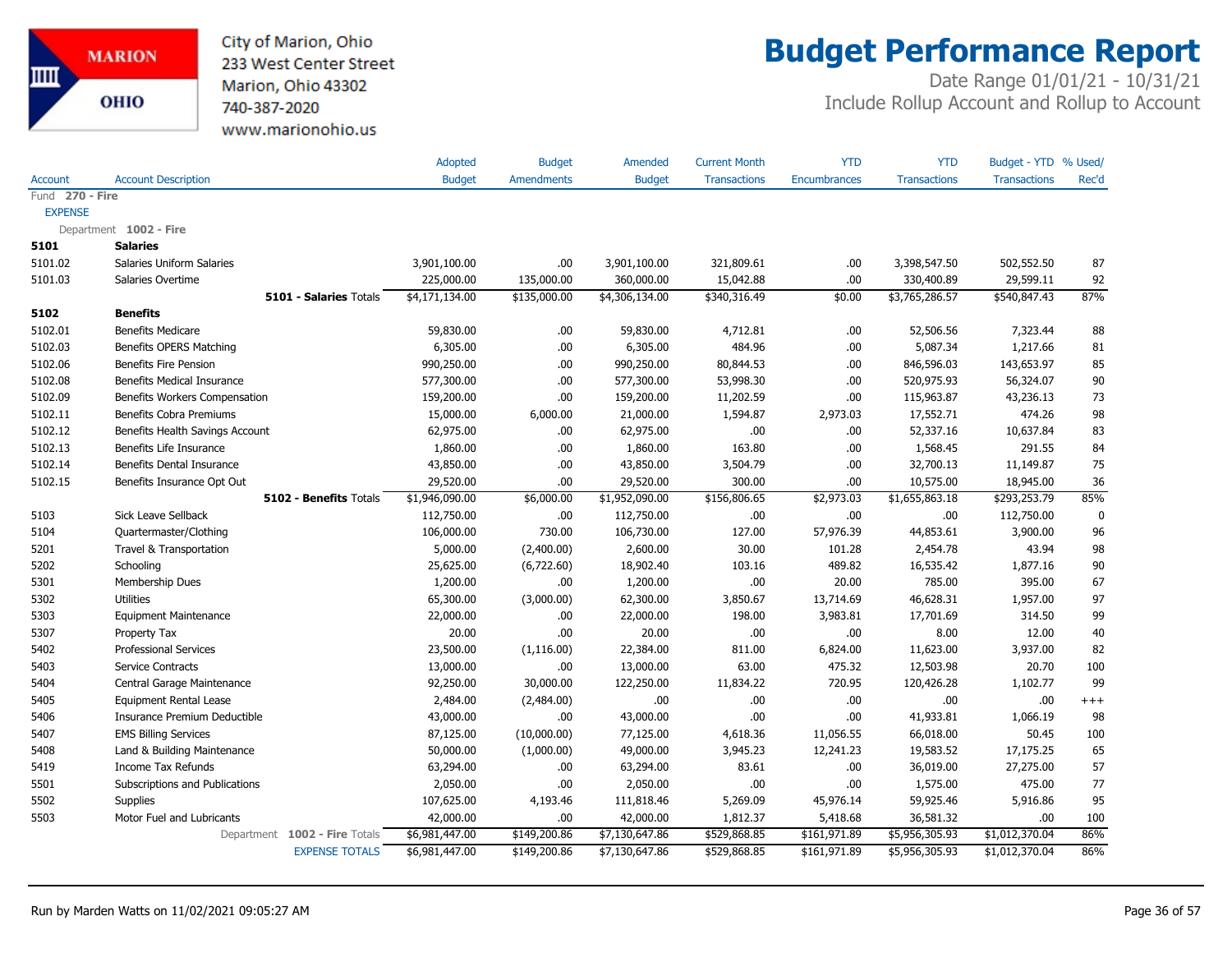City of Marion, Ohio 233 West Center Street Marion, Ohio 43302 740-387-2020 www.marionohio.us

# **Budget Performance Report**

|                |                                                      | Adopted           | <b>Budget</b>     | Amended          | <b>Current Month</b> | <b>YTD</b>          | <b>YTD</b>          | Budget - YTD % Used/ |          |
|----------------|------------------------------------------------------|-------------------|-------------------|------------------|----------------------|---------------------|---------------------|----------------------|----------|
| <b>Account</b> | <b>Account Description</b>                           | <b>Budget</b>     | <b>Amendments</b> | <b>Budget</b>    | <b>Transactions</b>  | <b>Encumbrances</b> | <b>Transactions</b> | <b>Transactions</b>  | Rec'd    |
|                | Fund 270 - Fire Totals                               |                   |                   |                  |                      |                     |                     |                      |          |
|                | <b>REVENUE TOTALS</b>                                | 5,504,498.00      | .00.              | 5,504,498.00     | 378,175.92           | .00                 | 5,411,698.55        | 92,799.45            | 98%      |
|                | <b>EXPENSE TOTALS</b>                                | 6,981,447.00      | 149,200.86        | 7,130,647.86     | 529,868.85           | 161,971.89          | 5,956,305.93        | 1,012,370.04         | 86%      |
|                | Fund 270 - Fire Totals                               | ( \$1,476,949.00) | (\$149,200.86)    | (\$1,626,149.86) | (\$151,692.93)       | ( \$161, 971.89)    | (\$544,607.38)      | $($ \$919,570.59)    |          |
|                | Fund 271 - ADAMH Grant                               |                   |                   |                  |                      |                     |                     |                      |          |
| <b>REVENUE</b> |                                                      |                   |                   |                  |                      |                     |                     |                      |          |
|                | Department 2034 - Community Corrections Grant        |                   |                   |                  |                      |                     |                     |                      |          |
| 4427           | <b>ADAMH Grant</b>                                   | .00.              | .00               | .00              | 18,750.00            | .00                 | 52,329.30           | (52, 329.30)         | $^{+++}$ |
|                | Department 2034 - Community Corrections Grant Totals | \$0.00            | \$0.00            | \$0.00           | \$18,750.00          | \$0.00              | \$52,329.30         | (\$52,329.30)        | $+++$    |
|                | Department 2083 - Case Manager ADAMH                 |                   |                   |                  |                      |                     |                     |                      |          |
| 4427           | <b>ADAMH Grant</b>                                   | .00               | .00.              | .00              | .00                  | .00                 | 11,821.56           | (11,821.56)          | $^{+++}$ |
| 4820           | Advances In                                          | .00               | .00.              | .00              | .00.                 | .00                 | 8,000.00            | (8,000.00)           | $^{+++}$ |
|                | Department 2083 - Case Manager ADAMH Totals          | \$0.00            | \$0.00            | \$0.00           | \$0.00               | \$0.00              | \$19,821.56         | ( \$19, 821.56)      | $+++$    |
|                | <b>REVENUE TOTALS</b>                                | \$0.00            | \$0.00            | \$0.00           | \$18,750.00          | \$0.00              | \$72,150.86         | (\$72,150.86)        | $+++$    |
| <b>EXPENSE</b> |                                                      |                   |                   |                  |                      |                     |                     |                      |          |
|                | Department 2034 - Community Corrections Grant        |                   |                   |                  |                      |                     |                     |                      |          |
| 5202           | Schooling                                            | .00               | 4,100.00          | 4,100.00         | .00                  | .00                 | 2,980.00            | 1,120.00             | 73       |
| 5442           | Capital Equipment                                    | .00               | 2,564.00          | 2,564.00         | 39.86                | 732.34              | 267.66              | 1,564.00             | 39       |
|                | Department 2034 - Community Corrections Grant Totals | \$0.00            | \$6,664.00        | \$6,664.00       | \$39.86              | \$732.34            | \$3,247.66          | \$2,684.00           | 60%      |
|                | Department 2079 - Verterans                          |                   |                   |                  |                      |                     |                     |                      |          |
| 5201           | Travel & Transportation                              | .00               | 5,400.00          | 5,400.00         | .00.                 | .00                 | 608.88              | 4,791.12             | 11       |
|                | Department 2079 - Verterans Totals                   | \$0.00            | \$5,400.00        | \$5,400.00       | \$0.00               | \$0.00              | \$608.88            | \$4,791.12           | 11%      |
|                | Department 2080 - ATP                                |                   |                   |                  |                      |                     |                     |                      |          |
| 5502           | <b>Supplies</b>                                      | .00               | 17,323.92         | 17,323.92        | .00                  | 4,000.00            | 6,048.25            | 7,275.67             | 58       |
|                | Department 2080 - ATP Totals                         | \$0.00            | \$17,323.92       | \$17,323.92      | \$0.00               | \$4,000.00          | \$6,048.25          | \$7,275.67           | 58%      |
|                | Department 2083 - Case Manager ADAMH                 |                   |                   |                  |                      |                     |                     |                      |          |
| 5101           | <b>Salaries</b>                                      |                   |                   |                  |                      |                     |                     |                      |          |
| 5101.01        | Salaries Regular Salaries                            | .00               | 11,658.00         | 11,658.00        | 913.02               | .00                 | 7,760.71            | 3,897.29             | 67       |
|                | <b>5101 - Salaries Totals</b>                        | \$0.00            | \$11,658.00       | \$11,658.00      | \$913.02             | \$0.00              | \$7,760.71          | \$3,897.29           | 67%      |
| 5102           | <b>Benefits</b>                                      |                   |                   |                  |                      |                     |                     |                      |          |
| 5102.01        | <b>Benefits Medicare</b>                             | .00               | 615.00            | 615.00           | 12.60                | .00                 | 107.40              | 507.60               | 17       |
| 5102.03        | Benefits OPERS Matching                              | .00               | 5,935.00          | 5,935.00         | 127.82               | .00                 | 1,086.47            | 4,848.53             | 18       |
| 5102.08        | <b>Benefits Medical Insurance</b>                    | .00               | 7,737.00          | 7,737.00         | 180.52               | .00                 | 1,444.16            | 6,292.84             | 19       |
| 5102.09        | Benefits Workers Compensation                        | .00               | 1,618.00          | 1,618.00         | 33.22                | .00                 | 282.37              | 1,335.63             | 17       |
| 5102.12        | Benefits Health Savings Account                      | .00               | 1,170.00          | 1,170.00         | .00                  | .00                 | 163.80              | 1,006.20             | 14       |
| 5102.13        | Benefits Life Insurance                              | .00               | 32.00             | 32.00            | .73                  | .00                 | 5.84                | 26.16                | 18       |
| 5102.14        | Benefits Dental Insurance                            | .00               | 413.00            | 413.00           | 8.18                 | .00                 | 65.44               | 347.56               | 16       |
|                | 5102 - Benefits Totals                               | \$0.00            | \$17,520.00       | \$17,520.00      | \$363.07             | \$0.00              | \$3,155.48          | \$14,364.52          | 18%      |
|                | Department 2083 - Case Manager ADAMH Totals          | \$0.00            | \$29,178.00       | \$29,178.00      | \$1,276.09           | \$0.00              | \$10,916.19         | \$18,261.81          | 37%      |
|                | Department 2085 - Mental Health Support Services     |                   |                   |                  |                      |                     |                     |                      |          |
| 5502           | <b>Supplies</b>                                      | .00               | 5,172.00          | 5,172.00         | 848.65               | 2,800.00            | 2,358.65            | 13.35                | 100      |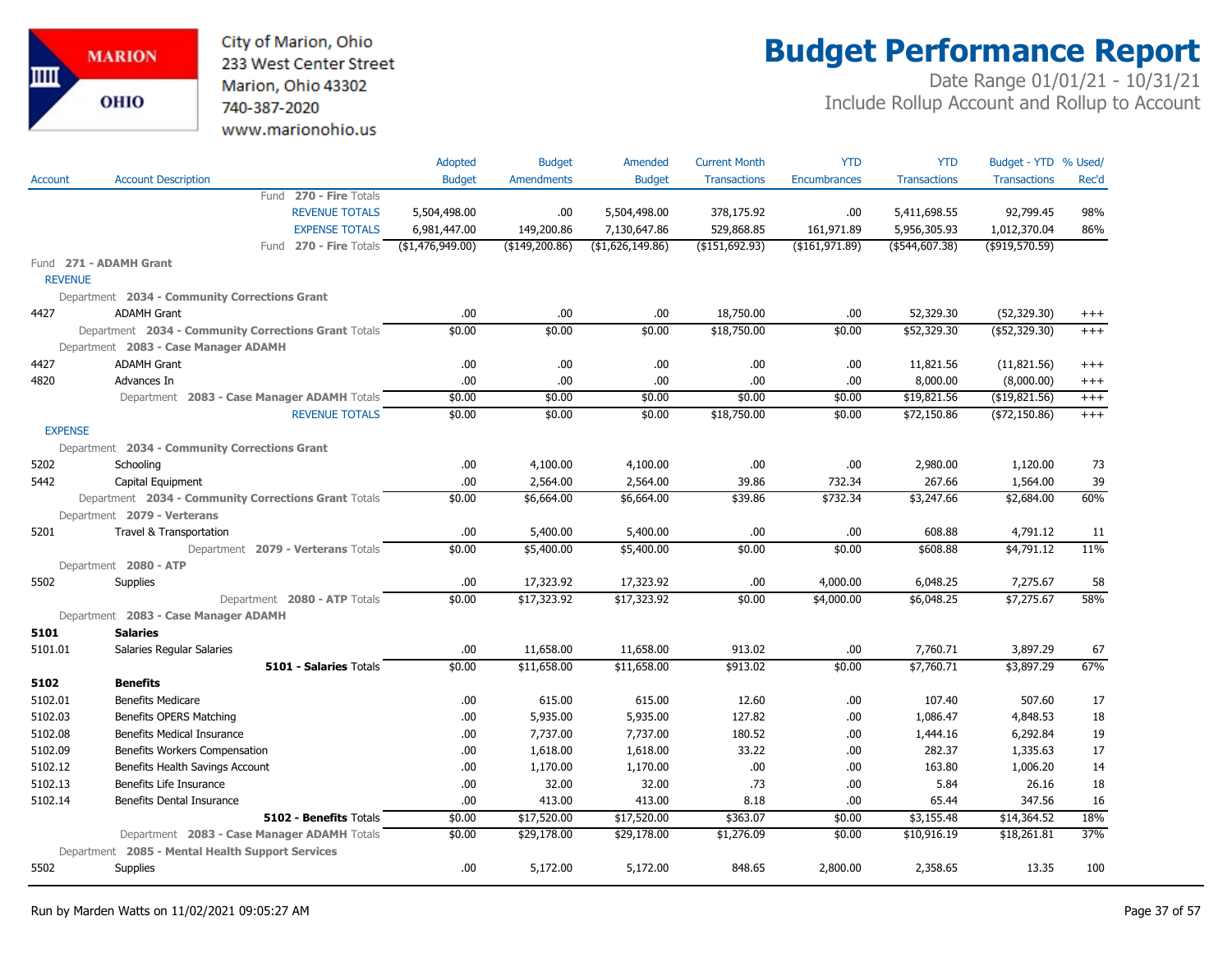

# **Budget Performance Report**

|                |                                                         | Adopted        | <b>Budget</b>     | Amended        | <b>Current Month</b> | <b>YTD</b>          | <b>YTD</b>          | Budget - YTD % Used/ |                  |
|----------------|---------------------------------------------------------|----------------|-------------------|----------------|----------------------|---------------------|---------------------|----------------------|------------------|
| Account        | <b>Account Description</b>                              | <b>Budget</b>  | <b>Amendments</b> | <b>Budget</b>  | <b>Transactions</b>  | <b>Encumbrances</b> | <b>Transactions</b> | <b>Transactions</b>  | Rec'd            |
|                | Fund 271 - ADAMH Grant                                  |                |                   |                |                      |                     |                     |                      |                  |
| <b>EXPENSE</b> |                                                         |                |                   |                |                      |                     |                     |                      |                  |
|                | Department 2085 - Mental Health Support Services Totals | \$0.00         | \$5,172.00        | \$5,172.00     | \$848.65             | \$2,800.00          | \$2,358.65          | \$13.35              | 100%             |
|                | Department 2086 - ATP 2                                 |                |                   |                |                      |                     |                     |                      |                  |
| 5502           | Supplies                                                | .00            | 24,363.29         | 24,363.29      | 1,050.00             | 10,904.42           | 4,946.20            | 8,512.67             | 65               |
|                | Department 2086 - ATP 2 Totals                          | \$0.00         | \$24,363.29       | \$24,363.29    | \$1,050.00           | \$10,904.42         | \$4,946.20          | \$8,512.67           | 65%              |
|                | <b>EXPENSE TOTALS</b>                                   | \$0.00         | \$88,101.21       | \$88,101.21    | \$3,214.60           | \$18,436.76         | \$28,125.83         | \$41,538.62          | 53%              |
|                | Fund 271 - ADAMH Grant Totals                           |                |                   |                |                      |                     |                     |                      |                  |
|                | <b>REVENUE TOTALS</b>                                   | .00            | .00.              | .00            | 18,750.00            | .00                 | 72,150.86           | (72, 150.86)         | $^{+++}$         |
|                | <b>EXPENSE TOTALS</b>                                   | .00            | 88,101.21         | 88,101.21      | 3,214.60             | 18,436.76           | 28,125.83           | 41,538.62            | 53%              |
|                | Fund 271 - ADAMH Grant Totals                           | \$0.00         | $(*88,101.21)$    | (\$88,101.21)  | \$15,535.40          | (\$18,436.76)       | \$44,025.03         | ( \$113,689.48)      |                  |
|                | Fund 272 - Adult Drug Court                             |                |                   |                |                      |                     |                     |                      |                  |
| <b>REVENUE</b> |                                                         |                |                   |                |                      |                     |                     |                      |                  |
|                | Department 2077 - Drug Court                            |                |                   |                |                      |                     |                     |                      |                  |
| 4804           | Reimbursements                                          | .00            | .00               | .00            | .00                  | .00                 | 19,548.62           | (19,548.62)          | $^{+++}$         |
|                | Department 2077 - Drug Court Totals                     | \$0.00         | \$0.00            | \$0.00         | \$0.00               | \$0.00              | \$19,548.62         | (\$19,548.62)        | $^{+++}$         |
|                | <b>REVENUE TOTALS</b>                                   | \$0.00         | \$0.00            | \$0.00         | \$0.00               | \$0.00              | \$19,548.62         | ( \$19,548.62)       | $^{+++}$         |
| <b>EXPENSE</b> |                                                         |                |                   |                |                      |                     |                     |                      |                  |
|                | Department 2077 - Drug Court                            |                |                   |                |                      |                     |                     |                      |                  |
| 5201           | Travel & Transportation                                 | 4,275.00       | .00.              | 4,275.00       | .00.                 | .00                 | .00.                | 4,275.00             | 0                |
| 5304           | Capital Equipment                                       | 1,500.00       | .00.              | 1,500.00       | .00                  | .00                 | .00                 | 1,500.00             | $\bf{0}$         |
| 5402           | <b>Professional Services</b>                            | 8,750.00       | .00.              | 8,750.00       | .00.                 | .00                 | .00                 | 8,750.00             | $\mathbf 0$      |
| 5502           | Supplies                                                | 6,570.00       | .00               | 6,570.00       | .00.                 | .00                 | .00.                | 6,570.00             | $\bf{0}$         |
|                | Department 2077 - Drug Court Totals                     | \$21,095.00    | \$0.00            | \$21,095.00    | \$0.00               | \$0.00              | \$0.00              | \$21,095.00          | $0\%$            |
|                | <b>EXPENSE TOTALS</b>                                   | \$21,095.00    | \$0.00            | \$21,095.00    | \$0.00               | \$0.00              | \$0.00              | \$21,095.00          | 0%               |
|                | Fund 272 - Adult Drug Court Totals                      |                |                   |                |                      |                     |                     |                      |                  |
|                | <b>REVENUE TOTALS</b>                                   | .00            | .00.              | .00            | .00.                 | .00                 | 19,548.62           | (19,548.62)          | $^{+++}$         |
|                | <b>EXPENSE TOTALS</b>                                   | 21,095.00      | .00               | 21,095.00      | .00                  | .00                 | .00                 | 21,095.00            | $0\%$            |
|                | Fund 272 - Adult Drug Court Totals                      | ( \$21,095.00) | \$0.00            | ( \$21,095.00) | \$0.00               | \$0.00              | \$19,548.62         | (40, 643.62)         |                  |
|                | Fund 273 - Critical Infrastructure Grant                |                |                   |                |                      |                     |                     |                      |                  |
| <b>REVENUE</b> |                                                         |                |                   |                |                      |                     |                     |                      |                  |
|                | Department 2081 - Critical Infrastructure Grant         |                |                   |                |                      |                     |                     |                      |                  |
| 4420           | <b>Federal Grants</b>                                   | 200,000.00     | .00               | 200,000.00     | .00                  | .00                 | .00                 | 200,000.00           | 0                |
|                | Department 2081 - Critical Infrastructure Grant Totals  | \$200,000.00   | \$0.00            | \$200,000.00   | \$0.00               | \$0.00              | \$0.00              | \$200,000.00         | 0%               |
|                | <b>REVENUE TOTALS</b>                                   | \$200,000.00   | \$0.00            | \$200,000.00   | \$0.00               | \$0.00              | \$0.00              | \$200,000.00         | 0%               |
| <b>EXPENSE</b> |                                                         |                |                   |                |                      |                     |                     |                      |                  |
| 5422           | Department 2081 - Critical Infrastructure Grant         |                |                   | 5,000.00       |                      |                     |                     | 5,000.00             |                  |
|                | <b>Administration Fee</b>                               | 5,000.00       | .00               |                | .00                  | .00                 | .00                 |                      | 0<br>$\mathbf 0$ |
| 5479           | Fire Facility/Equipment                                 | 195,000.00     | .00               | 195,000.00     | .00                  | .00                 | .00.                | 195,000.00           |                  |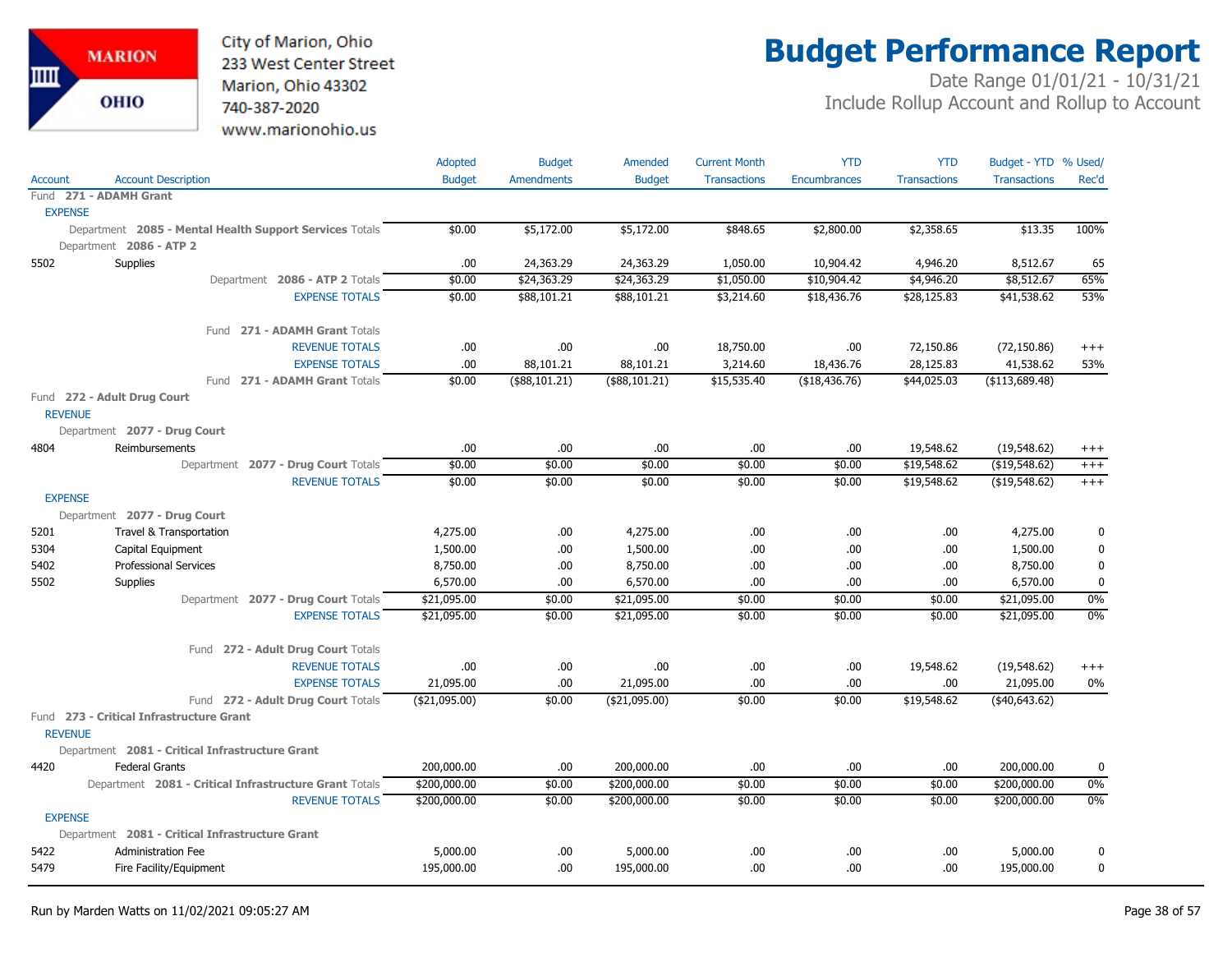City of Marion, Ohio 233 West Center Street Marion, Ohio 43302 740-387-2020 www.marionohio.us

# **Budget Performance Report**

|                                   |                                                        | Adopted       | <b>Budget</b>     | Amended        | <b>Current Month</b> | <b>YTD</b>          | <b>YTD</b>          | Budget - YTD % Used/ |          |
|-----------------------------------|--------------------------------------------------------|---------------|-------------------|----------------|----------------------|---------------------|---------------------|----------------------|----------|
| <b>Account</b>                    | <b>Account Description</b>                             | <b>Budget</b> | <b>Amendments</b> | <b>Budget</b>  | <b>Transactions</b>  | <b>Encumbrances</b> | <b>Transactions</b> | <b>Transactions</b>  | Rec'd    |
|                                   | Fund 273 - Critical Infrastructure Grant               |               |                   |                |                      |                     |                     |                      |          |
| <b>EXPENSE</b>                    |                                                        |               |                   |                |                      |                     |                     |                      |          |
|                                   | Department 2081 - Critical Infrastructure Grant Totals | \$200,000.00  | \$0.00            | \$200,000.00   | \$0.00               | \$0.00              | \$0.00              | \$200,000.00         | 0%       |
|                                   | <b>EXPENSE TOTALS</b>                                  | \$200,000.00  | \$0.00            | \$200,000.00   | \$0.00               | \$0.00              | \$0.00              | \$200,000.00         | $0\%$    |
|                                   | Fund 273 - Critical Infrastructure Grant Totals        |               |                   |                |                      |                     |                     |                      |          |
|                                   | <b>REVENUE TOTALS</b>                                  | 200,000.00    | .00               | 200,000.00     | .00                  | .00.                | .00                 | 200,000.00           | 0%       |
|                                   | <b>EXPENSE TOTALS</b>                                  | 200,000.00    | .00.              | 200,000.00     | .00                  | .00                 | .00                 | 200,000.00           | 0%       |
|                                   | Fund 273 - Critical Infrastructure Grant Totals        | \$0.00        | \$0.00            | \$0.00         | \$0.00               | \$0.00              | \$0.00              | \$0.00               |          |
| Fund 274 - ESID<br><b>REVENUE</b> |                                                        |               |                   |                |                      |                     |                     |                      |          |
|                                   | Department 2082 - ESID                                 |               |                   |                |                      |                     |                     |                      |          |
| 4112                              | <b>Special Assessment</b>                              | 33,079.00     | .00.              | 33,079.00      | .00                  | .00.                | 33,079.20           | (.20)                | 100      |
|                                   | Department 2082 - ESID Totals                          | \$33,079.00   | \$0.00            | \$33,079.00    | \$0.00               | \$0.00              | \$33,079.20         | (\$0.20)             | 100%     |
|                                   | <b>REVENUE TOTALS</b>                                  | \$33,079.00   | \$0.00            | \$33,079.00    | \$0.00               | \$0.00              | \$33,079.20         | (\$0.20)             | 100%     |
| <b>EXPENSE</b>                    |                                                        |               |                   |                |                      |                     |                     |                      |          |
|                                   | Department 2082 - ESID                                 |               |                   |                |                      |                     |                     |                      |          |
| 5451                              | Pass Thru Payments                                     | 33,079.00     | 7.64              | 33,086.64      | .00.                 | .00                 | 33,086.64           | .00.                 | 100      |
|                                   | Department 2082 - ESID Totals                          | \$33,079.00   | \$7.64            | \$33,086.64    | \$0.00               | \$0.00              | \$33,086.64         | \$0.00               | 100%     |
|                                   | <b>EXPENSE TOTALS</b>                                  | \$33,079.00   | \$7.64            | \$33,086.64    | \$0.00               | \$0.00              | \$33,086.64         | \$0.00               | 100%     |
|                                   | Fund 274 - ESID Totals                                 |               |                   |                |                      |                     |                     |                      |          |
|                                   | <b>REVENUE TOTALS</b>                                  | 33,079.00     | .00               | 33,079.00      | .00.                 | .00.                | 33,079.20           | (.20)                | 100%     |
|                                   | <b>EXPENSE TOTALS</b>                                  | 33,079.00     | 7.64              | 33,086.64      | .00                  | .00                 | 33,086.64           | .00                  | 100%     |
|                                   | Fund 274 - ESID Totals                                 | \$0.00        | ( \$7.64)         | ( \$7.64)      | \$0.00               | \$0.00              | ( \$7.44)           | (\$0.20)             |          |
| Fund 276 - ARPA<br><b>REVENUE</b> |                                                        |               |                   |                |                      |                     |                     |                      |          |
|                                   | Department 2087 - ARPA                                 |               |                   |                |                      |                     |                     |                      |          |
| 4420                              | <b>Federal Grants</b>                                  | .00           | .00               | .00            | .00                  | .00.                | 1,879,391.13        | (1,879,391.13)       | $^{+++}$ |
|                                   | Department 2087 - ARPA Totals                          | \$0.00        | \$0.00            | \$0.00         | \$0.00               | \$0.00              | \$1,879,391.13      | (\$1,879,391.13)     | $^{+++}$ |
|                                   | <b>REVENUE TOTALS</b>                                  | \$0.00        | \$0.00            | \$0.00         | \$0.00               | \$0.00              | \$1,879,391.13      | ( \$1,879,391.13)    | $^{+++}$ |
| <b>EXPENSE</b>                    |                                                        |               |                   |                |                      |                     |                     |                      |          |
|                                   | Department 2087 - ARPA                                 |               |                   |                |                      |                     |                     |                      |          |
| 5402                              | <b>Professional Services</b>                           | .00.          | 250,000.00        | 250,000.00     | .00                  | .00.                | .00.                | 250,000.00           | 0        |
| 5418                              | Refunds & Reimbursements                               | .00           | 1,100,000.00      | 1,100,000.00   | .00                  | .00.                | .00.                | 1,100,000.00         | 0        |
| 5443                              | Capital Improvement                                    | .00           | 529,391.13        | 529,391.13     | .00                  | .00.                | .00                 | 529,391.13           | 0        |
|                                   | Department 2087 - ARPA Totals                          | \$0.00        | \$1,879,391.13    | \$1,879,391.13 | \$0.00               | \$0.00              | \$0.00              | \$1,879,391.13       | 0%       |
|                                   | <b>EXPENSE TOTALS</b>                                  | \$0.00        | \$1,879,391.13    | \$1,879,391.13 | \$0.00               | \$0.00              | \$0.00              | \$1,879,391.13       | 0%       |
|                                   | 276 - ARPA Totals<br>Fund                              |               |                   |                |                      |                     |                     |                      |          |
|                                   | <b>REVENUE TOTALS</b>                                  | .00           | .00.              | .00            | .00.                 | .00                 | 1,879,391.13        | (1,879,391.13)       | $+++$    |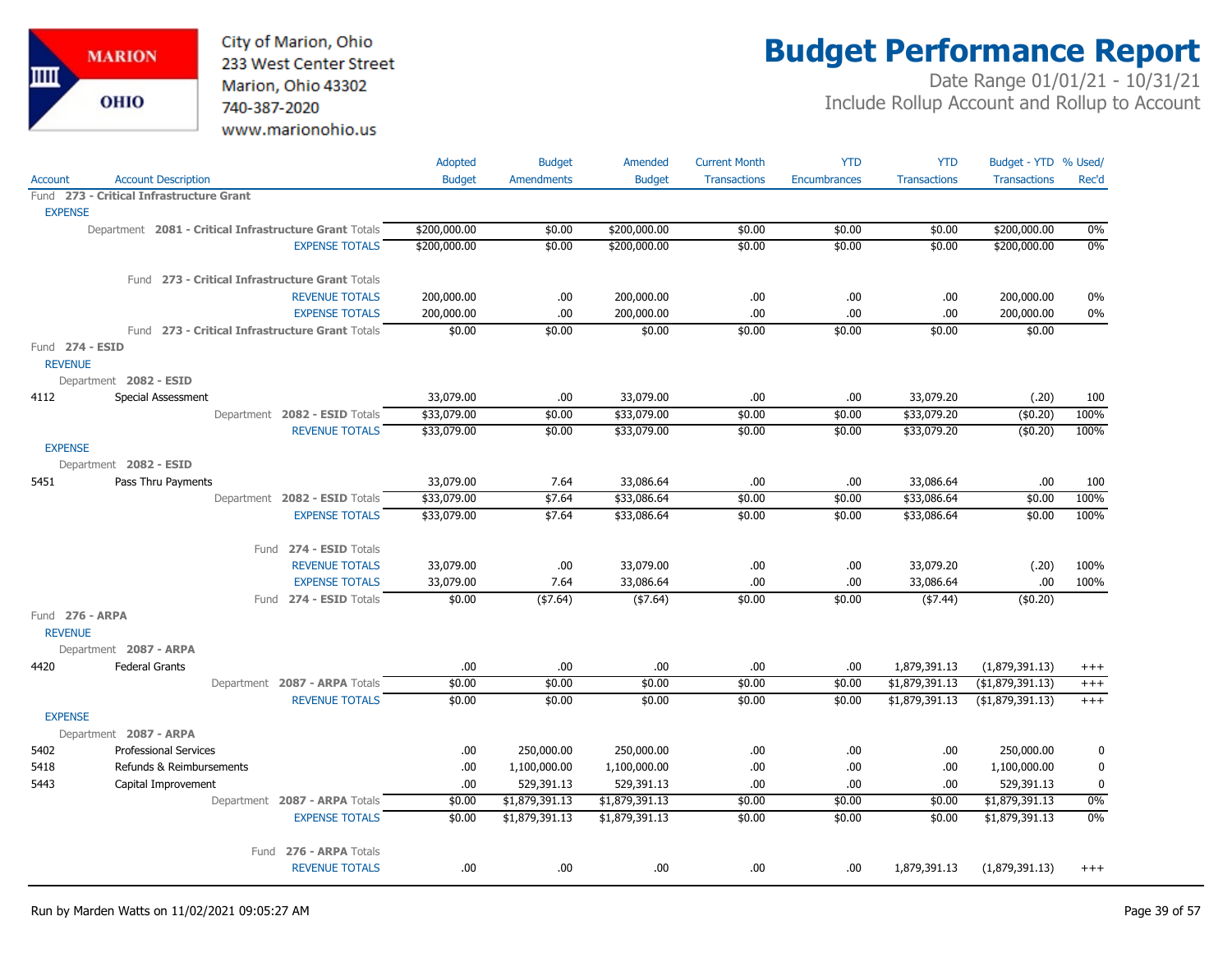City of Marion, Ohio 233 West Center Street Marion, Ohio 43302 740-387-2020 www.marionohio.us

# **Budget Performance Report**

|                |                                                                                          | <b>Adopted</b> | <b>Budget</b>     | Amended                  | <b>Current Month</b> | <b>YTD</b>          | <b>YTD</b>                 | Budget - YTD % Used/ |              |
|----------------|------------------------------------------------------------------------------------------|----------------|-------------------|--------------------------|----------------------|---------------------|----------------------------|----------------------|--------------|
| Account        | <b>Account Description</b>                                                               | <b>Budget</b>  | <b>Amendments</b> | <b>Budget</b>            | <b>Transactions</b>  | <b>Encumbrances</b> | <b>Transactions</b>        | <b>Transactions</b>  | Rec'd        |
|                | <b>EXPENSE TOTALS</b>                                                                    | .00            | 1,879,391.13      | 1,879,391.13             | .00                  | .00                 | .00.                       | 1,879,391.13         | 0%           |
|                | Fund 276 - ARPA Totals                                                                   | \$0.00         | ( \$1,879,391.13) | ( \$1,879,391.13)        | \$0.00               | \$0.00              | \$1,879,391.13             | (\$3,758,782.26)     |              |
|                | Fund 301 - Tax Increment Financing                                                       |                |                   |                          |                      |                     |                            |                      |              |
| <b>REVENUE</b> |                                                                                          |                |                   |                          |                      |                     |                            |                      |              |
|                | Department 3001 - DRIP (Ridgedale) TIF                                                   |                |                   |                          |                      |                     |                            |                      |              |
| 4108           | <b>Tax Increment Financing</b>                                                           |                |                   |                          |                      |                     |                            |                      |              |
| 4108.02        | Tax Increment Financing Marion Industries                                                | 24,606.00      | .00.              | 24,606.00                | .00.                 | .00                 | .00.                       | 24,606.00            | 0            |
| 4108.03        | Tax Increment Financing US Yachiyo                                                       | 48,000.00      | .00.              | 48,000.00                | .00.                 | .00                 | .00.                       | 48,000.00            | $\mathbf 0$  |
|                | 4108 - Tax Increment Financing Totals                                                    | \$72,606.00    | \$0.00            | \$72,606.00              | \$0.00               | \$0.00              | \$0.00                     | \$72,606.00          | 0%           |
|                | Department 3001 - DRIP (Ridgedale) TIF Totals                                            | \$72,606.00    | \$0.00            | \$72,606.00              | \$0.00               | \$0.00              | \$0.00                     | \$72,606.00          | 0%           |
|                | Department 3002 - DRIP (Marion City Schools) TIF                                         |                |                   |                          |                      |                     |                            |                      |              |
| 4108           | <b>Tax Increment Financing</b>                                                           |                |                   |                          |                      |                     |                            |                      |              |
| 4108.02        | Tax Increment Financing Marion Industries                                                | 25,000.00      | .00.              | 25,000.00                | .00.                 | .00                 | .00.                       | 25,000.00            | $\mathbf 0$  |
| 4108.04        | Tax Increment Financing Sakamura                                                         | 6,000.00       | .00.              | 6,000.00                 | .00.                 | .00.                | .00                        | 6,000.00             | $\pmb{0}$    |
|                | 4108 - Tax Increment Financing Totals                                                    | \$31,000.00    | \$0.00            | \$31,000.00              | \$0.00               | \$0.00              | \$0.00                     | \$31,000.00          | 0%           |
|                | Department 3002 - DRIP (Marion City Schools) TIF Totals                                  | \$31,000.00    | \$0.00            | \$31,000.00              | \$0.00               | \$0.00              | \$0.00                     | \$31,000.00          | 0%           |
|                | Department 3003 - Barks Road TIF                                                         |                |                   |                          |                      |                     |                            |                      |              |
| 4108           | <b>Tax Increment Financing</b>                                                           |                |                   |                          |                      |                     |                            |                      |              |
| 4108.06        | Tax Increment Financing Lutheran Social Services                                         | 19,367.00      | .00.              | 19,367.00                | .00.                 | .00                 | 6,862.60                   | 12,504.40            | 35           |
| 4108.07        | Tax Increment Financing Marion SSA                                                       | 5,312.00       | .00               | 5,312.00                 | .00.                 | .00                 | 6,888.28                   | (1, 576.28)          | 130          |
| 4108.08        | Tax Increment Financing Primrose of Marion                                               | 52,259.00      | .00.              | 52,259.00                | .00                  | .00                 | 114,790.02                 | (62, 531.02)         | 220          |
| 4108.09        | Tax Increment Financing Villas of Center Park                                            | 100,000.00     | .00               | 100,000.00               | .00.                 | .00                 | 140,809.24                 | (40, 809.24)         | 141          |
|                | 4108 - Tax Increment Financing Totals                                                    | \$176,938.00   | \$0.00            | \$176,938.00             | \$0.00               | \$0.00              | \$269,350.14               | ( \$92, 412.14)      | 152%         |
|                | Department 3003 - Barks Road TIF Totals                                                  | \$176,938.00   | \$0.00            | \$176,938.00             | \$0.00               | \$0.00              | \$269,350.14               | ( \$92, 412.14)      | 152%         |
|                | Department 3004 - SBR Enterprise TIF                                                     |                |                   |                          |                      |                     |                            |                      |              |
| 4108           | <b>Tax Increment Financing</b>                                                           |                |                   |                          |                      |                     |                            |                      |              |
| 4108.05        | Tax Increment Financing SBR Enterprises                                                  | 3,400.00       | .00.              | 3,400.00                 | .00.                 | .00                 | 27,816.53                  | (24, 416.53)         | 818          |
|                | 4108 - Tax Increment Financing Totals                                                    | \$3,400.00     | \$0.00            | \$3,400.00<br>\$3,400.00 | \$0.00               | \$0.00              | \$27,816.53<br>\$27,816.53 | ( \$24,416.53)       | 818%<br>818% |
|                | Department 3004 - SBR Enterprise TIF Totals<br>Department 3005 - Delaware-Barks Road TIF | \$3,400.00     | \$0.00            |                          | \$0.00               | \$0.00              |                            | ( \$24,416.53)       |              |
| 4108           | <b>Tax Increment Financing</b>                                                           |                |                   |                          |                      |                     |                            |                      |              |
| 4108.10        | Tax Increment Financing Tax Increment Financing-                                         | 2,300.00       | .00.              | 2,300.00                 | .00                  | .00                 | 5,823.90                   | (3,523.90)           | 253          |
|                | Walgreen                                                                                 |                |                   |                          |                      |                     |                            |                      |              |
|                | 4108 - Tax Increment Financing Totals                                                    | \$2,300.00     | \$0.00            | \$2,300.00               | \$0.00               | \$0.00              | \$5,823.90                 | $(*3,523.90)$        | 253%         |
|                | Department 3005 - Delaware-Barks Road TIF Totals                                         | \$2,300.00     | \$0.00            | \$2,300.00               | \$0.00               | \$0.00              | \$5,823.90                 | (\$3,523.90)         | 253%         |
|                | <b>REVENUE TOTALS</b>                                                                    | \$286,244.00   | \$0.00            | \$286,244.00             | \$0.00               | \$0.00              | \$302,990.57               | (\$16,746.57)        | 106%         |
| <b>EXPENSE</b> |                                                                                          |                |                   |                          |                      |                     |                            |                      |              |
|                | Department 3001 - DRIP (Ridgedale) TIF                                                   |                |                   |                          |                      |                     |                            |                      |              |
| 5417           | Auditor/Treasurer Fees                                                                   | 15.00          | .00.              | 15.00                    | .00.                 | .00                 | .00                        | 15.00                | 0            |
| 5440           | <b>OPWC</b>                                                                              |                |                   |                          |                      |                     |                            |                      |              |
| 5440.02        | OPWC Loan Prinipal                                                                       | 3,290.00       | .00.              | 3,290.00                 | .00.                 | .00                 | .00.                       | 3,290.00             | 0            |
|                |                                                                                          |                |                   |                          |                      |                     |                            |                      |              |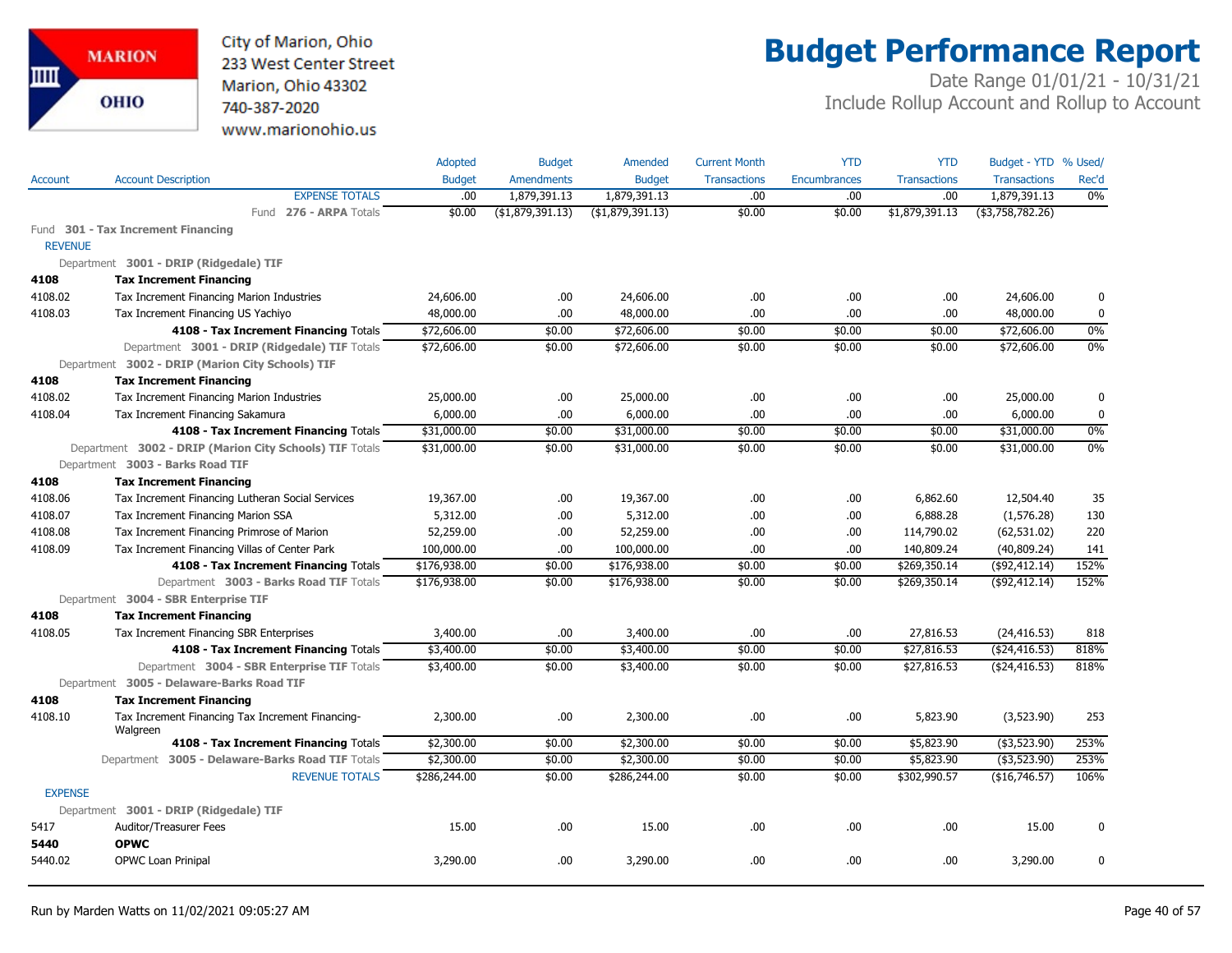City of Marion, Ohio 233 West Center Street Marion, Ohio 43302 740-387-2020 www.marionohio.us

# **Budget Performance Report**

|                |                                                         | Adopted       | <b>Budget</b>     | Amended       | <b>Current Month</b> | <b>YTD</b>          | <b>YTD</b>          | Budget - YTD % Used/ |             |
|----------------|---------------------------------------------------------|---------------|-------------------|---------------|----------------------|---------------------|---------------------|----------------------|-------------|
| <b>Account</b> | <b>Account Description</b>                              | <b>Budget</b> | <b>Amendments</b> | <b>Budget</b> | <b>Transactions</b>  | <b>Encumbrances</b> | <b>Transactions</b> | <b>Transactions</b>  | Rec'd       |
|                | Fund 301 - Tax Increment Financing                      |               |                   |               |                      |                     |                     |                      |             |
| <b>EXPENSE</b> |                                                         |               |                   |               |                      |                     |                     |                      |             |
|                | Department 3001 - DRIP (Ridgedale) TIF                  |               |                   |               |                      |                     |                     |                      |             |
|                | 5440 - OPWC Totals                                      | \$3,290.00    | \$0.00            | \$3,290.00    | \$0.00               | \$0.00              | \$0.00              | \$3,290.00           | 0%          |
|                | Department 3001 - DRIP (Ridgedale) TIF Totals           | \$3,305.00    | \$0.00            | \$3,305.00    | \$0.00               | \$0.00              | \$0.00              | \$3,305.00           | 0%          |
|                | Department 3002 - DRIP (Marion City Schools) TIF        |               |                   |               |                      |                     |                     |                      |             |
| 5417           | <b>Auditor/Treasurer Fees</b>                           | 15.00         | .00               | 15.00         | .00                  | .00                 | .00                 | 15.00                | $\bf{0}$    |
| 5440           | <b>OPWC</b>                                             |               |                   |               |                      |                     |                     |                      |             |
| 5440.02        | <b>OPWC Loan Prinipal</b>                               | 3,290.00      | .00.              | 3,290.00      | .00                  | .00.                | .00                 | 3,290.00             | $\bf{0}$    |
|                | 5440 - OPWC Totals                                      | \$3,290.00    | \$0.00            | \$3,290.00    | \$0.00               | \$0.00              | \$0.00              | \$3,290.00           | 0%          |
|                | Department 3002 - DRIP (Marion City Schools) TIF Totals | \$3,305.00    | \$0.00            | \$3,305.00    | \$0.00               | \$0.00              | \$0.00              | \$3,305.00           | 0%          |
|                | Department 3003 - Barks Road TIF                        |               |                   |               |                      |                     |                     |                      |             |
| 5402           | <b>Professional Services</b>                            | 25,625.00     | .00.              | 25,625.00     | .00                  | .00                 | .00                 | 25,625.00            | $\mathbf 0$ |
| 5426           | <b>Transfers Out</b>                                    |               |                   |               |                      |                     |                     |                      |             |
| 5426.14        | <b>Transfers Out Bond Retirement</b>                    | 33,721.00     | .00               | 33,721.00     | .00                  | .00                 | .00                 | 33,721.00            | 0           |
|                | 5426 - Transfers Out Totals                             | \$33,721.00   | \$0.00            | \$33,721.00   | \$0.00               | \$0.00              | \$0.00              | \$33,721.00          | 0%          |
| 5443           | Capital Improvement                                     | 153,750.00    | .00               | 153,750.00    | .00.                 | .00                 | .00.                | 153,750.00           | 0           |
|                | Department 3003 - Barks Road TIF Totals                 | \$213,096.00  | \$0.00            | \$213,096.00  | \$0.00               | \$0.00              | \$0.00              | \$213,096.00         | 0%          |
|                | Department 3004 - SBR Enterprise TIF                    |               |                   |               |                      |                     |                     |                      |             |
| 5426           | <b>Transfers Out</b>                                    |               |                   |               |                      |                     |                     |                      |             |
| 5426.14        | <b>Transfers Out Bond Retirement</b>                    | 50,206.00     | .00               | 50,206.00     | .00                  | .00                 | .00.                | 50,206.00            | 0           |
|                | 5426 - Transfers Out Totals                             | \$50,206.00   | \$0.00            | \$50,206.00   | \$0.00               | \$0.00              | \$0.00              | \$50,206.00          | 0%          |
|                | Department 3004 - SBR Enterprise TIF Totals             | \$50,206.00   | \$0.00            | \$50,206.00   | \$0.00               | \$0.00              | \$0.00              | \$50,206.00          | 0%          |
|                | Department 3005 - Delaware-Barks Road TIF               |               |                   |               |                      |                     |                     |                      |             |
| 5426           | <b>Transfers Out</b>                                    |               |                   |               |                      |                     |                     |                      |             |
| 5426.14        | Transfers Out Bond Retirement                           | 26,689.00     | .00               | 26,689.00     | .00                  | .00                 | .00                 | 26,689.00            | $\mathbf 0$ |
|                | 5426 - Transfers Out Totals                             | \$26,689.00   | \$0.00            | \$26,689.00   | \$0.00               | \$0.00              | \$0.00              | \$26,689.00          | 0%          |
|                | Department 3005 - Delaware-Barks Road TIF Totals        | \$26,689.00   | \$0.00            | \$26,689.00   | \$0.00               | \$0.00              | \$0.00              | \$26,689.00          | $0\%$       |
|                | <b>EXPENSE TOTALS</b>                                   | \$296,601.00  | \$0.00            | \$296,601.00  | \$0.00               | \$0.00              | \$0.00              | \$296,601.00         | 0%          |
|                |                                                         |               |                   |               |                      |                     |                     |                      |             |
|                | Fund 301 - Tax Increment Financing Totals               |               |                   |               |                      |                     |                     |                      |             |
|                | <b>REVENUE TOTALS</b>                                   | 286,244.00    | .00               | 286,244.00    | .00                  | .00                 | 302,990.57          | (16,746.57)          | 106%        |
|                | <b>EXPENSE TOTALS</b>                                   | 296,601.00    | .00               | 296,601.00    | .00                  | .00                 | .00                 | 296,601.00           | $0\%$       |
|                | Fund 301 - Tax Increment Financing Totals               | (\$10,357.00) | \$0.00            | (\$10,357.00) | \$0.00               | \$0.00              | \$302,990.57        | (\$313,347.57)       |             |
|                | Fund 302 - Bond Retirement                              |               |                   |               |                      |                     |                     |                      |             |
| <b>REVENUE</b> |                                                         |               |                   |               |                      |                     |                     |                      |             |
|                | Department 3010 - Bond Retirement                       |               |                   |               |                      |                     |                     |                      |             |
| 4103           | <b>Income Tax</b>                                       |               |                   |               |                      |                     |                     |                      |             |
| 4103.02        | Income Tax Non-Voted                                    | 86,320.00     | .00               | 86,320.00     | .00.                 | .00.                | .00                 | 86,320.00            | 0           |
|                | 4103 - Income Tax Totals                                | \$86,320.00   | \$0.00            | \$86,320.00   | \$0.00               | \$0.00              | \$0.00              | \$86,320.00          | 0%          |
| 4802           | Transfer In                                             | 333,810.00    | .00               | 333,810.00    | .00                  | .00                 | .00.                | 333,810.00           | 0           |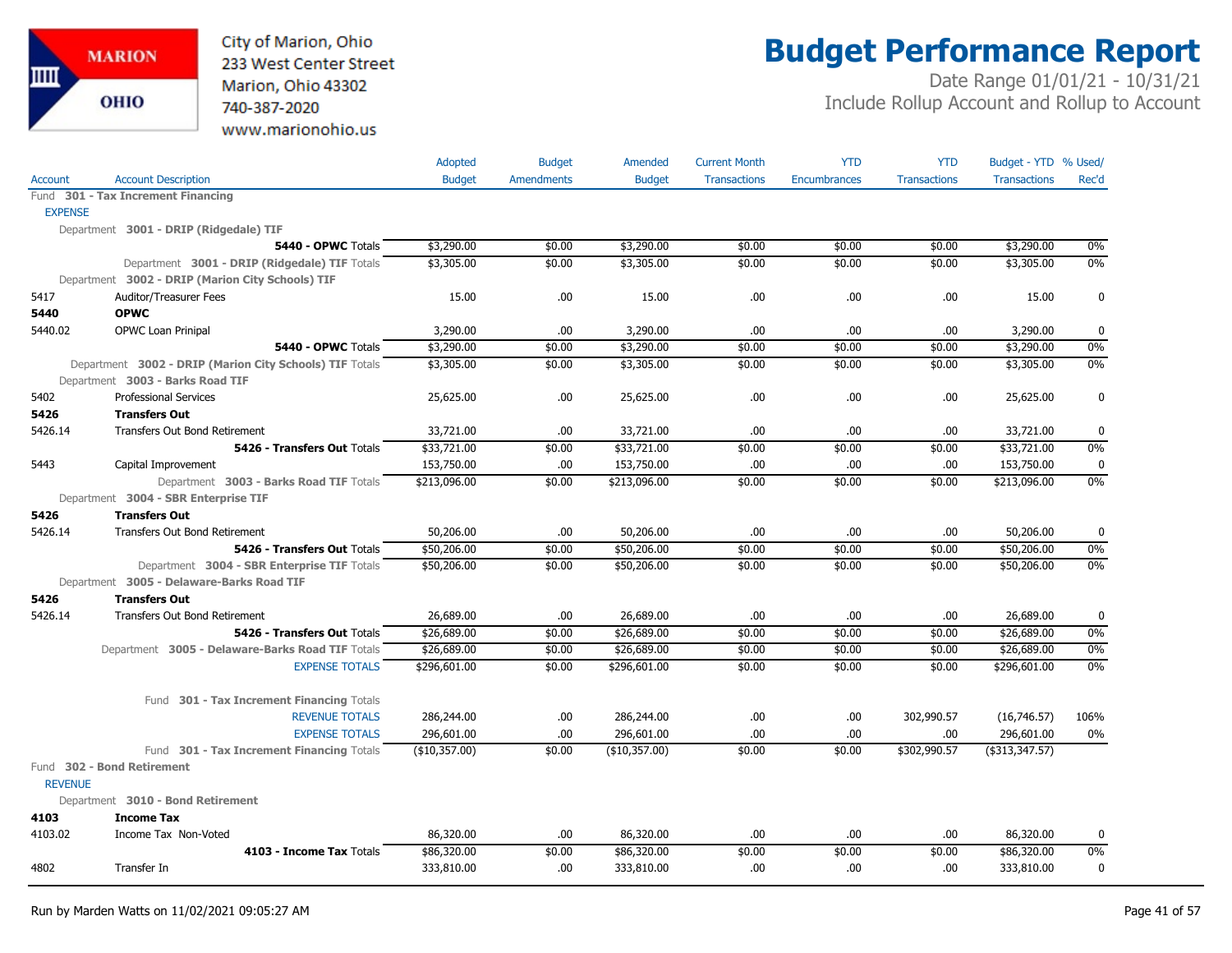

# **Budget Performance Report**

|                |                                              | Adopted       | <b>Budget</b>     | Amended       | <b>Current Month</b> | <b>YTD</b>          | <b>YTD</b>          | Budget - YTD % Used/ |          |
|----------------|----------------------------------------------|---------------|-------------------|---------------|----------------------|---------------------|---------------------|----------------------|----------|
| Account        | <b>Account Description</b>                   | <b>Budget</b> | <b>Amendments</b> | <b>Budget</b> | <b>Transactions</b>  | <b>Encumbrances</b> | <b>Transactions</b> | <b>Transactions</b>  | Rec'd    |
|                | Fund 302 - Bond Retirement                   |               |                   |               |                      |                     |                     |                      |          |
| <b>REVENUE</b> |                                              |               |                   |               |                      |                     |                     |                      |          |
|                | Department 3010 - Bond Retirement Totals     | \$420,130.00  | \$0.00            | \$420,130.00  | \$0.00               | \$0.00              | \$0.00              | \$420,130.00         | $0\%$    |
|                | <b>REVENUE TOTALS</b>                        | \$420,130.00  | \$0.00            | \$420,130.00  | \$0.00               | \$0.00              | \$0.00              | \$420,130.00         | 0%       |
| <b>EXPENSE</b> |                                              |               |                   |               |                      |                     |                     |                      |          |
|                | Department 3010 - Bond Retirement            |               |                   |               |                      |                     |                     |                      |          |
| 5439           | <b>Debt Service</b>                          |               |                   |               |                      |                     |                     |                      |          |
| 5439.01        | Debt Service Bond Interest                   | 83,000.00     | .00               | 83,000.00     | .00                  | .00                 | .00.                | 83,000.00            | 0        |
| 5439.02        | Debt Service Bond Principal                  | 283,000.00    | .00               | 283,000.00    | .00                  | .00                 | .00.                | 283,000.00           | 0        |
|                | 5439 - Debt Service Totals                   | \$366,000.00  | \$0.00            | \$366,000.00  | \$0.00               | \$0.00              | \$0.00              | \$366,000.00         | 0%       |
|                | Department 3010 - Bond Retirement Totals     | \$366,000.00  | \$0.00            | \$366,000.00  | \$0.00               | \$0.00              | \$0.00              | \$366,000.00         | 0%       |
|                | <b>EXPENSE TOTALS</b>                        | \$366,000.00  | \$0.00            | \$366,000.00  | \$0.00               | \$0.00              | \$0.00              | \$366,000.00         | 0%       |
|                | Fund 302 - Bond Retirement Totals            |               |                   |               |                      |                     |                     |                      |          |
|                | <b>REVENUE TOTALS</b>                        | 420,130.00    | .00               | 420,130.00    | .00                  | .00                 | .00                 | 420,130.00           | $0\%$    |
|                | <b>EXPENSE TOTALS</b>                        | 366,000.00    | .00               | 366,000.00    | .00                  | .00                 | .00.                | 366,000.00           | $0\%$    |
|                | Fund 302 - Bond Retirement Totals            | \$54,130.00   | \$0.00            | \$54,130.00   | \$0.00               | \$0.00              | \$0.00              | \$54,130.00          |          |
| <b>REVENUE</b> | Fund 401 - Capital Improvements              |               |                   |               |                      |                     |                     |                      |          |
|                | Department 4000 - Capital Improvement        |               |                   |               |                      |                     |                     |                      |          |
| 4102           | <b>Utility Company Tax</b>                   |               |                   |               |                      |                     |                     |                      |          |
| 4102.01        | Utility Company Tax Voted .75%               | 15,000.00     | .00               | 15,000.00     | .00                  | .00.                | 4,110.66            | 10,889.34            | 27       |
|                | 4102 - Utility Company Tax Totals            | \$15,000.00   | \$0.00            | \$15,000.00   | \$0.00               | \$0.00              | \$4,110.66          | \$10,889.34          | 27%      |
| 4103           | <b>Income Tax</b>                            |               |                   |               |                      |                     |                     |                      |          |
| 4103.01        | Income Tax Voted                             | 422,000.00    | .00               | 422,000.00    | 38,821.94            | .00                 | 397,104.72          | 24,895.28            | 94       |
|                | 4103 - Income Tax Totals                     | \$422,000.00  | \$0.00            | \$422,000.00  | \$38,821.94          | \$0.00              | \$397,104.72        | \$24,895.28          | 94%      |
| 4111           | <b>Municipal Net Profit</b>                  |               |                   |               |                      |                     |                     |                      |          |
| 4111.02        | Municipal Net Profit .75% Voted              | .00           | .00               | .00           | .00                  | .00                 | 5,953.57            | (5,953.57)           | $^{+++}$ |
|                | 4111 - Municipal Net Profit Totals           | \$0.00        | \$0.00            | \$0.00        | \$0.00               | \$0.00              | \$5,953.57          | (\$5,953.57)         | $^{+++}$ |
| 4804           | Reimbursements                               | 15,000.00     | .00               | 15,000.00     | .00                  | .00                 | .00                 | 15,000.00            | 0        |
|                | Department 4000 - Capital Improvement Totals | \$452,000.00  | \$0.00            | \$452,000.00  | \$38,821.94          | \$0.00              | \$407,168.95        | \$44,831.05          | 90%      |
|                | <b>REVENUE TOTALS</b>                        | \$452,000.00  | \$0.00            | \$452,000.00  | \$38,821.94          | \$0.00              | \$407,168.95        | \$44,831.05          | 90%      |
| <b>EXPENSE</b> |                                              |               |                   |               |                      |                     |                     |                      |          |
|                | Department 1021 - City Hall                  |               |                   |               |                      |                     |                     |                      |          |
| 5443           | Capital Improvement                          | 65,000.00     | .00               | 65,000.00     | .00                  | 6,400.00            | 32,100.00           | 26,500.00            | 59       |
|                | Department 1021 - City Hall Totals           | \$65,000.00   | \$0.00            | \$65,000.00   | \$0.00               | \$6,400.00          | \$32,100.00         | \$26,500.00          | 59%      |
|                | Department 4000 - Capital Improvement        |               |                   |               |                      |                     |                     |                      |          |
| 5419           | Income Tax Refunds                           | 6,656.00      | .00               | 6,656.00      | 8.79                 | .00                 | 3,787.68            | 2,868.32             | 57       |
| 5426           | <b>Transfers Out</b>                         |               |                   |               |                      |                     |                     |                      |          |
| 5426.14        | <b>Transfers Out Bond Retirement</b>         | 229,448.00    | .00               | 229,448.00    | .00                  | .00                 | .00.                | 229,448.00           | 0        |
|                | 5426 - Transfers Out Totals                  | \$229,448.00  | \$0.00            | \$229,448.00  | \$0.00               | \$0.00              | \$0.00              | \$229,448.00         | 0%       |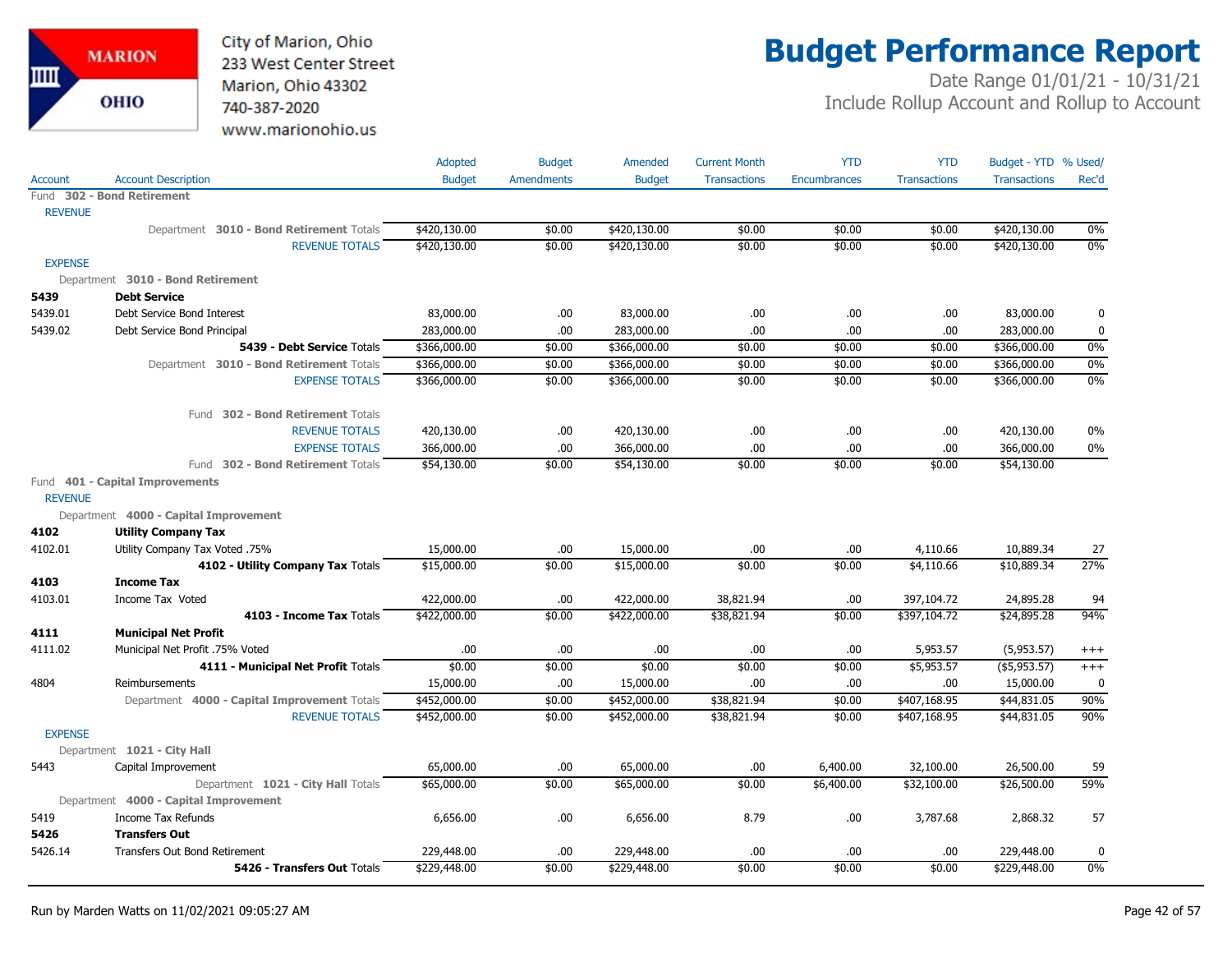City of Marion, Ohio 233 West Center Street Marion, Ohio 43302 740-387-2020 www.marionohio.us

# **Budget Performance Report**

|                |                                                     | Adopted        | <b>Budget</b>     | Amended        | <b>Current Month</b> | <b>YTD</b>          | <b>YTD</b>          | Budget - YTD % Used/ |          |
|----------------|-----------------------------------------------------|----------------|-------------------|----------------|----------------------|---------------------|---------------------|----------------------|----------|
| <b>Account</b> | <b>Account Description</b>                          | <b>Budget</b>  | <b>Amendments</b> | <b>Budget</b>  | <b>Transactions</b>  | <b>Encumbrances</b> | <b>Transactions</b> | <b>Transactions</b>  | Rec'd    |
|                | Fund 401 - Capital Improvements                     |                |                   |                |                      |                     |                     |                      |          |
| <b>EXPENSE</b> |                                                     |                |                   |                |                      |                     |                     |                      |          |
|                | Department 4000 - Capital Improvement               |                |                   |                |                      |                     |                     |                      |          |
| 5444           | Capital Contingency                                 | 150,000.00     | 21,000.00         | 171,000.00     | 89,240.72            | 4,184.38            | 166,360.37          | 455.25               | 100      |
|                | Department 4000 - Capital Improvement Totals        | \$386,104.00   | \$21,000.00       | \$407,104.00   | \$89,249.51          | \$4,184.38          | \$170,148.05        | \$232,771.57         | 43%      |
|                | Department 4001 - Airport Industrial Park           |                |                   |                |                      |                     |                     |                      |          |
| 5443           | Capital Improvement                                 | .00            | .00.              | .00            | .00                  | .00                 | 2,435.00            | (2,435.00)           | $^{+++}$ |
|                | Department 4001 - Airport Industrial Park Totals    | \$0.00         | \$0.00            | \$0.00         | \$0.00               | \$0.00              | \$2,435.00          | (42, 435.00)         | $^{+++}$ |
|                | <b>EXPENSE TOTALS</b>                               | \$451,104.00   | \$21,000.00       | \$472,104.00   | \$89,249.51          | \$10,584.38         | \$204,683.05        | \$256,836.57         | 46%      |
|                | 401 - Capital Improvements Totals<br>Fund           |                |                   |                |                      |                     |                     |                      |          |
|                | <b>REVENUE TOTALS</b>                               | 452,000.00     | .00               | 452,000.00     | 38,821.94            | .00                 | 407,168.95          | 44,831.05            | 90%      |
|                | <b>EXPENSE TOTALS</b>                               | 451,104.00     | 21,000.00         | 472,104.00     | 89,249.51            | 10,584.38           | 204,683.05          | 256,836.57           | 46%      |
|                | Fund 401 - Capital Improvements Totals              | \$896.00       | ( \$21,000.00)    | (\$20,104.00)  | (\$50,427.57)        | (\$10,584.38)       | \$202,485.90        | (\$212,005.52)       |          |
|                | Fund 403 - Airport Industrial Park                  |                |                   |                |                      |                     |                     |                      |          |
| <b>EXPENSE</b> |                                                     |                |                   |                |                      |                     |                     |                      |          |
|                | Department 4001 - Airport Industrial Park           |                |                   |                |                      |                     |                     |                      |          |
| 5307           | Property Tax                                        | 4,100.00       | .00.              | 4,100.00       | .00                  | .00.                | .00                 | 4,100.00             | 0        |
| 5443           | Capital Improvement                                 | 130,000.00     | .00               | 130,000.00     | .00                  | 1,394.00            | 10,008.59           | 118,597.41           | 9        |
|                | Department 4001 - Airport Industrial Park Totals    | \$134,100.00   | \$0.00            | \$134,100.00   | \$0.00               | \$1,394.00          | \$10,008.59         | \$122,697.41         | 9%       |
|                | <b>EXPENSE TOTALS</b>                               | \$134,100.00   | \$0.00            | \$134,100.00   | \$0.00               | \$1,394.00          | \$10,008.59         | \$122,697.41         | 9%       |
|                | 403 - Airport Industrial Park Totals<br>Fund        |                |                   |                |                      |                     |                     |                      |          |
|                | <b>REVENUE TOTALS</b>                               | .00            | .00.              | .00            | .00                  | .00                 | .00                 | .00.                 | $^{+++}$ |
|                | <b>EXPENSE TOTALS</b>                               | 134,100.00     | .00.              | 134,100.00     | .00                  | 1,394.00            | 10,008.59           | 122,697.41           | 9%       |
|                | Fund 403 - Airport Industrial Park Totals           | (\$134,100.00) | \$0.00            | (\$134,100.00) | \$0.00               | $($ \$1,394.00)     | (\$10,008.59)       | (\$122,697.41)       |          |
| <b>REVENUE</b> | Fund 404 - Softball Field Improvement               |                |                   |                |                      |                     |                     |                      |          |
|                | Department 4002 - Softball Field Improvement        |                |                   |                |                      |                     |                     |                      |          |
| 4503           | Program Income                                      | 5,000.00       | .00               | 5,000.00       | 2,325.00             | .00                 | 33,745.00           | (28, 745.00)         | 675      |
|                | Department 4002 - Softball Field Improvement Totals | \$5,000.00     | \$0.00            | \$5,000.00     | \$2,325.00           | \$0.00              | \$33,745.00         | (\$28,745.00)        | 675%     |
|                | <b>REVENUE TOTALS</b>                               | \$5,000.00     | \$0.00            | \$5,000.00     | \$2,325.00           | \$0.00              | \$33,745.00         | (\$28,745.00)        | 675%     |
| <b>EXPENSE</b> |                                                     |                |                   |                |                      |                     |                     |                      |          |
|                | Department 4002 - Softball Field Improvement        |                |                   |                |                      |                     |                     |                      |          |
| 5442           | Capital Equipment                                   | 4,500.00       | .00.              | 4,500.00       | .00                  | 32.64               | 4,460.36            | 7.00                 | 100      |
| 5443           | Capital Improvement                                 | 4,500.00       | 5,000.00          | 9,500.00       | .00                  | 974.99              | 5,875.01            | 2,650.00             | 72       |
|                | Department 4002 - Softball Field Improvement Totals | \$9,000.00     | \$5,000.00        | \$14,000.00    | \$0.00               | \$1,007.63          | \$10,335.37         | \$2,657.00           | 81%      |
|                | <b>EXPENSE TOTALS</b>                               | \$9,000.00     | \$5,000.00        | \$14,000.00    | \$0.00               | \$1,007.63          | \$10,335.37         | \$2,657.00           | 81%      |
|                | 404 - Softball Field Improvement Totals<br>Fund     |                |                   |                |                      |                     |                     |                      |          |
|                | <b>REVENUE TOTALS</b>                               | 5,000.00       | .00.              | 5,000.00       | 2,325.00             | .00.                | 33,745.00           | (28,745.00)          | 675%     |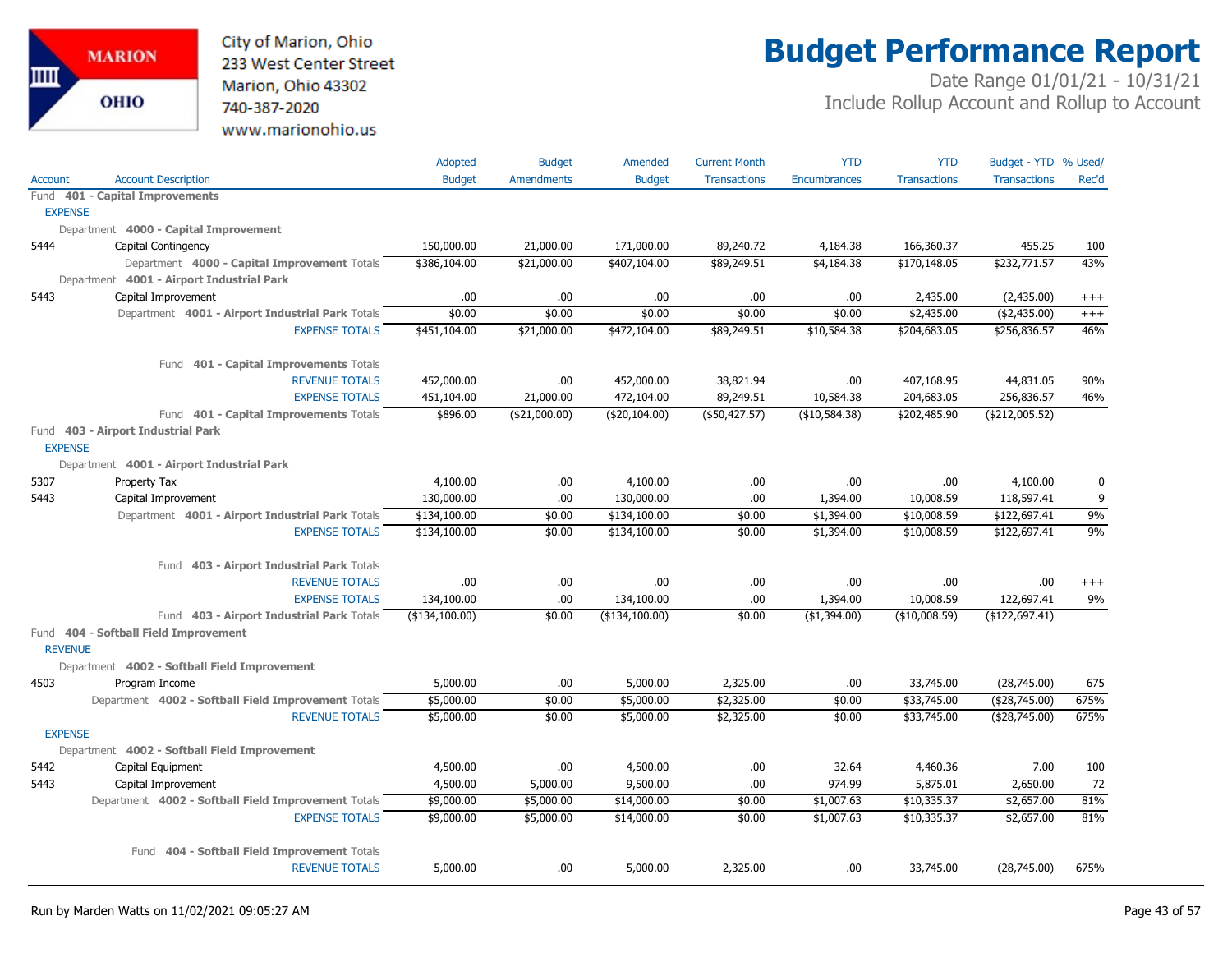City of Marion, Ohio 233 West Center Street Marion, Ohio 43302 740-387-2020 www.marionohio.us

# **Budget Performance Report**

|                |                                              | Adopted         | <b>Budget</b>     | Amended          | <b>Current Month</b> | <b>YTD</b>          | <b>YTD</b>          | Budget - YTD % Used/ |          |
|----------------|----------------------------------------------|-----------------|-------------------|------------------|----------------------|---------------------|---------------------|----------------------|----------|
| Account        | <b>Account Description</b>                   | <b>Budget</b>   | <b>Amendments</b> | <b>Budget</b>    | <b>Transactions</b>  | <b>Encumbrances</b> | <b>Transactions</b> | <b>Transactions</b>  | Rec'd    |
|                | <b>EXPENSE TOTALS</b>                        | 9,000.00        | 5,000.00          | 14,000.00        | .00                  | 1,007.63            | 10,335.37           | 2,657.00             | 81%      |
|                | Fund 404 - Softball Field Improvement Totals | $($ \$4,000.00) | $($ \$5,000.00)   | $($ \$9,000.00)  | \$2,325.00           | $($ \$1,007.63)     | \$23,409.63         | ( \$31,402.00)       |          |
|                | Fund 406 - Formula Grant (CDBG)              |                 |                   |                  |                      |                     |                     |                      |          |
| <b>REVENUE</b> |                                              |                 |                   |                  |                      |                     |                     |                      |          |
|                | Department 2048 - Formula Grant              |                 |                   |                  |                      |                     |                     |                      |          |
| 4420           | <b>Federal Grants</b>                        | .00             | .00               | .00.             | .00                  | .00                 | 158,724.00          | (158, 724.00)        | $^{+++}$ |
|                | Department 2048 - Formula Grant Totals       | \$0.00          | \$0.00            | \$0.00           | \$0.00               | \$0.00              | \$158,724.00        | (\$158,724.00)       | $^{+++}$ |
|                | <b>REVENUE TOTALS</b>                        | \$0.00          | \$0.00            | \$0.00           | \$0.00               | \$0.00              | \$158,724.00        | ( \$158, 724.00)     | $^{+++}$ |
| <b>EXPENSE</b> |                                              |                 |                   |                  |                      |                     |                     |                      |          |
|                | Department 2048 - Formula Grant              |                 |                   |                  |                      |                     |                     |                      |          |
| 5422           | <b>Administration Fee</b>                    | .00             | 20,054.92         | 20,054.92        | .00                  | .00                 | 20,054.92           | .00                  | 100      |
| 5429           | Curbs & Sidewalks                            | .00.            | 31,000.00         | 31,000.00        | .00                  | 3,243.97            | 27,756.03           | .00                  | 100      |
| 5430           | Parks & Recreation                           | .00.            | 34,724.49         | 34,724.49        | .00                  | 960.96              | 30,673.21           | 3,090.32             | 91       |
| 5456           | Fair Housing                                 | .00             | 1,000.00          | 1,000.00         | .00                  | .00                 | 1,000.00            | .00                  | 100      |
| 5463           | Clearance                                    | .00             | 80,000.00         | 80,000.00        | .00                  | .00                 | 80,000.00           | .00                  | 100      |
|                | Department 2048 - Formula Grant Totals       | \$0.00          | \$166,779.41      | \$166,779.41     | \$0.00               | \$4,204.93          | \$159,484.16        | \$3,090.32           | 98%      |
|                | <b>EXPENSE TOTALS</b>                        | \$0.00          | \$166,779.41      | \$166,779.41     | \$0.00               | \$4,204.93          | \$159,484.16        | \$3,090.32           | 98%      |
|                | Fund 406 - Formula Grant (CDBG) Totals       |                 |                   |                  |                      |                     |                     |                      |          |
|                | <b>REVENUE TOTALS</b>                        | .00             | .00.              | .00.             | .00                  | .00                 | 158,724.00          | (158, 724.00)        | $^{+++}$ |
|                | <b>EXPENSE TOTALS</b>                        | .00             | 166,779.41        | 166,779.41       | .00                  | 4,204.93            | 159,484.16          | 3,090.32             | 98%      |
|                | Fund 406 - Formula Grant (CDBG) Totals       | \$0.00          | (\$166,779.41)    | (\$166,779.41)   | \$0.00               | (\$4,204.93)        | $(*760.16)$         | (\$161, 814.32)      |          |
| <b>REVENUE</b> | Fund 408 - Airport Improvement               |                 |                   |                  |                      |                     |                     |                      |          |
|                | Department 4007 - Airport Improvement        |                 |                   |                  |                      |                     |                     |                      |          |
| 4420           | <b>Federal Grants</b>                        | 178,000.00      | .00.              | 178,000.00       | .00                  | .00                 | 106,003.00          | 71,997.00            | 60       |
| 4421           | <b>State Grants</b>                          | 5,000.00        | 82,090.00         | 87,090.00        | .00                  | .00                 | 9,000.00            | 78,090.00            | 10       |
|                | Department 4007 - Airport Improvement Totals | \$183,000.00    | \$82,090.00       | \$265,090.00     | \$0.00               | \$0.00              | \$115,003.00        | \$150,087.00         | 43%      |
|                | <b>REVENUE TOTALS</b>                        | \$183,000.00    | \$82,090.00       | \$265,090.00     | \$0.00               | \$0.00              | \$115,003.00        | \$150,087.00         | 43%      |
| <b>EXPENSE</b> |                                              |                 |                   |                  |                      |                     |                     |                      |          |
|                | Department 4007 - Airport Improvement        |                 |                   |                  |                      |                     |                     |                      |          |
| 5402           | <b>Professional Services</b>                 | 37,018.00       | 269,283.00        | 306,301.00       | .00                  | 140,320.00          | 39,800.00           | 126,181.00           | 59       |
| 5443           | Capital Improvement                          | 100,000.00      | 1,619,605.00      | 1,719,605.00     | .00                  | 1,574,541.23        | 28,724.05           | 116,339.72           | 93       |
|                | Department 4007 - Airport Improvement Totals | \$137,018.00    | \$1,888,888.00    | \$2,025,906.00   | \$0.00               | \$1,714,861.23      | \$68,524.05         | \$242,520.72         | 88%      |
|                | <b>EXPENSE TOTALS</b>                        | \$137,018.00    | \$1,888,888.00    | \$2,025,906.00   | \$0.00               | \$1,714,861.23      | \$68,524.05         | \$242,520.72         | 88%      |
|                | 408 - Airport Improvement Totals<br>Fund     |                 |                   |                  |                      |                     |                     |                      |          |
|                | <b>REVENUE TOTALS</b>                        | 183,000.00      | 82,090.00         | 265,090.00       | .00                  | .00                 | 115,003.00          | 150,087.00           | 43%      |
|                | <b>EXPENSE TOTALS</b>                        | 137,018.00      | 1,888,888.00      | 2,025,906.00     | .00                  | 1,714,861.23        | 68,524.05           | 242,520.72           | 88%      |
|                | Fund 408 - Airport Improvement Totals        | \$45,982.00     | (\$1,806,798.00)  | (\$1,760,816.00) | \$0.00               | ( \$1,714,861.23)   | \$46,478.95         | (\$92,433.72)        |          |
|                |                                              |                 |                   |                  |                      |                     |                     |                      |          |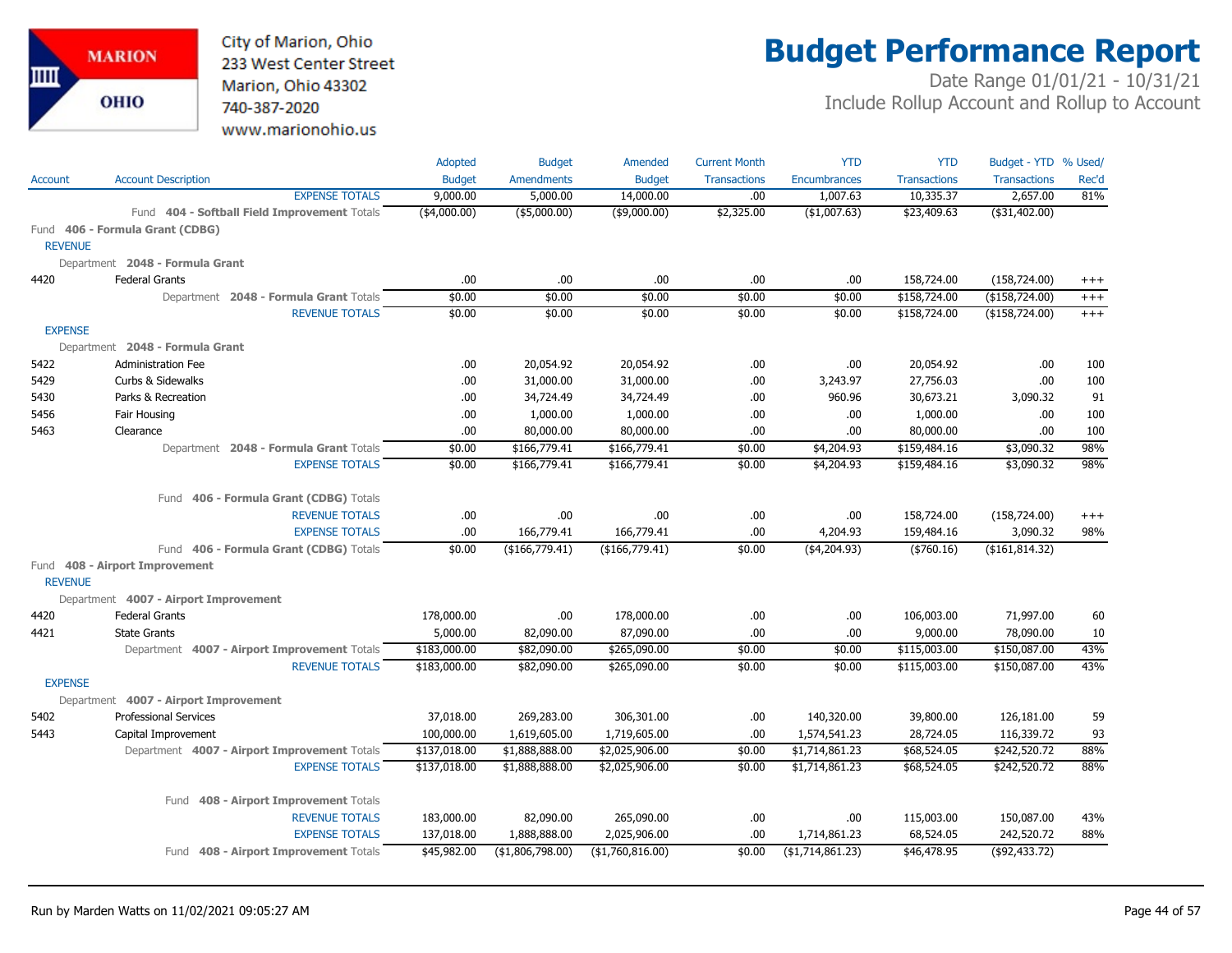

# **Budget Performance Report**

|                |                                   | Adopted       | <b>Budget</b>     | Amended        | <b>Current Month</b> | <b>YTD</b>          | <b>YTD</b>          | Budget - YTD % Used/ |             |
|----------------|-----------------------------------|---------------|-------------------|----------------|----------------------|---------------------|---------------------|----------------------|-------------|
| Account        | <b>Account Description</b>        | <b>Budget</b> | <b>Amendments</b> | <b>Budget</b>  | <b>Transactions</b>  | <b>Encumbrances</b> | <b>Transactions</b> | <b>Transactions</b>  | Rec'd       |
|                | Fund 501 - Marion Area Transit    |               |                   |                |                      |                     |                     |                      |             |
| <b>REVENUE</b> |                                   |               |                   |                |                      |                     |                     |                      |             |
|                | Department 5000 - Transit         |               |                   |                |                      |                     |                     |                      |             |
| 4418           | State Elderly and Disabled        | 37,416.00     | .00.              | 37,416.00      | .00                  | .00                 | 32,819.00           | 4,597.00             | 88          |
| 4423           | <b>Federal Operating</b>          | 629,247.00    | 150,148.00        | 779,395.00     | 451,422.00           | .00                 | 548,870.00          | 230,525.00           | 70          |
| 4425           | <b>State Operating</b>            | 45,500.00     | .00.              | 45,500.00      | .00.                 | .00                 | 25,478.00           | 20,022.00            | 56          |
| 4515           | Fare Box                          | 60,000.00     | .00.              | 60,000.00      | 4,487.10             | .00                 | 53,148.82           | 6,851.18             | 89          |
| 4516           | <b>Contract Services</b>          | 10,000.00     | .00               | 10,000.00      | 1,026.50             | .00                 | 6,684.50            | 3,315.50             | 67          |
| 4701           | Sale of Assets                    | .00.          | .00.              | .00            | .00.                 | .00                 | 6,119.84            | (6, 119.84)          | $^{+++}$    |
| 4703           | Miscellaneous Revenues            | 36,000.00     | .00.              | 36,000.00      | .00                  | .00                 | .00                 | 36,000.00            | 0           |
| 4802           | Transfer In                       | 145,000.00    | .00               | 145,000.00     | .00                  | .00                 | 145,000.00          | .00                  | 100         |
| 4804           | Reimbursements                    | 9,000.00      | .00               | 9,000.00       | 1,762.03             | .00                 | 1,762.03            | 7,237.97             | 20          |
|                | Department 5000 - Transit Totals  | \$972,163.00  | \$150,148.00      | \$1,122,311.00 | \$458,697.63         | \$0.00              | \$819,882.19        | \$302,428.81         | 73%         |
|                | <b>REVENUE TOTALS</b>             | \$972,163.00  | \$150,148.00      | \$1,122,311.00 | \$458,697.63         | \$0.00              | \$819,882.19        | \$302,428.81         | 73%         |
| <b>EXPENSE</b> |                                   |               |                   |                |                      |                     |                     |                      |             |
|                | Department 5000 - Transit         |               |                   |                |                      |                     |                     |                      |             |
| 5101           | <b>Salaries</b>                   |               |                   |                |                      |                     |                     |                      |             |
| 5101.01        | Salaries Regular Salaries         | 492,420.00    | .00.              | 492,420.00     | 41,846.48            | .00                 | 438,003.50          | 54,416.50            | 89          |
| 5101.03        | Salaries Overtime                 | 8,200.00      | .00.              | 8,200.00       | 448.83               | .00                 | 4,446.10            | 3,753.90             | 54          |
|                | 5101 - Salaries Totals            | \$500,620.00  | \$0.00            | \$500,620.00   | \$42,295.31          | \$0.00              | \$442,449.60        | \$58,170.40          | 88%         |
| 5102           | <b>Benefits</b>                   |               |                   |                |                      |                     |                     |                      |             |
| 5102.01        | <b>Benefits Medicare</b>          | 7,260.00      | .00.              | 7,260.00       | 586.73               | .00                 | 6,055.75            | 1,204.25             | 83          |
| 5102.03        | Benefits OPERS Matching           | 70,090.00     | .00.              | 70,090.00      | 5,914.91             | .00                 | 60,256.71           | 9,833.29             | 86          |
| 5102.08        | <b>Benefits Medical Insurance</b> | 54,160.00     | .00.              | 54,160.00      | 6,758.27             | 943.47              | 53,753.20           | (536.67)             | 101         |
| 5102.09        | Benefits Workers Compensation     | 19,105.00     | .00.              | 19,105.00      | 1,539.02             | .00                 | 14,870.77           | 4,234.23             | 78          |
| 5102.12        | Benefits Health Savings Account   | 18,790.00     | .00.              | 18,790.00      | .00.                 | .00                 | 4,777.50            | 14,012.50            | 25          |
| 5102.13        | Benefits Life Insurance           | 340.00        | .00.              | 340.00         | 15.84                | .00                 | 154.32              | 185.68               | 45          |
| 5102.14        | <b>Benefits Dental Insurance</b>  | 13,010.00     | .00.              | 13,010.00      | 1,002.58             | .00                 | 10,205.50           | 2,804.50             | 78          |
| 5102.15        | Benefits Insurance Opt Out        | 1,230.00      | .00.              | 1,230.00       | .00.                 | .00                 | .00                 | 1,230.00             | $\mathbf 0$ |
|                | 5102 - Benefits Totals            | \$183,985.00  | \$0.00            | \$183,985.00   | \$15,817.35          | \$943.47            | \$150,073.75        | \$32,967.78          | 82%         |
| 5103           | <b>Sick Leave Sellback</b>        | 5,125.00      | .00.              | 5,125.00       | .00.                 | .00                 | .00                 | 5,125.00             | 0           |
| 5201           | Travel & Transportation           | 500.00        | .00.              | 500.00         | .00.                 | 459.00              | .00                 | 41.00                | 92          |
| 5203           | Training                          | 2,000.00      | .00.              | 2,000.00       | .00                  | .00                 | .00                 | 2,000.00             | $\pmb{0}$   |
| 5301           | Membership Dues                   | 846.00        | .00.              | 846.00         | .00                  | 780.00              | .00                 | 66.00                | 92          |
| 5302           | <b>Utilities</b>                  | 20,000.00     | .00.              | 20,000.00      | 1,249.37             | 2,237.39            | 10,743.26           | 7,019.35             | 65          |
| 5303           | <b>Equipment Maintenance</b>      | 2,400.00      | .00.              | 2,400.00       | .00.                 | 600.00              | .00                 | 1,800.00             | 25          |
| 5304           | Capital Equipment                 | 15,000.00     | 35,100.00         | 50,100.00      | .00.                 | 6,513.75            | 28,586.25           | 15,000.00            | 70          |
| 5305           | Advertising                       | 250.00        | .00.              | 250.00         | .00.                 | .00                 | .00                 | 250.00               | 0           |
| 5306           | Legal Advertising                 | 250.00        | .00.              | 250.00         | .00                  | .00                 | .00                 | 250.00               | 0           |
| 5402           | <b>Professional Services</b>      | 6,000.00      | .00.              | 6,000.00       | .00                  | 276.48              | 67.74               | 5,655.78             | 6           |
| 5403           | Service Contracts                 | 12,000.00     | .00               | 12,000.00      | 324.00               | 1,196.00            | 2,404.00            | 8,400.00             | 30          |
|                |                                   |               |                   |                |                      |                     |                     |                      |             |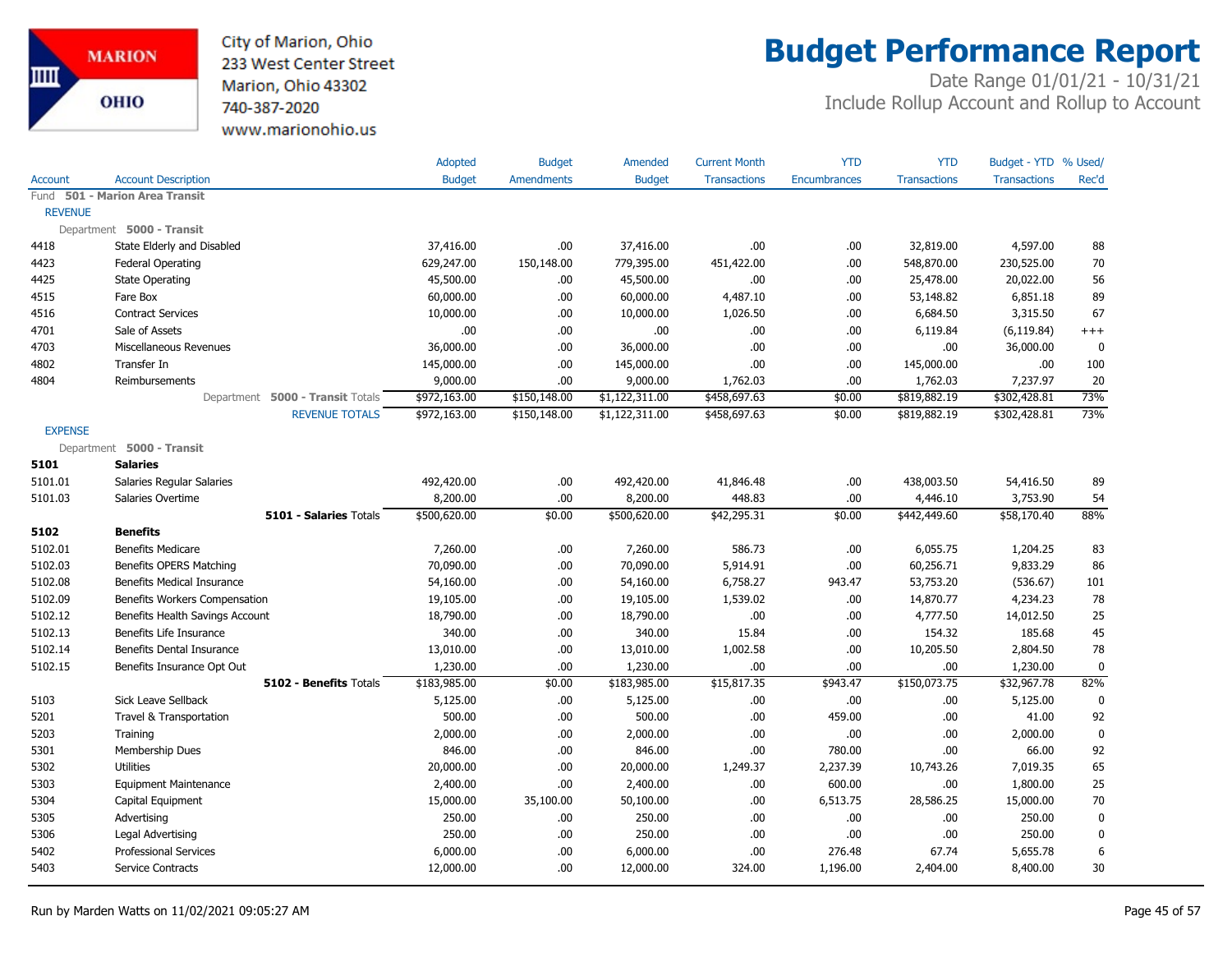

# **Budget Performance Report**

|                |                                                   | Adopted        | <b>Budget</b>     | Amended        | <b>Current Month</b> | <b>YTD</b>          | <b>YTD</b>          | Budget - YTD % Used/ |              |
|----------------|---------------------------------------------------|----------------|-------------------|----------------|----------------------|---------------------|---------------------|----------------------|--------------|
| <b>Account</b> | <b>Account Description</b>                        | <b>Budget</b>  | <b>Amendments</b> | <b>Budget</b>  | <b>Transactions</b>  | <b>Encumbrances</b> | <b>Transactions</b> | <b>Transactions</b>  | Rec'd        |
| Fund           | 501 - Marion Area Transit                         |                |                   |                |                      |                     |                     |                      |              |
|                | <b>EXPENSE</b>                                    |                |                   |                |                      |                     |                     |                      |              |
|                | Department 5000 - Transit                         |                |                   |                |                      |                     |                     |                      |              |
| 5404           | Central Garage Maintenance                        | 140,000.00     | .00.              | 140,000.00     | 4,335.85             | 27,868.50           | 31,181.50           | 80,950.00            | 42           |
| 5405           | <b>Equipment Rental Lease</b>                     | 7,700.00       | .00               | 7,700.00       | 14.42                | 38.32               | 1,781.76            | 5,879.92             | 24           |
| 5406           | Insurance Premium Deductible                      | 14,500.00      | 5,000.00          | 19,500.00      | .00.                 | .00.                | 14,042.44           | 5,457.56             | 72           |
| 5408           | Land & Building Maintenance                       | 4,500.00       | .00.              | 4,500.00       | 130.00               | 250.00              | 1,248.20            | 3,001.80             | 33           |
| 5411           | Land & Building Rent/Lease                        | 18,000.00      | .00               | 18,000.00      | 4,500.00             | .00.                | 18,000.00           | .00                  | 100          |
| 5416           | <b>Annual Examination Fee</b>                     | 1,000.00       | .00.              | 1,000.00       | 67.72                | 644.56              | 355.44              | .00.                 | 100          |
| 5502           | Supplies                                          | 40,000.00      | .00.              | 40,000.00      | 2,125.34             | 12,659.78           | 12,369.08           | 14,971.14            | 63           |
| 5503           | Motor Fuel and Lubricants                         | 105,000.00     | .00.              | 105,000.00     | 6,042.48             | 2,375.88            | 62,624.12           | 40,000.00            | 62           |
|                | Department 5000 - Transit Totals                  | \$1,079,676.00 | \$40,100.00       | \$1,119,776.00 | \$76,901.84          | \$56,843.13         | \$775,927.14        | \$287,005.73         | 74%          |
|                | <b>EXPENSE TOTALS</b>                             | \$1,079,676.00 | \$40,100.00       | \$1,119,776.00 | \$76,901.84          | \$56,843.13         | \$775,927.14        | \$287,005.73         | 74%          |
|                | 501 - Marion Area Transit Totals<br>Fund          |                |                   |                |                      |                     |                     |                      |              |
|                | <b>REVENUE TOTALS</b>                             | 972,163.00     | 150,148.00        | 1,122,311.00   | 458,697.63           | .00.                | 819,882.19          | 302,428.81           | 73%          |
|                | <b>EXPENSE TOTALS</b>                             | 1,079,676.00   | 40,100.00         | 1,119,776.00   | 76,901.84            | 56,843.13           | 775,927.14          | 287,005.73           | 74%          |
|                | Fund 501 - Marion Area Transit Totals             | (\$107,513.00) | \$110,048.00      | \$2,535.00     | \$381,795.79         | ( \$56, 843.13)     | \$43,955.05         | \$15,423.08          |              |
|                | Fund 502 - Sanitary Sewer                         |                |                   |                |                      |                     |                     |                      |              |
|                | <b>REVENUE</b>                                    |                |                   |                |                      |                     |                     |                      |              |
|                | Department 5001 - Sewer System Improvement        |                |                   |                |                      |                     |                     |                      |              |
| 4519           | <b>Commerical Fees</b>                            | .00            | .00               | .00            | .00.                 | .00.                | 1,903.25            | (1,903.25)           | $^{+++}$     |
|                | Department 5001 - Sewer System Improvement Totals | \$0.00         | \$0.00            | \$0.00         | \$0.00               | \$0.00              | \$1,903.25          | ( \$1,903.25)        | $+++$        |
|                | Department 5003 - Sewer Revenue                   |                |                   |                |                      |                     |                     |                      |              |
| 4508           | Miscellaneous Fees                                | 3,000.00       | .00.              | 3,000.00       | .00.                 | .00                 | 2,512.06            | 487.94               | 84           |
| 4520           | <b>Industrial Fees</b>                            | 1,237,281.00   | .00.              | 1,237,281.00   | 80,908.99            | .00.                | 936,162.00          | 301,119.00           | 76           |
| 4521           | <b>Delinquent Sewer</b>                           | 690,825.00     | .00.              | 690,825.00     | .00.                 | .00                 | 715,333.63          | (24,508.63)          | 104          |
| 4522           | SW Residential Fees                               | 2,341,672.00   | .00.              | 2,341,672.00   | 262,030.78           | .00                 | 2,497,013.40        | (155, 341.40)        | 107          |
| 4523           | SW Commercial Fees                                | 1,840,483.00   | .00.              | 1,840,483.00   | 139,944.96           | .00.                | 1,571,379.75        | 269,103.25           | 85           |
| 4524           | Septic Tank Fees                                  | 207,000.00     | .00               | 207,000.00     | 17,107.50            | .00                 | 169,786.91          | 37,213.09            | 82           |
| 4525           | <b>Industrial Waste Fees</b>                      | 754,000.00     | .00.              | 754,000.00     | 82,173.29            | .00                 | 654,059.86          | 99,940.14            | 87           |
| 4526           | Laboratory Fees                                   | 35,000.00      | .00.              | 35,000.00      | 2,403.03             | .00.                | 23,806.77           | 11,193.23            | 68           |
| 4528           | Delinquent Residential Fees                       | 40,065.00      | .00.              | 40,065.00      | 137.04               | .00                 | 5,264.09            | 34,800.91            | 13           |
| 4529           | Delinquent Commercial Fees                        | 7,110.00       | .00               | 7,110.00       | .58                  | .00.                | 102.22              | 7,007.78             | $\mathbf{1}$ |
| 4535           | Sales                                             | 1,200.00       | .00               | 1,200.00       | .00.                 | .00.                | .00                 | 1,200.00             | $\mathbf 0$  |
| 4542           | Credit Card Fees                                  | 7,000.00       | .00               | 7,000.00       | 961.00               | .00.                | 9,338.00            | (2,338.00)           | 133          |
| 4548           | <b>Bad Debt Sanitary Sewer</b>                    | 500,000.00     | .00.              | 500,000.00     | .00                  | .00.                | 105.84              | 499,894.16           | 0            |
| 4551           | Overpayment                                       | .00            | .00.              | .00            | (186.79)             | .00                 | (579.98)            | 579.98               | $+++$        |
| 4701           | Sale of Assets                                    | 1,000.00       | .00.              | 1,000.00       | .00.                 | .00                 | .00                 | 1,000.00             | $\mathbf 0$  |
| 4703           | Miscellaneous Revenues                            | .00            | .00.              | .00            | .00                  | .00                 | 12,318.18           | (12, 318.18)         | $^{+++}$     |
| 4804           | Reimbursements                                    | 20,000.00      | .00.              | 20,000.00      | 4,075.55             | .00                 | 4,743.16            | 15,256.84            | 24           |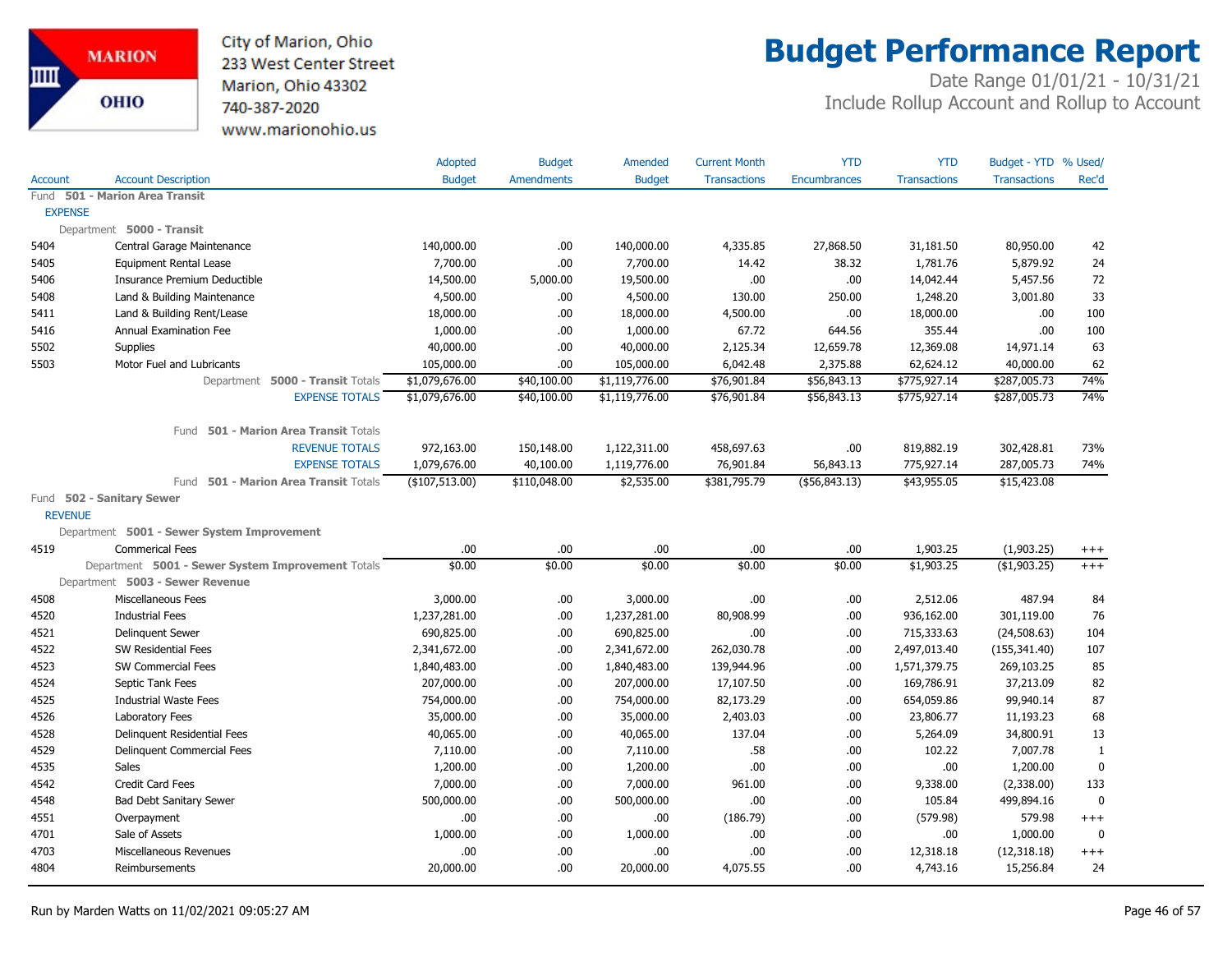

# **Budget Performance Report**

|                |                                                     | Adopted         | <b>Budget</b> | Amended         | <b>Current Month</b> | <b>YTD</b>          | <b>YTD</b>          | Budget - YTD % Used/ |              |
|----------------|-----------------------------------------------------|-----------------|---------------|-----------------|----------------------|---------------------|---------------------|----------------------|--------------|
| <b>Account</b> | <b>Account Description</b>                          | <b>Budget</b>   | Amendments    | <b>Budget</b>   | <b>Transactions</b>  | <b>Encumbrances</b> | <b>Transactions</b> | <b>Transactions</b>  | Rec'd        |
|                | Fund 502 - Sanitary Sewer                           |                 |               |                 |                      |                     |                     |                      |              |
| <b>REVENUE</b> |                                                     |                 |               |                 |                      |                     |                     |                      |              |
|                | Department 5003 - Sewer Revenue Totals              | \$7,685,636.00  | \$0.00        | \$7,685,636.00  | \$589,555.93         | \$0.00              | \$6,601,345.89      | \$1,084,290.11       | 86%          |
|                | Department 5004 - Sanitary Sewer Improvement        |                 |               |                 |                      |                     |                     |                      |              |
| 4430           | <b>OWDA Loan</b>                                    | 12,000,000.00   | .00           | 12,000,000.00   | 2,248,168.95         | .00                 | 10,123,897.55       | 1,876,102.45         | 84           |
|                | Department 5004 - Sanitary Sewer Improvement Totals | \$12,000,000.00 | \$0.00        | \$12,000,000.00 | \$2,248,168.95       | \$0.00              | \$10,123,897.55     | \$1,876,102.45       | 84%          |
|                | Department 5010 - OPWC Sanitary Sewer               |                 |               |                 |                      |                     |                     |                      |              |
| 4411           | <b>OPWC Grant</b>                                   | 215,000.00      | .00.          | 215,000.00      | .00                  | .00                 | .00.                | 215,000.00           | $\mathbf{0}$ |
|                | Department 5010 - OPWC Sanitary Sewer Totals        | \$215,000.00    | \$0.00        | \$215,000.00    | \$0.00               | \$0.00              | \$0.00              | \$215,000.00         | 0%           |
|                | <b>REVENUE TOTALS</b>                               | \$19,900,636.00 | \$0.00        | \$19,900,636.00 | \$2,837,724.88       | \$0.00              | \$16,727,146.69     | \$3,173,489.31       | 84%          |
| <b>EXPENSE</b> |                                                     |                 |               |                 |                      |                     |                     |                      |              |
|                | Department 5001 - Sewer System Improvement          |                 |               |                 |                      |                     |                     |                      |              |
| 5439           | <b>Debt Service</b>                                 |                 |               |                 |                      |                     |                     |                      |              |
| 5439.01        | Debt Service Bond Interest                          | 160,000.00      | .00           | 160,000.00      | .00.                 | .00                 | .00                 | 160,000.00           | 0            |
| 5439.02        | Debt Service Bond Principal                         | 425,000.00      | .00           | 425,000.00      | .00                  | .00                 | .00.                | 425,000.00           | $\mathbf 0$  |
| 5439.06        | <b>Debt Service Costs</b>                           | 16,400.00       | .00           | 16,400.00       | .00                  | .00                 | .00                 | 16,400.00            | $\mathbf 0$  |
|                | 5439 - Debt Service Totals                          | \$601,400.00    | \$0.00        | \$601,400.00    | \$0.00               | \$0.00              | \$0.00              | \$601,400.00         | 0%           |
| 5440           | <b>OPWC</b>                                         |                 |               |                 |                      |                     |                     |                      |              |
| 5440.02        | OPWC Loan Prinipal                                  | 100,000.00      | .00.          | 100,000.00      | 1,197.98             | 33,274.09           | 50,057.90           | 16,668.01            | 83           |
|                | 5440 - OPWC Totals                                  | \$100,000.00    | \$0.00        | \$100,000.00    | \$1,197.98           | \$33,274.09         | \$50,057.90         | \$16,668.01          | 83%          |
| 5441           | <b>OWDA</b>                                         |                 |               |                 |                      |                     |                     |                      |              |
| 5441.01        | <b>OWDA Loan Interest</b>                           | 140,425.00      | .00           | 140,425.00      | .00.                 | .00                 | 22,583.05           | 117,841.95           | 16           |
| 5441.02        | <b>OWDA Loan Prinipal</b>                           | 1,432,130.00    | .00           | 1,432,130.00    | .00                  | .00                 | 744,352.59          | 687,777.41           | 52           |
|                | 5441 - OWDA Totals                                  | \$1,572,555.00  | \$0.00        | \$1,572,555.00  | \$0.00               | \$0.00              | \$766,935.64        | \$805,619.36         | 49%          |
|                | Department 5001 - Sewer System Improvement Totals   | \$2,273,955.00  | \$0.00        | \$2,273,955.00  | \$1,197.98           | \$33,274.09         | \$816,993.54        | \$1,423,687.37       | 37%          |
|                | Department 5002 - Sewer Replacement                 |                 |               |                 |                      |                     |                     |                      |              |
| 5303           | <b>Equipment Maintenance</b>                        | 53,300.00       | .00.          | 53,300.00       | 1,689.67             | 2,665.76            | 38,910.24           | 11,724.00            | 78           |
| 5304           | Capital Equipment                                   | 125,000.00      | .00.          | 125,000.00      | .00.                 | 38,245.08           | 63,390.96           | 23,363.96            | 81           |
| 5402           | <b>Professional Services</b>                        | 50,987.00       | .00           | 50,987.00       | .00.                 | .00                 | .00.                | 50,987.00            | $\mathbf 0$  |
| 5408           | Land & Building Maintenance                         | 10,000.00       | .00           | 10,000.00       | .00.                 | 2,687.81            | .00.                | 7,312.19             | 27           |
| 5443           | Capital Improvement                                 | 10,250.00       | .00           | 10,250.00       | .00.                 | .00                 | .00.                | 10,250.00            | $\mathbf 0$  |
|                | Department 5002 - Sewer Replacement Totals          | \$249,537.00    | \$0.00        | \$249,537.00    | \$1,689.67           | \$43,598.65         | \$102,301.20        | \$103,637.15         | 58%          |
|                | Department 5003 - Sewer Revenue                     |                 |               |                 |                      |                     |                     |                      |              |
| 5101           | <b>Salaries</b>                                     |                 |               |                 |                      |                     |                     |                      |              |
| 5101.01        | Salaries Regular Salaries                           | 1,842,950.00    | .00.          | 1,842,950.00    | 132,988.30           | .00                 | 1,504,972.13        | 337,977.87           | 82           |
| 5101.03        | Salaries Overtime                                   | 15,375.00       | 22,000.00     | 37,375.00       | 4,676.80             | .00                 | 23,390.73           | 13,984.27            | 63           |
|                | 5101 - Salaries Totals                              | \$1,858,325.00  | \$22,000.00   | \$1,880,325.00  | \$137,665.10         | \$0.00              | \$1,528,362.86      | \$351,962.14         | 81%          |
| 5102           | <b>Benefits</b>                                     |                 |               |                 |                      |                     |                     |                      |              |
| 5102.01        | <b>Benefits Medicare</b>                            | 26,950.00       | .00.          | 26,950.00       | 1,874.37             | .00                 | 21,125.66           | 5,824.34             | 78           |
| 5102.03        | Benefits OPERS Matching                             | 260,200.00      | .00           | 260,200.00      | 19,272.61            | .00                 | 204,864.20          | 55,335.80            | 79           |
| 5102.08        | <b>Benefits Medical Insurance</b>                   | 350,780.00      | .00.          | 350,780.00      | 30,799.33            | 1,677.58            | 302,139.41          | 46,963.01            | 87           |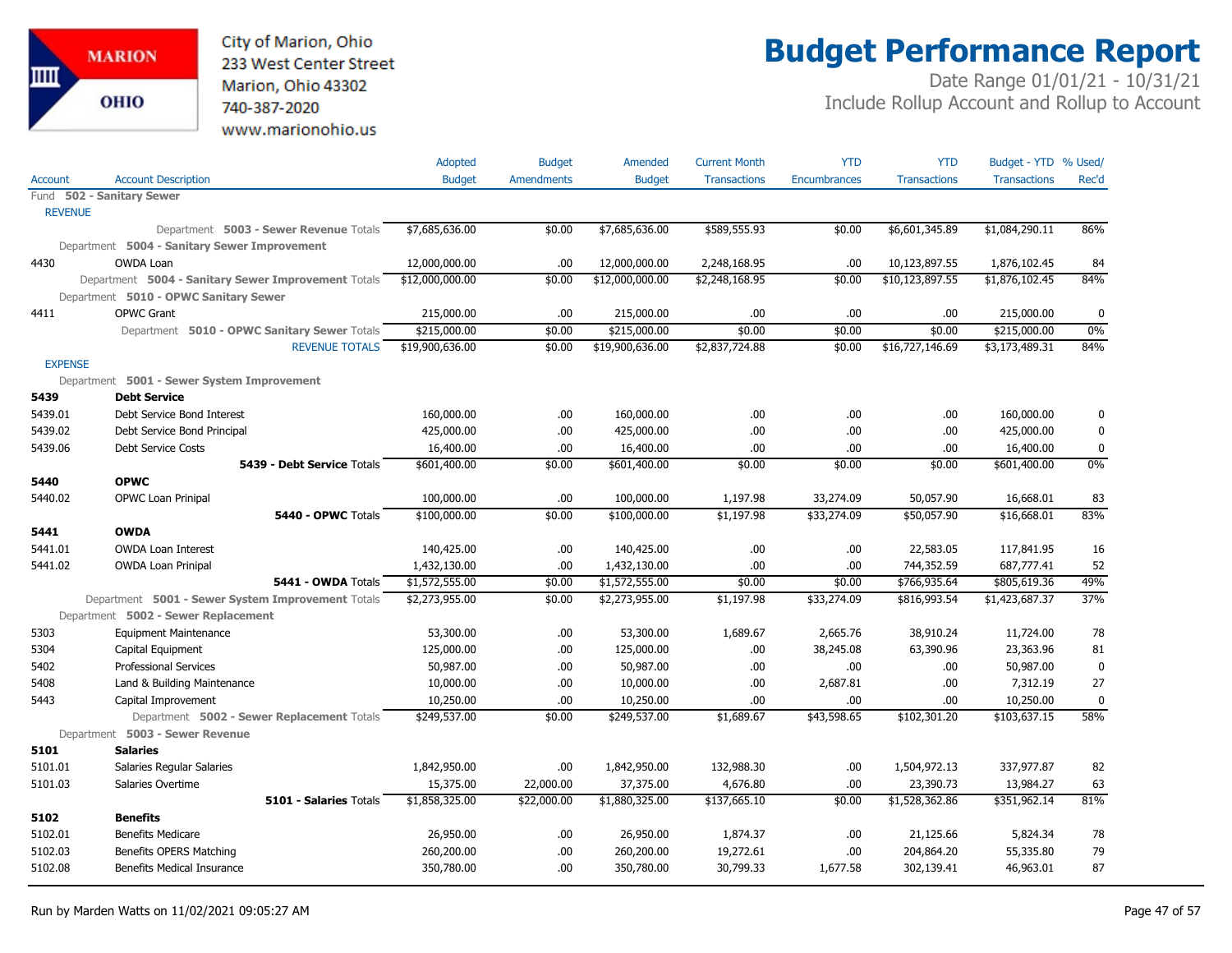City of Marion, Ohio 233 West Center Street Marion, Ohio 43302 740-387-2020 www.marionohio.us

# **Budget Performance Report**

|                |                                                     | Adopted         | <b>Budget</b>     | Amended         | <b>Current Month</b> | <b>YTD</b>          | <b>YTD</b>          | Budget - YTD % Used/ |             |
|----------------|-----------------------------------------------------|-----------------|-------------------|-----------------|----------------------|---------------------|---------------------|----------------------|-------------|
| <b>Account</b> | <b>Account Description</b>                          | <b>Budget</b>   | <b>Amendments</b> | <b>Budget</b>   | <b>Transactions</b>  | <b>Encumbrances</b> | <b>Transactions</b> | <b>Transactions</b>  | Rec'd       |
| Fund           | 502 - Sanitary Sewer                                |                 |                   |                 |                      |                     |                     |                      |             |
|                | <b>EXPENSE</b>                                      |                 |                   |                 |                      |                     |                     |                      |             |
|                | Department 5003 - Sewer Revenue                     |                 |                   |                 |                      |                     |                     |                      |             |
| 5102           | <b>Benefits</b>                                     |                 |                   |                 |                      |                     |                     |                      |             |
| 5102.09        | Benefits Workers Compensation                       | 70,950.00       | .00.              | 70,950.00       | 4,059.63             | .00                 | 43,252.50           | 27,697.50            | 61          |
| 5102.10        | Benefits Retirement Pay Out                         | 71,750.00       | .00.              | 71,750.00       | .00.                 | .00                 | .00.                | 71,750.00            | 0           |
| 5102.11        | Benefits Cobra Premiums                             | .00             | 3,000.00          | 3,000.00        | .00.                 | 2,275.44            | .00                 | 724.56               | 76          |
| 5102.12        | Benefits Health Savings Account                     | 58,900.00       | .00.              | 58,900.00       | .00                  | .00                 | 39,428.97           | 19,471.03            | 67          |
| 5102.13        | Benefits Life Insurance                             | 650.00          | .00.              | 650.00          | 48.63                | 12.00               | 511.14              | 126.86               | 80          |
| 5102.14        | Benefits Dental Insurance                           | 24,670.00       | .00.              | 24,670.00       | 1,707.40             | .00                 | 19,184.07           | 5,485.93             | 78          |
| 5102.15        | Benefits Insurance Opt Out                          | 2,460.00        | .00               | 2,460.00        | .00.                 | .00                 | 1,800.00            | 660.00               | 73          |
|                | <b>5102 - Benefits Totals</b>                       | \$867,310.00    | \$3,000.00        | \$870,310.00    | \$57,761.97          | \$3,965.02          | \$632,305.95        | \$234,039.03         | 73%         |
| 5104           | Quartermaster/Clothing                              | 13,000.00       | .00.              | 13,000.00       | .00.                 | .00                 | 12,830.12           | 169.88               | 99          |
| 5201           | Travel & Transportation                             | 1,622.00        | .00.              | 1,622.00        | .00                  | .00                 | .00                 | 1,622.00             | $\mathbf 0$ |
| 5202           | Schooling                                           | 4,258.00        | .00               | 4,258.00        | .00                  | 720.00              | 349.00              | 3,189.00             | 25          |
| 5301           | Membership Dues                                     | 1,025.00        | .00.              | 1,025.00        | .00                  | .00                 | .00                 | 1,025.00             | $\mathbf 0$ |
| 5302           | <b>Utilities</b>                                    | 500,000.00      | .00.              | 500,000.00      | 46,301.44            | 36,356.28           | 448,597.72          | 15,046.00            | 97          |
| 5303           | <b>Equipment Maintenance</b>                        | 30,750.00       | .00.              | 30,750.00       | 99.67                | 19,903.63           | 1,096.37            | 9,750.00             | 68          |
| 5304           | Capital Equipment                                   | 220,000.00      | .00.              | 220,000.00      | .00                  | 175,583.00          | .00.                | 44,417.00            | 80          |
| 5306           | Legal Advertising                                   | 2,562.00        | .00.              | 2,562.00        | .00.                 | .00                 | .00.                | 2,562.00             | $\mathbf 0$ |
| 5308           | Credit Card Fees                                    | 9,800.00        | 16,000.00         | 25,800.00       | 736.97               | 3,643.19            | 8,559.99            | 13,596.82            | 47          |
| 5402           | <b>Professional Services</b>                        | 460,000.00      | .00               | 460,000.00      | 35,349.09            | 52,376.70           | 338,415.76          | 69,207.54            | 85          |
| 5403           | Service Contracts                                   | 71,916.00       | .00.              | 71,916.00       | 1,251.60             | 6,408.98            | 38,699.30           | 26,807.72            | 63          |
| 5404           | Central Garage Maintenance                          | 76,875.00       | .00.              | 76,875.00       | .00.                 | 2,963.21            | 47,036.79           | 26,875.00            | 65          |
| 5405           | <b>Equipment Rental Lease</b>                       | 3,588.00        | .00.              | 3,588.00        | .00.                 | (379.09)            | 2,079.09            | 1,888.00             | 47          |
| 5406           | Insurance Premium Deductible                        | 80,000.00       | .00.              | 80,000.00       | .00.                 | .00                 | 71,117.99           | 8,882.01             | 89          |
| 5408           | Land & Building Maintenance                         | 2,562.00        | .00.              | 2,562.00        | .00                  | .00                 | 2,537.34            | 24.66                | 99          |
| 5414           | Janitorial Services                                 | 15,375.00       | .00.              | 15,375.00       | 892.49               | 2,367.51            | 7,372.49            | 5,635.00             | 63          |
| 5416           | <b>Annual Examination Fee</b>                       | 9,288.00        | .00.              | 9,288.00        | 614.32               | 5,836.60            | 3,224.40            | 227.00               | 98          |
| 5417           | Auditor/Treasurer Fees                              | 41,000.00       | .00.              | 41,000.00       | .00                  | .00                 | .00                 | 41,000.00            | $\pmb{0}$   |
| 5418           | Refunds & Reimbursements                            | 2,050.00        | .00               | 2,050.00        | .00.                 | .00                 | 722.42              | 1,327.58             | 35          |
| 5501           | Subscriptions and Publications                      | 1,179.00        | .00.              | 1,179.00        | .00                  | .00                 | .00                 | 1,179.00             | $\mathbf 0$ |
| 5502           | <b>Supplies</b>                                     | 350,000.00      | 150,000.00        | 500,000.00      | 21,874.15            | 126,449.45          | 298,150.45          | 75,400.10            | 85          |
| 5503           | Motor Fuel and Lubricants                           | 56,375.00       | .00.              | 56,375.00       | .00                  | 2,400.75            | 47,599.25           | 6,375.00             | 89          |
| 5504           | Postage                                             | 38,950.00       | .00.              | 38,950.00       | 8,335.00             | 10,835.20           | 25,086.68           | 3,028.12             | 92          |
|                | Department 5003 - Sewer Revenue Totals              | \$4,717,810.00  | \$191,000.00      | \$4,908,810.00  | \$310,881.80         | \$449,430.43        | \$3,514,143.97      | \$945,235.60         | 81%         |
|                | Department 5004 - Sanitary Sewer Improvement        |                 |                   |                 |                      |                     |                     |                      |             |
| 5402           | <b>Professional Services</b>                        | 2,500,000.00    | .00.              | 2,500,000.00    | 1,984.59             | 35,514.97           | 441,874.15          | 2,022,610.88         | 19          |
| 5443           | Capital Improvement                                 | 9,500,000.00    | 5,270,297.25      | 14,770,297.25   | 2,292,761.27         | 800,469.14          | 10,560,734.72       | 3,409,093.39         | 77          |
|                | Department 5004 - Sanitary Sewer Improvement Totals | \$12,000,000.00 | \$5,270,297.25    | \$17,270,297.25 | \$2,294,745.86       | \$835,984.11        | \$11,002,608.87     | \$5,431,704.27       | 69%         |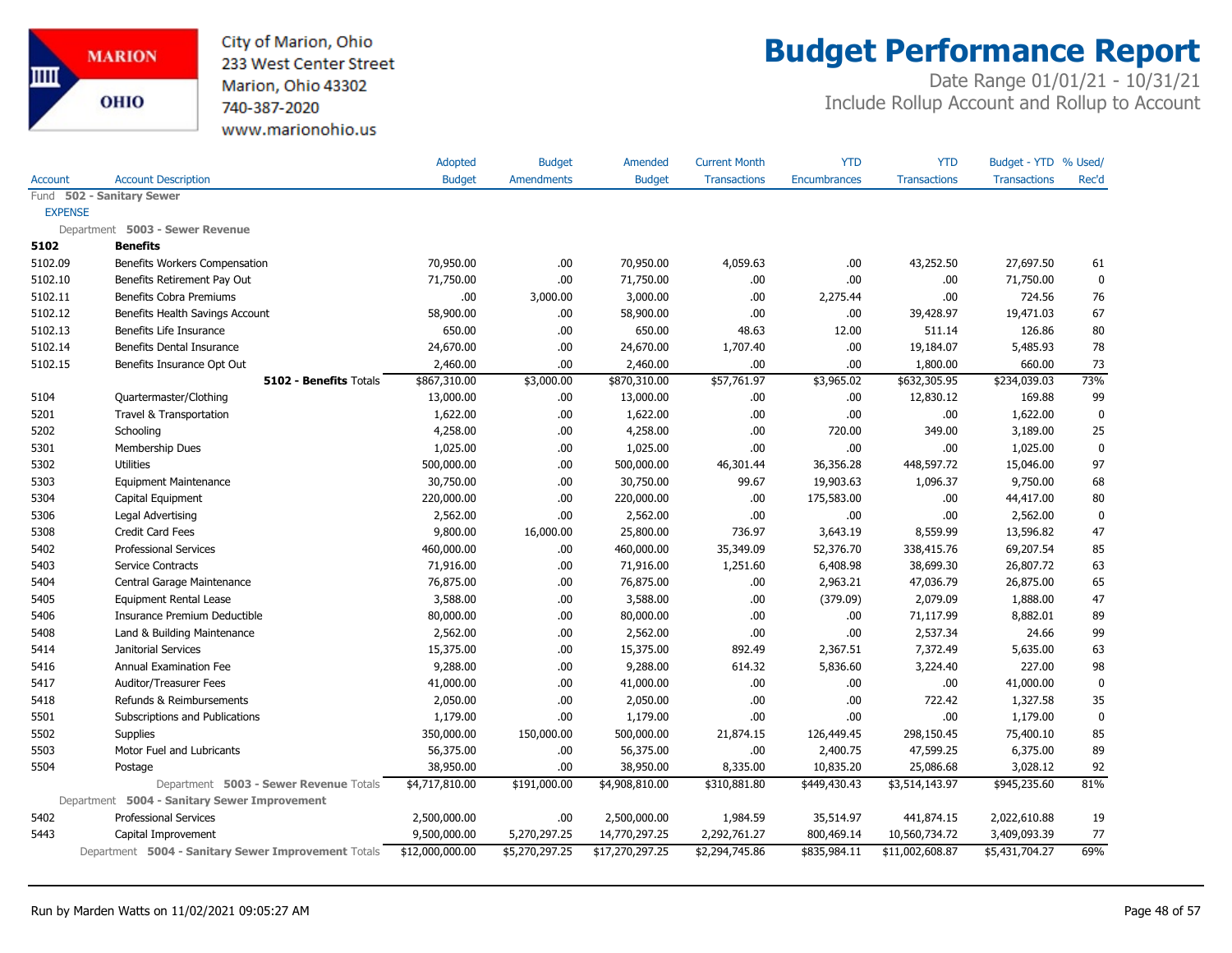

# **Budget Performance Report**

|                |                                       |                                              | Adopted         | <b>Budget</b>     | Amended           | <b>Current Month</b> | <b>YTD</b>          | <b>YTD</b>          | Budget - YTD % Used/ |             |
|----------------|---------------------------------------|----------------------------------------------|-----------------|-------------------|-------------------|----------------------|---------------------|---------------------|----------------------|-------------|
| Account        | <b>Account Description</b>            |                                              | <b>Budget</b>   | <b>Amendments</b> | <b>Budget</b>     | <b>Transactions</b>  | <b>Encumbrances</b> | <b>Transactions</b> | <b>Transactions</b>  | Rec'd       |
| Fund           | 502 - Sanitary Sewer                  |                                              |                 |                   |                   |                      |                     |                     |                      |             |
| <b>EXPENSE</b> |                                       |                                              |                 |                   |                   |                      |                     |                     |                      |             |
|                | Department 5010 - OPWC Sanitary Sewer |                                              |                 |                   |                   |                      |                     |                     |                      |             |
| 5402           | <b>Professional Services</b>          |                                              | 15,375.00       | .00.              | 15,375.00         | .00.                 | .00                 | .00.                | 15,375.00            | $\mathbf 0$ |
| 5443           | Capital Improvement                   |                                              | 205,000.00      | .00               | 205,000.00        | .00                  | .00                 | .00.                | 205,000.00           | $\mathbf 0$ |
|                |                                       | Department 5010 - OPWC Sanitary Sewer Totals | \$220,375.00    | \$0.00            | \$220,375.00      | \$0.00               | \$0.00              | \$0.00              | \$220,375.00         | 0%          |
|                |                                       | <b>EXPENSE TOTALS</b>                        | \$19,461,677.00 | \$5,461,297.25    | \$24,922,974.25   | \$2,608,515.31       | \$1,362,287.28      | \$15,436,047.58     | \$8,124,639.39       | 67%         |
|                |                                       | Fund 502 - Sanitary Sewer Totals             |                 |                   |                   |                      |                     |                     |                      |             |
|                |                                       | <b>REVENUE TOTALS</b>                        | 19,900,636.00   | .00               | 19,900,636.00     | 2,837,724.88         | .00                 | 16,727,146.69       | 3,173,489.31         | 84%         |
|                |                                       | <b>EXPENSE TOTALS</b>                        | 19,461,677.00   | 5,461,297.25      | 24,922,974.25     | 2,608,515.31         | 1,362,287.28        | 15,436,047.58       | 8,124,639.39         | 67%         |
|                |                                       | Fund 502 - Sanitary Sewer Totals             | \$438,959.00    | (\$5,461,297.25)  | ( \$5,022,338.25) | \$229,209.57         | (\$1,362,287.28)    | \$1,291,099.11      | $($ \$4,951,150.08)  |             |
|                | Fund 503 - Sanitation                 |                                              |                 |                   |                   |                      |                     |                     |                      |             |
| <b>REVENUE</b> |                                       |                                              |                 |                   |                   |                      |                     |                     |                      |             |
|                | Department 5005 - Sanitation          |                                              |                 |                   |                   |                      |                     |                     |                      |             |
| 4528           | Delinguent Residential Fees           |                                              | 135,553.00      | .00.              | 135,553.00        | 2,933.03             | .00                 | 52,471.82           | 83,081.18            | 39          |
| 4529           | Delinguent Commercial Fees            |                                              | 1,000.00        | .00               | 1,000.00          | 15.00                | .00                 | 528.00              | 472.00               | 53          |
| 4530           | <b>SA Residential Fees</b>            |                                              | 2,330,000.00    | .00               | 2,330,000.00      | 215,885.32           | .00                 | 2,247,250.14        | 82,749.86            | 96          |
| 4531           | <b>SA Commercial Fees</b>             |                                              | 40,000.00       | .00               | 40,000.00         | 3,617.37             | .00                 | 40,953.95           | (953.95)             | 102         |
| 4532           | Special Pickup                        |                                              | 4,000.00        | .00               | 4,000.00          | .00.                 | .00                 | 3,358.77            | 641.23               | 84          |
| 4542           | <b>Credit Card Fees</b>               |                                              | 7,000.00        | .00.              | 7,000.00          | 939.00               | .00                 | 9,287.00            | (2,287.00)           | 133         |
| 4547           | <b>Bad Debt Sanitation</b>            |                                              | 6,500.00        | .00               | 6,500.00          | .00.                 | .00                 | .00.                | 6,500.00             | $\mathbf 0$ |
| 4551           | Overpayment                           |                                              | 19,000.00       | .00               | 19,000.00         | 2,921.77             | .00                 | 25,897.28           | (6,897.28)           | 136         |
| 4703           | Miscellaneous Revenues                |                                              | 100.00          | .00.              | 100.00            | 2,346.00             | .00                 | 2,446.00            | (2,346.00)           | 2446        |
| 4704           | Sales                                 |                                              | 1,000.00        | .00.              | 1,000.00          | 2,031.10             | .00                 | 21,127.82           | (20, 127.82)         | 2113        |
| 4804           | Reimbursements                        |                                              | 30,000.00       | .00               | 30,000.00         | 3,417.03             | .00                 | 53,417.03           | (23, 417.03)         | 178         |
|                |                                       | Department 5005 - Sanitation Totals          | \$2,574,153.00  | \$0.00            | \$2,574,153.00    | \$234,105.62         | \$0.00              | \$2,456,737.81      | \$117,415.19         | 95%         |
|                |                                       | <b>REVENUE TOTALS</b>                        | \$2,574,153.00  | \$0.00            | \$2,574,153.00    | \$234,105.62         | \$0.00              | \$2,456,737.81      | \$117,415.19         | 95%         |
| <b>EXPENSE</b> |                                       |                                              |                 |                   |                   |                      |                     |                     |                      |             |
|                | Department 5005 - Sanitation          |                                              |                 |                   |                   |                      |                     |                     |                      |             |
| 5101           | <b>Salaries</b>                       |                                              |                 |                   |                   |                      |                     |                     |                      |             |
| 5101.01        | Salaries Regular Salaries             |                                              | 934,610.00      | .00               | 934,610.00        | 76,640.65            | 9,216.04            | 851,819.35          | 73,574.61            | 92          |
| 5101.03        | Salaries Overtime                     |                                              | 60,000.00       | .00               | 60,000.00         | 1,109.57             | .00                 | 26,227.92           | 33,772.08            | 44          |
|                |                                       | 5101 - Salaries Totals                       | \$994,610.00    | \$0.00            | \$994,610.00      | \$77,750.22          | \$9,216.04          | \$878,047.27        | \$107,346.69         | 89%         |
| 5102           | <b>Benefits</b>                       |                                              |                 |                   |                   |                      |                     |                     |                      |             |
| 5102.01        | <b>Benefits Medicare</b>              |                                              | 14,425.00       | .00.              | 14,425.00         | 1,006.02             | .00                 | 11,998.19           | 2,426.81             | 83          |
| 5102.03        | Benefits OPERS Matching               |                                              | 139,245.00      | .00               | 139,245.00        | 9,968.53             | .00                 | 114,095.12          | 25,149.88            | 82          |
| 5102.08        | Benefits Medical Insurance            |                                              | 228,220.00      | .00.              | 228,220.00        | 14,738.03            | 111.50              | 160,833.11          | 67,275.39            | 71          |
| 5102.09        | Benefits Workers Compensation         |                                              | 37,955.00       | .00.              | 37,955.00         | 2,448.74             | .00                 | 26,814.22           | 11,140.78            | 71          |
| 5102.12        | Benefits Health Savings Account       |                                              | 30,888.00       | .00.              | 30,888.00         | .00                  | .00                 | 19,198.13           | 11,689.87            | 62          |
| 5102.13        | Benefits Life Insurance               |                                              | 363.00          | .00               | 363.00            | 28.70                | .00                 | 340.51              | 22.49                | 94          |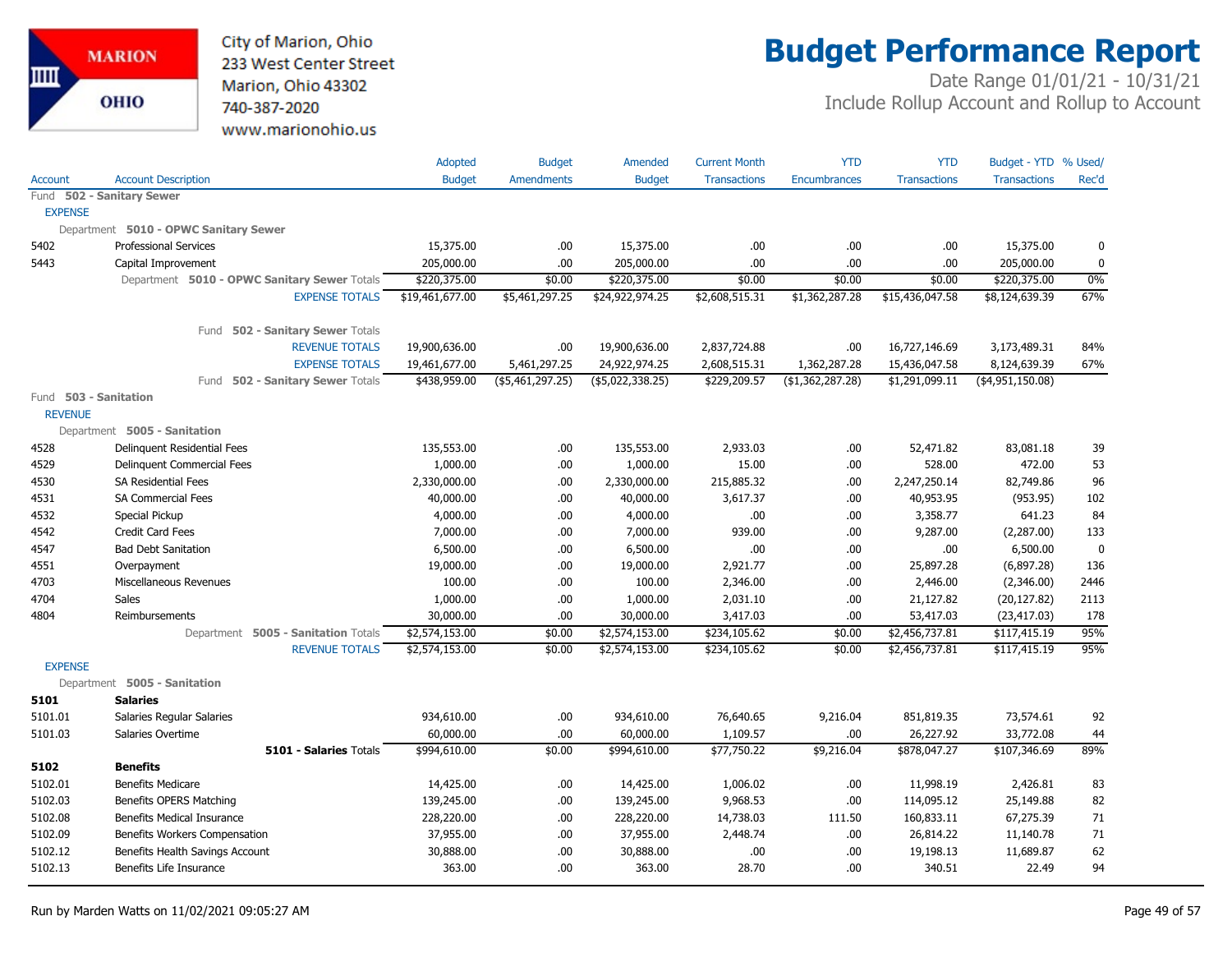City of Marion, Ohio 233 West Center Street Marion, Ohio 43302 740-387-2020 www.marionohio.us

### **Budget Performance Report**

|                |                                     | Adopted         | <b>Budget</b>     | Amended           | <b>Current Month</b> | <b>YTD</b>    | <b>YTD</b>          | Budget - YTD % Used/ |           |
|----------------|-------------------------------------|-----------------|-------------------|-------------------|----------------------|---------------|---------------------|----------------------|-----------|
| Account        | <b>Account Description</b>          | <b>Budget</b>   | <b>Amendments</b> | <b>Budget</b>     | <b>Transactions</b>  | Encumbrances  | <b>Transactions</b> | <b>Transactions</b>  | Rec'd     |
| Fund           | 503 - Sanitation                    |                 |                   |                   |                      |               |                     |                      |           |
| <b>EXPENSE</b> |                                     |                 |                   |                   |                      |               |                     |                      |           |
|                | Department 5005 - Sanitation        |                 |                   |                   |                      |               |                     |                      |           |
| 5102           | <b>Benefits</b>                     |                 |                   |                   |                      |               |                     |                      |           |
| 5102.14        | Benefits Dental Insurance           | 14,320.00       | .00.              | 14,320.00         | 972.93               | .00.          | 11,165.45           | 3,154.55             | 78        |
| 5102.15        | Benefits Insurance Opt Out          | 2,460.00        | .00.              | 2,460.00          | .00                  | .00           | 1,800.00            | 660.00               | 73        |
|                | 5102 - Benefits Totals              | \$467,876.00    | \$0.00            | \$467,876.00      | \$29,162.95          | \$111.50      | \$346,244.73        | \$121,519.77         | 74%       |
| 5103           | Sick Leave Sellback                 | 12,300.00       | .00.              | 12,300.00         | .00.                 | .00.          | .00                 | 12,300.00            | 0         |
| 5104           | Quartermaster/Clothing              | 8,600.00        | .00.              | 8,600.00          | (246.55)             | .00.          | 7,136.90            | 1,463.10             | 83        |
| 5202           | Schooling                           | 6,000.00        | .00.              | 6,000.00          | .00                  | .00.          | .00                 | 6,000.00             | 0         |
| 5203           | Training                            | 3,000.00        | .00.              | 3,000.00          | .00.                 | .00.          | .00                 | 3,000.00             | 0         |
| 5301           | Membership Dues                     | 500.00          | .00.              | 500.00            | .00                  | .00.          | .00                 | 500.00               | 0         |
| 5302           | <b>Utilities</b>                    | 12,000.00       | .00.              | 12,000.00         | 32.60                | 180.62        | 786.38              | 11,033.00            | 8         |
| 5303           | <b>Equipment Maintenance</b>        | 5,000.00        | .00.              | 5,000.00          | 76.67                | 276.63        | (147.39)            | 4,870.76             | 3         |
| 5304           | Capital Equipment                   | 275,000.00      | 28,222.00         | 303,222.00        | 49,995.00            | 197,899.14    | 83,442.00           | 21,880.86            | 93        |
| 5306           | Legal Advertising                   | 1,025.00        | .00.              | 1,025.00          | .00                  | .00.          | .00                 | 1,025.00             | 0         |
| 5308           | <b>Credit Card Fees</b>             | 15,000.00       | 5,500.00          | 20,500.00         | 736.96               | 8,743.22      | 8,549.69            | 3,207.09             | 84        |
| 5402           | <b>Professional Services</b>        | 22,124.00       | .00.              | 22,124.00         | 6,883.18             | 7,392.90      | 13,548.74           | 1,182.36             | 95        |
| 5403           | Service Contracts                   | 35,875.00       | .00.              | 35,875.00         | 260.10               | 1,532.20      | 24,246.36           | 10,096.44            | 72        |
| 5404           | Central Garage Maintenance          | 160,000.00      | .00.              | 160,000.00        | 18,184.87            | 30,383.18     | 119,616.82          | 10,000.00            | 94        |
| 5405           | <b>Equipment Rental Lease</b>       | 2,050.00        | .00.              | 2,050.00          | .00                  | 43.57         | 386.43              | 1,620.00             | 21        |
| 5406           | Insurance Premium Deductible        | 20,000.00       | .00.              | 20,000.00         | .00                  | .00.          | 19,628.59           | 371.41               | 98        |
| 5411           | Land & Building Rent/Lease          | 12,000.00       | .00.              | 12,000.00         | 2,250.00             | .00           | 9,000.00            | 3,000.00             | 75        |
| 5414           | Janitorial Services                 | 5,000.00        | .00.              | 5,000.00          | .00                  | .00           | .00                 | 5,000.00             | $\pmb{0}$ |
| 5416           | Annual Examination Fee              | 7,500.00        | .00.              | 7,500.00          | 508.40               | 4,831.52      | 2,668.48            | .00                  | 100       |
| 5418           | Refunds & Reimbursements            | 2,000.00        | .00.              | 2,000.00          | .00                  | .00.          | .00                 | 2,000.00             | $\pmb{0}$ |
| 5445           | Commingling Fee                     | 75,000.00       | .00.              | 75,000.00         | 3,596.53             | 11,469.62     | 38,530.38           | 25,000.00            | 67        |
| 5446           | Yard Waste                          | 40,000.00       | .00.              | 40,000.00         | 770.91               | 2,710.56      | 8,889.44            | 28,400.00            | 29        |
| 5447           | Solid Waste                         | 825,000.00      | .00.              | 825,000.00        | 35,215.24            | 150,204.39    | 674,795.61          | .00                  | 100       |
| 5464           | Capital Lease                       | 60,000.00       | .00.              | 60,000.00         | .00.                 | .00.          | .00                 | 60,000.00            | $\pmb{0}$ |
| 5501           | Subscriptions and Publications      | 300.00          | .00.              | 300.00            | .00                  | .00.          | .00                 | 300.00               | 0         |
| 5502           | <b>Supplies</b>                     | 55,000.00       | .00.              | 55,000.00         | 1,472.05             | 11,307.69     | 41,849.07           | 1,843.24             | 97        |
| 5503           | Motor Fuel and Lubricants           | 150,000.00      | .00.              | 150,000.00        | 8,332.39             | 23,629.14     | 76,370.86           | 50,000.00            | 67        |
| 5504           | Postage                             | 65,000.00       | .00               | 65,000.00         | 8,332.50             | 10,332.40     | 16,746.66           | 37,920.94            | 42        |
|                | Department 5005 - Sanitation Totals | \$3,337,760.00  | \$33,722.00       | \$3,371,482.00    | \$243,314.02         | \$470,264.32  | \$2,370,337.02      | \$530,880.66         | 84%       |
|                | <b>EXPENSE TOTALS</b>               | \$3,337,760.00  | \$33,722.00       | \$3,371,482.00    | \$243,314.02         | \$470,264.32  | \$2,370,337.02      | \$530,880.66         | 84%       |
|                | Fund 503 - Sanitation Totals        |                 |                   |                   |                      |               |                     |                      |           |
|                | <b>REVENUE TOTALS</b>               | 2,574,153.00    | .00.              | 2,574,153.00      | 234,105.62           | .00           | 2,456,737.81        | 117,415.19           | 95%       |
|                | <b>EXPENSE TOTALS</b>               | 3,337,760.00    | 33,722.00         | 3,371,482.00      | 243,314.02           | 470,264.32    | 2,370,337.02        | 530,880.66           | 84%       |
|                | Fund 503 - Sanitation Totals        | ( \$763,607.00) | $($ \$33,722.00)  | $($ \$797,329.00) | ( \$9,208.40)        | (470, 264.32) | \$86,400.79         | $(*413,465.47)$      |           |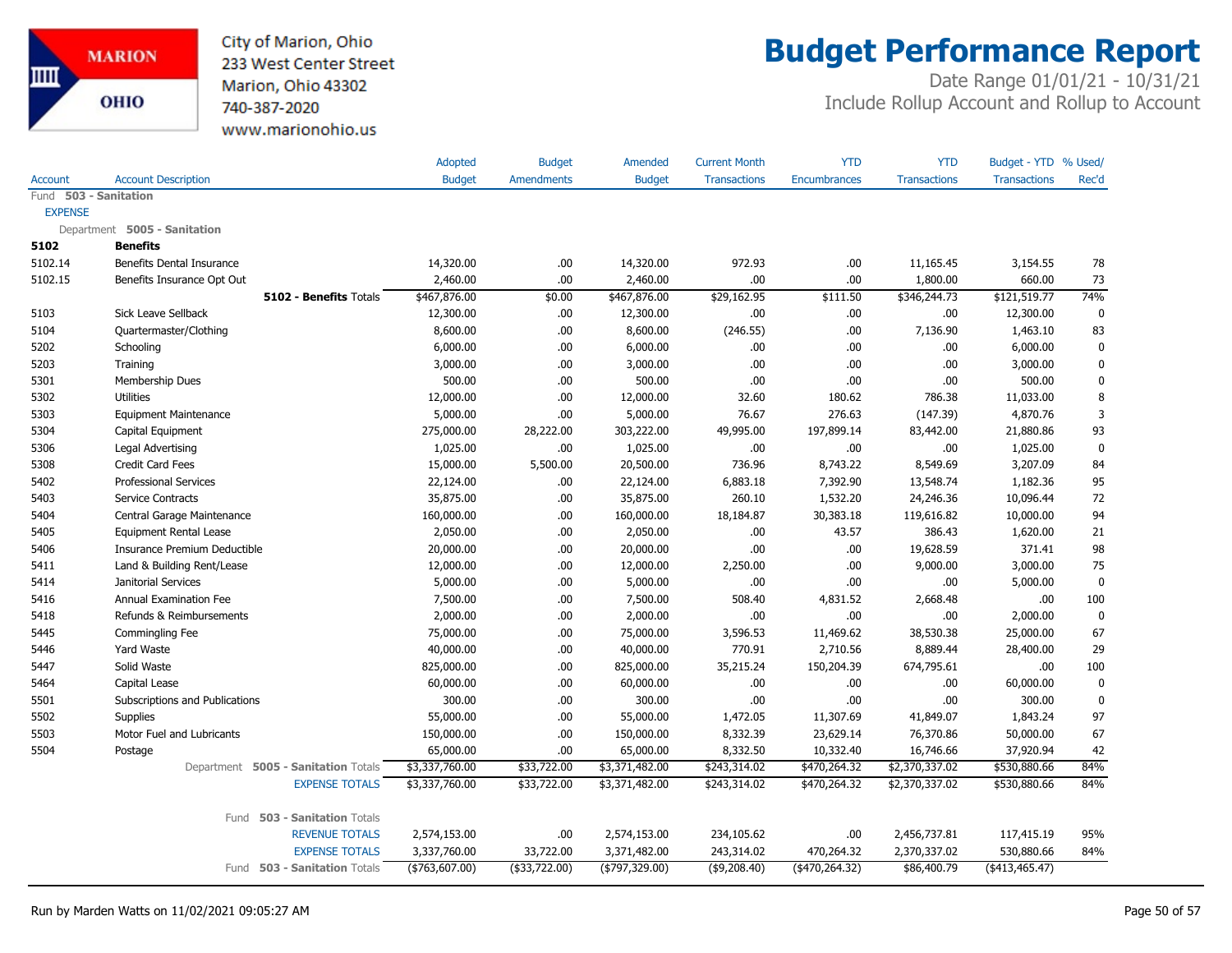City of Marion, Ohio 233 West Center Street Marion, Ohio 43302 740-387-2020 www.marionohio.us

# **Budget Performance Report**

|                |                                              | Adopted        | <b>Budget</b>     | Amended        | <b>Current Month</b> | <b>YTD</b>          | <b>YTD</b>          | Budget - YTD % Used/ |             |
|----------------|----------------------------------------------|----------------|-------------------|----------------|----------------------|---------------------|---------------------|----------------------|-------------|
| <b>Account</b> | <b>Account Description</b>                   | <b>Budget</b>  | <b>Amendments</b> | <b>Budget</b>  | <b>Transactions</b>  | <b>Encumbrances</b> | <b>Transactions</b> | <b>Transactions</b>  | Rec'd       |
|                | Fund 504 - Storm Sewer                       |                |                   |                |                      |                     |                     |                      |             |
| <b>REVENUE</b> |                                              |                |                   |                |                      |                     |                     |                      |             |
|                | Department 5007 - Storm Water Utility        |                |                   |                |                      |                     |                     |                      |             |
| 4521           | Delinquent Sewer                             | 150,000.00     | .00.              | 150,000.00     | .00                  | .00.                | 218,337.43          | (68, 337.43)         | 146         |
| 4528           | Delinguent Residential Fees                  | .00            | .00.              | .00.           | 48.07                | .00.                | 1,418.49            | (1,418.49)           | $^{+++}$    |
| 4529           | Delinguent Commercial Fees                   | .00            | .00.              | .00            | 3.32                 | .00                 | 372.25              | (372.25)             | $^{+++}$    |
| 4533           | <b>Residential ERU</b>                       | 1,277,663.00   | .00.              | 1,277,663.00   | 75,251.07            | .00.                | 757,684.47          | 519,978.53           | 59          |
| 4534           | Commercial ERU                               | 1,292,663.00   | .00.              | 1,292,663.00   | 67,194.21            | .00.                | 733,971.57          | 558,691.43           | 57          |
| 4542           | Credit Card Fees                             | 7,000.00       | .00.              | 7,000.00       | 950.00               | .00.                | 9,347.00            | (2,347.00)           | 134         |
| 4551           | Overpayment                                  | .00            | .00.              | .00            | (701.88)             | .00.                | 1,451.38            | (1,451.38)           | $^{+++}$    |
| 4804           | Reimbursements                               | 50,000.00      | .00               | 50,000.00      | 291.57               | .00.                | 324.96              | 49,675.04            | 1           |
|                | Department 5007 - Storm Water Utility Totals | \$2,777,326.00 | \$0.00            | \$2,777,326.00 | \$143,036.36         | \$0.00              | \$1,722,907.55      | \$1,054,418.45       | 62%         |
|                | Department 5011 - OPWC Storm Sewer           |                |                   |                |                      |                     |                     |                      |             |
| 4410           | OPWC Loan                                    | 500,000.00     | .00.              | 500,000.00     | .00                  | .00                 | .00                 | 500,000.00           | $\mathbf 0$ |
| 4411           | <b>OPWC Grant</b>                            | 500,000.00     | .00               | 500,000.00     | .00                  | .00.                | .00                 | 500,000.00           | $\mathbf 0$ |
|                | Department 5011 - OPWC Storm Sewer Totals    | \$1,000,000.00 | \$0.00            | \$1,000,000.00 | \$0.00               | \$0.00              | \$0.00              | \$1,000,000.00       | 0%          |
|                | <b>REVENUE TOTALS</b>                        | \$3,777,326.00 | \$0.00            | \$3,777,326.00 | \$143,036.36         | \$0.00              | \$1,722,907.55      | \$2,054,418.45       | 46%         |
| <b>EXPENSE</b> |                                              |                |                   |                |                      |                     |                     |                      |             |
|                | Department 5007 - Storm Water Utility        |                |                   |                |                      |                     |                     |                      |             |
| 5101           | <b>Salaries</b>                              |                |                   |                |                      |                     |                     |                      |             |
| 5101.01        | Salaries Regular Salaries                    | 154,025.00     | .00.              | 154,025.00     | 12,525.97            | .00                 | 127,605.34          | 26,419.66            | 83          |
| 5101.03        | Salaries Overtime                            | 1,025.00       | .00.              | 1,025.00       | .00                  | .00.                | .00                 | 1,025.00             | $\mathbf 0$ |
|                | 5101 - Salaries Totals                       | \$155,050.00   | \$0.00            | \$155,050.00   | \$12,525.97          | \$0.00              | \$127,605.34        | \$27,444.66          | 82%         |
| 5102           | <b>Benefits</b>                              |                |                   |                |                      |                     |                     |                      |             |
| 5102.01        | <b>Benefits Medicare</b>                     | 2,250.00       | .00               | 2,250.00       | 169.99               | .00.                | 1,735.37            | 514.63               | 77          |
| 5102.03        | Benefits OPERS Matching                      | 21,710.00      | .00.              | 21,710.00      | 1,753.74             | .00.                | 17,863.99           | 3,846.01             | 82          |
| 5102.08        | Benefits Medical Insurance                   | 49,655.00      | .00.              | 49,655.00      | 3,022.17             | .00.                | 30,075.84           | 19,579.16            | 61          |
| 5102.09        | Benefits Workers Compensation                | 5,920.00       | .00.              | 5,920.00       | 455.80               | .00.                | 4,651.36            | 1,268.64             | 79          |
| 5102.12        | Benefits Health Savings Account              | 5,830.00       | .00               | 5,830.00       | .00.                 | .00.                | 4,357.98            | 1,472.02             | 75          |
| 5102.13        | Benefits Life Insurance                      | 90.00          | .00               | 90.00          | 6.72                 | .00.                | 67.20               | 22.80                | 75          |
| 5102.14        | Benefits Dental Insurance                    | 2,235.00       | .00               | 2,235.00       | 117.32               | .00.                | 1,173.20            | 1,061.80             | 52          |
|                | 5102 - Benefits Totals                       | \$87,690.00    | \$0.00            | \$87,690.00    | \$5,525.74           | \$0.00              | \$59,924.94         | \$27,765.06          | 68%         |
| 5104           | Quartermaster/Clothing                       | 1,538.00       | .00.              | 1,538.00       | .00                  | .00.                | 231.23              | 1,306.77             | 15          |
| 5308           | <b>Credit Card Fees</b>                      | 8,500.00       | 8,000.00          | 16,500.00      | 736.97               | 2,343.24            | 8,107.10            | 6,049.66             | 63          |
| 5402           | <b>Professional Services</b>                 | 20,586.00      | .00.              | 20,586.00      | .00                  | 821.62              | 229.98              | 19,534.40            | 5           |
| 5403           | Service Contracts                            | 15,375.00      | 8,000.00          | 23,375.00      | 260.12               | 1,532.20            | 19,524.27           | 2,318.53             | 90          |
| 5404           | Central Garage Maintenance                   | 25,625.00      | .00.              | 25,625.00      | .00                  | .00.                | .00                 | 25,625.00            | $\mathbf 0$ |
| 5405           | <b>Equipment Rental Lease</b>                | 2,050.00       | .00.              | 2,050.00       | 76.66                | 340.16              | 769.84              | 940.00               | 54          |
| 5406           | Insurance Premium Deductible                 | 25,000.00      | .00               | 25,000.00      | .00.                 | .00.                | 23,931.76           | 1,068.24             | 96          |
| 5416           | Annual Examination Fee                       | 4,613.00       | .00               | 4,613.00       | 304.77               | 2,900.34            | 1,599.66            | 113.00               | 98          |
| 5417           | Auditor/Treasurer Fees                       | 12,813.00      | .00.              | 12,813.00      | .00                  | .00.                | .00.                | 12,813.00            | $\mathbf 0$ |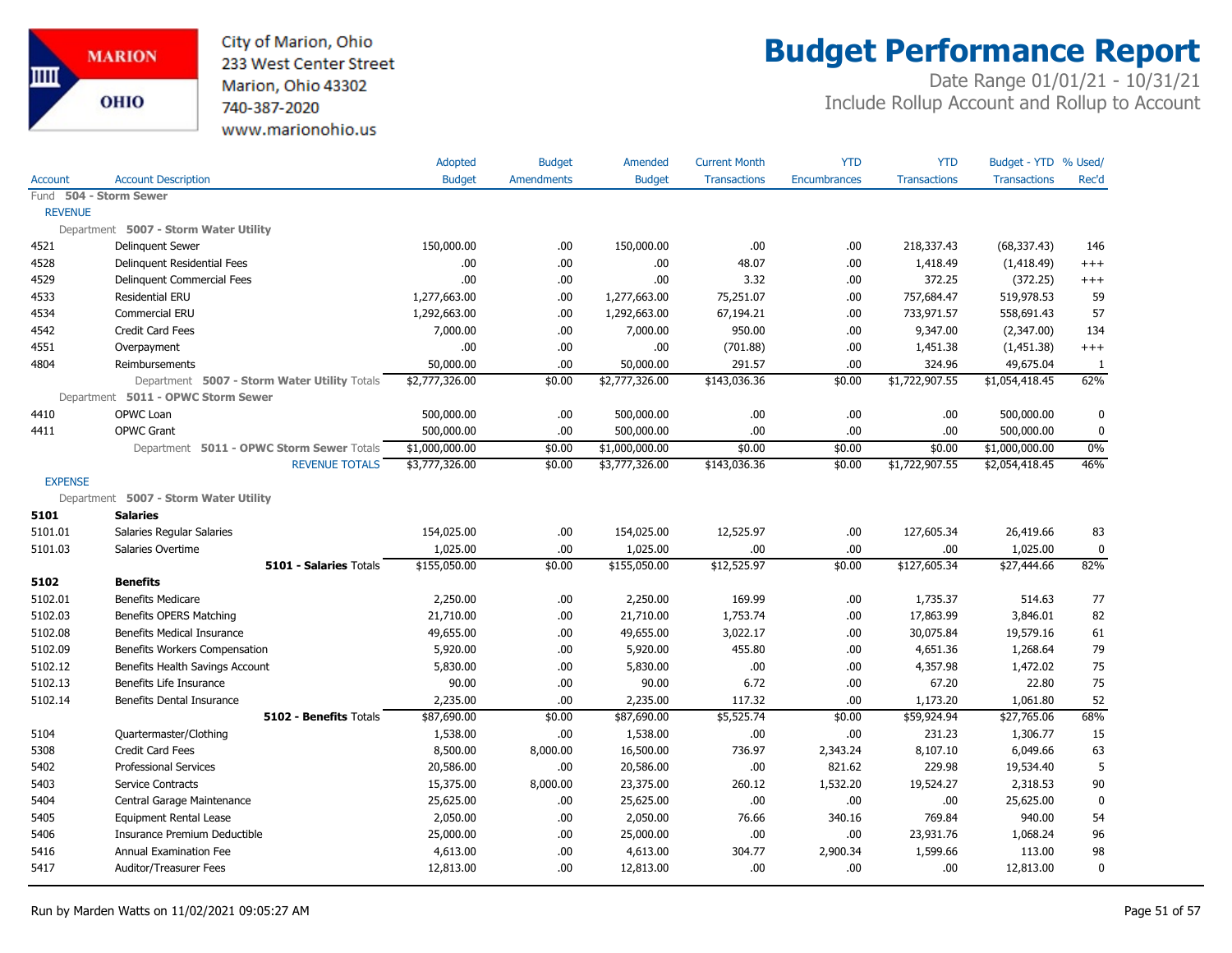City of Marion, Ohio 233 West Center Street Marion, Ohio 43302 740-387-2020 www.marionohio.us

# **Budget Performance Report**

|                |                                                  | Adopted        | <b>Budget</b>     | Amended        | <b>Current Month</b> | <b>YTD</b>          | <b>YTD</b>          | Budget - YTD % Used/ |       |
|----------------|--------------------------------------------------|----------------|-------------------|----------------|----------------------|---------------------|---------------------|----------------------|-------|
| <b>Account</b> | <b>Account Description</b>                       | <b>Budget</b>  | <b>Amendments</b> | <b>Budget</b>  | <b>Transactions</b>  | <b>Encumbrances</b> | <b>Transactions</b> | <b>Transactions</b>  | Rec'd |
| Fund           | 504 - Storm Sewer                                |                |                   |                |                      |                     |                     |                      |       |
| <b>EXPENSE</b> |                                                  |                |                   |                |                      |                     |                     |                      |       |
|                | Department 5007 - Storm Water Utility            |                |                   |                |                      |                     |                     |                      |       |
| 5418           | Refunds & Reimbursements                         | .00            | 1,000.00          | 1,000.00       | .00                  | 30.00               | 191.34              | 778.66               | 22    |
| 5439           | <b>Debt Service</b>                              |                |                   |                |                      |                     |                     |                      |       |
| 5439.01        | Debt Service Bond Interest                       | 245,000.00     | .00               | 245,000.00     | .00                  | .00                 | .00                 | 245,000.00           | 0     |
| 5439.02        | Debt Service Bond Principal                      | 520,000.00     | .00.              | 520,000.00     | .00                  | .00                 | .00                 | 520,000.00           | 0     |
|                | 5439 - Debt Service Totals                       | \$765,000.00   | \$0.00            | \$765,000.00   | \$0.00               | \$0.00              | \$0.00              | \$765,000.00         | 0%    |
| 5440           | <b>OPWC</b>                                      |                |                   |                |                      |                     |                     |                      |       |
| 5440.02        | OPWC Loan Prinipal                               | 54,000.00      | .00.              | 54,000.00      | 941.26               | 4,001.49            | 27,431.14           | 22,567.37            | 58    |
|                | 5440 - OPWC Totals                               | \$54,000.00    | \$0.00            | \$54,000.00    | \$941.26             | \$4,001.49          | \$27,431.14         | \$22,567.37          | 58%   |
| 5448           | Sweeper Dirt Disposal                            | 10,250.00      | .00               | 10,250.00      | .00.                 | 10,250.00           | .00                 | .00                  | 100   |
| 5501           | Subscriptions and Publications                   | 51.00          | .00               | 51.00          | .00                  | .00                 | 40.00               | 11.00                | 78    |
| 5502           | Supplies                                         | 20,500.00      | .00.              | 20,500.00      | 941.00               | 2,855.35            | 14,287.71           | 3,356.94             | 84    |
| 5503           | Motor Fuel and Lubricants                        | 25,625.00      | .00.              | 25,625.00      | 8,427.18             | 4,957.80            | 20,042.20           | 625.00               | 98    |
| 5504           | Postage                                          | 28,700.00      | .00.              | 28,700.00      | 8,332.50             | 10,332.40           | 16,746.66           | 1,620.94             | 94    |
|                | Department 5007 - Storm Water Utility Totals     | \$1,262,966.00 | \$17,000.00       | \$1,279,966.00 | \$38,072.17          | \$40,364.60         | \$320,663.17        | \$918,938.23         | 28%   |
|                | Department 5008 - Storm Sewer Improvement        |                |                   |                |                      |                     |                     |                      |       |
| 5402           | <b>Professional Services</b>                     | .00            | 95,983.56         | 95,983.56      | 1,323.06             | 15,506.86           | 78,525.97           | 1,950.73             | 98    |
| 5443           | Capital Improvement                              | .00            | 996,983.05        | 996,983.05     | 29,728.21            | 675,396.43          | 318,709.50          | 2,877.12             | 100   |
|                | Department 5008 - Storm Sewer Improvement Totals | \$0.00         | \$1,092,966.61    | \$1,092,966.61 | \$31,051.27          | \$690,903.29        | \$397,235.47        | \$4,827.85           | 100%  |
|                | Department 5011 - OPWC Storm Sewer               |                |                   |                |                      |                     |                     |                      |       |
| 5402           | <b>Professional Services</b>                     | 77,500.00      | .00.              | 77,500.00      | .00                  | 2,497.44            | 7,131.12            | 67,871.44            | 12    |
| 5443           | Capital Improvement                              | 922,500.00     | .00               | 922,500.00     | .00                  | .00                 | .00                 | 922,500.00           | 0     |
|                | Department 5011 - OPWC Storm Sewer Totals        | \$1,000,000.00 | \$0.00            | \$1,000,000.00 | \$0.00               | \$2,497.44          | \$7,131.12          | \$990,371.44         | $1\%$ |
|                | <b>EXPENSE TOTALS</b>                            | \$2,262,966.00 | \$1,109,966.61    | \$3,372,932.61 | \$69,123.44          | \$733,765.33        | \$725,029.76        | \$1,914,137.52       | 43%   |
|                | 504 - Storm Sewer Totals<br>Fund                 |                |                   |                |                      |                     |                     |                      |       |
|                | <b>REVENUE TOTALS</b>                            | 3,777,326.00   | .00               | 3,777,326.00   | 143,036.36           | .00                 | 1,722,907.55        | 2,054,418.45         | 46%   |
|                | <b>EXPENSE TOTALS</b>                            | 2,262,966.00   | 1,109,966.61      | 3,372,932.61   | 69,123.44            | 733,765.33          | 725,029.76          | 1,914,137.52         | 43%   |
|                | Fund 504 - Storm Sewer Totals                    | \$1,514,360.00 | ( \$1,109,966.61) | \$404,393.39   | \$73,912.92          | ( \$733, 765.33)    | \$997,877.79        | \$140,280.93         |       |
| <b>REVENUE</b> | Fund 509 - Landfill Monitoring                   |                |                   |                |                      |                     |                     |                      |       |
|                | Department 5006 - Landfill Monitoring            |                |                   |                |                      |                     |                     |                      |       |
| 4518           | <b>Residential Fees</b>                          | 325,000.00     | .00               | 325,000.00     | .00                  | .00                 | .00                 | 325,000.00           | 0     |
| 4519           | <b>Commerical Fees</b>                           | 6,000.00       | .00.              | 6,000.00       | .00                  | .00                 | .00                 | 6,000.00             | 0     |
| 4802           | Transfer In                                      | 155,976.00     | .00.              | 155,976.00     | .00                  | .00                 | .00                 | 155,976.00           | 0     |
|                | Department 5006 - Landfill Monitoring Totals     | \$486,976.00   | \$0.00            | \$486,976.00   | \$0.00               | \$0.00              | \$0.00              | \$486,976.00         | $0\%$ |
|                | <b>REVENUE TOTALS</b>                            | \$486,976.00   | \$0.00            | \$486,976.00   | \$0.00               | \$0.00              | \$0.00              | \$486,976.00         | $0\%$ |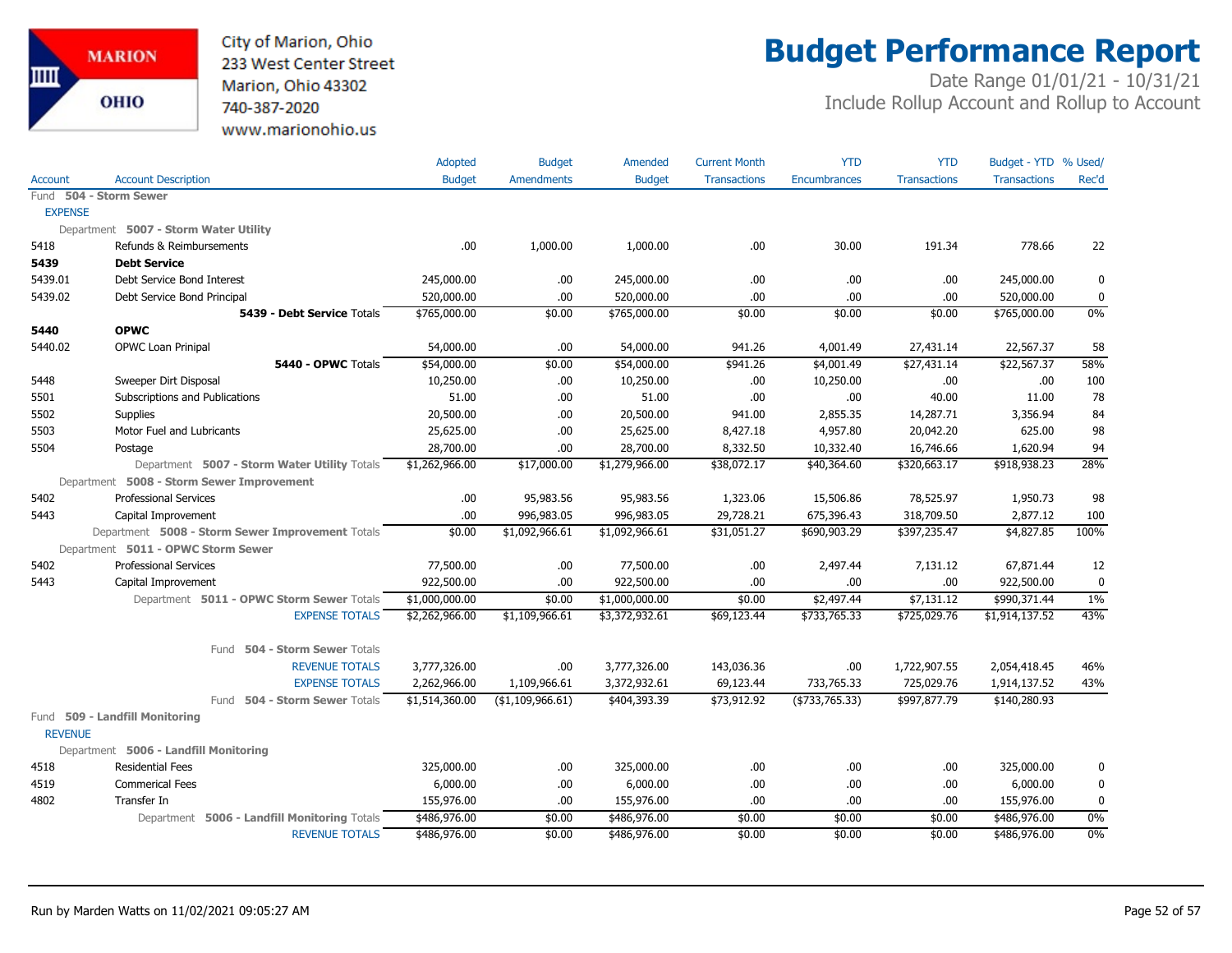City of Marion, Ohio 233 West Center Street Marion, Ohio 43302 740-387-2020 www.marionohio.us

# **Budget Performance Report**

|                |                                              | Adopted        | <b>Budget</b>     | Amended        | <b>Current Month</b> | <b>YTD</b>          | <b>YTD</b>          | Budget - YTD % Used/ |             |
|----------------|----------------------------------------------|----------------|-------------------|----------------|----------------------|---------------------|---------------------|----------------------|-------------|
| Account        | <b>Account Description</b>                   | <b>Budget</b>  | <b>Amendments</b> | <b>Budget</b>  | <b>Transactions</b>  | <b>Encumbrances</b> | <b>Transactions</b> | <b>Transactions</b>  | Rec'd       |
| Fund           | 509 - Landfill Monitoring                    |                |                   |                |                      |                     |                     |                      |             |
| <b>EXPENSE</b> |                                              |                |                   |                |                      |                     |                     |                      |             |
|                | Department 5006 - Landfill Monitoring        |                |                   |                |                      |                     |                     |                      |             |
| 5302           | <b>Utilities</b>                             | 3,494.00       | .00               | 3,494.00       | 233.05               | (850.73)            | 3,150.73            | 1,194.00             | 66          |
| 5303           | <b>Equipment Maintenance</b>                 | 6,000.00       | .00               | 6,000.00       | .00                  | 28.82               | 1,471.18            | 4,500.00             | 25          |
| 5402           | <b>Professional Services</b>                 | 135,000.00     | .00               | 135,000.00     | 16,260.12            | 34,096.76           | 100,543.88          | 359.36               | 100         |
| 5406           | Insurance Premium Deductible                 | 1,700.00       | .00.              | 1,700.00       | .00                  | .00                 | 1,695.81            | 4.19                 | 100         |
| 5416           | <b>Annual Examination Fee</b>                | 741.00         | .00               | 741.00         | 48.54                | 263.23              | 459.77              | 18.00                | 98          |
| 5439           | <b>Debt Service</b>                          |                |                   |                |                      |                     |                     |                      |             |
| 5439.01        | Debt Service Bond Interest                   | 1,600.00       | .00               | 1,600.00       | .00                  | .00                 | .00                 | 1,600.00             | 0           |
| 5439.02        | Debt Service Bond Principal                  | 12,000.00      | .00.              | 12,000.00      | .00                  | .00.                | .00                 | 12,000.00            | $\mathbf 0$ |
|                | 5439 - Debt Service Totals                   | \$13,600.00    | \$0.00            | \$13,600.00    | \$0.00               | \$0.00              | \$0.00              | \$13,600.00          | 0%          |
| 5442           | Capital Equipment                            | 100,000.00     | .00.              | 100,000.00     | .00.                 | .00                 | 29,500.00           | 70,500.00            | 30          |
| 5443           | Capital Improvement                          | 160,000.00     | .00               | 160,000.00     | .00                  | .00                 | .00                 | 160,000.00           | $\mathbf 0$ |
| 5502           | Supplies                                     | 50,000.00      | .00               | 50,000.00      | .00                  | .00                 | 1,405.00            | 48,595.00            | 3           |
|                | Department 5006 - Landfill Monitoring Totals | \$470,535.00   | \$0.00            | \$470,535.00   | \$16,541.71          | \$33,538.08         | \$138,226.37        | \$298,770.55         | 37%         |
|                | <b>EXPENSE TOTALS</b>                        | \$470,535.00   | \$0.00            | \$470,535.00   | \$16,541.71          | \$33,538.08         | \$138,226.37        | \$298,770.55         | 37%         |
|                | 509 - Landfill Monitoring Totals<br>Fund     |                |                   |                |                      |                     |                     |                      |             |
|                | <b>REVENUE TOTALS</b>                        | 486,976.00     | .00.              | 486,976.00     | .00.                 | .00                 | .00.                | 486,976.00           | $0\%$       |
|                | <b>EXPENSE TOTALS</b>                        | 470,535.00     | .00               | 470,535.00     | 16,541.71            | 33,538.08           | 138,226.37          | 298,770.55           | 37%         |
|                | Fund 509 - Landfill Monitoring Totals        | \$16,441.00    | \$0.00            | \$16,441.00    | ( \$16,541.71)       | ( \$33,538.08)      | (\$138, 226.37)     | \$188,205.45         |             |
|                | Fund 601 - Internal Service                  |                |                   |                |                      |                     |                     |                      |             |
| <b>REVENUE</b> |                                              |                |                   |                |                      |                     |                     |                      |             |
|                | Department 6000 - Central Garage             |                |                   |                |                      |                     |                     |                      |             |
| 4502           | <b>Rental Fees</b>                           | 36,000.00      | .00               | 36,000.00      | 9,000.00             | .00                 | 36,000.00           | .00                  | 100         |
| 4538           | <b>Maintenance Services</b>                  | 744,403.00     | .00               | 744,403.00     | 55,465.24            | .00                 | 491,374.99          | 253,028.01           | 66          |
| 4704           | Sales                                        | .00.           | .00               | .00            | 504.79               | .00                 | 510.64              | (510.64)             | $^{+++}$    |
| 4804           | Reimbursements                               | 9,000.00       | .00               | 9,000.00       | 98.28                | .00                 | 98.28               | 8,901.72             | 1           |
| 4811           | <b>Fuel/Lubricant Sales</b>                  | 500,000.00     | .00.              | 500,000.00     | 30,489.17            | .00                 | 289,948.71          | 210,051.29           | 58          |
|                | Department 6000 - Central Garage Totals      | \$1,289,403.00 | \$0.00            | \$1,289,403.00 | \$95,557.48          | \$0.00              | \$817,932.62        | \$471,470.38         | 63%         |
|                | <b>REVENUE TOTALS</b>                        | \$1,289,403.00 | \$0.00            | \$1,289,403.00 | \$95,557.48          | \$0.00              | \$817,932.62        | \$471,470.38         | 63%         |
| <b>EXPENSE</b> |                                              |                |                   |                |                      |                     |                     |                      |             |
|                | Department 6000 - Central Garage             |                |                   |                |                      |                     |                     |                      |             |
| 5101           | <b>Salaries</b>                              |                |                   |                |                      |                     |                     |                      |             |
| 5101.01        | Salaries Regular Salaries                    | 227,600.00     | .00.              | 227,600.00     | 17,982.41            | .00                 | 183,642.44          | 43,957.56            | 81          |
| 5101.03        | Salaries Overtime                            | 35,000.00      | .00.              | 35,000.00      | 592.59               | .00                 | 5,578.97            | 29,421.03            | 16          |
|                | 5101 - Salaries Totals                       | \$262,600.00   | \$0.00            | \$262,600.00   | \$18,575.00          | \$0.00              | \$189,221.41        | $\sqrt{$73,378.59}$  | 72%         |
| 5102           | <b>Benefits</b>                              |                |                   |                |                      |                     |                     |                      |             |
| 5102.01        | <b>Benefits Medicare</b>                     | 33,807.00      | .00               | 33,807.00      | 258.33               | .00                 | 2,659.15            | 31,147.85            | 8           |
| 5102.03        | Benefits OPERS Matching                      | 36,760.00      | .00               | 36,760.00      | 2,600.49             | .00                 | 26,491.01           | 10,268.99            | 72          |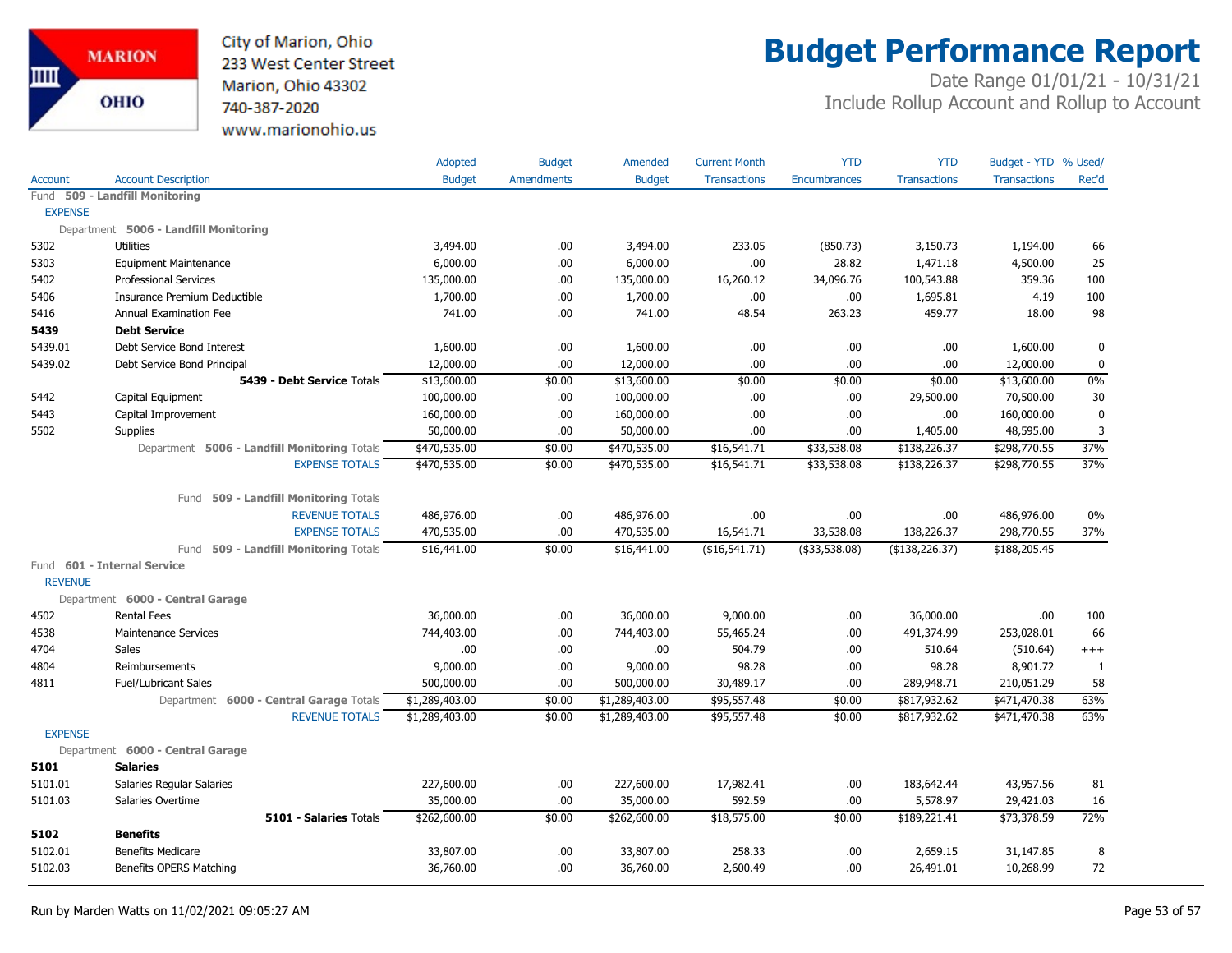City of Marion, Ohio 233 West Center Street Marion, Ohio 43302 740-387-2020 www.marionohio.us

# **Budget Performance Report**

|                |                                              | Adopted         | <b>Budget</b>     | Amended         | <b>Current Month</b> | <b>YTD</b>          | <b>YTD</b>          | Budget - YTD % Used/ |             |
|----------------|----------------------------------------------|-----------------|-------------------|-----------------|----------------------|---------------------|---------------------|----------------------|-------------|
| <b>Account</b> | <b>Account Description</b>                   | <b>Budget</b>   | <b>Amendments</b> | <b>Budget</b>   | <b>Transactions</b>  | <b>Encumbrances</b> | <b>Transactions</b> | <b>Transactions</b>  | Rec'd       |
| Fund           | 601 - Internal Service                       |                 |                   |                 |                      |                     |                     |                      |             |
| <b>EXPENSE</b> |                                              |                 |                   |                 |                      |                     |                     |                      |             |
|                | Department 6000 - Central Garage             |                 |                   |                 |                      |                     |                     |                      |             |
| 5102           | <b>Benefits</b>                              |                 |                   |                 |                      |                     |                     |                      |             |
| 5102.08        | <b>Benefits Medical Insurance</b>            | 31,000.00       | .00.              | 31,000.00       | 2,638.17             | .00                 | 26,025.48           | 4,974.52             | 84          |
| 5102.09        | Benefits Workers Compensation                | 10,020.00       | .00.              | 10,020.00       | 507.07               | .00                 | 5,166.49            | 4,853.51             | 52          |
| 5102.12        | Benefits Health Savings Account              | 4,680.00        | .00.              | 4,680.00        | .00                  | .00                 | 3,510.00            | 1,170.00             | 75          |
| 5102.13        | Benefits Life Insurance                      | 125.00          | .00.              | 125.00          | 4.15                 | .00                 | 41.50               | 83.50                | 33          |
| 5102.14        | <b>Benefits Dental Insurance</b>             | 2,676.00        | .00.              | 2,676.00        | 223.00               | .00                 | 2,230.00            | 446.00               | 83          |
|                | 5102 - Benefits Totals                       | \$119,068.00    | \$0.00            | \$119,068.00    | \$6,231.21           | \$0.00              | \$66,123.63         | \$52,944.37          | 56%         |
| 5103           | Sick Leave Sellback                          | 2,050.00        | .00.              | 2,050.00        | .00                  | .00                 | .00                 | 2,050.00             | $\mathbf 0$ |
| 5104           | Quartermaster/Clothing                       | 1,845.00        | .00.              | 1,845.00        | .00.                 | .00                 | 1,800.00            | 45.00                | 98          |
| 5202           | Schooling                                    | 6,000.00        | .00               | 6,000.00        | .00.                 | .00                 | .00                 | 6,000.00             | $\pmb{0}$   |
| 5203           | Training                                     | 5,000.00        | .00.              | 5,000.00        | .00.                 | .00                 | .00.                | 5,000.00             | $\mathbf 0$ |
| 5301           | Membership Dues                              | 2,500.00        | .00               | 2,500.00        | .00.                 | .00                 | .00                 | 2,500.00             | $\mathbf 0$ |
| 5302           | <b>Utilities</b>                             | 55,000.00       | .00               | 55,000.00       | 3,789.78             | 13,541.20           | 32,687.19           | 8,771.61             | 84          |
| 5303           | Equipment Maintenance                        | 5,125.00        | .00.              | 5,125.00        | 11.50                | 1,316.38            | 2,953.62            | 855.00               | 83          |
| 5304           | Capital Equipment                            | 30,000.00       | .00.              | 30,000.00       | .00.                 | .00.                | 29,785.00           | 215.00               | 99          |
| 5402           | <b>Professional Services</b>                 | 1,538.00        | .00.              | 1,538.00        | .00.                 | 732.60              | 805.40              | .00                  | 100         |
| 5403           | <b>Service Contracts</b>                     | 3,075.00        | .00.              | 3,075.00        | 664.29               | 1,585.71            | 1,214.29            | 275.00               | 91          |
| 5404           | Central Garage Maintenance                   | 9,000.00        | .00               | 9,000.00        | .00                  | 5,626.05            | 439.71              | 2,934.24             | 67          |
| 5405           | <b>Equipment Rental Lease</b>                | 2,562.00        | .00.              | 2,562.00        | .00.                 | 150.00              | .00                 | 2,412.00             | 6           |
| 5406           | Insurance Premium Deductible                 | 10,250.00       | .00.              | 10,250.00       | .00.                 | .00                 | 4,108.30            | 6,141.70             | 40          |
| 5408           | Land & Building Maintenance                  | 4,100.00        | .00.              | 4,100.00        | .00.                 | 464.87              | 3,435.13            | 200.00               | 95          |
| 5414           | Janitorial Services                          | 3,000.00        | .00               | 3,000.00        | .00                  | 1,343.00            | 657.00              | 1,000.00             | 67          |
| 5416           | Annual Examination Fee                       | 2,800.00        | .00.              | 2,800.00        | 171.88               | 1,628.83            | 902.17              | 269.00               | 90          |
| 5439           | <b>Debt Service</b>                          |                 |                   |                 |                      |                     |                     |                      |             |
| 5439.01        | Debt Service Bond Interest                   | 72,000.00       | .00.              | 72,000.00       | .00.                 | .00                 | .00                 | 72,000.00            | 0           |
| 5439.02        | Debt Service Bond Principal                  | 258,000.00      | .00.              | 258,000.00      | .00                  | .00                 | .00                 | 258,000.00           | 0           |
|                | 5439 - Debt Service Totals                   | \$330,000.00    | \$0.00            | \$330,000.00    | \$0.00               | \$0.00              | \$0.00              | \$330,000.00         | 0%          |
| 5502           | <b>Supplies</b>                              | 300,000.00      | .00.              | 300,000.00      | 22,277.53            | 86,129.55           | 208,673.27          | 5,197.18             | 98          |
| 5503           | Motor Fuel and Lubricants                    | 410,000.00      | .00.              | 410,000.00      | 45,598.59            | 100,386.04          | 299,613.96          | 10,000.00            | 98          |
|                | Department 6000 - Central Garage Totals      | \$1,565,513.00  | \$0.00            | \$1,565,513.00  | \$97,319.78          | \$212,904.23        | \$842,420.08        | \$510,188.69         | 67%         |
|                | <b>EXPENSE TOTALS</b>                        | \$1,565,513.00  | \$0.00            | \$1,565,513.00  | \$97,319.78          | \$212,904.23        | \$842,420.08        | \$510,188.69         | 67%         |
|                | <b>601 - Internal Service Totals</b><br>Fund |                 |                   |                 |                      |                     |                     |                      |             |
|                | <b>REVENUE TOTALS</b>                        | 1,289,403.00    | .00.              | 1,289,403.00    | 95,557.48            | .00                 | 817,932.62          | 471,470.38           | 63%         |
|                | <b>EXPENSE TOTALS</b>                        | 1,565,513.00    | .00               | 1,565,513.00    | 97,319.78            | 212,904.23          | 842,420.08          | 510,188.69           | 67%         |
|                | Fund 601 - Internal Service Totals           | $(*276,110.00)$ | \$0.00            | $(*276,110.00)$ | (\$1,762.30)         | ( \$212,904.23)     | (\$24,487.46)       | $(*38,718.31)$       |             |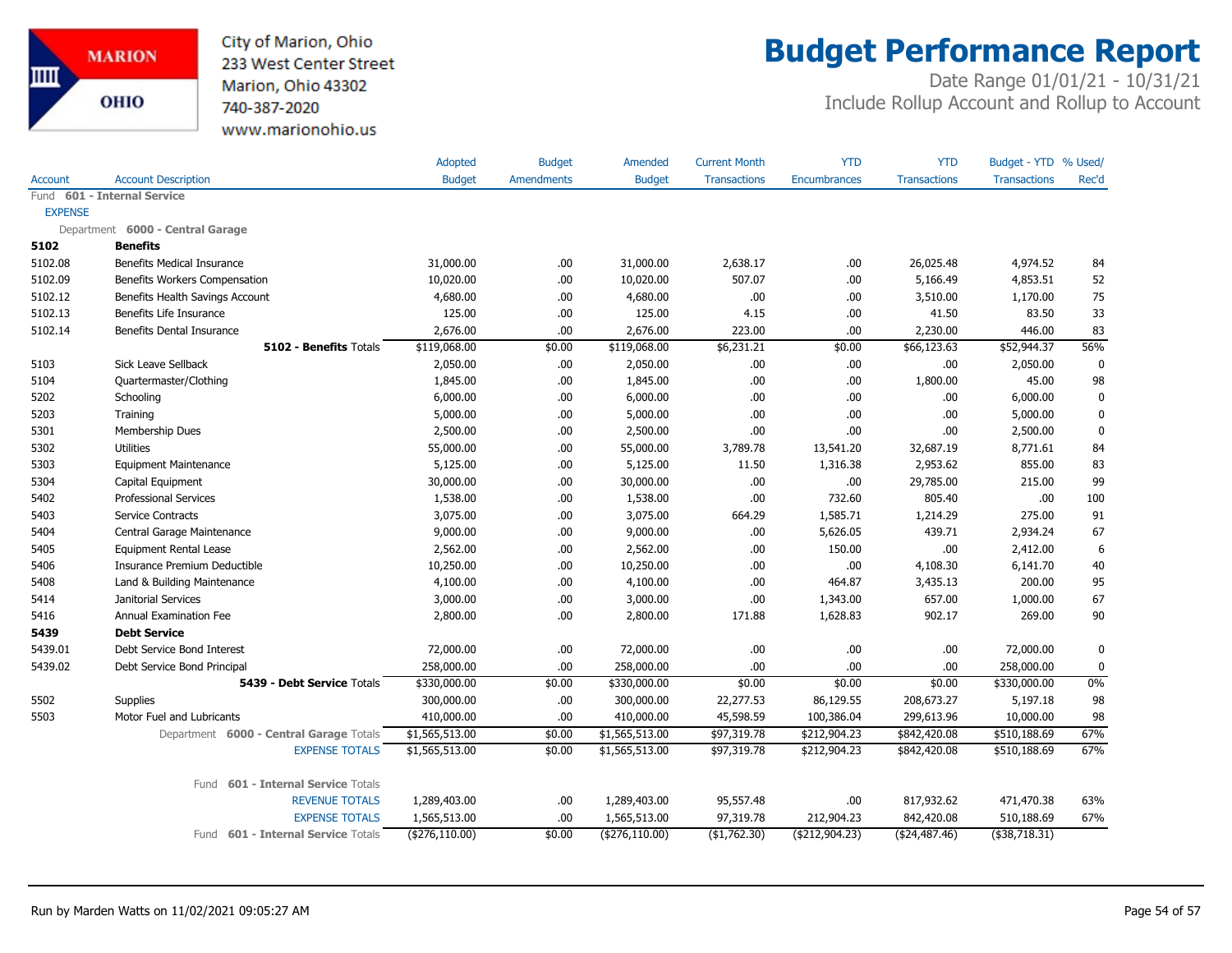

# **Budget Performance Report**

|                |                                   | Adopted       | <b>Budget</b>     | Amended       | <b>Current Month</b> | <b>YTD</b>          | <b>YTD</b>          | Budget - YTD % Used/ |                |
|----------------|-----------------------------------|---------------|-------------------|---------------|----------------------|---------------------|---------------------|----------------------|----------------|
| Account        | <b>Account Description</b>        | <b>Budget</b> | <b>Amendments</b> | <b>Budget</b> | <b>Transactions</b>  | <b>Encumbrances</b> | <b>Transactions</b> | <b>Transactions</b>  | Rec'd          |
|                | Fund 602 - Aquatics Center        |               |                   |               |                      |                     |                     |                      |                |
| <b>REVENUE</b> |                                   |               |                   |               |                      |                     |                     |                      |                |
|                | Department 1026 - Pool            |               |                   |               |                      |                     |                     |                      |                |
| 4501           | Lease                             | 252,895.00    | .00               | 252,895.00    | .00                  | .00.                | 265,697.50          | (12,802.50)          | 105            |
| 4502           | <b>Rental Fees</b>                | 8,000.00      | .00               | 8,000.00      | 525.00               | .00                 | 4,492.87            | 3,507.13             | 56             |
| 4503           | Program Income                    | 1,200.00      | .00               | 1,200.00      | 624.00               | .00                 | 624.00              | 576.00               | 52             |
| 4508           | Miscellaneous Fees                | 30.00         | .00               | 30.00         | .00                  | .00                 | .00                 | 30.00                | $\mathbf 0$    |
| 4535           | Sales                             | 55,000.00     | .00               | 55,000.00     | .00                  | .00                 | 13,883.83           | 41,116.17            | 25             |
| 4536           | Daily Admissions                  | 92,000.00     | .00               | 92,000.00     | .00                  | .00                 | 48,813.02           | 43,186.98            | 53             |
| 4537           | Membership Fees                   | 52,000.00     | .00               | 52,000.00     | .00                  | .00.                | 956.00              | 51,044.00            | $\overline{2}$ |
| 4542           | <b>Credit Card Fees</b>           | 200.00        | .00               | 200.00        | .00                  | .00                 | 18.00               | 182.00               | 9              |
| 4703           | Miscellaneous Revenues            | 50.00         | .00               | 50.00         | .00                  | .00                 | 20.00               | 30.00                | 40             |
| 4707           | Over/Under                        | 60.00         | .00.              | 60.00         | .00                  | .00                 | .00                 | 60.00                | $\mathbf 0$    |
| 4804           | Reimbursements                    | 6,000.00      | .00               | 6,000.00      | 1,603.89             | .00                 | 2,403.89            | 3,596.11             | 40             |
| 4805           | Donations                         | 1,000.00      | .00               | 1,000.00      | .00                  | .00                 | .00.                | 1,000.00             | $\mathbf{0}$   |
| 4822           | Donations for Scholorships        | 300.00        | .00               | 300.00        | .00                  | .00                 | .00                 | 300.00               | $\bf{0}$       |
|                | Department 1026 - Pool Totals     | \$468,735.00  | \$0.00            | \$468,735.00  | \$2,752.89           | \$0.00              | \$336,909.11        | \$131,825.89         | 72%            |
|                | <b>REVENUE TOTALS</b>             | \$468,735.00  | \$0.00            | \$468,735.00  | \$2,752.89           | \$0.00              | \$336,909.11        | \$131,825.89         | 72%            |
| <b>EXPENSE</b> |                                   |               |                   |               |                      |                     |                     |                      |                |
|                | Department 1026 - Pool            |               |                   |               |                      |                     |                     |                      |                |
| 5101           | <b>Salaries</b>                   |               |                   |               |                      |                     |                     |                      |                |
| 5101.01        | Salaries Regular Salaries         | 194,531.00    | .00               | 194,531.00    | 1,569.60             | .00                 | 78,727.34           | 115,803.66           | 40             |
|                | 5101 - Salaries Totals            | \$194,531.00  | \$0.00            | \$194,531.00  | \$1,569.60           | \$0.00              | \$78,727.34         | \$115,803.66         | 40%            |
| 5102           | <b>Benefits</b>                   |               |                   |               |                      |                     |                     |                      |                |
| 5102.01        | <b>Benefits Medicare</b>          | 2,825.00      | .00               | 2,825.00      | 21.96                | .00.                | 1,133.37            | 1,691.63             | 40             |
| 5102.03        | Benefits OPERS Matching           | 27,335.00     | .00               | 27,335.00     | 135.74               | .00                 | 9,593.83            | 17,741.17            | 35             |
| 5102.08        | <b>Benefits Medical Insurance</b> | 1,935.00      | .00               | 1,935.00      | 161.18               | .00                 | 1,611.80            | 323.20               | 83             |
| 5102.09        | Benefits Workers Compensation     | 7,424.00      | .00               | 7,424.00      | 57.11                | .00                 | 2,864.66            | 4,559.34             | 39             |
| 5102.12        | Benefits Health Savings Account   | 295.00        | .00               | 295.00        | .00                  | .00                 | .00.                | 295.00               | $\mathbf 0$    |
| 5102.13        | Benefits Life Insurance           | 10.00         | .00               | 10.00         | .65                  | .00                 | 6.50                | 3.50                 | 65             |
| 5102.14        | Benefits Dental Insurance         | 105.00        | .00               | 105.00        | 7.30                 | .00                 | 73.00               | 32.00                | 70             |
|                | 5102 - Benefits Totals            | \$39,929.00   | \$0.00            | \$39,929.00   | \$383.94             | \$0.00              | \$15,283.16         | \$24,645.84          | 38%            |
| 5202           | Schooling                         | 600.00        | .00               | 600.00        | .00                  | .00                 | 125.00              | 475.00               | 21             |
| 5302           | <b>Utilities</b>                  | 36,000.00     | .00               | 36,000.00     | 3,977.15             | (1,089.31)          | 36,089.31           | 1,000.00             | 97             |
| 5303           | <b>Equipment Maintenance</b>      | 513.00        | .00               | 513.00        | 11.50                | 143.50              | 126.50              | 243.00               | 53             |
| 5305           | Advertising                       | 1,230.00      | .00               | 1,230.00      | .00                  | .00.                | 600.06              | 629.94               | 49             |
| 5308           | <b>Credit Card Fees</b>           | 4,510.00      | .00               | 4,510.00      | 124.12               | 2,433.91            | 2,043.29            | 32.80                | 99             |
| 5314           | Sales Tax                         | 5,228.00      | 5,000.00          | 10,228.00     | .00                  | 4,800.00            | 112.74              | 5,315.26             | 48             |
| 5402           | Professional Services             | 4,100.00      | .00.              | 4,100.00      | 63.00                | 1,168.93            | 2,796.54            | 134.53               | 97             |
| 5403           | Service Contracts                 | 4,100.00      | .00               | 4,100.00      | .00                  | .00                 | 3,600.00            | 500.00               | 88             |
| 5405           | <b>Equipment Rental Lease</b>     | 2,050.00      | .00               | 2,050.00      | .00                  | 191.86              | 8.14                | 1,850.00             | 10             |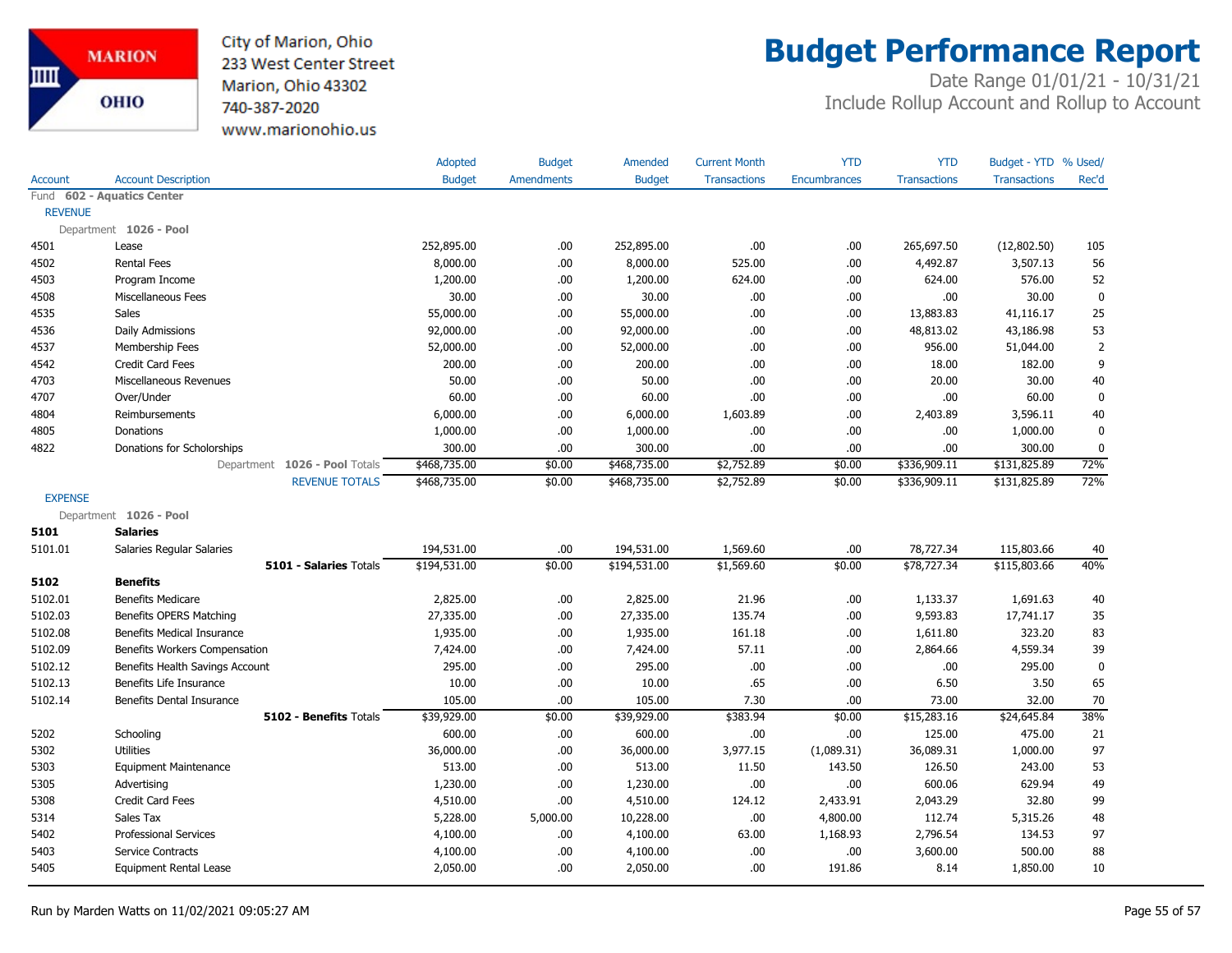City of Marion, Ohio 233 West Center Street Marion, Ohio 43302 740-387-2020 www.marionohio.us

# **Budget Performance Report**

|                |                                                    | <b>Adopted</b> | <b>Budget</b>     | Amended        | <b>Current Month</b>   | <b>YTD</b>    | <b>YTD</b>          | Budget - YTD % Used/ |             |
|----------------|----------------------------------------------------|----------------|-------------------|----------------|------------------------|---------------|---------------------|----------------------|-------------|
| Account        | <b>Account Description</b>                         | <b>Budget</b>  | <b>Amendments</b> | <b>Budget</b>  | <b>Transactions</b>    | Encumbrances  | <b>Transactions</b> | <b>Transactions</b>  | Rec'd       |
|                | Fund 602 - Aquatics Center                         |                |                   |                |                        |               |                     |                      |             |
| <b>EXPENSE</b> |                                                    |                |                   |                |                        |               |                     |                      |             |
|                | Department 1026 - Pool                             |                |                   |                |                        |               |                     |                      |             |
| 5406           | Insurance Premium Deductible                       | 5,125.00       | .00.              | 5,125.00       | .00                    | .00.          | 4,390.43            | 734.57               | 86          |
| 5408           | Land & Building Maintenance                        | 7,175.00       | .00.              | 7,175.00       | .00                    | 1,219.48      | 5,426.52            | 529.00               | 93          |
| 5418           | Refunds & Reimbursements                           | 615.00         | .00               | 615.00         | .00                    | .00           | .00                 | 615.00               | $\mathbf 0$ |
| 5439           | <b>Debt Service</b>                                |                |                   |                |                        |               |                     |                      |             |
| 5439.01        | Debt Service Bond Interest                         | 68,000.00      | .00.              | 68,000.00      | .00                    | .00           | .00                 | 68,000.00            | 0           |
| 5439.02        | Debt Service Bond Principal                        | 289,000.00     | .00               | 289,000.00     | .00                    | .00           | .00                 | 289,000.00           | 0           |
|                | 5439 - Debt Service Totals                         | \$357,000.00   | \$0.00            | \$357,000.00   | \$0.00                 | \$0.00        | \$0.00              | \$357,000.00         | 0%          |
| 5502           | Supplies                                           | 66,625.00      | .00               | 66,625.00      | .00                    | 7,681.03      | 28,510.79           | 30,433.18            | 54          |
|                | Department 1026 - Pool Totals                      | \$729,331.00   | \$5,000.00        | \$734,331.00   | \$6,129.31             | \$16,549.40   | \$177,839.82        | \$539,941.78         | 26%         |
|                | <b>EXPENSE TOTALS</b>                              | \$729,331.00   | \$5,000.00        | \$734,331.00   | \$6,129.31             | \$16,549.40   | \$177,839.82        | \$539,941.78         | 26%         |
|                | Fund 602 - Aquatics Center Totals                  |                |                   |                |                        |               |                     |                      |             |
|                | <b>REVENUE TOTALS</b>                              | 468,735.00     | .00.              | 468,735.00     | 2,752.89               | .00.          | 336,909.11          | 131,825.89           | 72%         |
|                | <b>EXPENSE TOTALS</b>                              | 729,331.00     | 5,000.00          | 734,331.00     | 6,129.31               | 16,549.40     | 177,839.82          | 539,941.78           | 26%         |
|                | Fund 602 - Aquatics Center Totals                  | (\$260,596.00) | $($ \$5,000.00)   | (\$265,596.00) | $($ \$3,376.42)        | (\$16,549.40) | \$159,069.29        | (\$408, 115.89)      |             |
|                | Fund 703 - State Patrol Fines                      |                |                   |                |                        |               |                     |                      |             |
| <b>REVENUE</b> |                                                    |                |                   |                |                        |               |                     |                      |             |
|                | Department 7005 - State Patrol Fines Agency        |                |                   |                |                        |               |                     |                      |             |
| 4813           | <b>Municipal Court Fines</b>                       | 100,000.00     | .00               | 100,000.00     | 4,677.41               | .00           | 49,862.91           | 50,137.09            | 50          |
|                | Department 7005 - State Patrol Fines Agency Totals | \$100,000.00   | \$0.00            | \$100,000.00   | \$4,677.41             | \$0.00        | \$49,862.91         | \$50,137.09          | 50%         |
|                | <b>REVENUE TOTALS</b>                              | \$100,000.00   | \$0.00            | \$100,000.00   | \$4,677.41             | \$0.00        | \$49,862.91         | \$50,137.09          | 50%         |
| <b>EXPENSE</b> |                                                    |                |                   |                |                        |               |                     |                      |             |
|                | Department 7005 - State Patrol Fines Agency        |                |                   |                |                        |               |                     |                      |             |
| 5450           | <b>Trust Expense</b>                               | 100,000.00     | .00.              | 100,000.00     | 4,677.41               | .00           | 49,862.91           | 50,137.09            | 50          |
|                | Department 7005 - State Patrol Fines Agency Totals | \$100,000.00   | \$0.00            | \$100,000.00   | \$4,677.41             | \$0.00        | \$49,862.91         | \$50,137.09          | 50%         |
|                | <b>EXPENSE TOTALS</b>                              | \$100,000.00   | \$0.00            | \$100,000.00   | $$4,677.\overline{41}$ | \$0.00        | \$49,862.91         | \$50,137.09          | 50%         |
|                | Fund 703 - State Patrol Fines Totals               |                |                   |                |                        |               |                     |                      |             |
|                | <b>REVENUE TOTALS</b>                              | 100,000.00     | .00.              | 100,000.00     | 4,677.41               | .00           | 49,862.91           | 50,137.09            | 50%         |
|                | <b>EXPENSE TOTALS</b>                              | 100,000.00     | .00               | 100,000.00     | 4,677.41               | .00           | 49,862.91           | 50,137.09            | 50%         |
|                | Fund 703 - State Patrol Fines Totals               | \$0.00         | \$0.00            | \$0.00         | \$0.00                 | \$0.00        | \$0.00              | \$0.00               |             |
|                | Fund 704 - Rotary Fund                             |                |                   |                |                        |               |                     |                      |             |
| <b>REVENUE</b> |                                                    |                |                   |                |                        |               |                     |                      |             |
|                | Department 7006 - Rotary                           |                |                   |                |                        |               |                     |                      |             |
| 4815           | Pass-Thru Payments                                 | 107,000.00     | .00               | 107,000.00     | 578.90                 | .00.          | 5,378.48            | 101,621.52           | 5           |
|                | Department 7006 - Rotary Totals                    | \$107,000.00   | \$0.00            | \$107,000.00   | \$578.90               | \$0.00        | \$5,378.48          | \$101,621.52         | 5%          |
|                | <b>REVENUE TOTALS</b>                              | \$107,000.00   | \$0.00            | \$107,000.00   | \$578.90               | \$0.00        | \$5,378.48          | \$101,621.52         | 5%          |